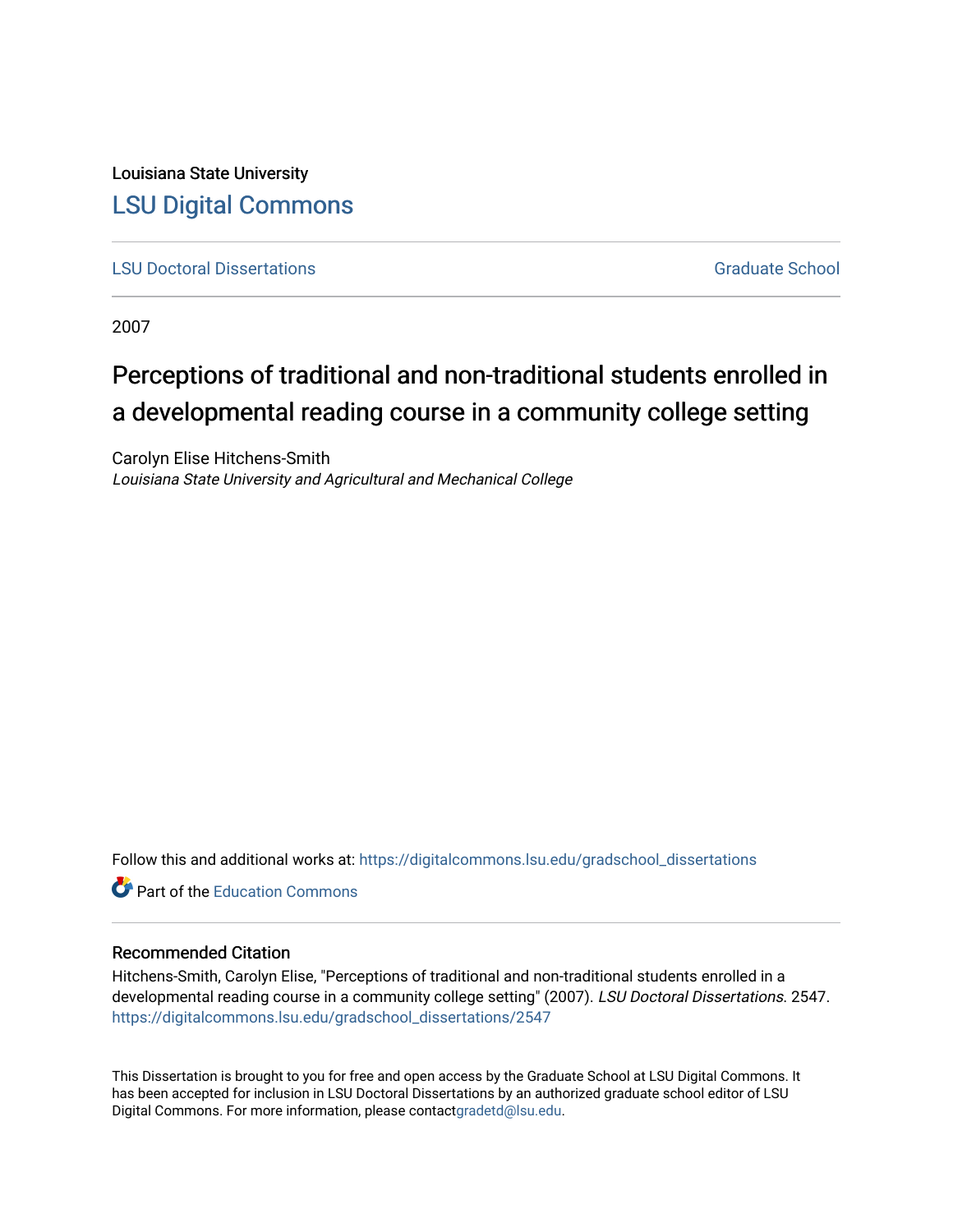## **PERCEPTIONS OF TRADITIONAL AND NON-TRADITIONAL STUDENTS ENROLLED IN A DEVELOPMENTAL READING COURSE IN A COMMUNITY COLLEGE SETTING**

## **A Dissertation**

Submitted to the Graduate Faculty of the Louisiana State University and Agricultural and Mechanical College in partial fulfillment of the requirements for the degree of Doctor of Philosophy

In

The Department of Educational Theory, Policy and Practice

by Carolyn Elise Hitchens-Smith B.S., Southern University, 1991 M.A., Southern University, 1994 Ed.S., Louisiana State University, 2002 August 2007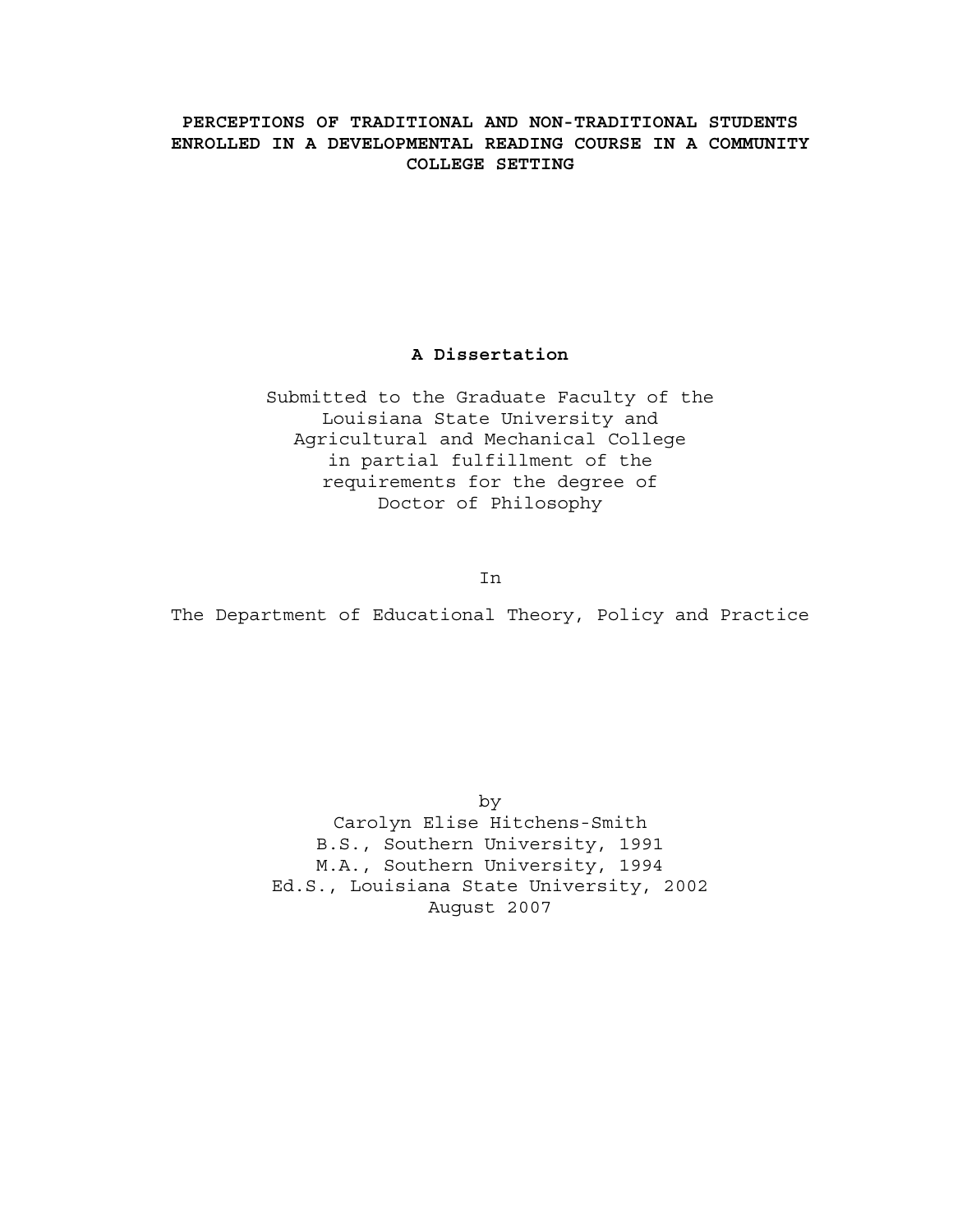## **DEDICATION**

I would like to dedicate this study to my students who met with me at various locations to complete the activities. I am overjoyed that the instructions that they received were beneficial as their vocabulary and comprehension skills increased.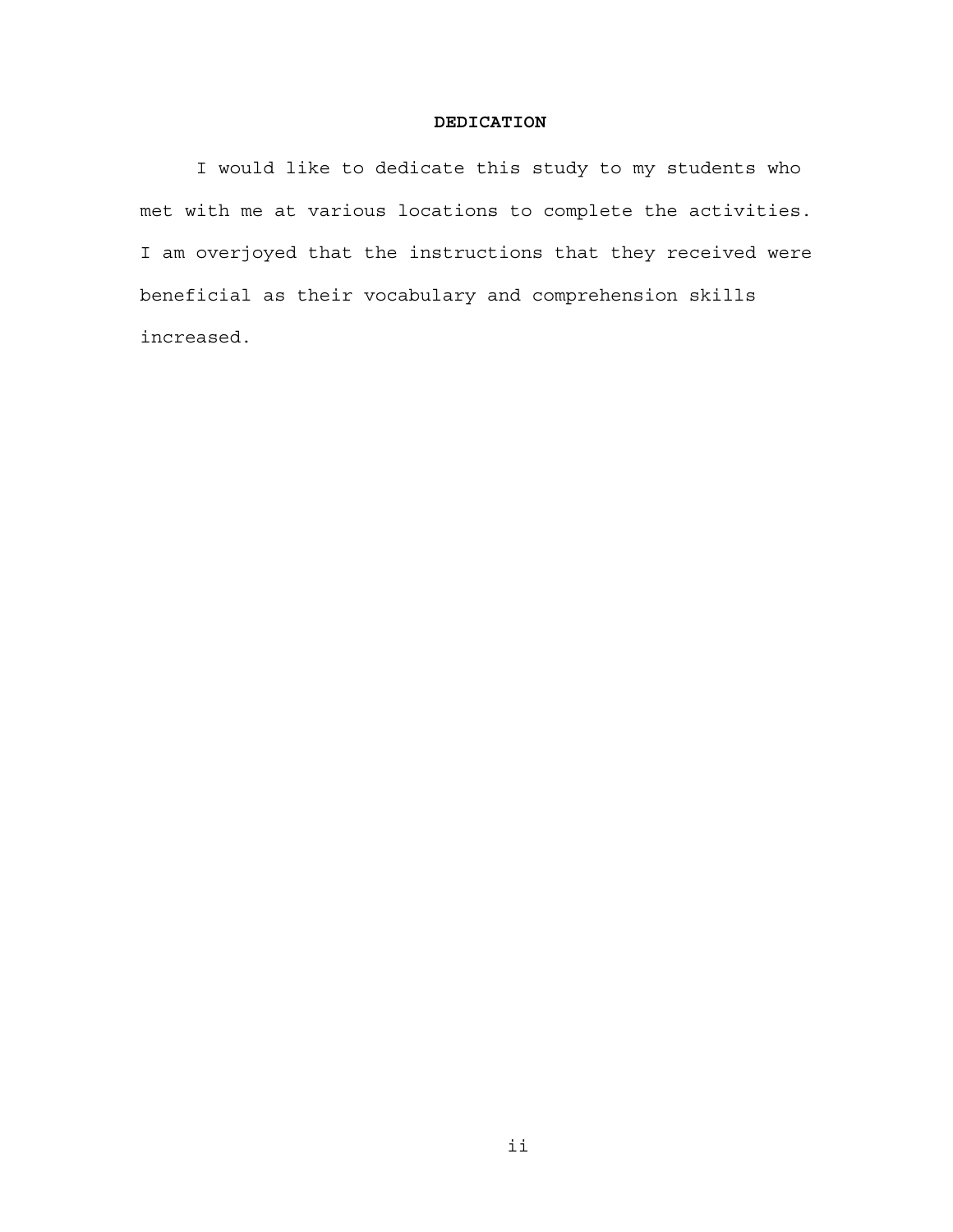#### **ACKNOWLEDGEMENTS**

This dissertation is dedicated to my two little girls, Cailyn and Camille, who have been so patient with me during my years of attending classes. I also thank them for going to bed early so that I could conduct the research on the computer. I sincerely thank my parents and sister for their continued prayers. I would like to especially thank my mom during the end of this journey for babysitting whenever needed so that I could put in long hours typing. I also thank her for her patience, motivation, financial support, and encouragement throughout this doctoral program.

I would like to thank my committee members for their guidance. I am so grateful to have had such helpful and astute committee members. Special thanks to Dr. Earl Cheek, Chairman of the committee, for having faith in me, and encouraging me to enroll in the doctoral program, and working steadily with me toward completion. Dr. Krissana Machtmes also assisted me greatly in this endeavor. She even gave me her time after hours, for which I am greatly appreciative. Doctors Jim Wandersee and Pam Blanchard gave me sound ideas to expand my paper and were entirely supportive throughout. I would like to thank Ms. Lois Stewart for completing my paperwork to meet the deadlines.

iii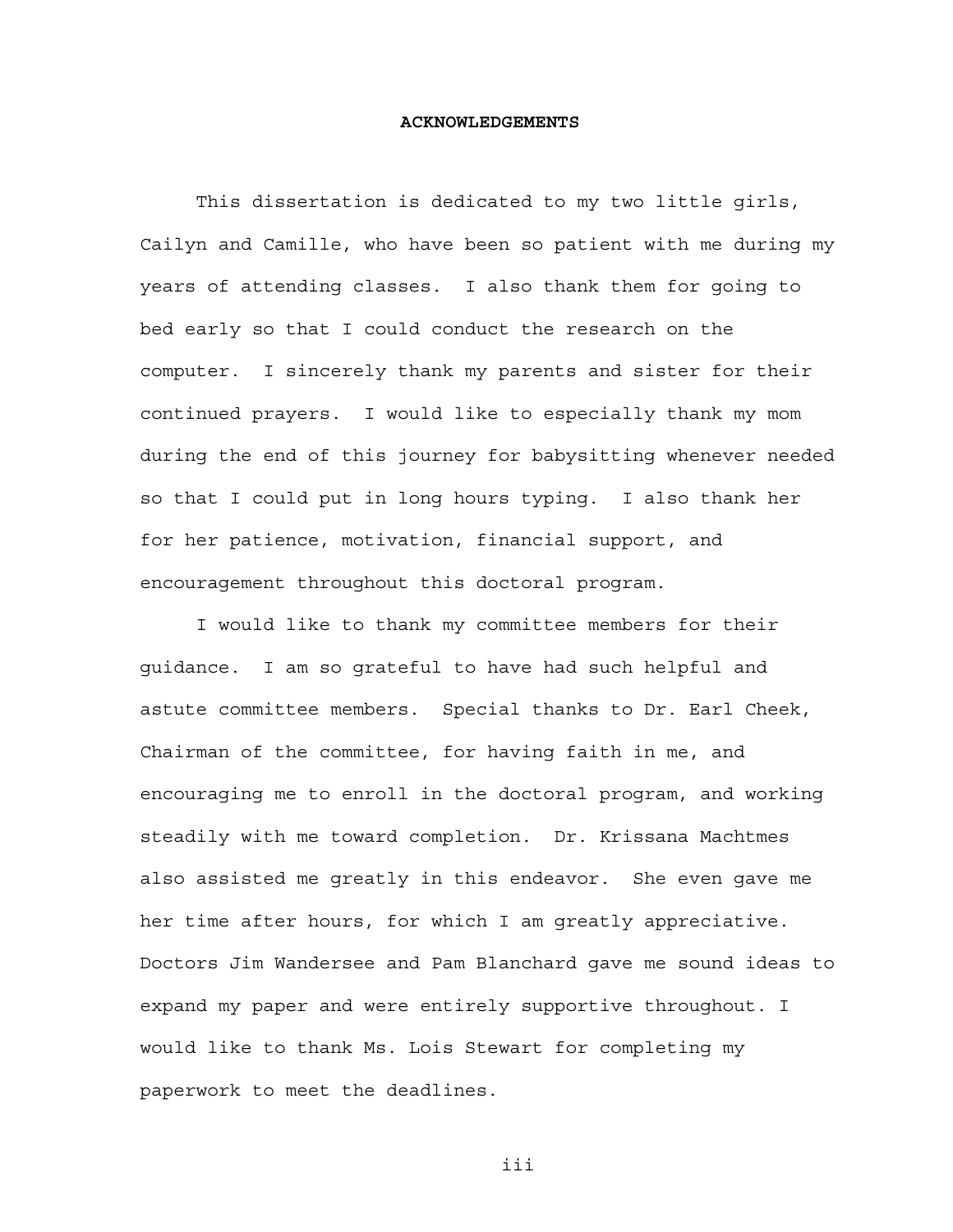I could not have completed this study without the permission of Dr. Myrtle B. Dorsey, Chancellor of Baton Rouge Community College, and my developmental reading students. Thanks, too, to my students for their time and patience, and for meeting with me at various locations to complete the interviews and activities.

Thanks to Dr. Myrtly Joyner, my co-worker for believing in me. I appreciate her proofreading my paper on short notice, and providing me with encouraging words on the job.

 Many thanks to my friend, Sybrena, who is also pursuing a doctorate, for the laughs and motivation when I was tired. I also thank other friends who pushed me to continue.

Finally, and above all, I would like to thank GOD for giving me strength and a sound mind to keep pressing forward.

iv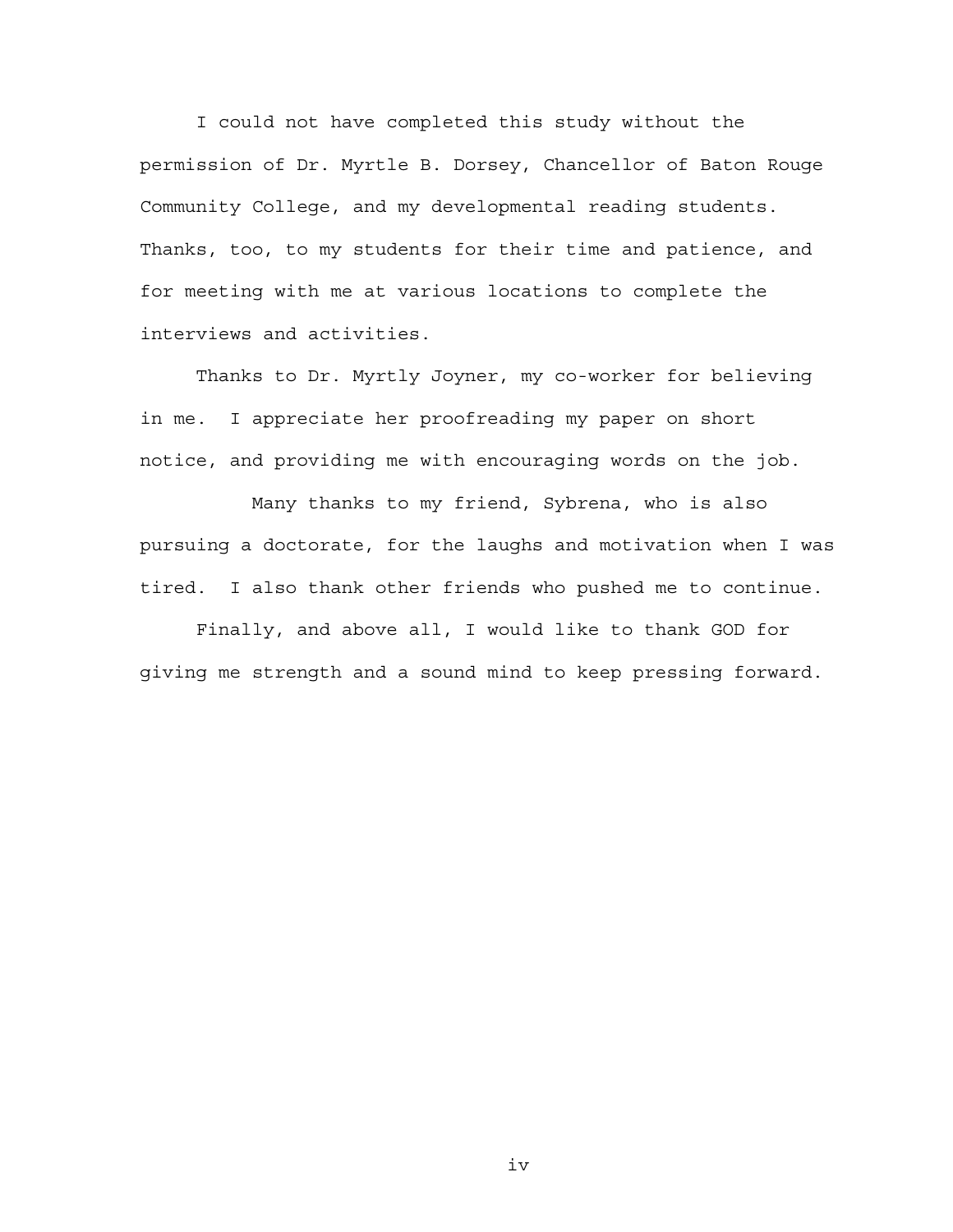## **TABLE OF CONTENTS**

| CHAPTER 1:<br>STATEMENT OF THE PROBLEM  4<br>THE PURPOSE AND RESEARCH QUESTIONS  5                                                                                                                                                             |
|------------------------------------------------------------------------------------------------------------------------------------------------------------------------------------------------------------------------------------------------|
| CHAPTER 2:<br>READING COMPREHENSION  12<br>DEVELOPMENTAL EDUCATION PROGRAM  16<br>THE UNDER PREPARED STUDENT  18<br>THE NON-TRADITIONAL STUDENT  21<br>THE TRADITIONAL STUDENT  23<br>LEARNING STYLES  24<br>THE NELSON-DENNY READING TEST  27 |
| CHAPTER 3:<br>DATA COLLECTION PROCEDURES 33<br>THE NELSON-DENNY STANDARDIZED READING TEST  34<br>RESEARCHER'S ROLE AND BACKGROUND 37                                                                                                           |
| CHAPTER 4:<br>THE CASE STUDIES: A PROFILE OF THE STUDENTS AND<br>BACKGROUND HISTORY  41                                                                                                                                                        |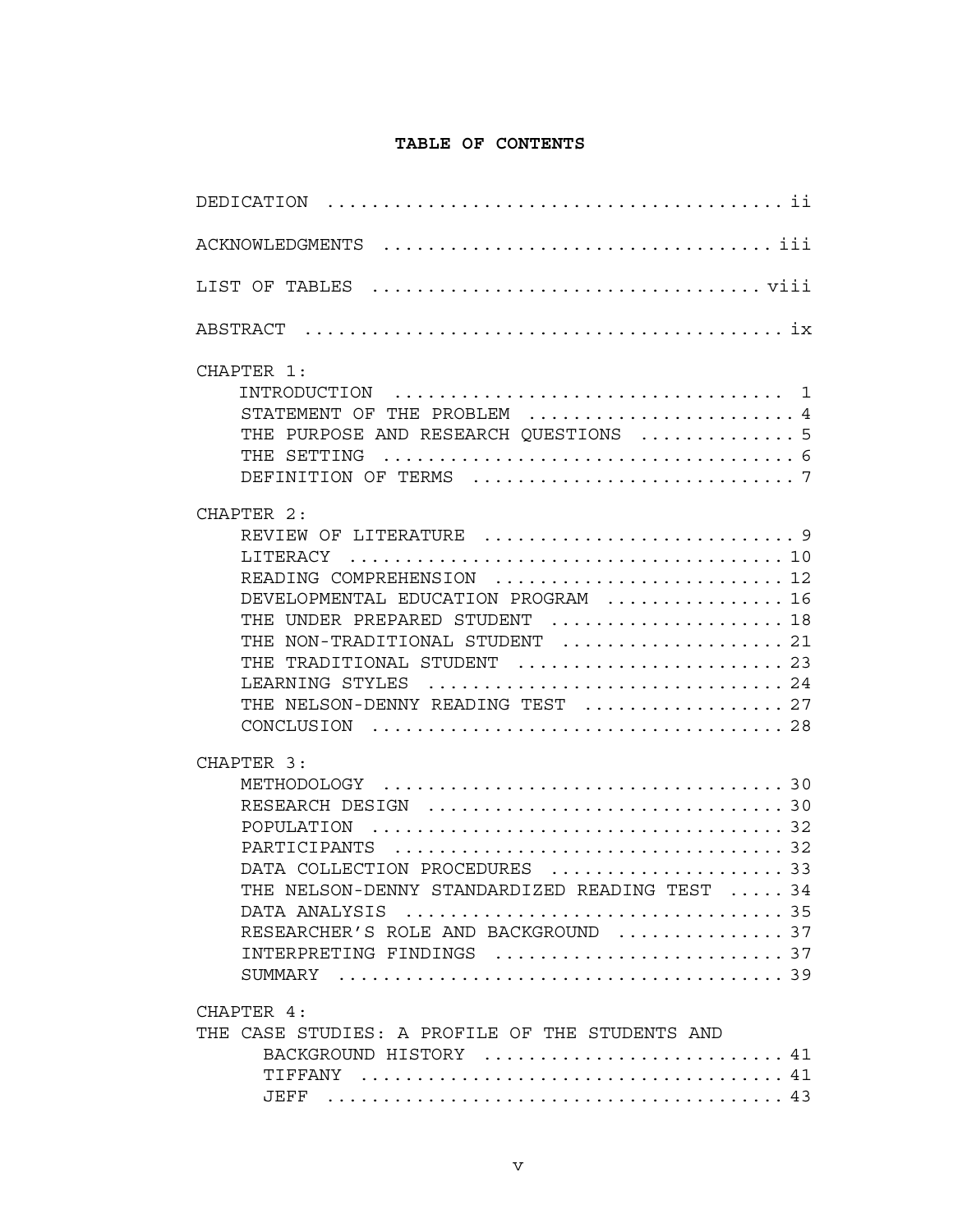## CHAPTER 5:

| THE CASE STUDY PARTICIPANTS  59              |
|----------------------------------------------|
| SUMMARY OF THE NELSON-DENNY READING TEST  62 |
| PERSONAL INTERVIEWS  63                      |
| DEMOGRAPHICS/FAMILY/BACKGROUND  64           |
| TYPES OF READING MATERIALS  66               |
| READING COURSE QUESTIONNAIRE  74             |
| READING COURSE QUESTIONNAIRE (COMMENTS)      |
| QUALITATIVE ITEMS  76                        |
| STUDENT INTERVIEW: QUALITATIVE ITEMS  80     |
|                                              |

## CHAPTER 6:

| FINDINGS, LIMITATIONS, AND IMPLICATIONS FOR FUTURE<br>THE NELSON-DENNY READING PRETEST AND POSTTEST<br>STUDENTS GROWTH OVER THE SEMESTER  99<br>IMPLICATIONS FOR FUTURE RESEARCH  99                          |
|---------------------------------------------------------------------------------------------------------------------------------------------------------------------------------------------------------------|
|                                                                                                                                                                                                               |
| APPENDIX A: LETTER REQUESTING PERMISSION FOR STUDY . 106                                                                                                                                                      |
| APPENDIX B: PARTICIPANTS' CONSENT FORM  108                                                                                                                                                                   |
| APPENDIX C: RAW SCORE TO SCALE SCORE TO GRADE<br>EQUIVALENT CONVERSIONS (FORM G)  110                                                                                                                         |
| APPENDIX D: RAW SCORE TO SCALE SCORE TO GRADE<br>EQUIVALENT CONVERSIONS (FORM H)  111                                                                                                                         |
| APPENDIX E: READING COURSE QUESTIONNAIRE  112                                                                                                                                                                 |
| APPENDIX F: INTERVIEW QUESTIONS  117                                                                                                                                                                          |
| APPENDIX G: ATTITUDE AND INTEREST INVENTORY  119                                                                                                                                                              |
| APPENDIX H: DEVELOPMENTAL READING 090 COURSE<br>$\n  SYLLABUS \n  \ldots \n  \ldots \n  \ldots \n  \ldots \n  \ldots \n  \ldots \n  \ldots \n  \ldots \n  \ldots \n  \ldots \n  \ldots \n  \ldots \n  \ldots$ |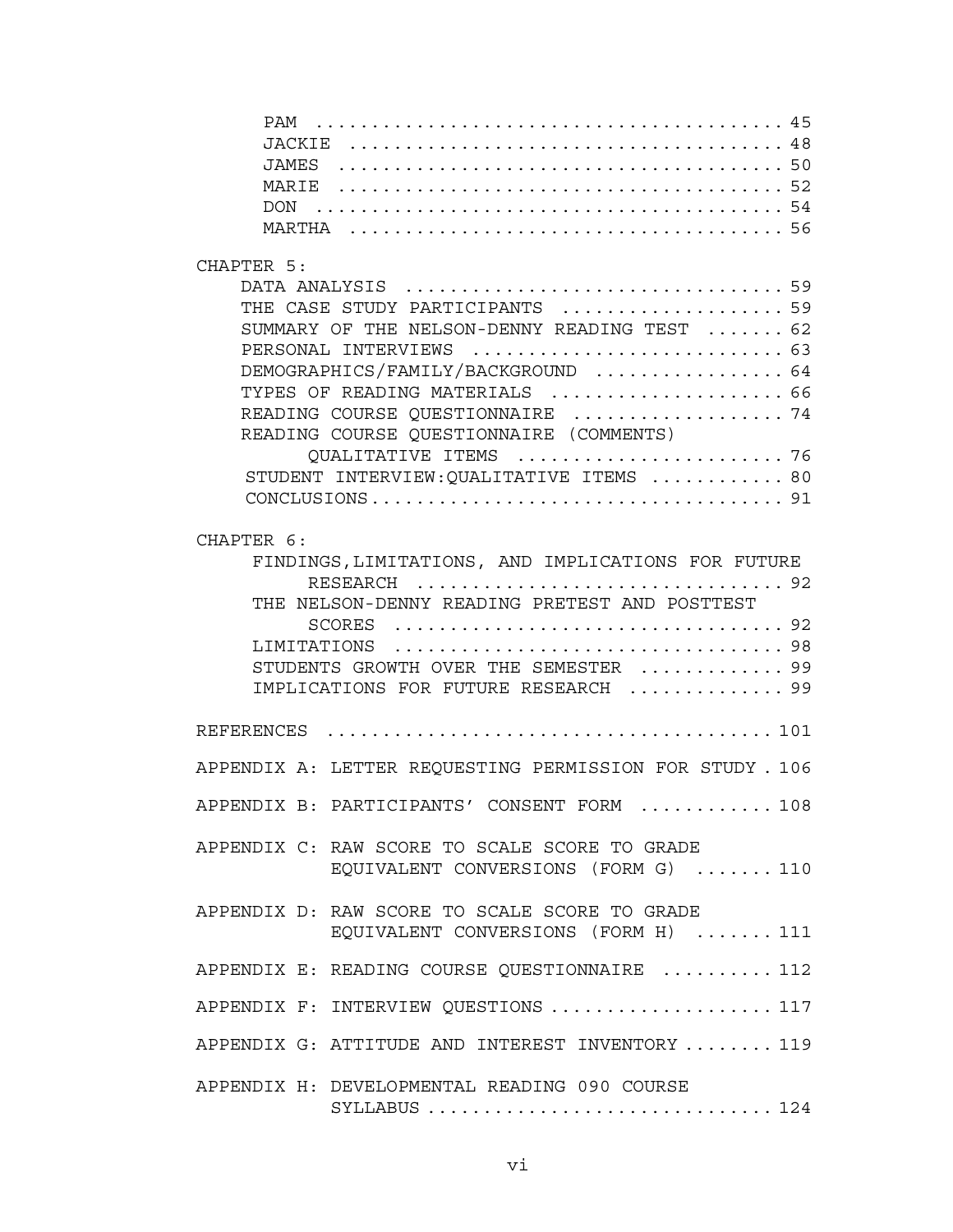|  | APPENDIX I: DEVELOPMENTAL READING 091 COURSE |
|--|----------------------------------------------|
|  |                                              |
|  |                                              |
|  |                                              |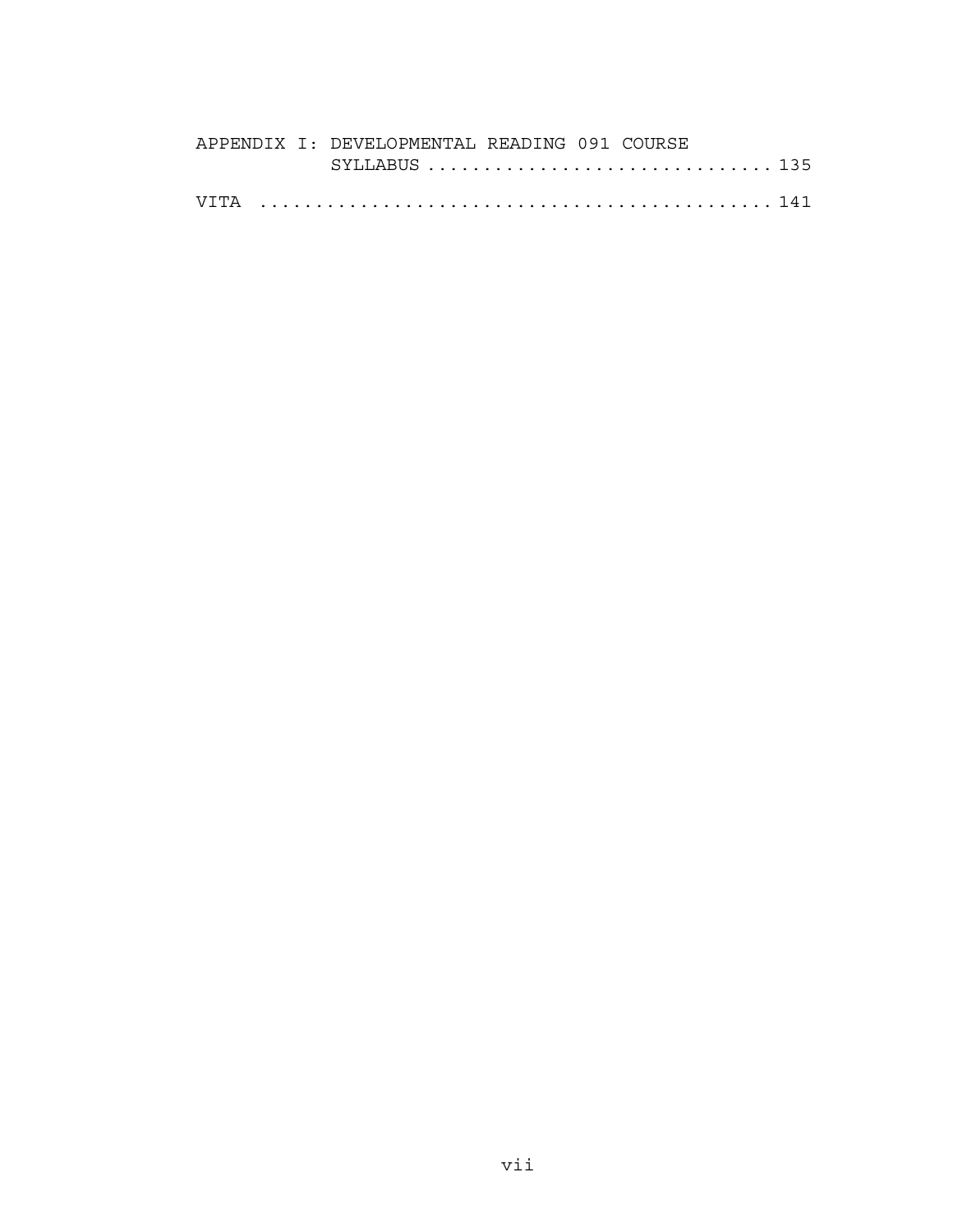## **LIST OF TABLES**

| 1. SUMMARY CHART OF PRE-TEST NELSON DENNY<br>STANDARDIZED READING TEST SCORES  60                                                                                                          |
|--------------------------------------------------------------------------------------------------------------------------------------------------------------------------------------------|
| 2. SIMILARITIES AND DIFFERENCES IN BACKGROUND                                                                                                                                              |
| 3. STUDENTS' DEMOGRAPHICS  66                                                                                                                                                              |
| 4. DOMAIN ANALYSIS OF THE TYPES OF READING<br>MATERIALS THE CASE STUDY PARTICIPANTS                                                                                                        |
| 5. COMPONENTIAL ANALYSIS OF STUDENT READING<br>MATERIALS PREFERENCES  67                                                                                                                   |
| 6. GIVEN A CHOICE: READING, WRITING, TALKING,<br>LISTENING AND DRAWING PREFERENCES  68                                                                                                     |
| 7. SUMMARY CHART OF PRE-TEST/POST-TEST OF NELSON-<br>DENNY STANDARDIZED READING TEST SCORES IN<br>ORDER TO DETERMINE HIS/HER READING LEVEL AT<br>THE BEGINNING AND ENDING OF THE COURSE 70 |
| 8. SUMMARY OF STUDENTS' GRADE EARNED AND HOURS<br>STUDIED FOR THE DEVELOPMENTAL READING                                                                                                    |
| 9. STUDENT RESPONSES FROM READING COURSE                                                                                                                                                   |

QUESTIONNAIRE ............................ 75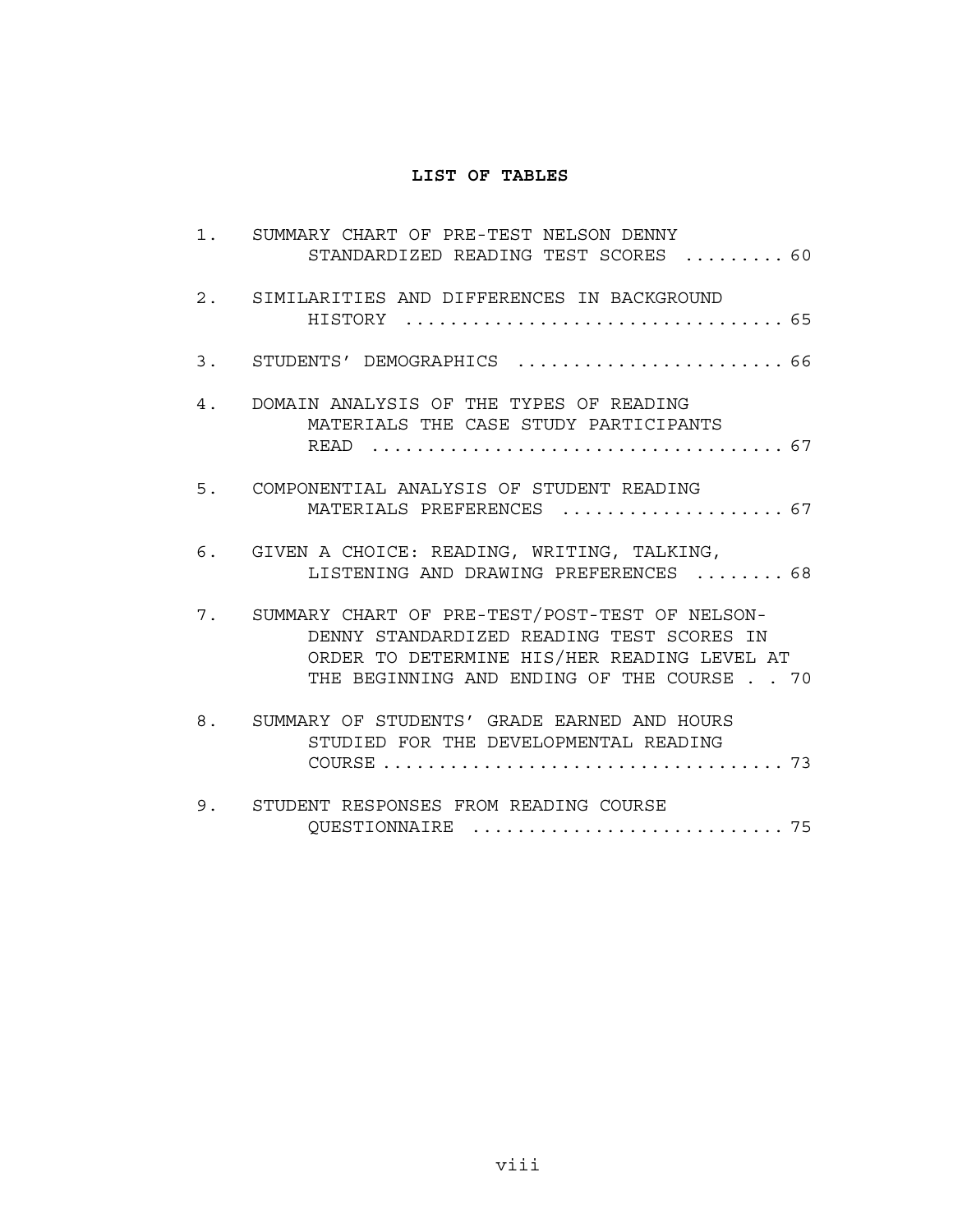#### **ABSTRACT**

The purpose of this study was to explore the perceptions of developmental students enrolled in a developmental reading course in a community college setting.

A reading course questionnaire and interest/attitude inventory was completed by the students. In addition, individual interviews were conducted. Eight students participated in the study that addressed more fully the impact of the developmental reading course on their achievement.

Research questions sought to explore developmental students' past reading experiences, present reading experiences, and perceptions of the developmental reading course.

Results of the study suggest that classroom instruction focusing on comprehension and vocabulary activities presented in a developmental reading course in a community college setting was helpful. Some of the case study participants indicated they were able to write better papers in other subject areas and increased their vocabulary skills and comprehension.

ix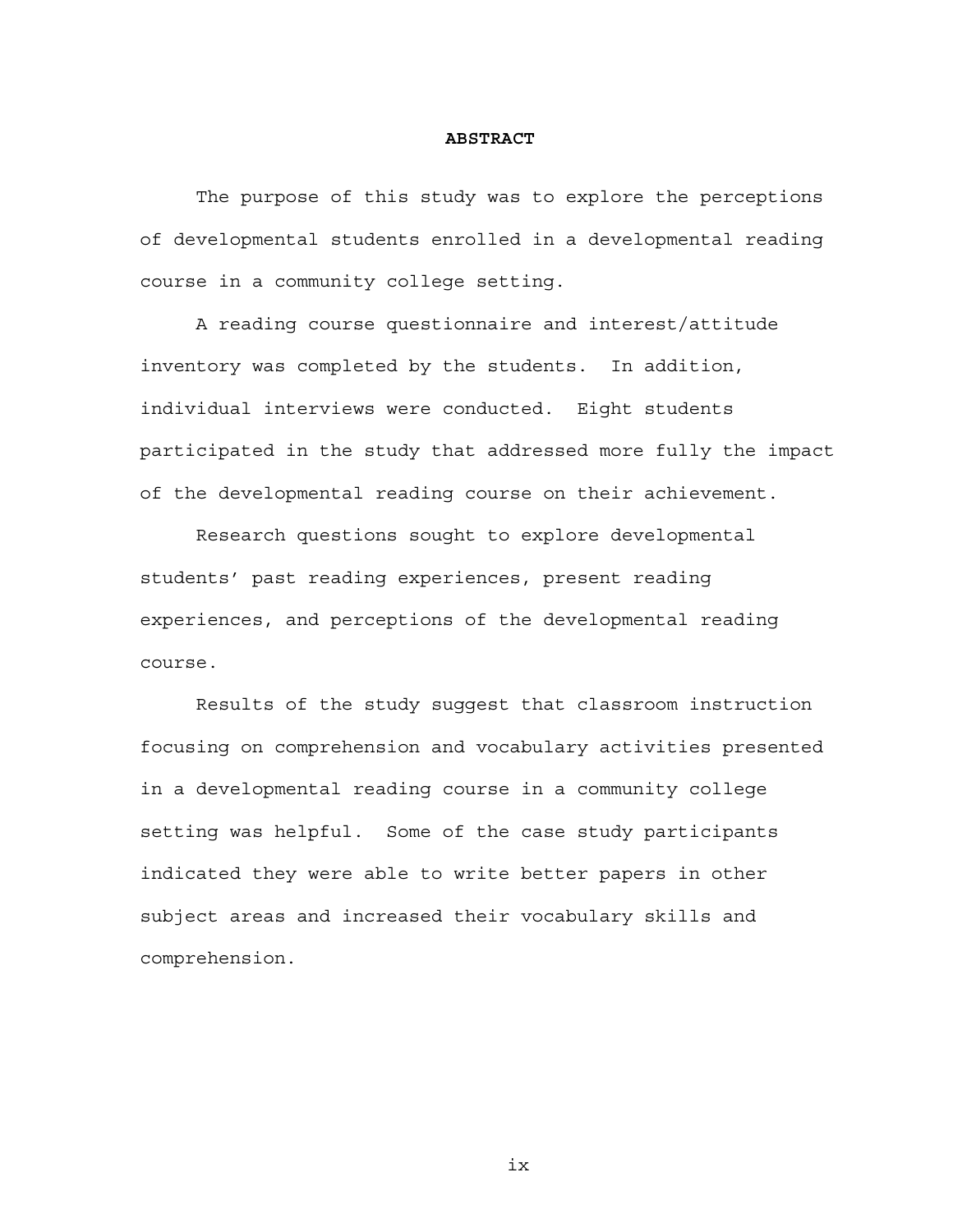#### **CHAPTER 1**

#### **INTRODUCTION**

**"**Thousands of students graduate high school academically unprepared for college"(Bettinger, 2006). "As open-door institutions, community colleges have long had to educate students who are not prepared for college-level work" (Jenkins & Boswell, 2002). "Each year, the number of students enrolling in developmental level courses in postsecondary education increases"(Rao, 2005). Ausburn (2004) reports

> "Higher education is facing dramatic shifts in its demographics and its instructional delivery strategies. The new demographics of higher education identify part-time adult learners now comprising more than 50% of the postsecondary student population and the fastest growing segment of the market" (Cappelli, 2003; Levine, 2003; Shea, 2002; Symonds, 2003).

 Because the under prepared traditional and non-traditional students lack the necessary reading skills to enroll in a four-year institution, their only recourse is to attend a community college. When students take the college placement test and are placed into developmental reading courses, it is typically an indicator that they are under prepared. Rao (2005) stated, "Almost 42 percent of all freshmen enrolled in public two-year colleges were enrolled in at least one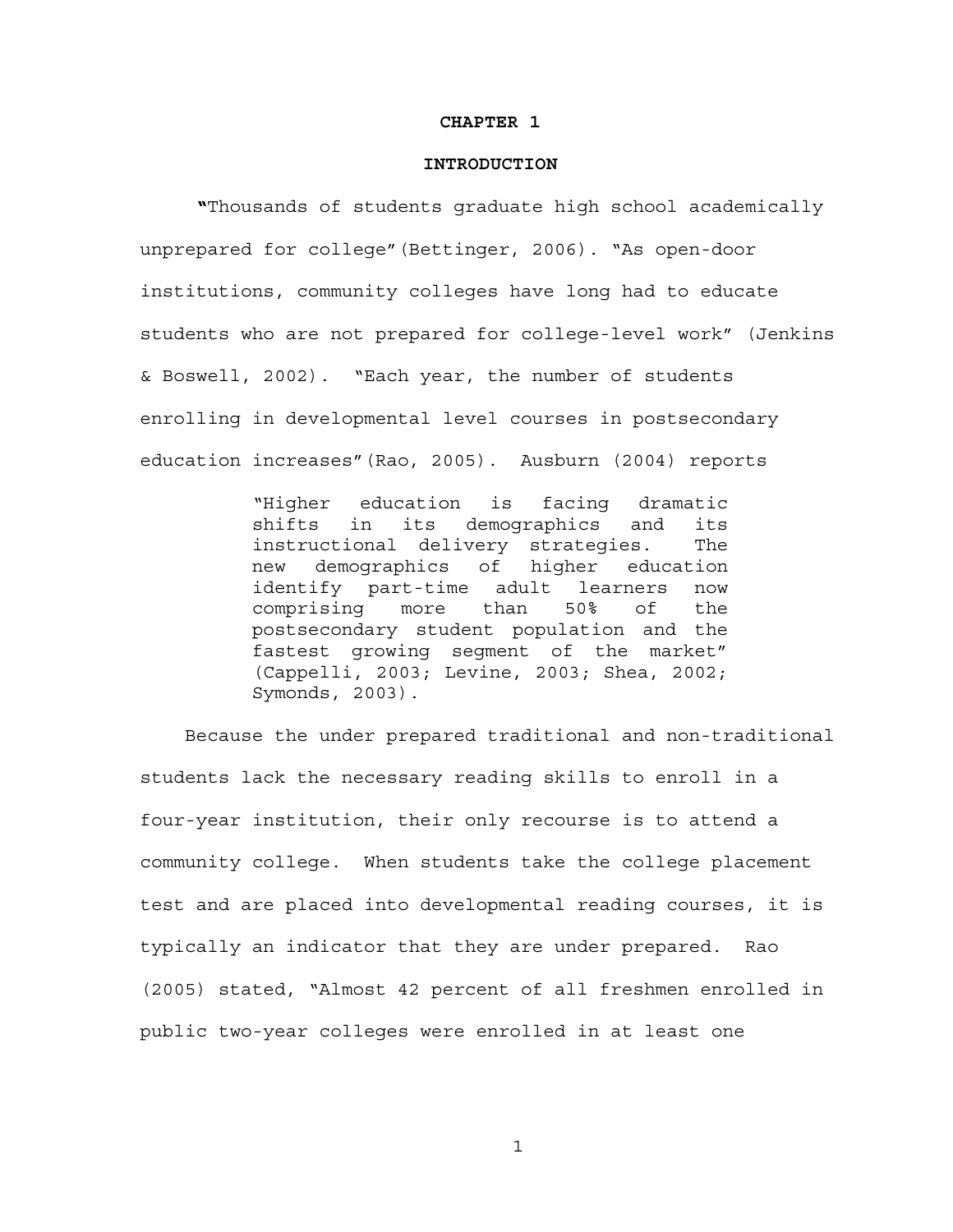developmental course" (U.S. Department of Education, National Center for Education Statistics, 2004.

 Developmental/remedial courses are designed to meet the needs of students who lack the necessary academic skills required for college. The primary purpose of a developmental/remedial reading course is to expand students' vocabulary skills and to increase their comprehension skills through planned, structured reading activities. Through these planned, structured learning activities, students will be given the opportunity to improve their overall reading skills.

 Unfortunately, many students resent being placed in a developmental reading course. Because of their resentment, Rao (2005) says, "Developmental reading teachers need to consider their attitude toward developmental readers. In addition, developmental reading teachers need to let their students know that they bring a wealth of experience and insight to their work and to their peers." By doing this, developmental teachers are encouraging student participation during class discussions. During instruction, it is important for developmental teachers to use various teaching strategies that will foster learning. According to Bedenbaugh (2006), "Effective teachers are able to identify the strategies that will most benefit their students."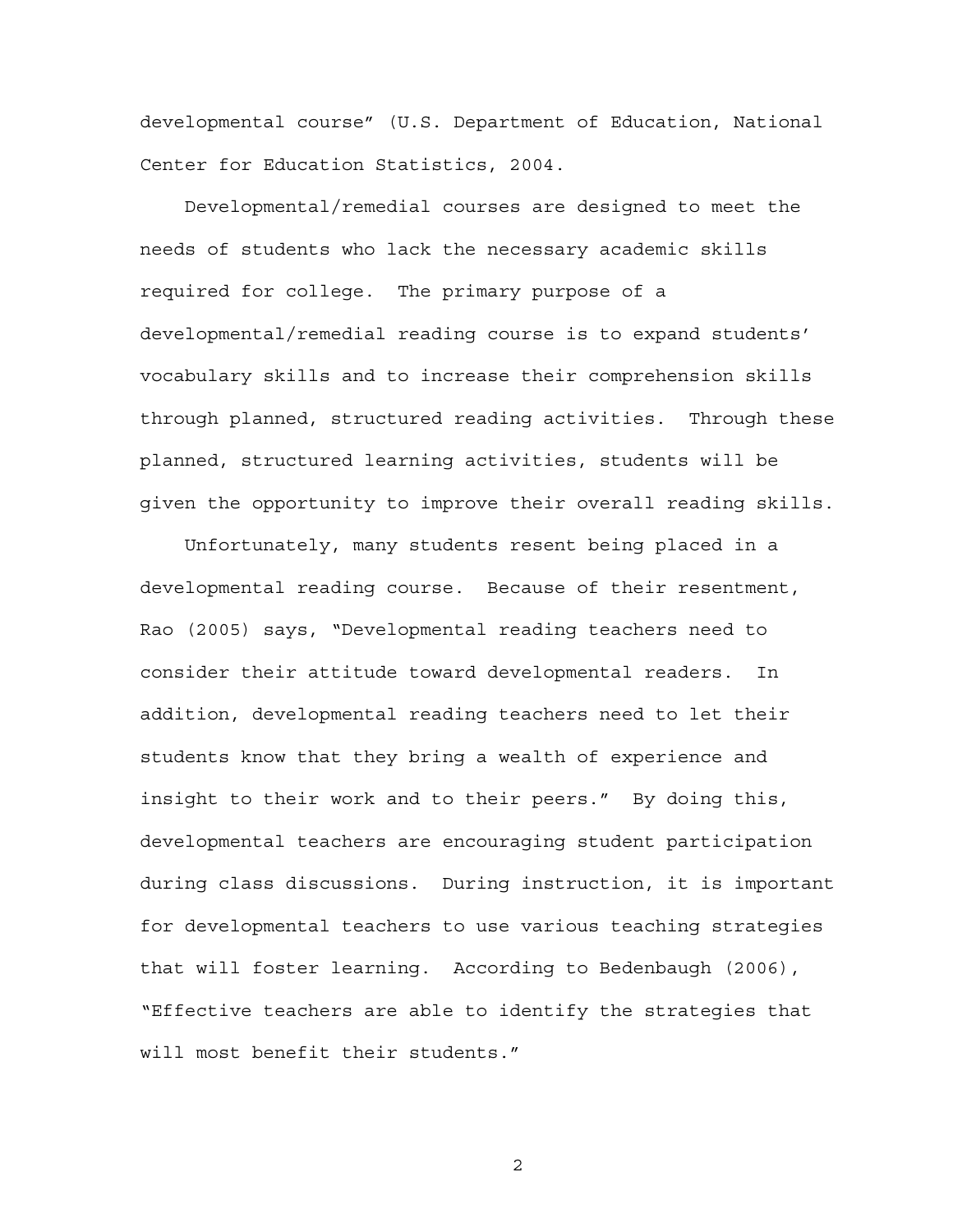Several studies have addressed students' enrollment in developmental courses as a major concern for developmental educators. Bartholomay (1996) stated, "The number of students enrolling in developmental studies courses in the nation's colleges has grown to a percentage that merits the attention of educators." Reynolds (1993) stated, "The improvement of college students' reading and study skills is a widespread concern for developmental educators, counselors, and college administrators in the U.S." Lesley (2004) stated, "Instructors in college-level developmental reading programs are faced with the challenge of assisting students with long histories of impoverished reading experiences in becoming students with strong literacy strategies." (Falk-Ross, 2002; Good, 1998).

Because 20% of 963,000 first-time freshmen that entered a public community college took remedial reading (Boylan & Saxon, 1999, p.1), relevant activities structured to increase the reading rate and comprehension skills should be incorporated into their curriculum. It is important for reading instructors to plan a variety of instructional activities in an effort to improve students' comprehension and vocabulary skills. Using a variety of activities will encourage student participation. In addition, the activities will help students stay on target as they learn basic skills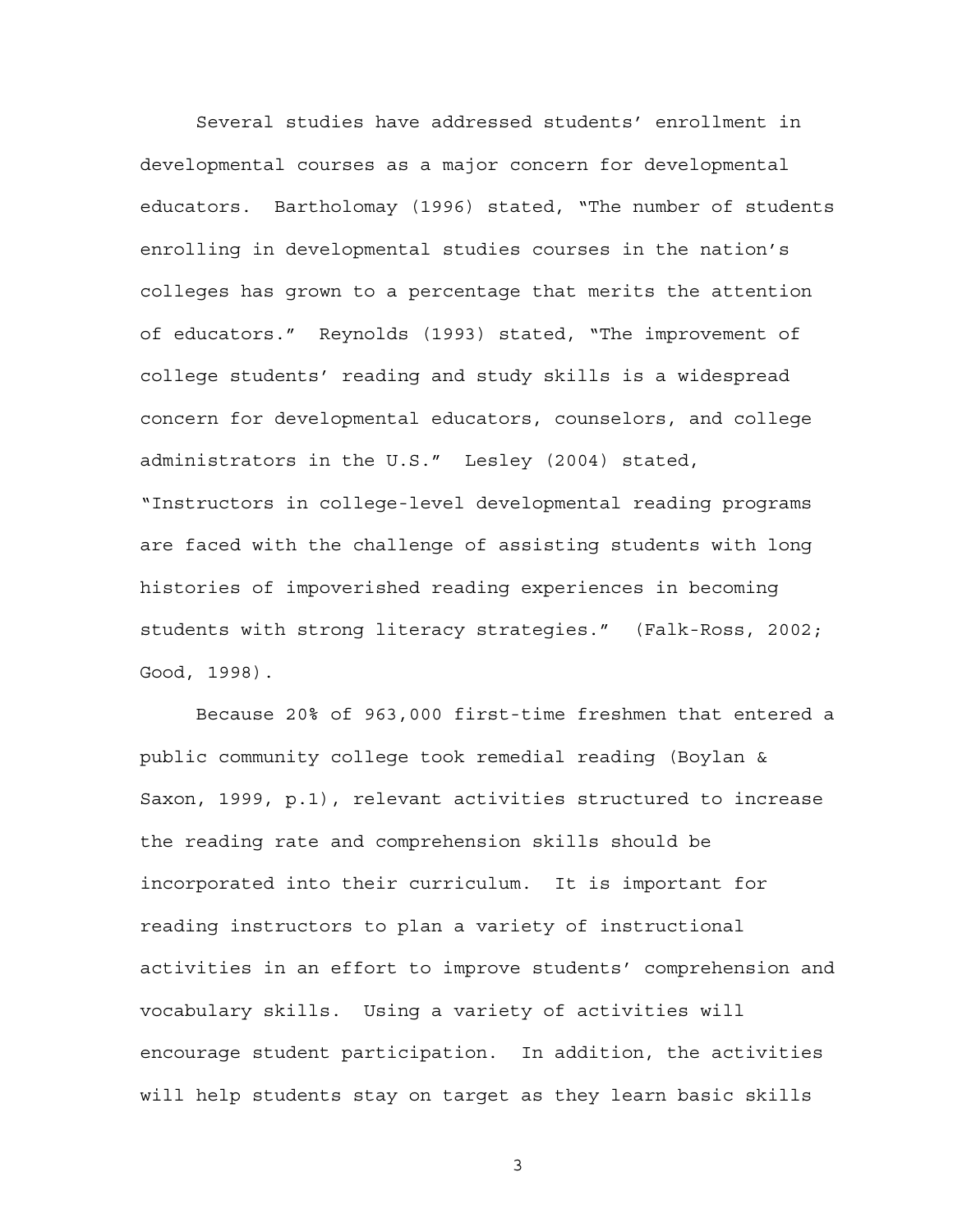necessary for them to become productive in society. Therefore, it is important for developmental reading instructors to address the benefits of enrolling in developmental reading courses. Elaborating on the benefits of a developmental/remedial reading course will motivate the students. Meanwhile, instructors should allow students to discuss their frustrations about their past and present reading experiences. With that in mind, this study seeks to explore traditional and non-traditional students' perceptions of being enrolled in a required developmental reading course. STATEMENT OF THE PROBLEM

Students enrolling in a developmental reading course can be a challenging experience for college developmental learners. Some may believe that the course is beneficial. On the other hand, others may believe that the course is a waste of time and money. Nevertheless, all students entering Second Chance Community College are required to take a COMPASS Placement test. The COMPASS is a computerized, un-timed test from ACT. The test is used as a predictor of remedial courses to be taken. The test determines the skill levels in the subject areas of Mathematics, Reading, and English. The cutoff scores for placement into reading remediation vary. When students score between 21-50, they will be placed in Developmental Reading Course #090. When students score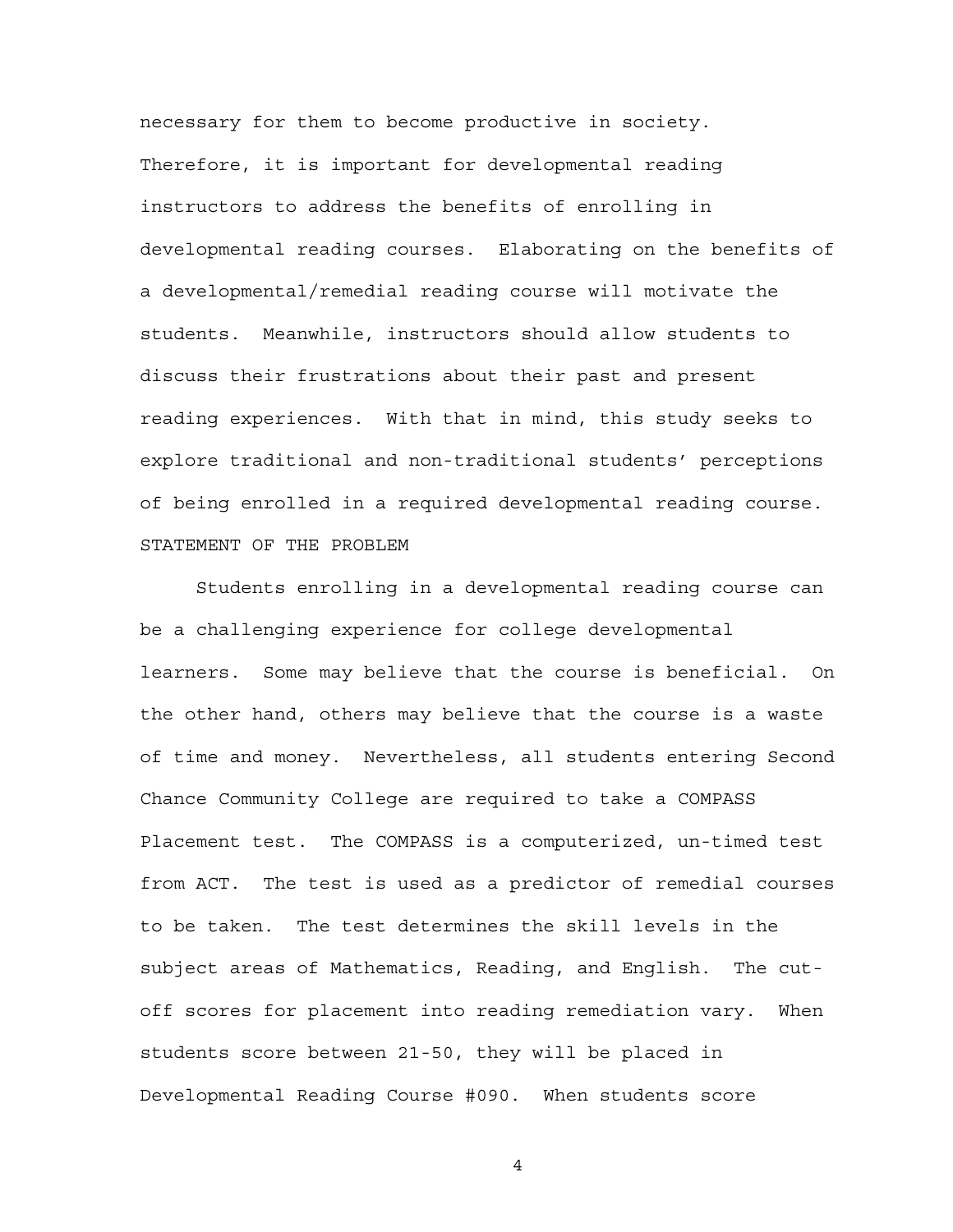between 51-79, they will be placed in Developmental Reading Course #091. When a student scores 80 or above, he is exempted from taking a developmental reading course. The problem to be explored in this study is to examine the perceptions of students placed in a Developmental 090 or 091 Reading Course.

The goals for Reading 090 are to provide learning activities that are necessary for students to become efficient readers, critical thinkers, and active learners. See Appendix H.

The goals for Reading 091 are to provide learning activities that are essential if students are to become active learners who think and read at advanced levels. This course builds upon the reading skills introduced in Developmental Reading 090. See Appendix I. In addition, the standards, benchmarks and other competencies are used to evaluate students' progress in both courses. A computer based program Academic Learning Center is used to facilitate the acquisition of reading skills in both #090 and #091 Developmental Reading Courses.

### THE PURPOSE AND RESEARCH QUESTIONS

The purpose of this study was to explore the perceptions of traditional and non-traditional students enrolled in a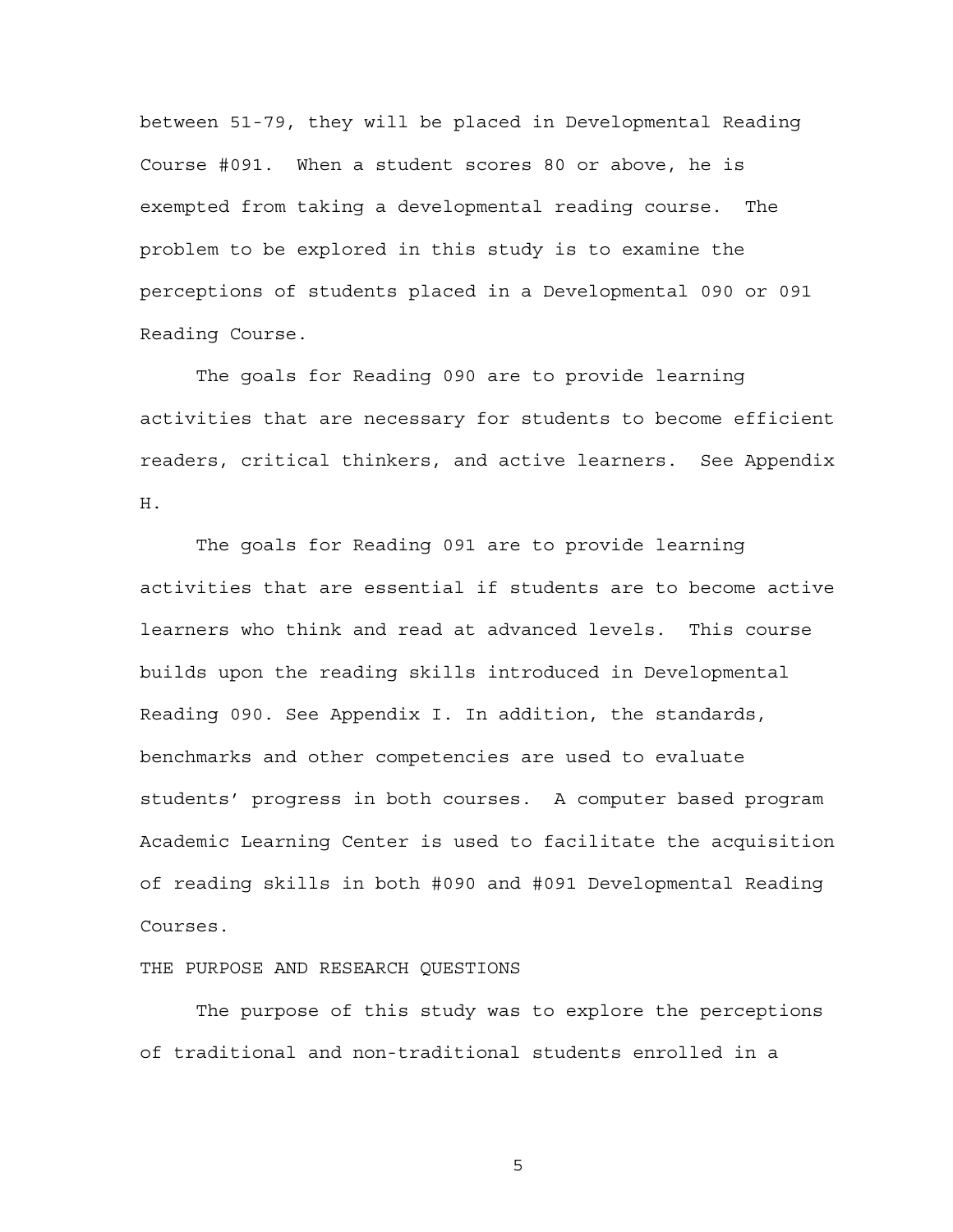developmental reading course in a southern community college setting.

- 1. How do developmental students perceive their past overall reading experiences in high school?
- 2. How do developmental students perceive their present reading experiences in a community college?
- 3. How do developmental students enrolled in a developmental reading course differ in regard to student characteristics such as age, sex, marital status, dependents, and workload?
- 4. How do developmental students perceive the effectiveness of a developmental reading course in a southern community college setting?

## THE SETTING

This case study was conducted at a public community college (referred to in this study as Second Chance Community College (SCCC)) in south Louisiana. The campus is eight years old with a total enrollment of approximately 7,000. There are five buildings on the main campus, three of which are used for classes and faculty and administrative offices. In each classroom, there are three rows of rectangular tables with cushioned chairs facing the dry erase board. In the front of the classroom are a technology podium, In Focus projector, and a screen for instructional purposes. The other two buildings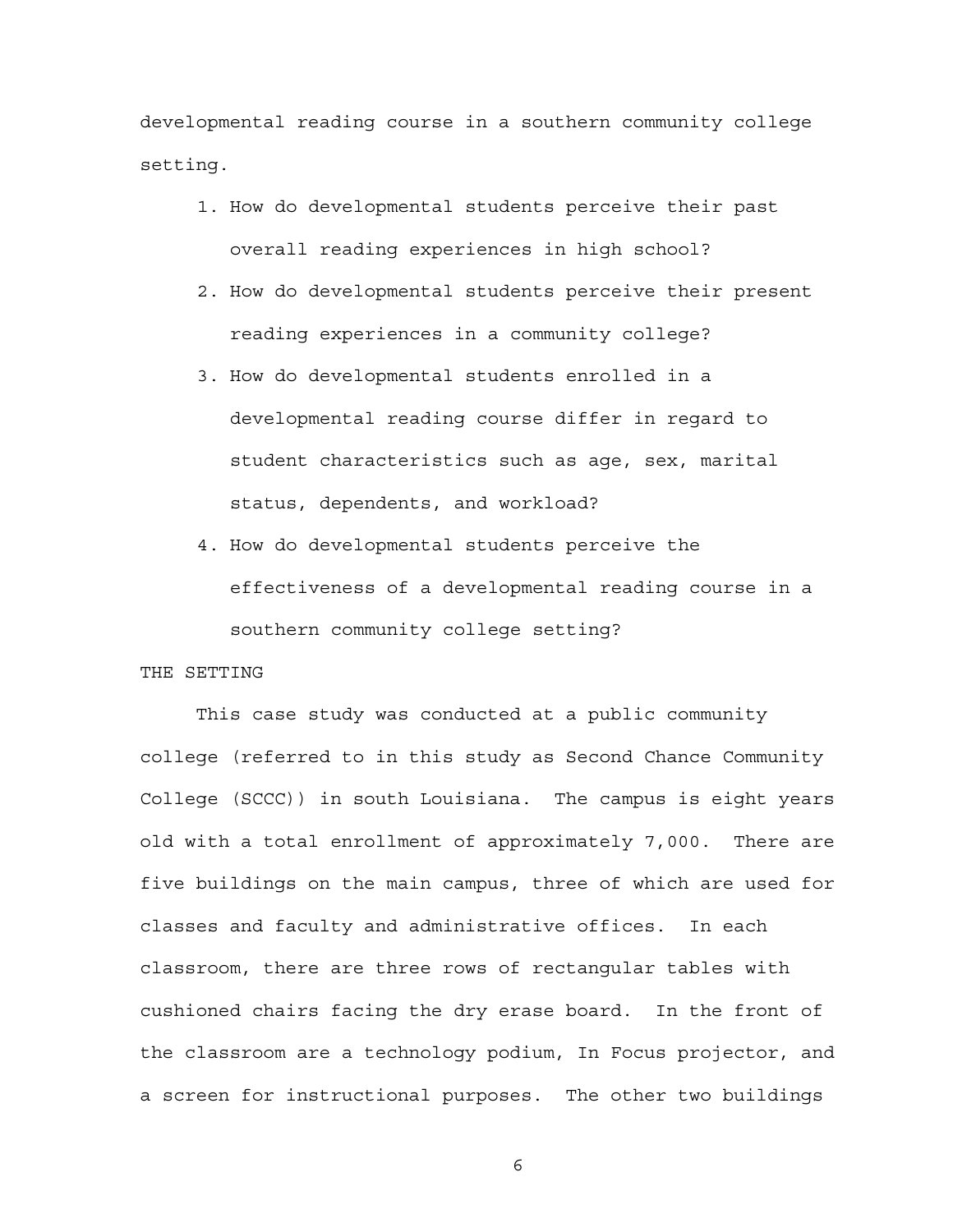include the Library and Student Center. The off-campus building houses classrooms, a library and faculty and administrative offices. Those attending SCCC are a diverse group of both traditional and non-traditional students. This study will focus only on those students on the main campus. DEFINITION OF TERMS

The following terms will be used throughout this study:

Learning Styles refers to the different ways in which students take in and process information (Felder & Spurlin, 2005).

Nelson-Denny Reading Test is a norm-referenced instrument used to determine the student's ability in vocabulary development, reading comprehension, and reading rate (Brown, Fishco, & Hanna, 1993).

Non-Traditional Students Cross (1980) cited in Benshoff (1992) defines the non-traditional student as "an adult who returns to school full-time or part-time while maintaining responsibilities such as employment, family, and other responsibilities of adult life."

Remedial and Developmental Education are terms that are frequently used interchangeably at the community college level. Boylan (2001) cited in Rao (2005) that "remedial" often refers to courses that address "deficiencies in prior learning." It addresses academic needs. Developmental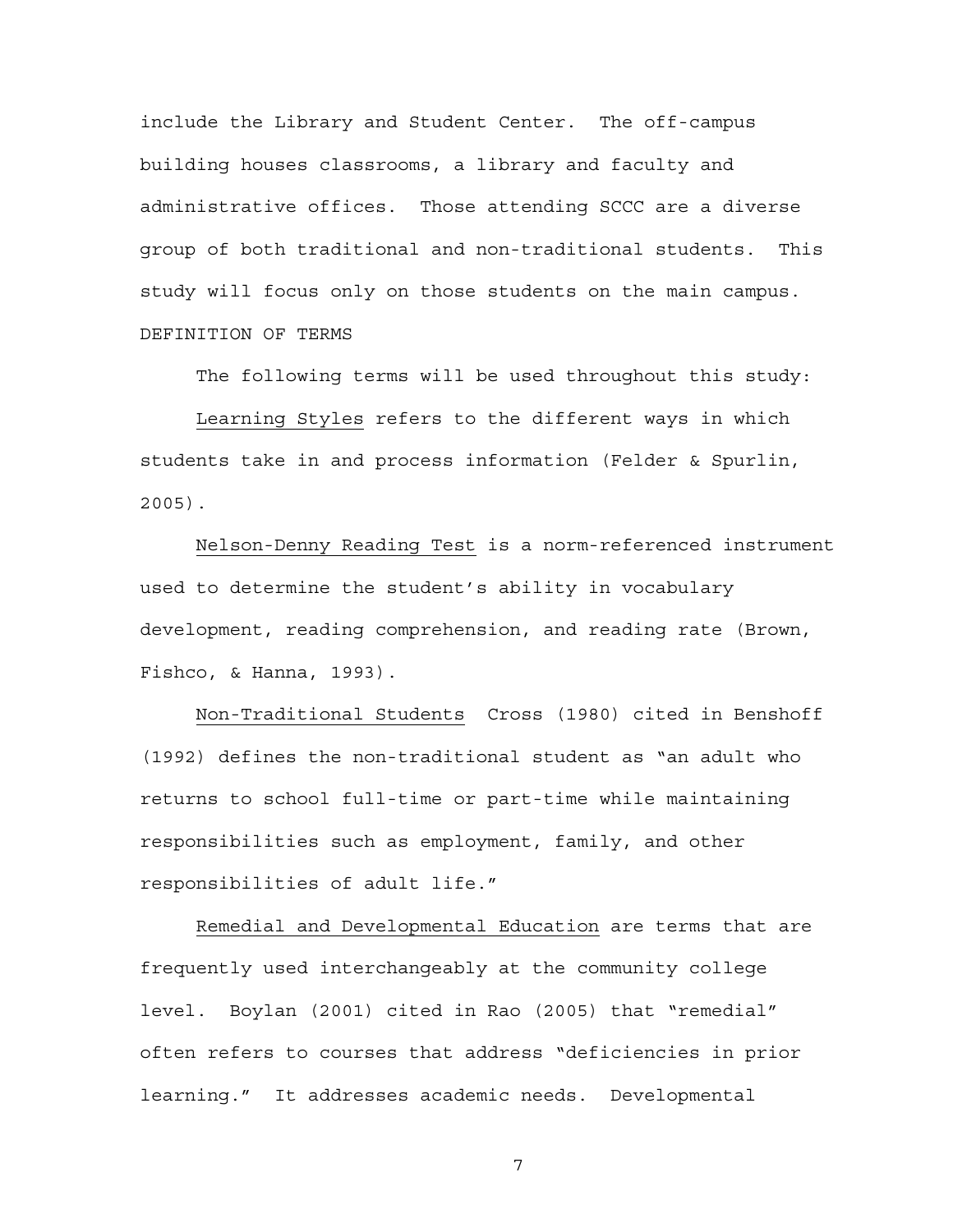education, however, refers to the integration of personal development into the academic coursework.

Traditional Student is one who enrolls in college immediately after graduation from high school, pursues college studies on a continuous full-time basis at least during the fall and spring semesters, and completes a bachelor's degree program in four or five years at the young age of 22 or 23 (Center for Institutional Effectiveness,2004).

Under Prepared Student may be one who lacks basic academic skills, prerequisite academic skills, study skills, self-knowledge of learning styles, or an ability to accurately assess progress or success (Kalamazoo Valley Community College, 2004).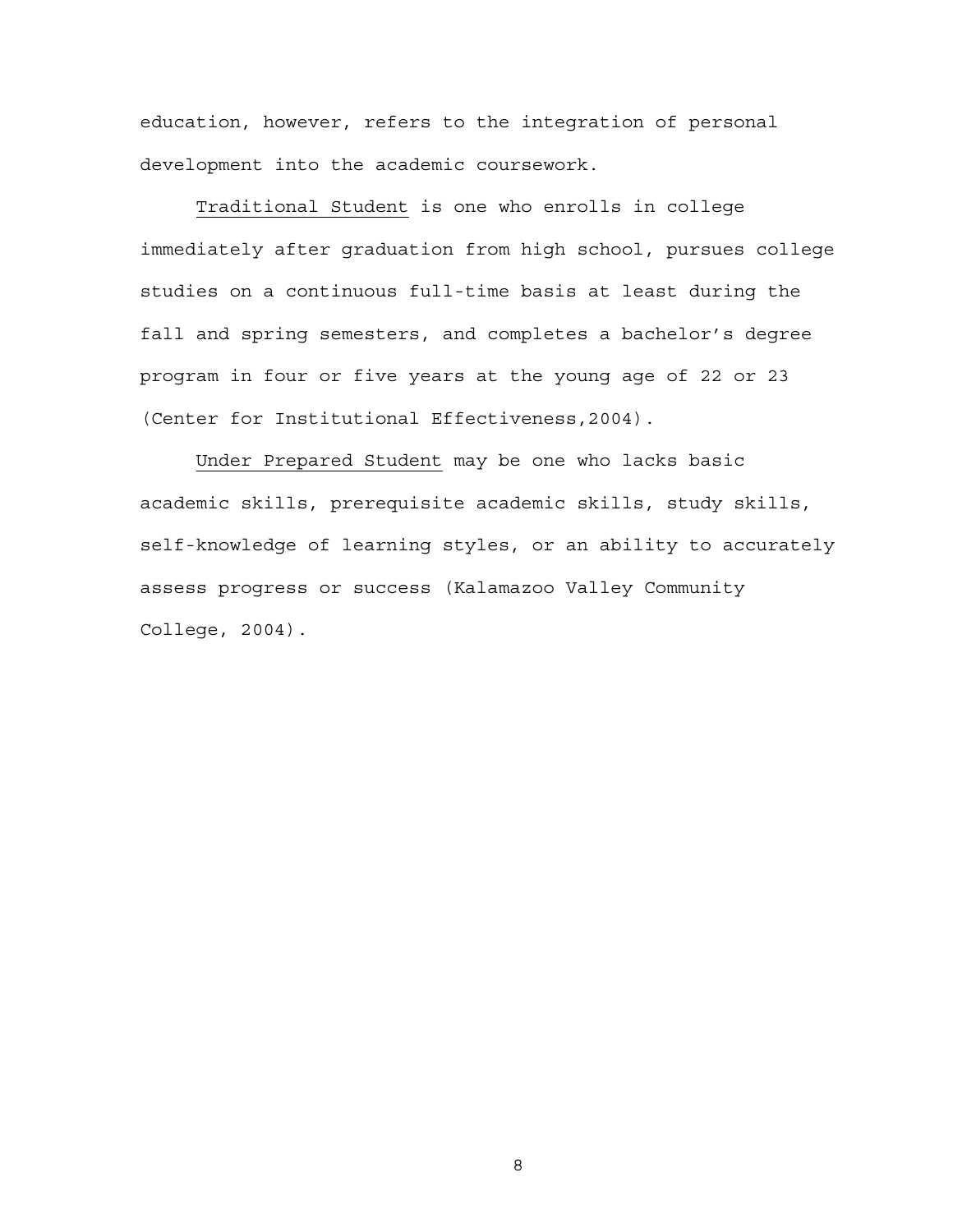#### **CHAPTER 2**

#### **REVIEW OF LITERATURE**

"To serve the diverse community college student population, institutions must remain cognizant of student needs when developing policies, programs, and services" (Bryant, 2001, p.1). In the past years and even today in the United States, community colleges are offering students a jump-start to college by offering an open-door policy to both traditional and non-traditional working students. The traditional students are enrolling into college immediately after high school while the non-traditional students are returning to college, enrolling after raising a family or seeking future job opportunities. Therefore, the developmental reading courses offered in a community college must provide the framework needed to strengthen the students' academic reading level in order for them to succeed in all the subject areas as well as society. The broad sections to be discussed are: (a) literacy, (b) reading comprehension, (c) developmental education program, (d) the under prepared student, (e) the non-traditional student, (f) the traditional student, (g) learning styles and (h) the Nelson-Denny Reading Test. This study will explore the perceptions of students enrolled in a developmental reading course.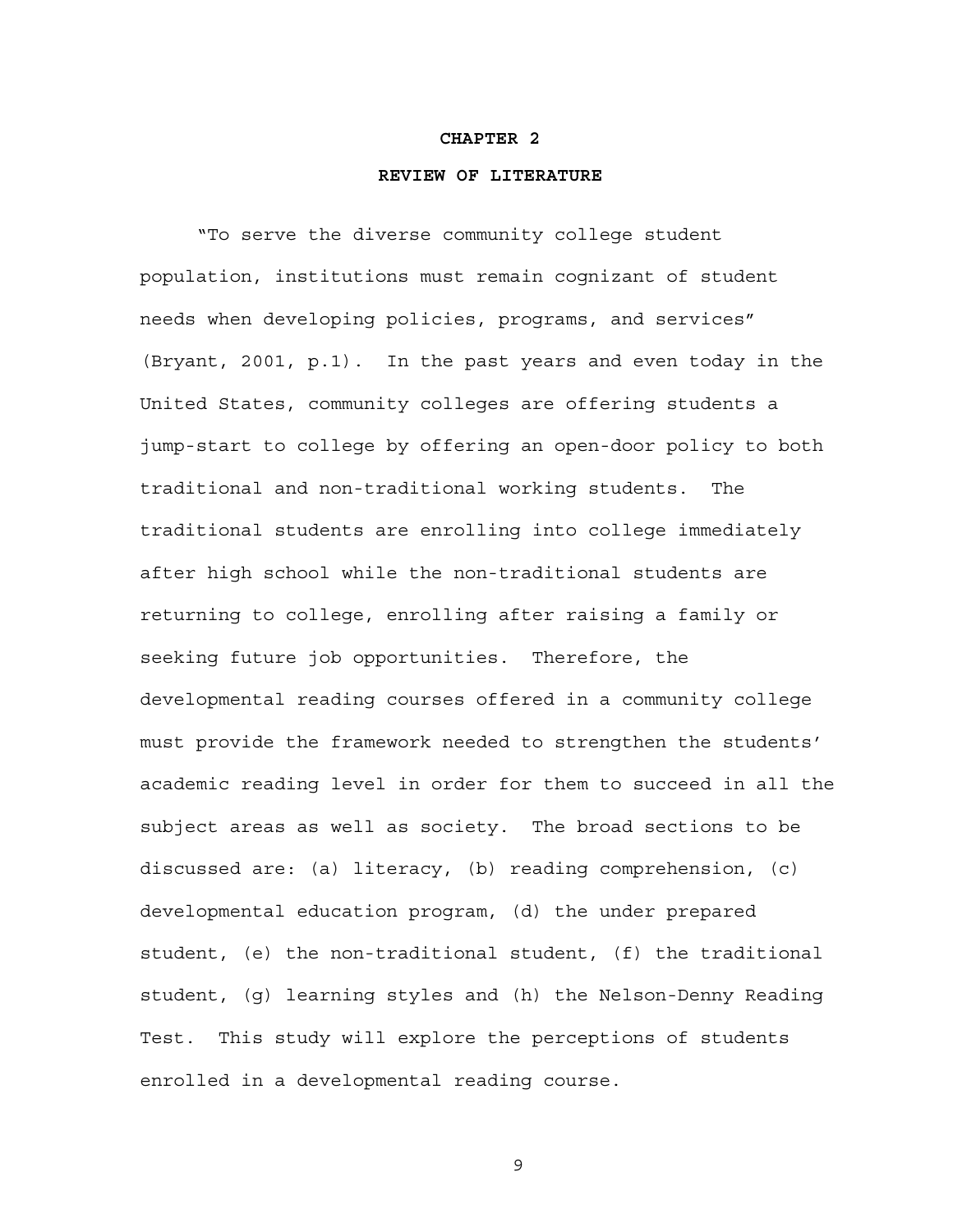#### LITERACY

#### **Definition of Literacy**

In the world today literacy is a major concern. Because it is has become a concern for both state and part in students' educational goals. Zigler and Gilman (1994) reported

> "The six goals contained in the America 2000 plan begin with "by the year 2000, all children in America will start school ready to learn. In addition, other stated goals include graduation from high school, competency in basic subject matter, greater achievement in math and science, literacy for all adults, and ridding the schools of drugs and violence (U.S Department of Education,1991)."

 Medwell, Wray, Poulson, & Fox (1998) reported in Effective Teachers of Literacy document, "Literacy is seen as a unitary process with two complimentary aspects, reading and writing" (p.2). Similarly, The Chicago Community Trust (n.d.) defined literacy as "the ability and the willingness to use reading and writing to construct meaning from printed text, in a variety of academic and social contexts" (p.1). In contrast, illiteracy is a term that will affect individuals in all areas of their life. The High Beam Encyclopedia (2006) defines illiteracy as the "inability to meet certain criterion of reading and writing."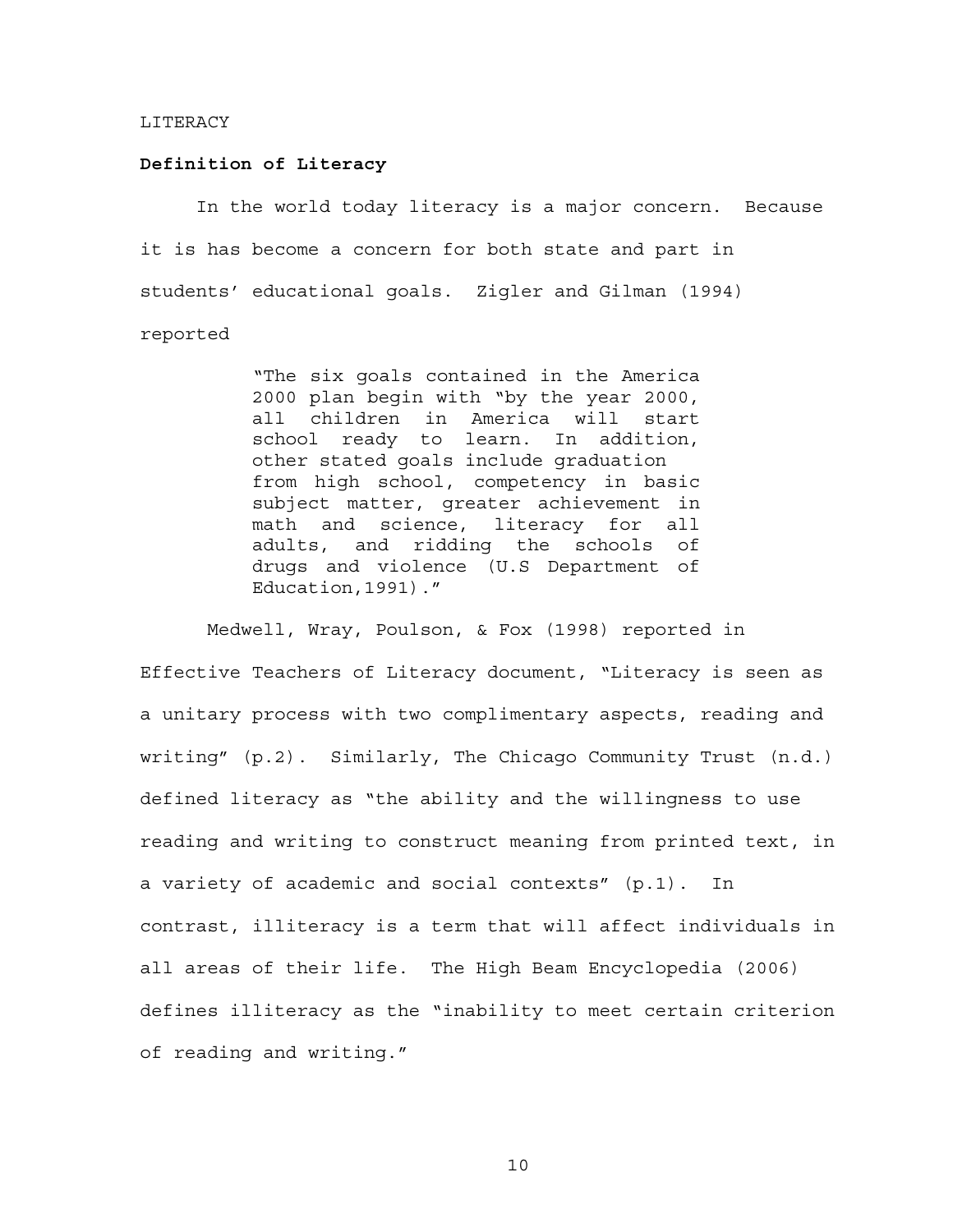According to UNESCO statistics reported in the Literacy and International Development article (1999), "There were almost a billion of illiterates remaining as we approached the year 2000" (p.1). The U.S. Census Bureau 2004, reported in the year 2000, the illiteracy rate was 6.09%; in the year 2001, the illiteracy rate was 5.93%; in the year 2002, the illiteracy rate was 5.79%; and in the year 2003, the illiteracy rate was 5.56%. According to statistics reported in the Staggering Costs of Illiteracy (2006),

> "more than 20% of adults read at or below a fifth grade level, more than 40 million adults in the U.S. is functionally illiterate, in the U.S. more than 10 million children (1998) between the ages of seven and eleven were below a basic level of reading achievement, and the link between academic failure and delinquency, violence and crime is welded to reading failure" (p.1).

As we look closer to home statistics, The Adult Advocates of Baton Rouge reported (n.d.), "Illiteracy rates for the Greater Baton Rouge area and surrounding parishes range from 17% to 47%." Because of the illiteracy rate, it is important for children and adults to become literate. Because literacy is important, there is increasingly a demanding need for students to successfully meet the challenges within society.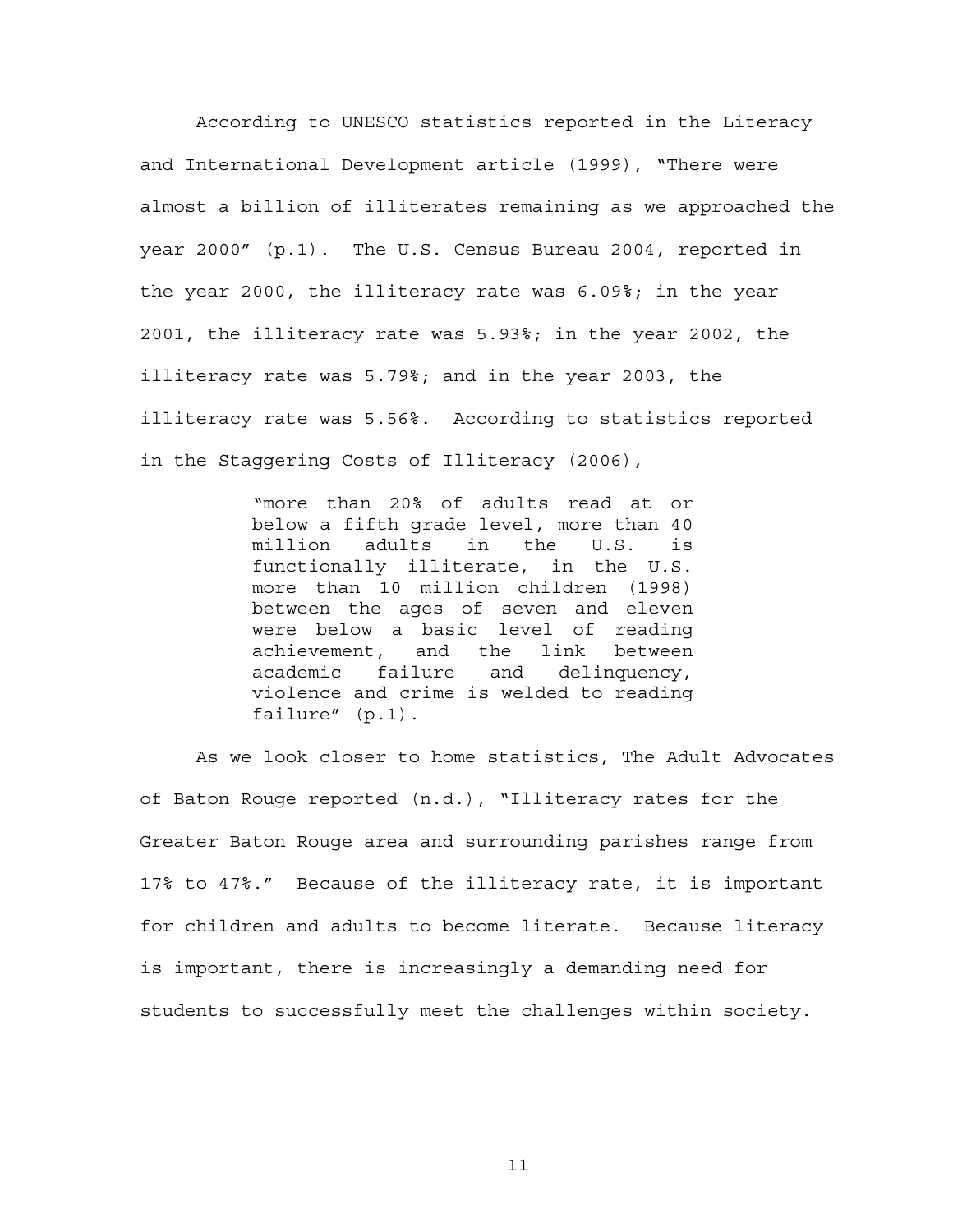Therefore, literacy skills are important in that they help citizens become more productive in their social, economic, and political life.

#### READING COMPREHENSION

## **Definition of Reading Comprehension**

Reading is a challenge that most students prefer not to face. Reading is more than just calling out words. It is more than merely moving the eyes across the paper. Reading is an essential component for everyone to become successful and productive citizens today, tomorrow, and in the future as we move into a fast pace society. Troyka (2003) reports, "90 million Americans who are unable to read well are not able to function as a productive citizen. In addition, they are unable to fill out simple forms or read newspapers"(p.1). Therefore, there is an increasing need for adults to be able to read effectively. This means gaining an understanding of what is being read. Since reading is important, reading comprehension is equally important. Since there is a difference between the terms reading and comprehension, how can we connect the two? Pang, (2003) says, "Reading is about understanding written text." Another researcher, Heilman (2002), stated, "Reading is interaction with language that has been coded into print." Blalock (2002) stated, "Reading is basically a meaning-making process." Shaw (2001) stated,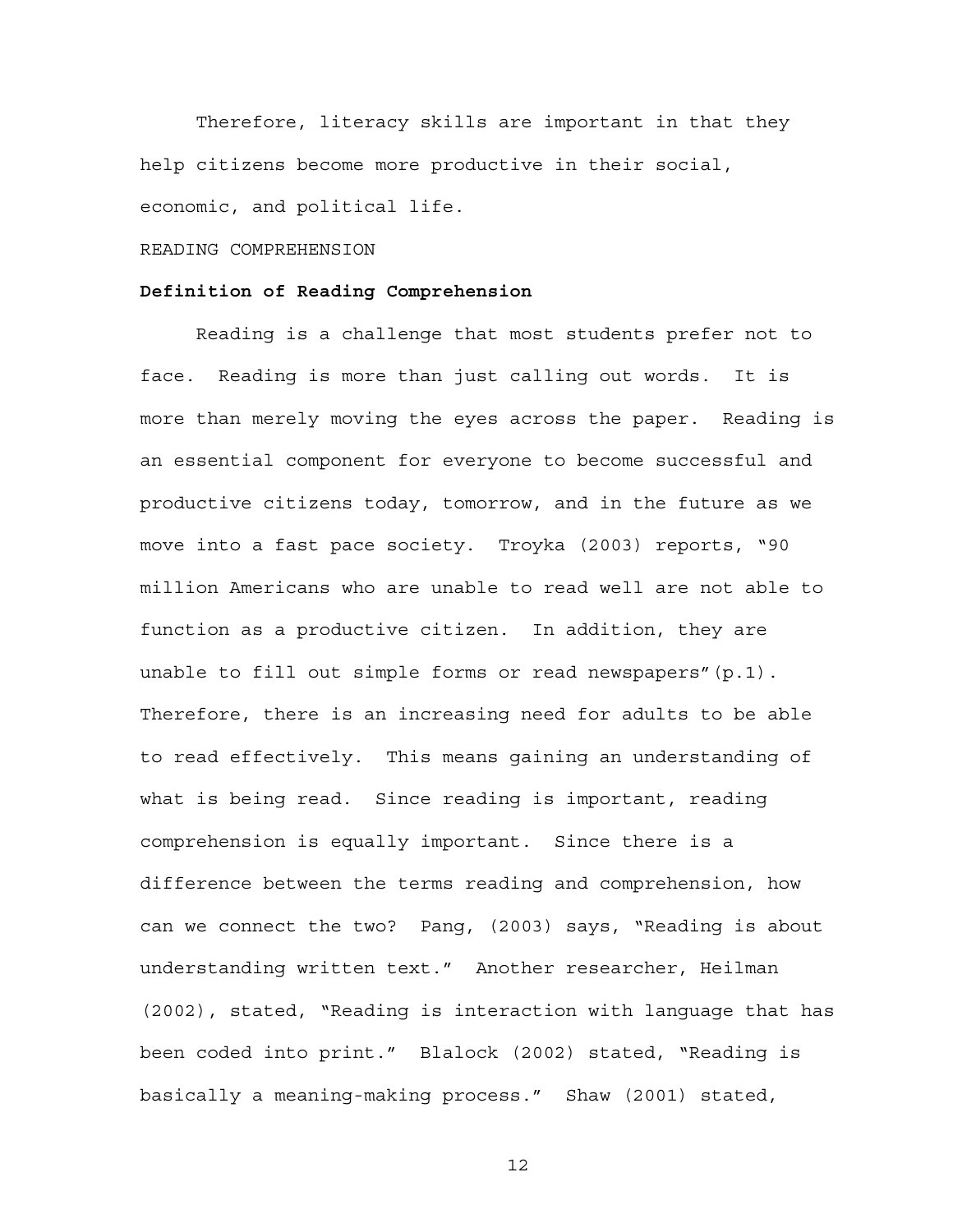"Reading is the most basic aspect of learning." Rubin (1992) defines reading as, "bringing meaning to, and getting meaning from the printed page." This means reading is a process by which one gains information from the written text. Wilhelm (2006) states, "Reading is a 'transition' in which the reader brings purpose and life experiences to bear to converse with the text." Comprehension is a specific reading skill that is necessary for students to succeed in college as well as in today's society. Comprehension is being able to understand, interpret, and gain new meaning from what is read. Comprehension depends upon the reader applying his or her own life experiences, purposes, feelings, and what is of interest to them (Wilhelm, 2006; Newton, 2002). The North Central Regional Educational Laboratory (NCREL)(2005) says comprehension is the goal of reading instruction. It is the ability to create meaning (p.1).

Now that each word has been defined, we can connect the two. Bedenbaugh (2006) says, "Comprehension is improved when students receive explicit vocabulary and reading strategy instruction. In addition, comprehension is improved when students demonstrate a solid understanding of the vocabulary used in the text." Henry, (2005) provided the definition of comprehension as "an understanding of what has been read"(p.595)." As students try to comprehend what is being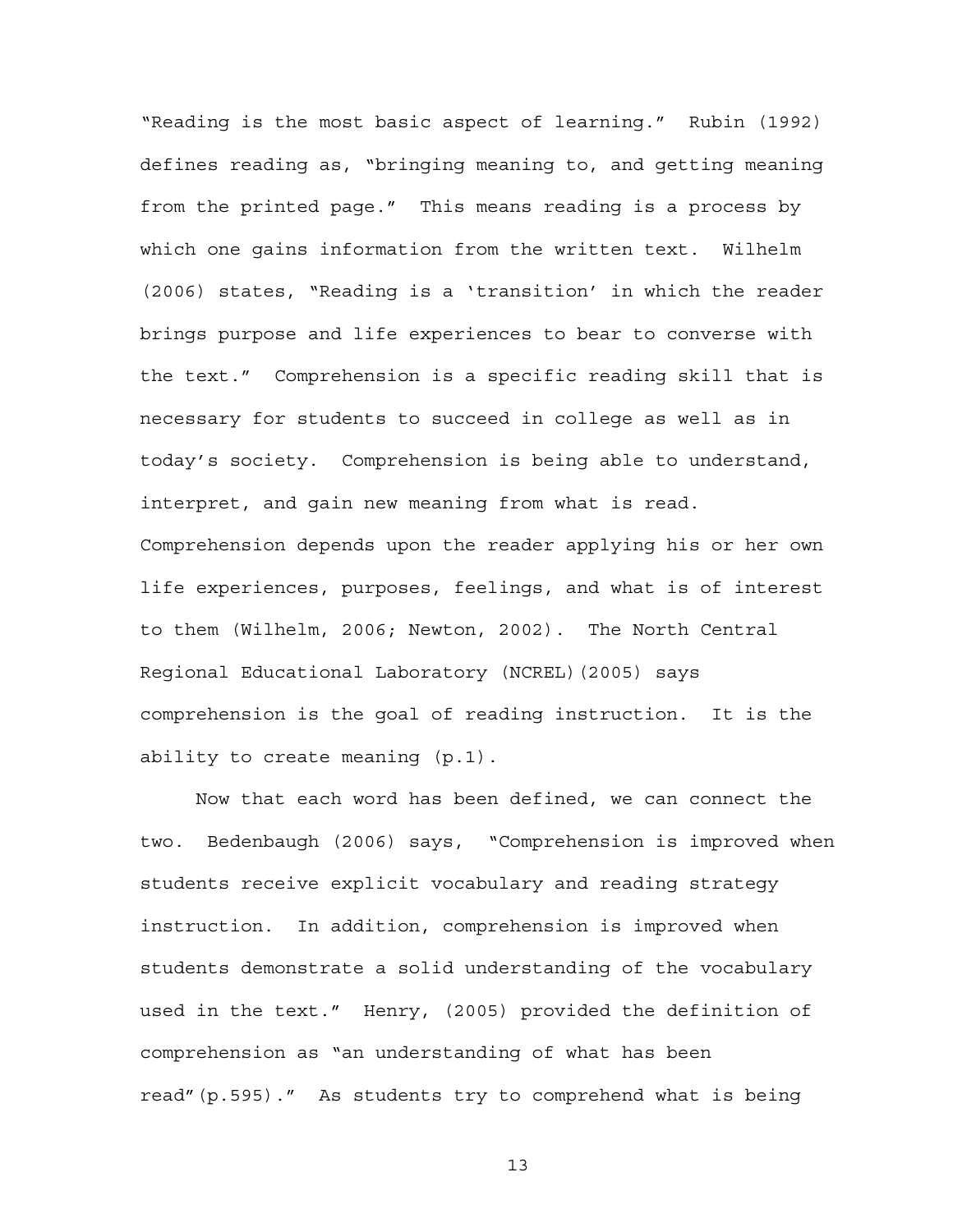read, there is a reading process that will help them comprehend what is to be understood. Troyka (2003) "suggests three things before reading a selection which include consciously predict what the topic and its development is likely to be about, ask yourself consciously what you already know about the topic, and predict what you're reading the material will add to what you already know."

Henry, (2005) suggests before, during, and after reading as a three-step reading process (p.11)." First, the before reading process allows the student to preview, prepare to ask questions, and make predictions about the passage. The before reading helps tap into the student's prior knowledge. Bedenbaugh (2006) says, "When students are provided opportunities to link their own experiences and knowledge to new information, they are better able to comprehend text. Teaching students how to ask questions before, during, and after reading also improves comprehension." Second, in the during reading process, one must read to answer the questions. Finally, in the after reading process, it is important that one is able to respond to questions. This is summarizing, which is an essential skill (Henry, 2005). Similarly, Moats (2002) says

> " Before reading , teachers should help children preview the text and ask questions about it. During reading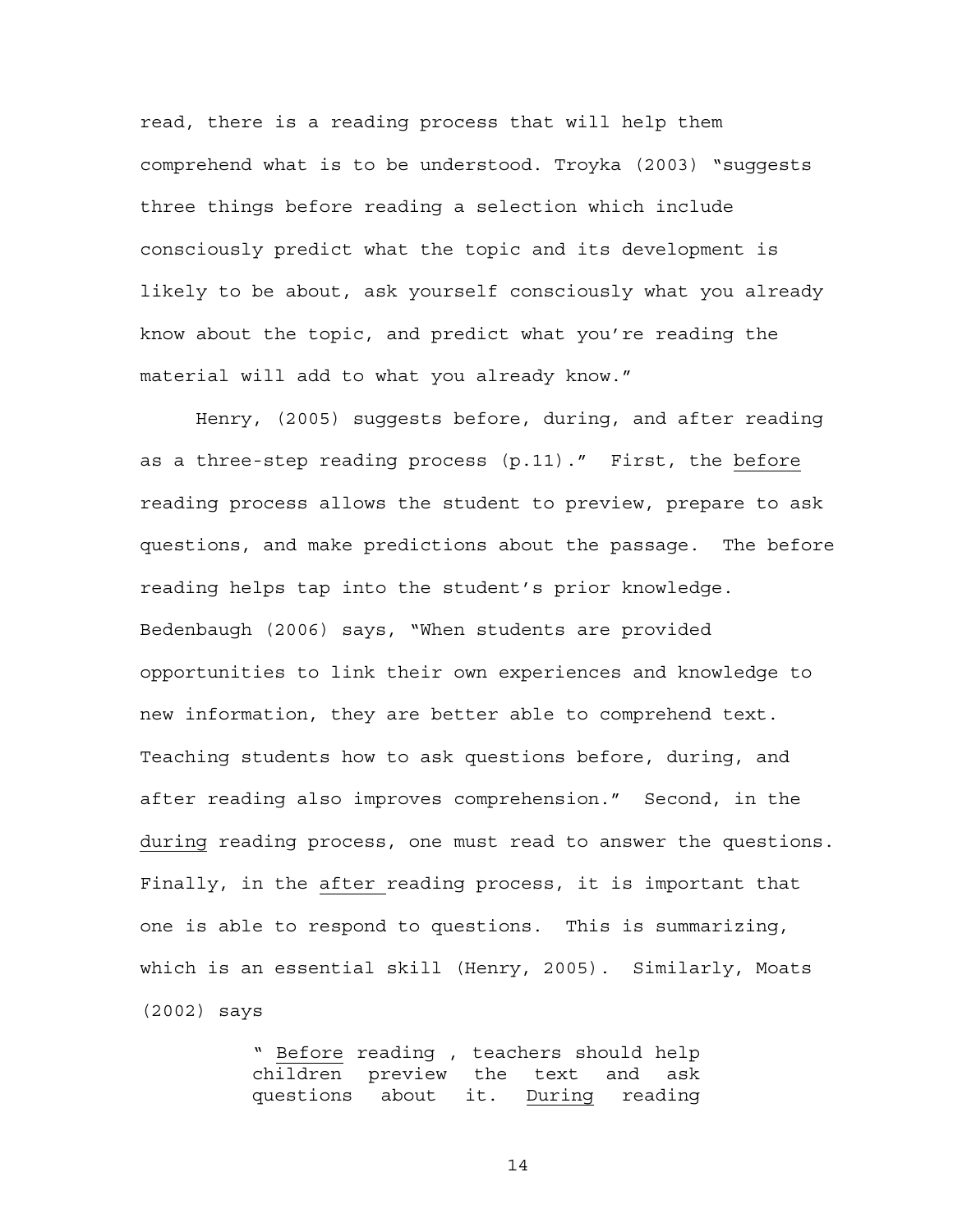teachers should ask probing questions that direct children's attention to deeper meanings in the text. After reading, teachers can demonstrate how to use the structure of a text to recall, interpret, and write a summary of the information."

Kruidenier (2002) found that "Reading comprehension is the ultimate goal for reading" (p.8). Strickland (2002) affirmed that reading comprehension has been called the essence of reading (Durkin, 1993), essential not only to academic learning in all subject areas but to lifelong learning as well. The National Reading Panel (2000) defines reading comprehension as "A cognitive process that integrates complex skills and cannot be understood without examining the critical roles of vocabulary learning and instruction on its development." Improving reading comprehension in developmental students who are already defined as under prepared is indeed a challenge for developmental educators and students to face in a college setting. When one cannot understand and gain meaning, it may be that he is having difficulty comprehending. The ability to comprehend text and construct meaning from the text is important skills vital to successful participation in our ever-changing society. Troyka (2003) states, "The ability to use the reading process skillfully takes concentration and self discipline."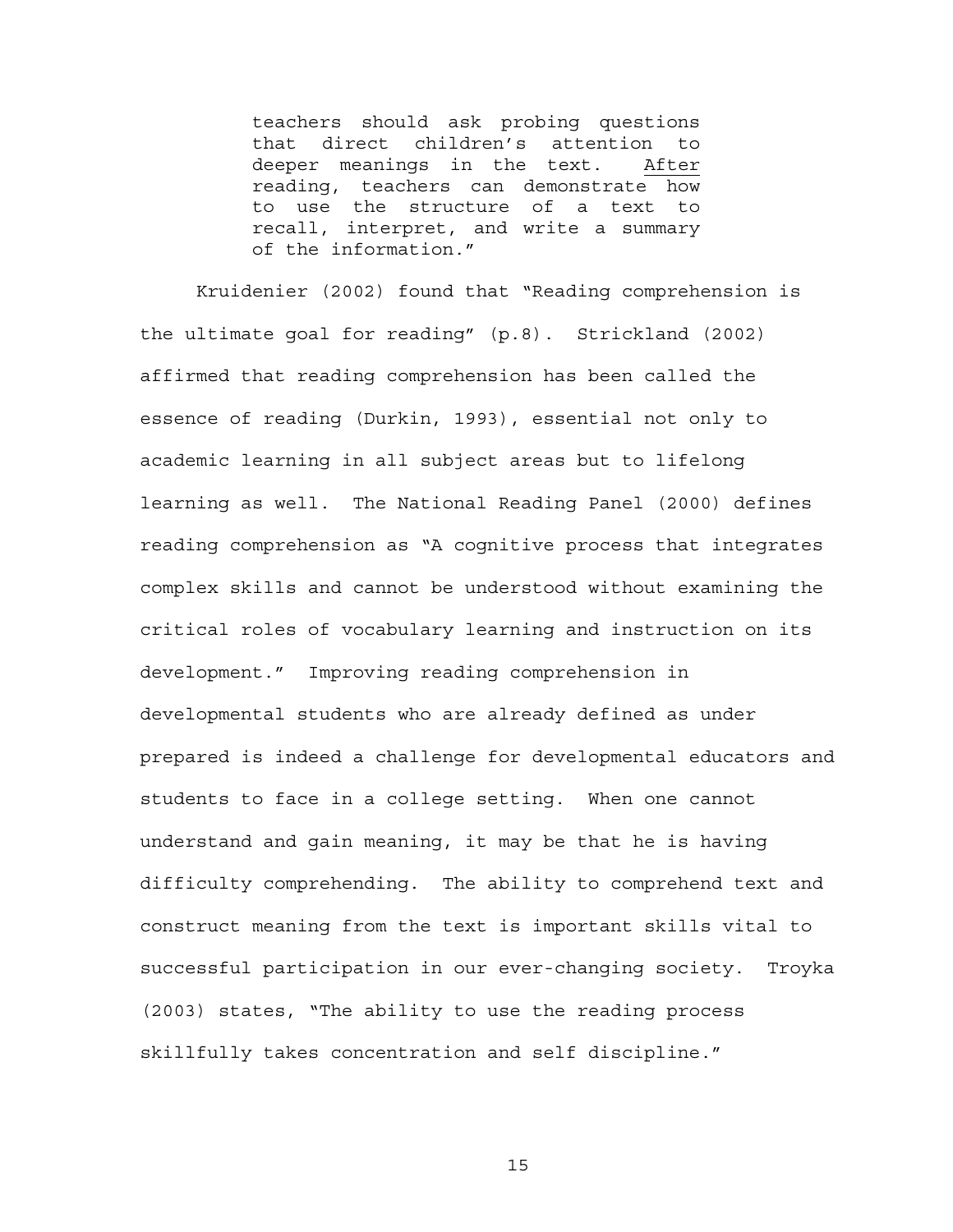#### DEVELOPMENTAL EDUCATION PROGRAM

#### **Definition of Developmental/Remedial Education**

Developmental education is essential for community colleges because it is an avenue to close the gaps left open from high school. Boylan & Saxon (1999) reported, "Remedial education in basic skill subjects represents one of the largest curriculum areas in the nation's community colleges"(p.1). In search of a definition for developmental and remedial education, there have been many definitions brought about by many researchers. Developmental education and remedial education are terms that are used interchangeably.

Crews (2004) reported in an article, The Influence of a Community College, that

> "the roots of developmental education in the United States go back to the early 1800's. However, it was not until the publication of the Truman Commission report (Presidents' Commission on Higher Education, 1947) that a national mandate for developmental education was initiated and placed within the mission of the community college."

 According to Rao (2005), "Developmental education refers to courses and programs that address the needs of under prepared students and non-traditional students who lack the reading, writing, or math skills necessary for college-level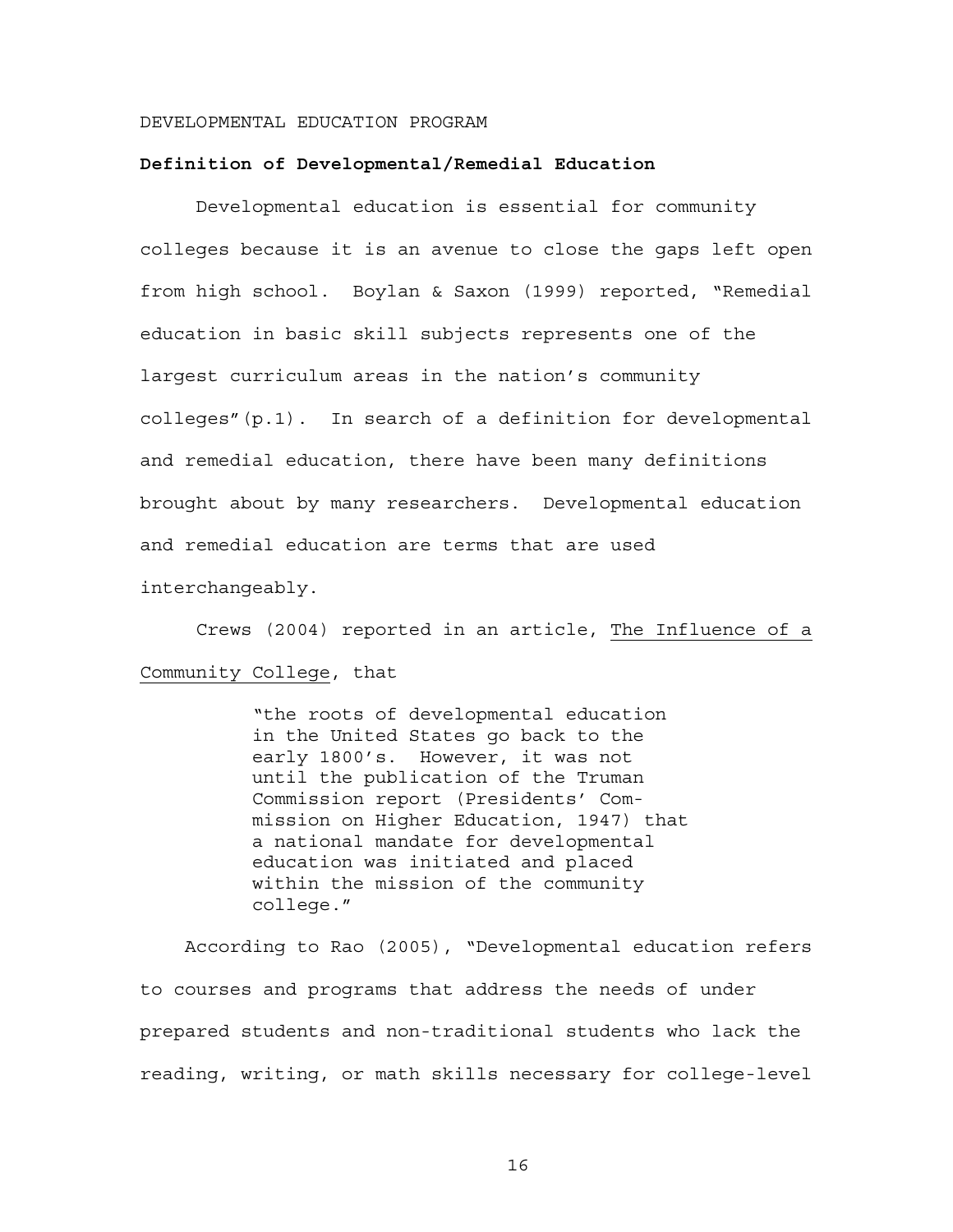work" (p.1). Similarly, a study at Kalamazoo Valley Community College (2004) found that Developmental Education provides assistance to both traditional and non-traditional students who are under prepared to succeed at the college level (p.1). In addition, "Developmental instruction provides educational experiences appropriate to each student's level of ability, ensures standards of academic and personal skills necessary to succeed in subsequent college level courses or on the job." Other authors who have conducted research related to Developmental Education include (Boylan & Saxon 1999; Casazza, 1999) who described developmental education as "remedial," "under prepared," "at risk," "low-achieving," and "nontraditional students"(p.1).

Casazza (1999) reported other words like "remedial," "under prepared," "extra assistance," "preparatory departments," and occasionally, "developmental" have been lumped together as a negative connotation. Yet, research suggests remedial courses have been a fixture in American community colleges since these institutions first appeared in post secondary education at the turn of the 20<sup>th</sup> Century (Boylan &Saxon (1999) p.1). Overall, both words can describe students' weaknesses in learning.

Therefore, it is most important that a community college have an open-door policy, which meets the needs of an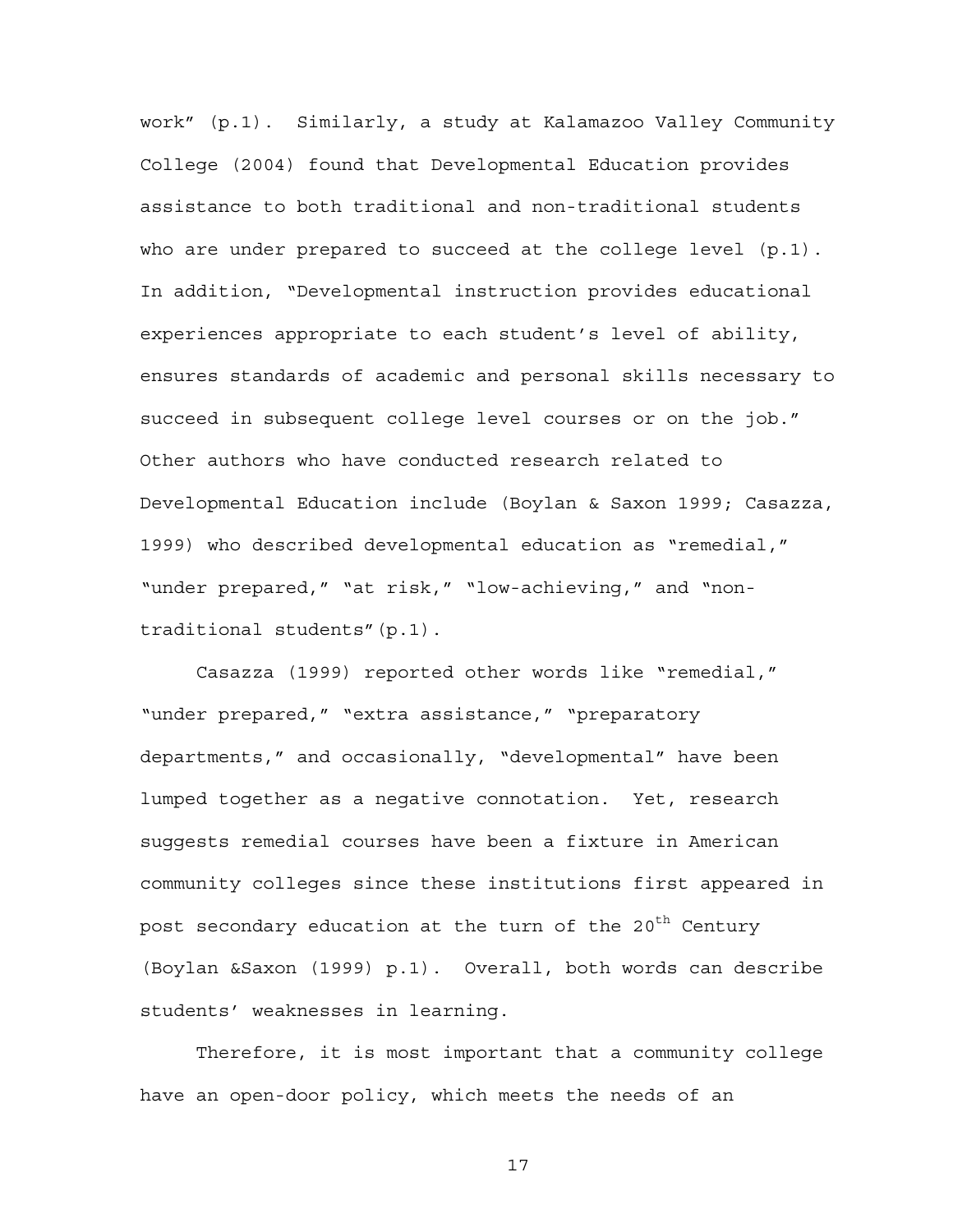overwhelmingly diverse population, yet prepares students for their future. Because of such diversity, developmental educators must provide text instruction as well as supplementary materials to meet the needs of the students. It is essential that these students be brought to the level of class expectations before leaving the class. Bryant (2001) suggests that to serve the diverse community college student population, developmental educators as well as institutions must remain knowledgeable of the students' needs. Boylan (1999) said, "13% of all undergraduates, about 1.6 million students, report having taken one or more developmental courses in college"(Knopp, 1996).

## THE UNDER PREPARED STUDENT

With more under prepared students attending community colleges each year, there is an increase in the number of students enrolling in developmental level courses. There are non-traditional students who are returning or entering college for the first time due to delays of raising a family or job opportunities and find themselves enrolled in a developmental reading course. One may ask, "Who are the students taking developmental courses?" Boylan, (1999) answers the question plainly, stating:

> "They are, in most respects, typical college students. Some are talented artists who have trouble in math. Some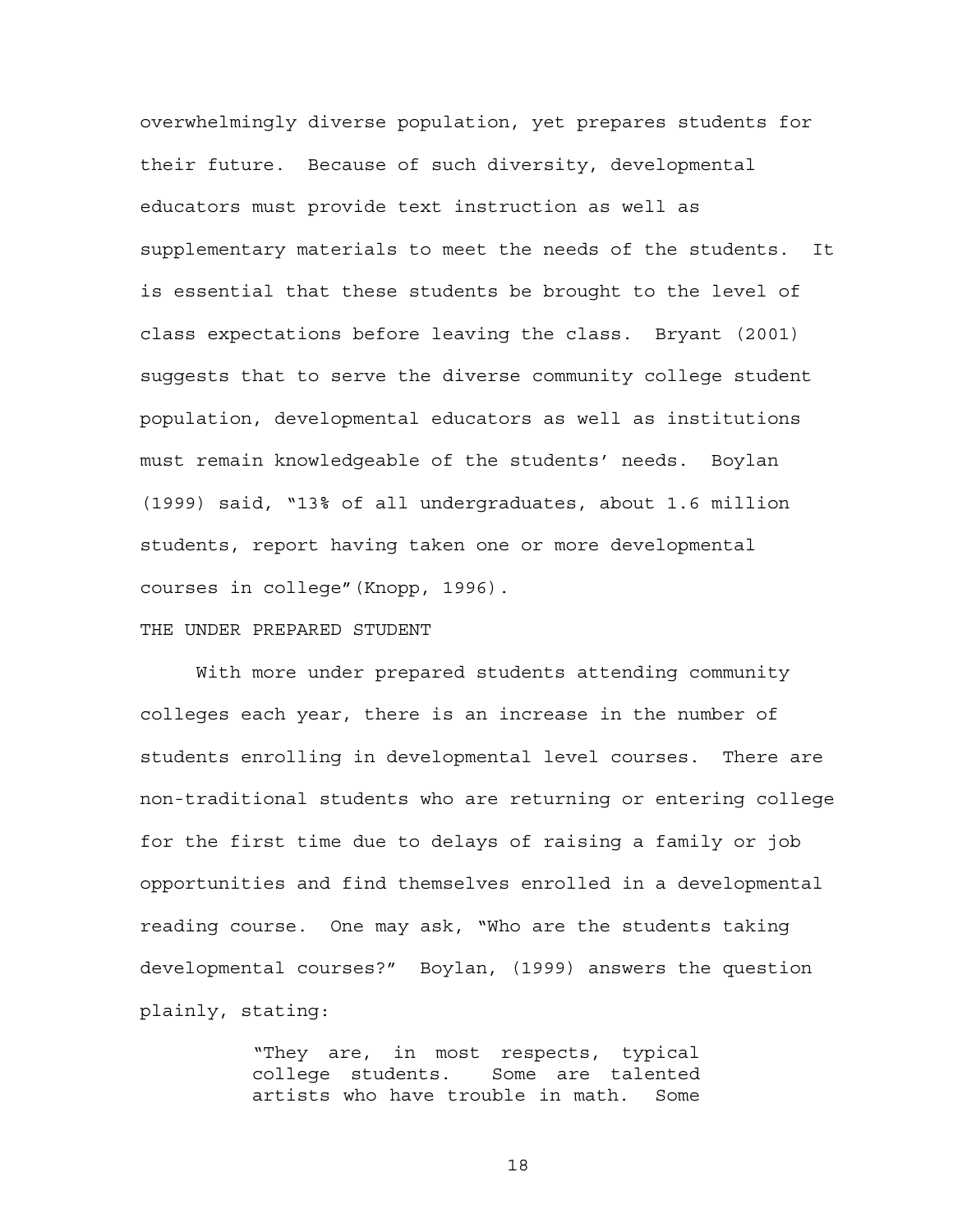are outstanding in math and have trouble writing. Some were once good students who have simply been out of school for a long time. Some are just average students and, since college represents a difficult academic challenge, being average is simply not good enough. Developmental education helps them become stronger students. Developmental education helps them make better use of their talents. Developmental education gives them the opportunity to be successful" (p.4).

Kalamazoo Valley Community College (2004) defines the under prepared student as one who may lack basic academic skills, prerequisite academic skills, study skills, self knowledge of learning style, or an ability to accurately assess progress or success.

According to McCabe, (2000), 45% of remedial education students are under 24 years of age, 24% are between 25 and 34 and 17% are over 35. Boylan (1999), reported that:

> "Female enrollment exceeds male enrollment; over 80% are U.S. citizens; one in five is married; one in 10 is a veteran; one in three works 35 hours or more per week; sixty percent are white non-Hispanic; twenty-three percent are African American; 12% are Hispanic; sixty percent of remedial education students are enrolled full-time; forty percent receive some form of financial aid, and fifty-four percent have an annual family income of less than  $$20,000''(p.1).$

Ausburn (2004) cited "The new demographics of higher education identify part-time adult learners as the new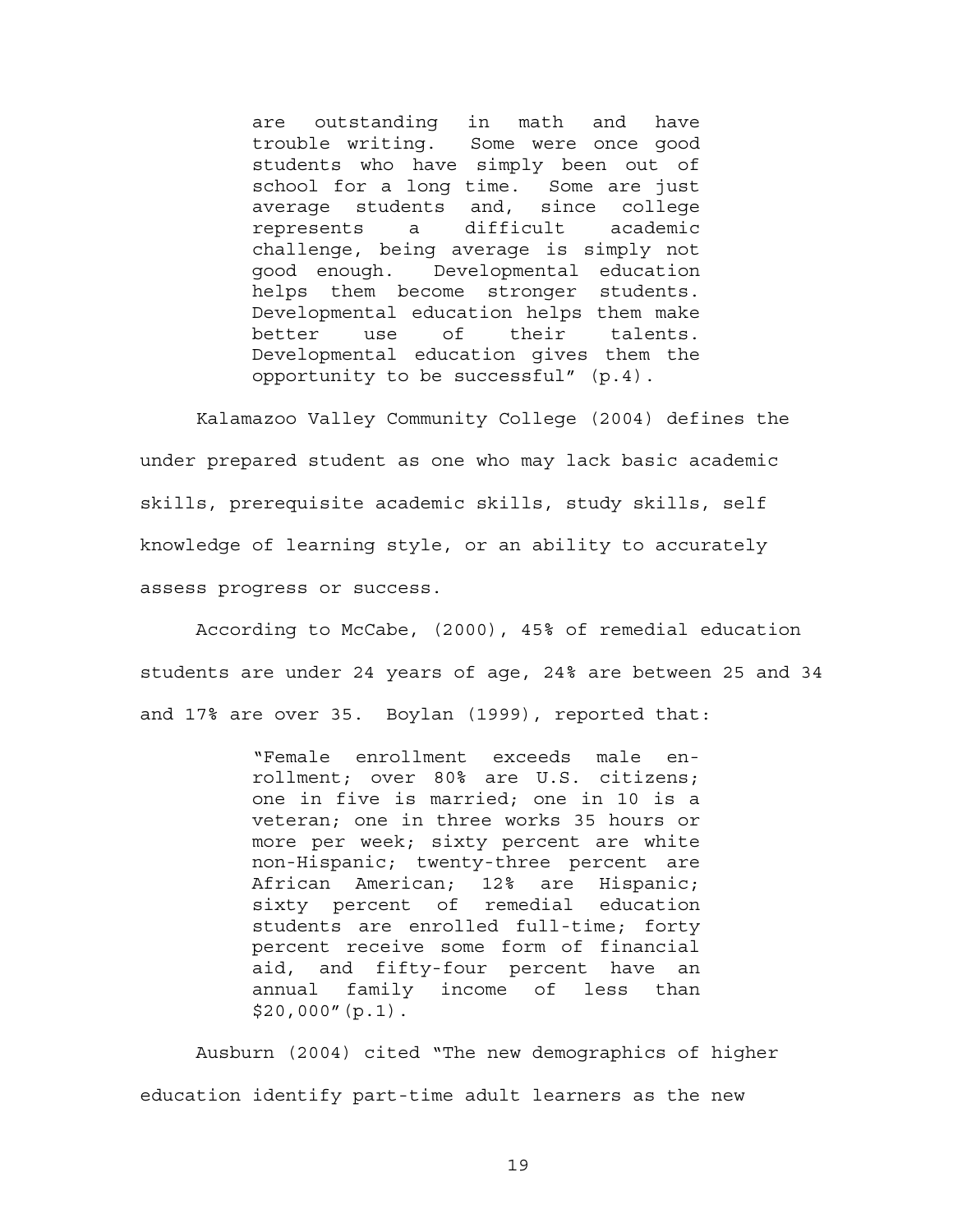majority, with non-traditional working adults now comprising more than 50% of the postsecondary student population and the fastest growing segment of the market"(Cappelli, 2003;Levine, 2003;Shea, 2002;Symonds, 2003).

Many of these students are enrolled in a developmental reading course. According to Phillips (1998), 30% of freshmen are enrolled in a remedial reading, writing, or mathematics course. Bartholomay (1996) cited "A study by the Southern Regional Education Board in 1991 revealed that 42% of all students in two-year colleges took at least one developmental course" (Abraham, 1991). Boylan & Saxon (1999) reported "of the 963,000 first-time freshmen that entered a public community college in the fall of 1995, 20% of them took remedial reading" (p.1). In another study, Rao (2005) analyzed a 2004 report from The United States Department of Education and National Center for Education Statistics, and found that 42 percent of all freshmen enrolled in public twoyear colleges were enrolled in at least one developmental course. With regards to remedial reading, Rao (2005) reported, "The success of under prepared readers in college is directly and significantly related to taking and passing a reading skills course" (Cox, Friesner, & Khayum, 2003, p.170). These "under prepared" students enrolling in the community college have the intention of earning an associate degree, or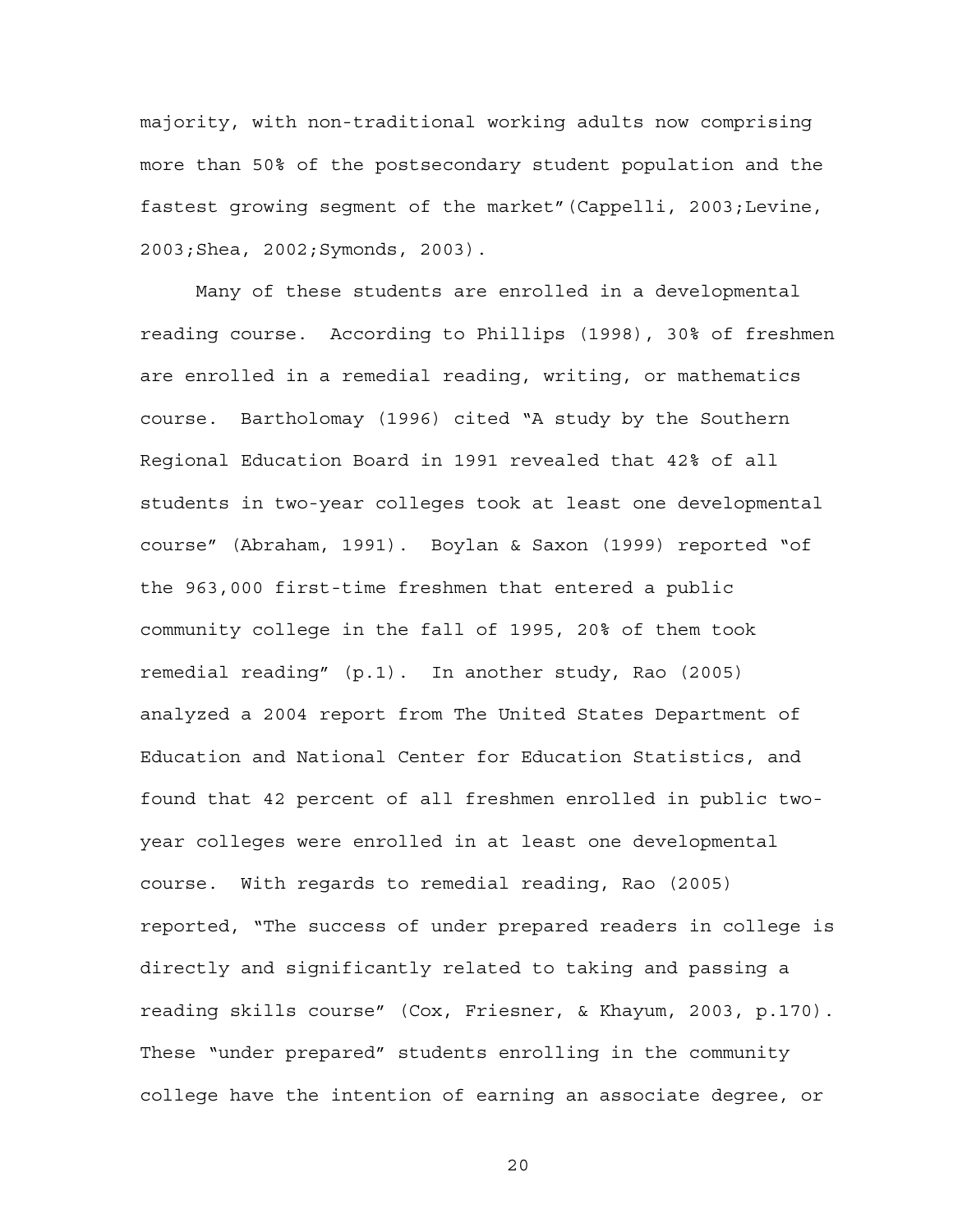of transferring to a four-year institution to earn a bachelor's degree. Thus, it is crucial for Second Chance Community College (SCCC) to be committed in offering students the remedial/developmental education programs.

THE NON-TRADITIONAL STUDENT

## **Definition of Non-traditional Student**

"Student age in community colleges has been steadily increasing for years" (Whisnant, 1992). (Lane, 2004) reported, "Today, 39 percent of students at higher education institutions are 25 years or older, compared with 28 percent in 1970." Cross, (1980) cited in Benshoff, (1992) defines the nontraditional student as "an adult who returns to school full-or part-time while maintaining responsibilities such as employment, family, and other responsibilities of adult life." Similarly, (Ausburn, 2004) reported a nontraditional student as working adults age 26 or older who study part-time, hold full-time jobs, and are unable to commit to rigid class schedules composed by traditional classroom-based programs (Cappelli, 2003;Shea, 2002). The National Center for Education Statistics (2000) specifically defines a nontraditional student having such characteristics: "delays enrollment, attends part-time, works full-time, financially independent, has dependents, single or divorced, and does not have a college education." A report compiled by Applied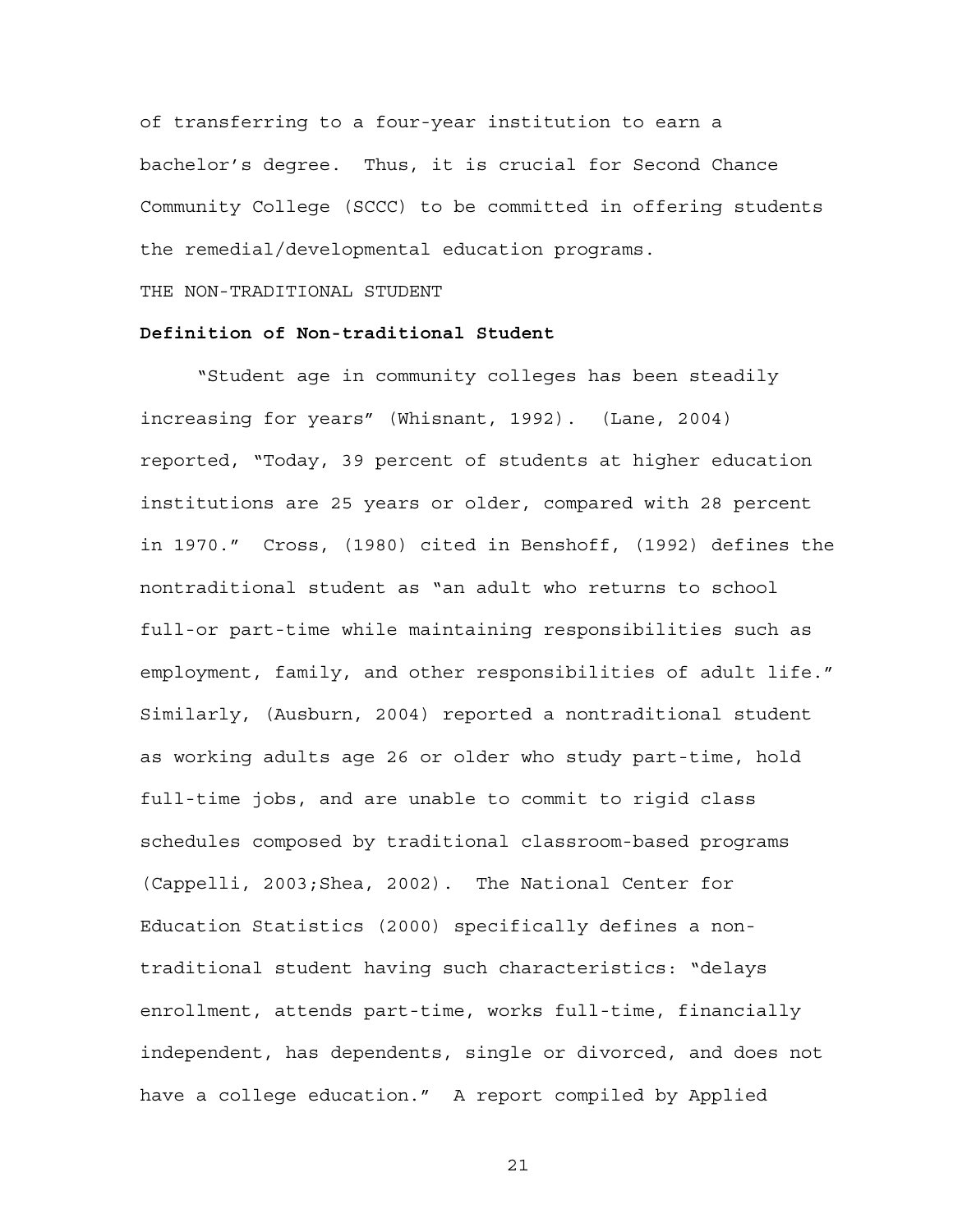Information Management Institute (1997) defined nontraditional students as "older than typical ages, part-time enrollment, financial independence, full-time employment, dependents, or GED recipient." According to Weber State University (2006), a non-traditional student is one who is 25 years or older, is married/divorced, and/or has children. Giving an analytical view, Harvey (2004) defines a nontraditional student as

> " an older student, usually over the age of 24 or 25; a student who previously has attended college and is returning to college after a few years' break; a student who graduated from high school and went directly into the workforce and is now attending college for the first time."

 Rao (2004) cited "non-traditional students generally have delayed enrollment, meaning that they did not enter postsecondary education immediately after completing high school" (National Center for Education Statistics, 1996). (Weber State University, 2006) defines "a non-traditional student is one who is 25 years or older, is married/divorced, and/or has children. Sedlacek & Kim, (1996) cited in (May, n.d.) defined the Non-traditional Student as "over 25 years of age, internationals, single with young dependents." (Lane, 2004) reported, "According to the U.S. Department of Education's National Center for Education Statistics, about 90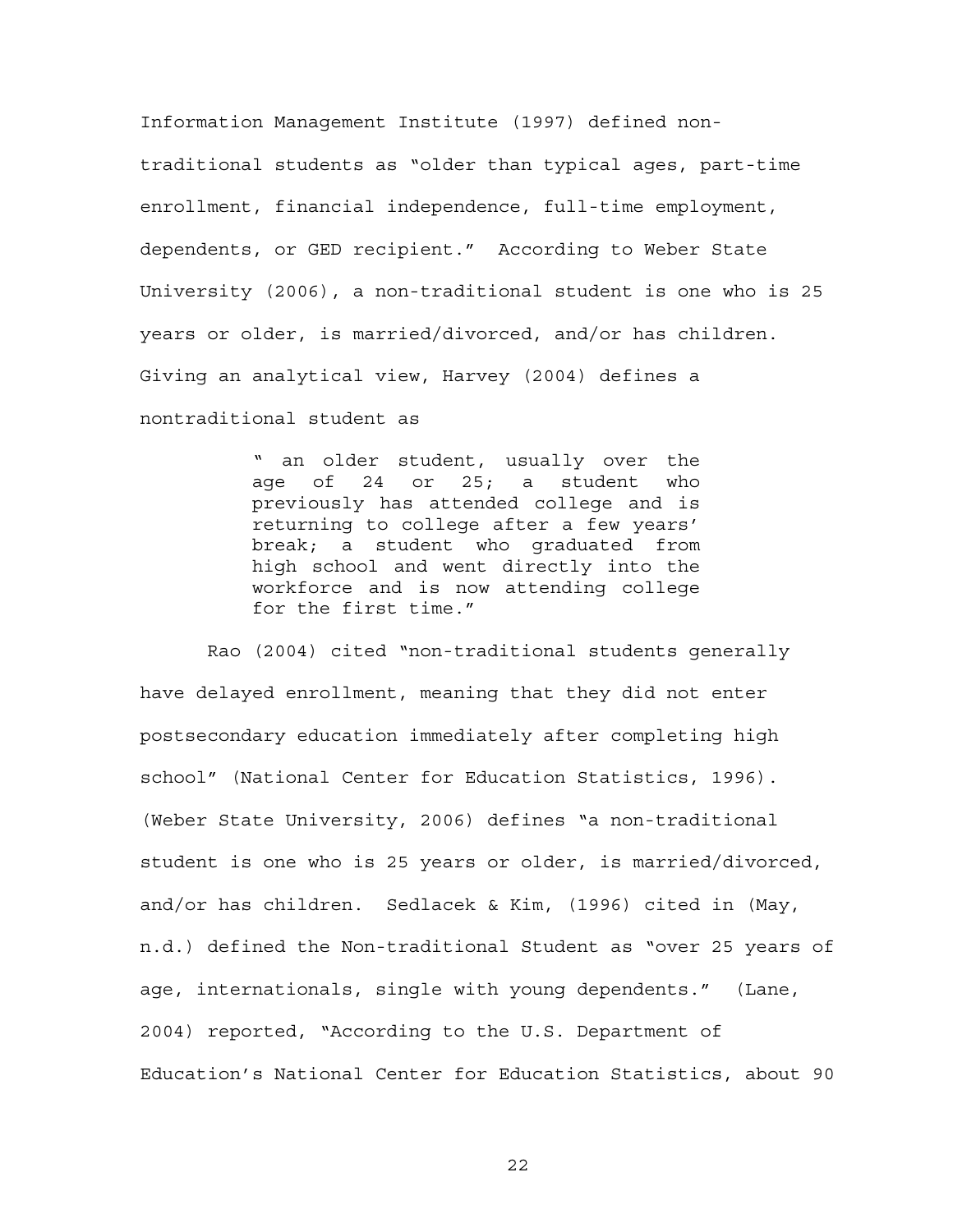percent of community-college students are non-traditional. Harvey (2004) reported, "According to U.S. Census Bureau Reports (October, 1996), 6.2 million college students in the vital states (40.9%) were 25 years of age or older" (DiFore, 2003). Findings from various researchers have concluded that a non-traditional student can be defined by such characteristics as: age, marital status, employment, dependents, full-time/part-time enrollment, or first to attend college. In my mind, I would define a non-traditional student as: one who is enrolling in college after many years of completing high school, attends part-time/full time, works at least 30 hours per week, married with children, depends on spouse or financial aid for college cost.

THE TRADITIONAL STUDENT

## **Definition of Traditional Student**

A traditional student is one who may graduate from high school and enter college during the Fall semester as a freshman.

(Rugg & Hutcheson, 2005) reports

"the typical traditional undergraduate enrolls as a freshman immediately after high school graduation (at age 17-19), attends on a continuous full-time basis, is employed less than half-time, resides on campus, is financially dependent on others, and completes a bachelor's degree program in 4 to 5 years at the age of 22 or 23".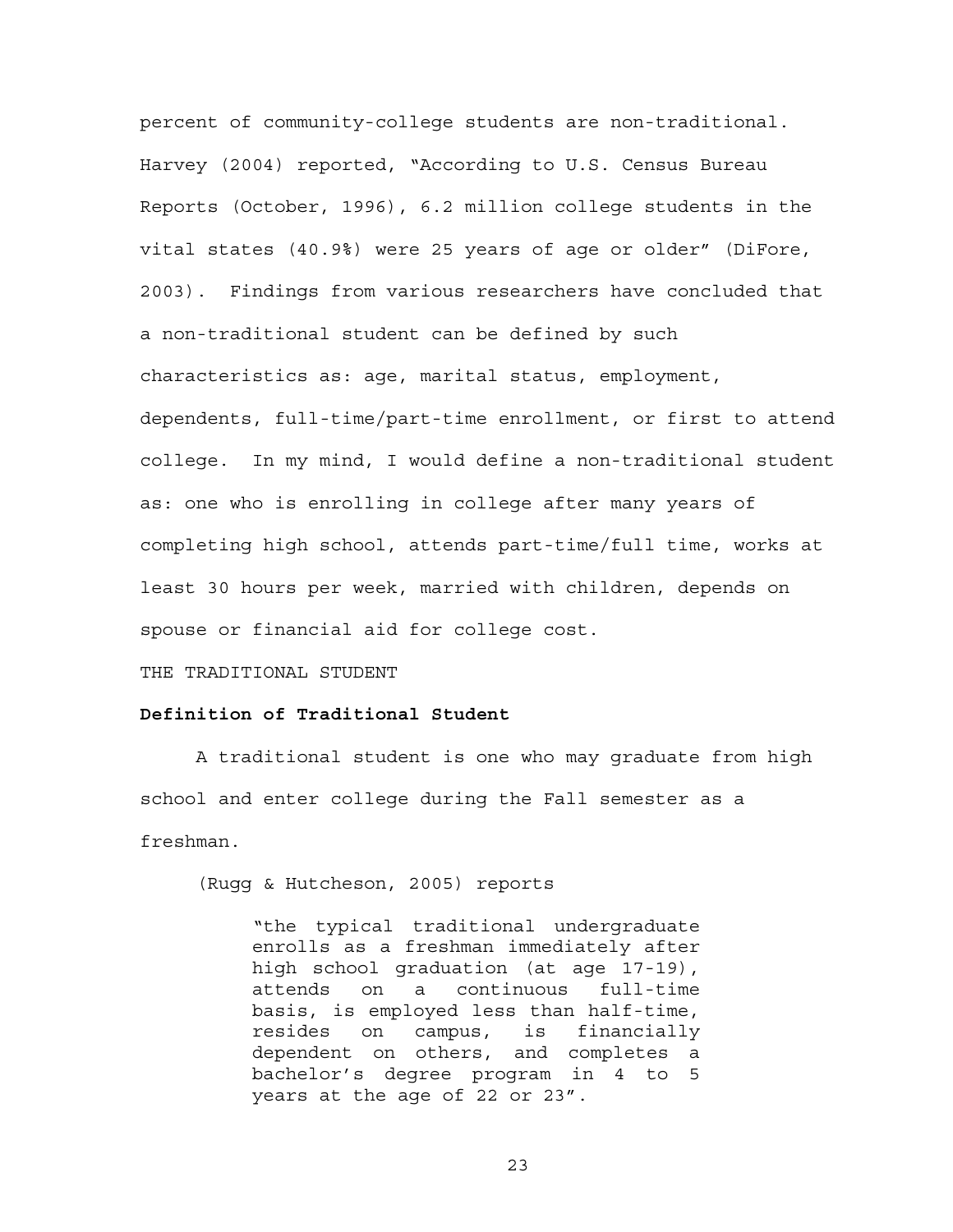#### LEARNING STYLES

#### **Definition of Learning Styles**

(Jackson, 2003) reports, "The study of different learning styles has gone back since the late  $19^{th}$  to the early  $20^{th}$ centuries." Just as students have diverse backgrounds, they also experience a difference in the way they learn. Hood (1995) reported, "Learning is an interactive process, the product of student and teacher activity within a specific learning environment."

(Keefe, 1987) Everyone has his or her own way of thinking and learning using the sense of hearing, seeing, or touching. Felder and Spurlin (2005) defined learning styles as "students having different ways in which they take in and process information" (p.103). Claxton (2006) define learning style as

> "a concept that can be important in this movement, not only in informing teaching practices but also in bringing to the surface issues that help faculty and administrators think more deeply about their roles and the organizational culture in which they carry out their responsibilities."

In 2004, a "Learning Styles" article retrieved from the Internet provided another definition.

> "Learning styles refers to the preferred way(s) in which individuals interact with, take in, and process new stimuli or information across the three domains of learning: cognitive, psycho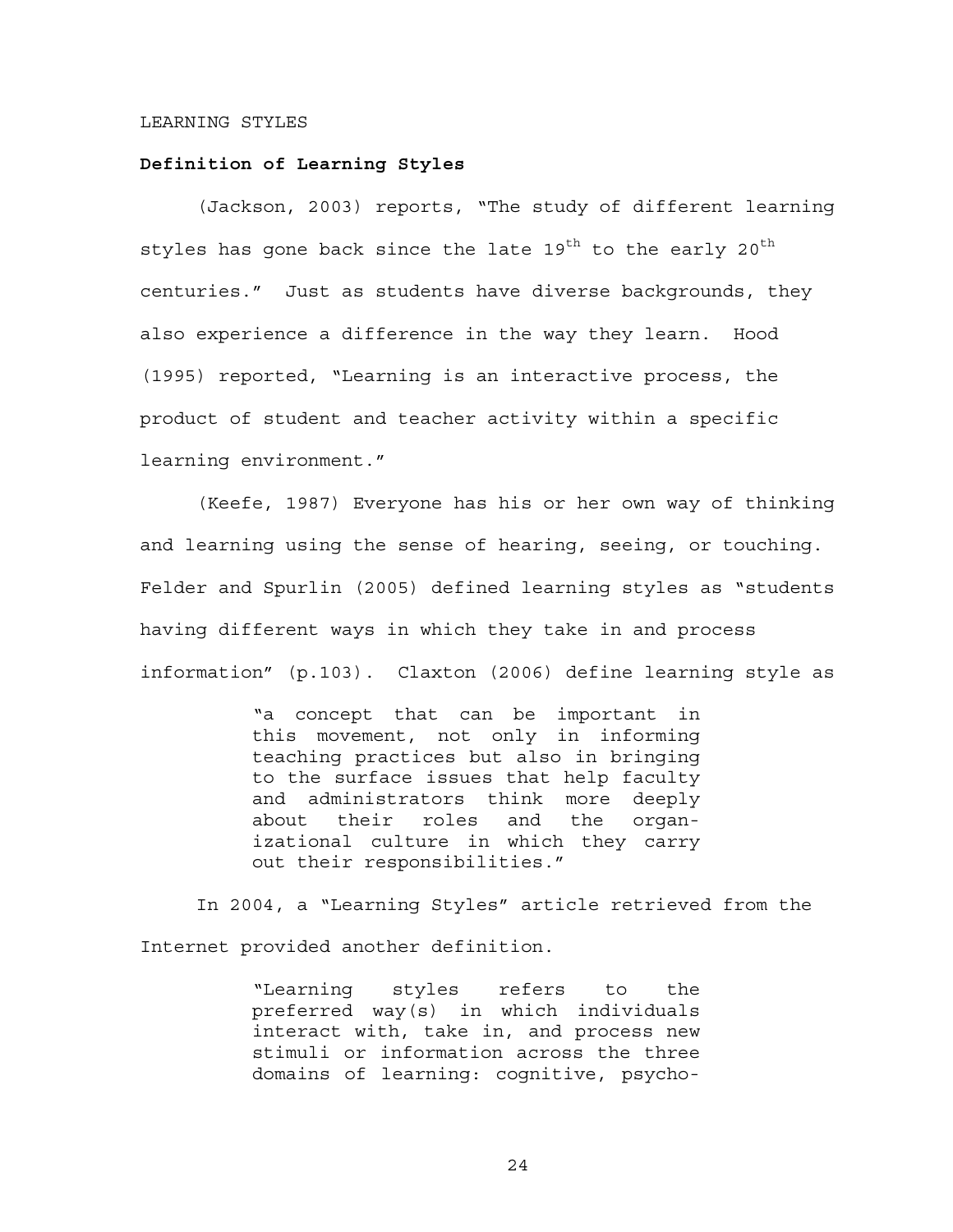motor and affective. In other words, how you learn best." (p.1)

Kolb (1984) defined learning styles as "A student's consistent way of responding to and using stimuli in the context of learning" (p.1). Keefe, 1991 cited in Hood, 1995 describes learning style as "both a student characteristic and an instructional strategy. As a student characteristic, learning style is an indicator of how a student learns and likes to learn. As an instructional strategy, it informs the cognition, context and content of learning." According to Felder and Brent (2005), learning styles are "characteristic, cognitive, affective, and psychological behaviors that serve as relatively stable indicators of how learners perceive, interact with, and respond to the learning environment" (p.58). Guild (2001) says, "Educators do not believe that all learners are the same." Therefore, teachers use different learning activities to accommodate the various learning styles of the students. When we define learning styles in a nutshell, we can conclude that there are different strokes for different folks. This means students differ in their leaning styles. They learn in many different ways.

#### **Learning Style Models**

The VAK model entails Vision, Auditory, and Kinesthetic behaviors and the VARK model entails Visual, Auditory,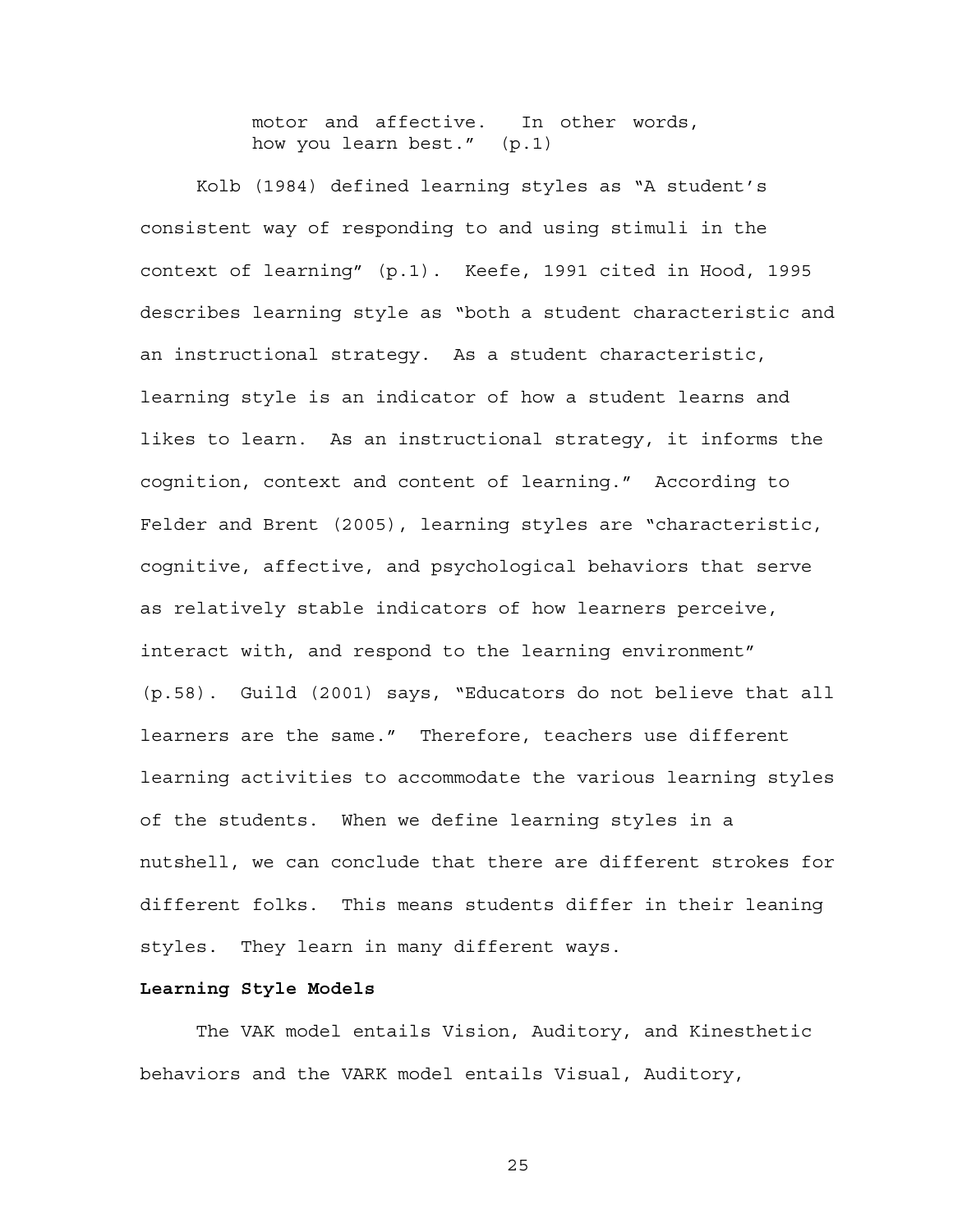Read/Write, and Kinesthetic behaviors. Both are learning style models that are used to determine how people learn. Although individuals may use all the styles to take in information, there is a dominant style that will define how one learns best. Stronck (1980) cited in Hood (1995) describes the kinesthetic/tactual learners as

> "The ones who try things out, touch, feel, and manipulate. Auditory learners talk about what to do when they learn. They enjoy listening. Visual learners learn by seeing. They think in pictures and have vivid imaginations."

Sample (2004) says

"Some people will like to process information through text, whilst others will want visual support and images. Some will assimilate information individually whilst others will prefer to work in groups. Some will grasp information intuitively and quickly whereas others will prefer to see a strong sequential path and like time to reflect." (p.2).

The visual learners learn by seeing. These people prefer looking at charts, diagrams, and reading text. The auditory learners learn by hearing; they prefer talking and listening. The read/write learners learn by processing text, and prefer to take notes. The kinesthetic learners learn by doing; they prefer touching, feeling, and manipulating things. This learning style may incorporate technology software that may be used as a tool to enhance reading skills.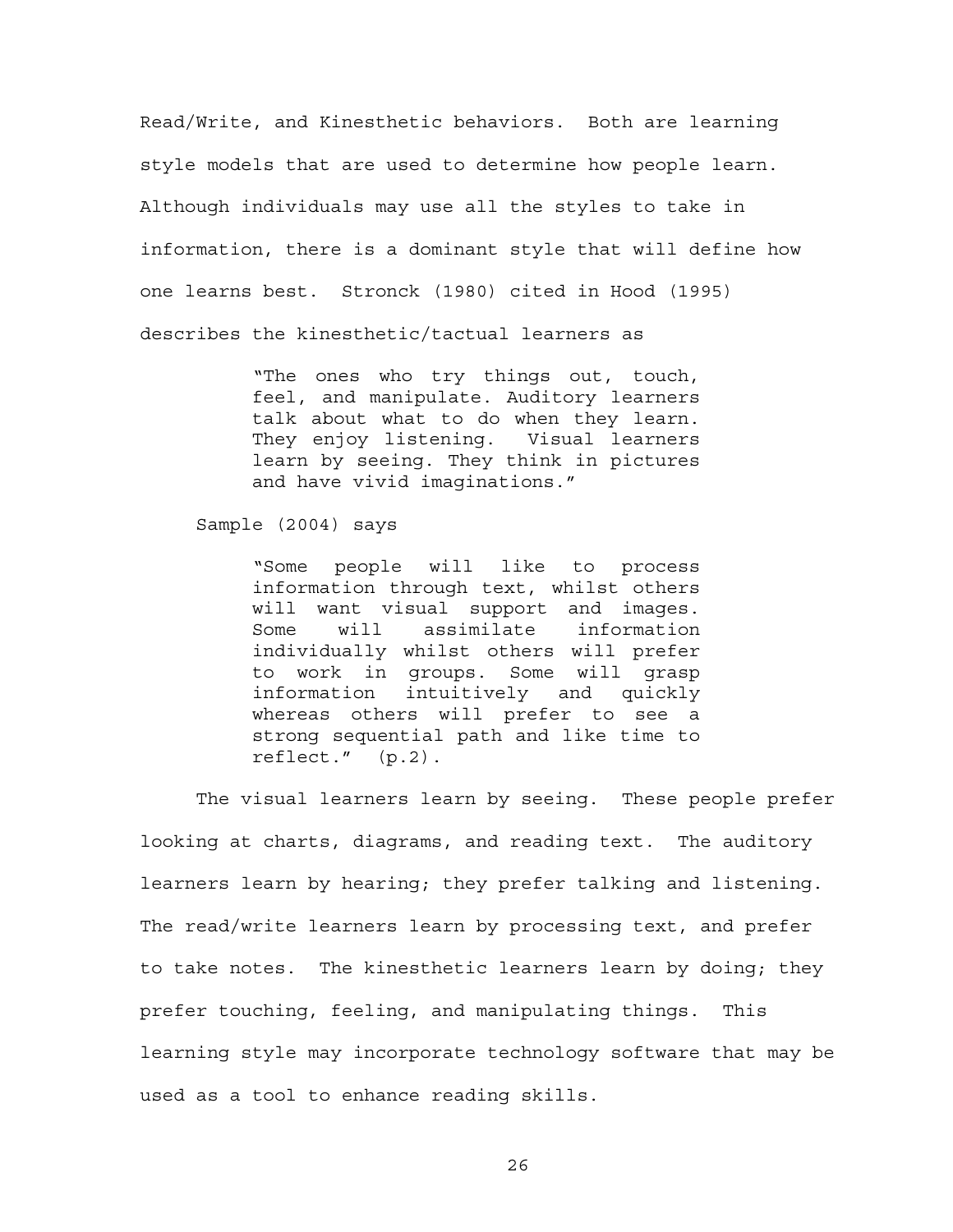As a result, the way in which people absorb information is dependent on the style of learning. Knowing the learning style of the student helps promote effective learning. Developmental educators must recognize the importance of individual learning differences and use the appropriate method that will create an environment that increases the potential learning for all students regardless of their weaknesses. Therefore, it is important for the educator to know the student's learning style.

THE NELSON-DENNY READING TEST

## **Definition of the Nelson- Denny Reading Test**

Improving college students' comprehension skills performance is very important in developmental reading courses. Because of its widespread acceptance, the developmental educators at Baton Rouge Community College administer the Nelson-Denny Reading Test to their five classes each semester during the first and last week of classes. According to Brown, Fishco, and Hanna (1993), The Nelson-Denny Reading Test is "a test used to determine the student's ability in vocabulary development, reading comprehension, and reading rate (p.3)."

The test is composed of two subtests. The Vocabulary test consists of 80 items with a time limit of 15 minutes, and the Comprehension test contains seven passages and 38 items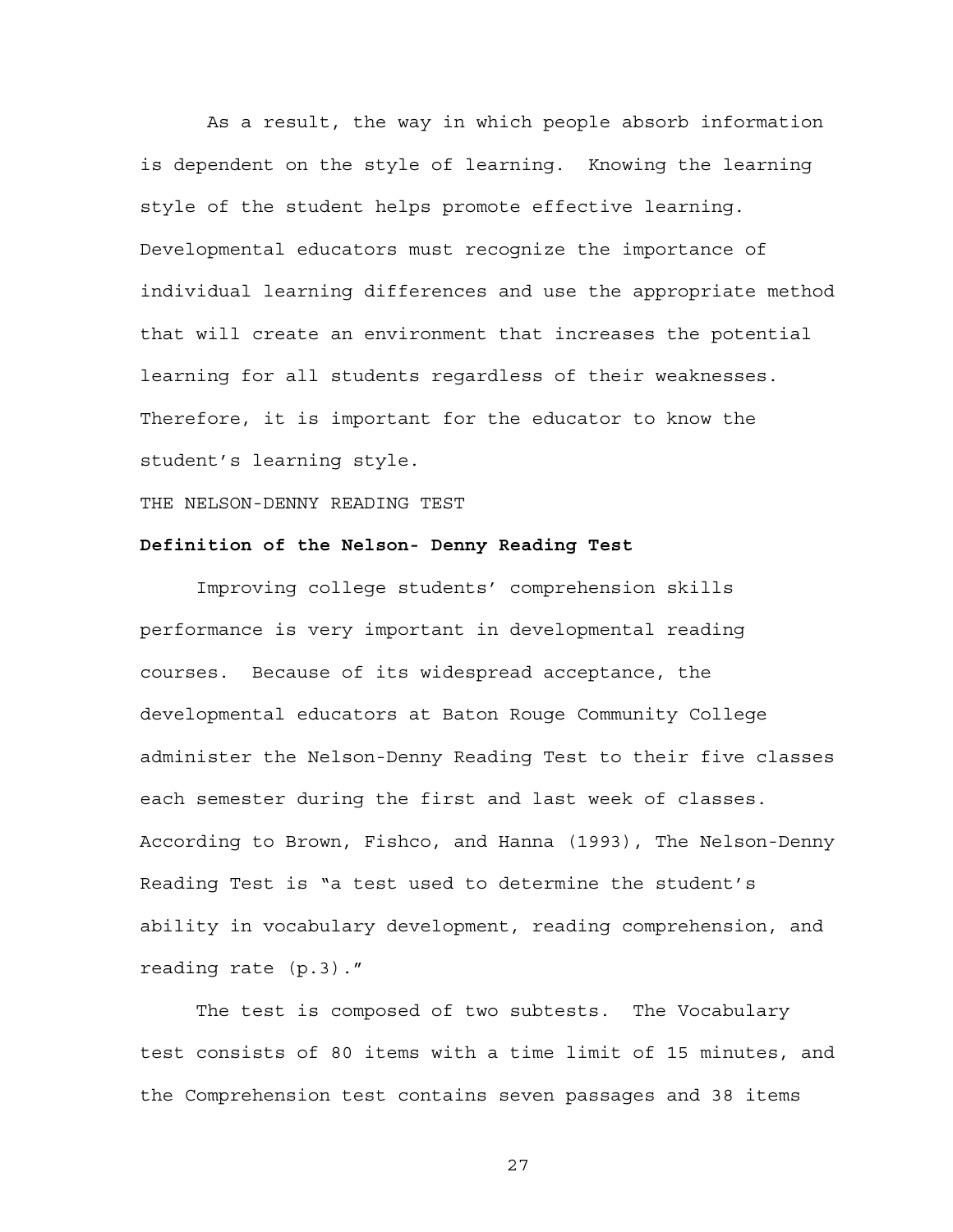with a time limit of 20 minutes. The first minute is used to determine the student's reading rate. The Vocabulary score is based on the number of correct responses. The Comprehension score is based on the number of correct responses and doubled. The two scores are then added together to get a total. There is a conversion of the total to grade equivalent. This lets the instructor know the reading grade level of each student.

## CONCLUSION

The literature review revealed that there is a substantial amount of information on the need for developmental education , traditional students, and nontraditional students returning to college to get an education. But, from reading the articles and web searches, there is a limited amount of research on the perceptions of traditional and non-traditional students enrolled in developmental reading courses in a community college setting. Researchers have proffered various definitions of the terms "traditional" and "non-traditional students."

Some distinguish between traditional and non-traditional students as age alone. Others define it as other circumstances, which may include age, marital status, parents, full-time, returning to college, financial assistance, or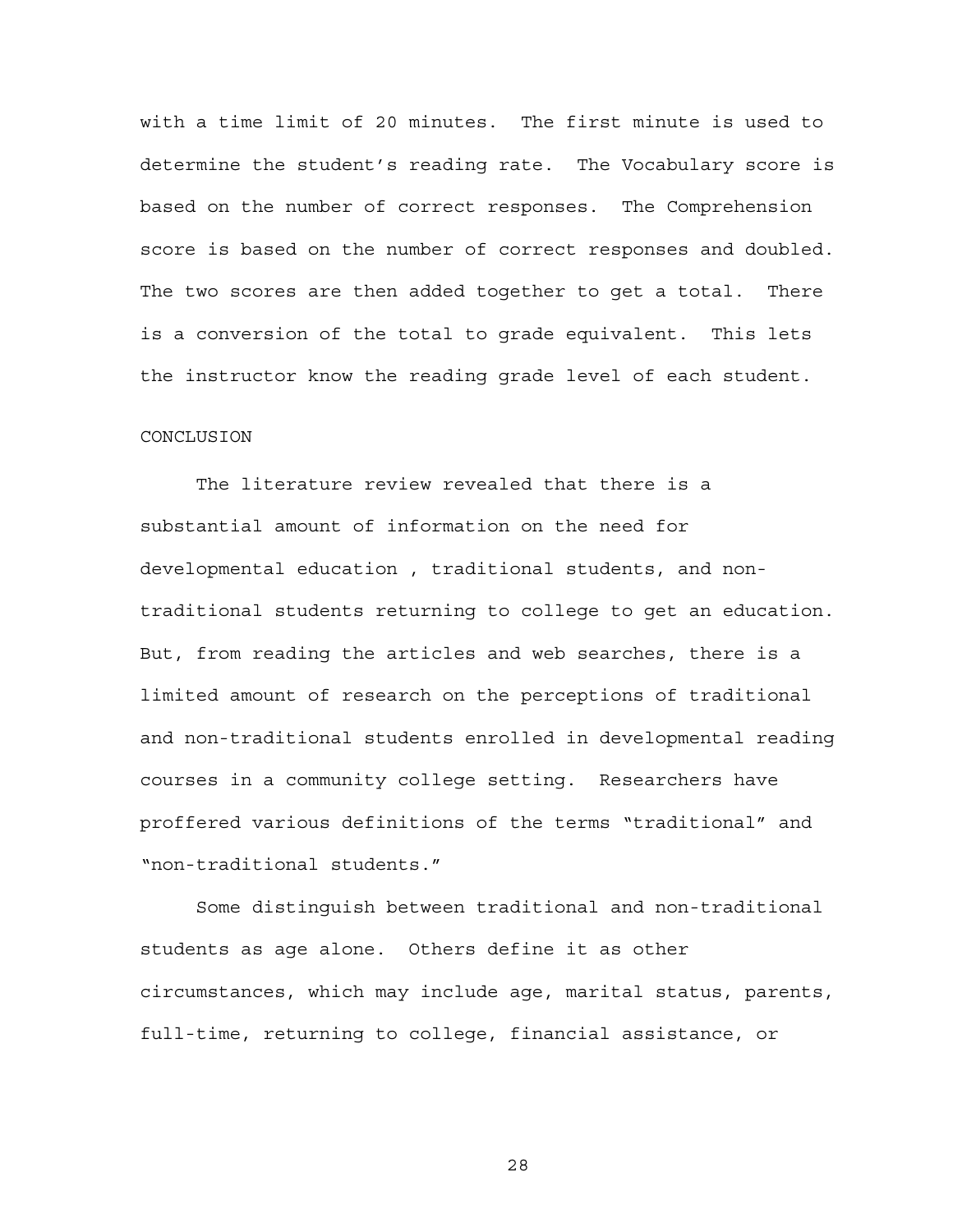entering for the first time. A combination of all the literature reviewed will help complete this study.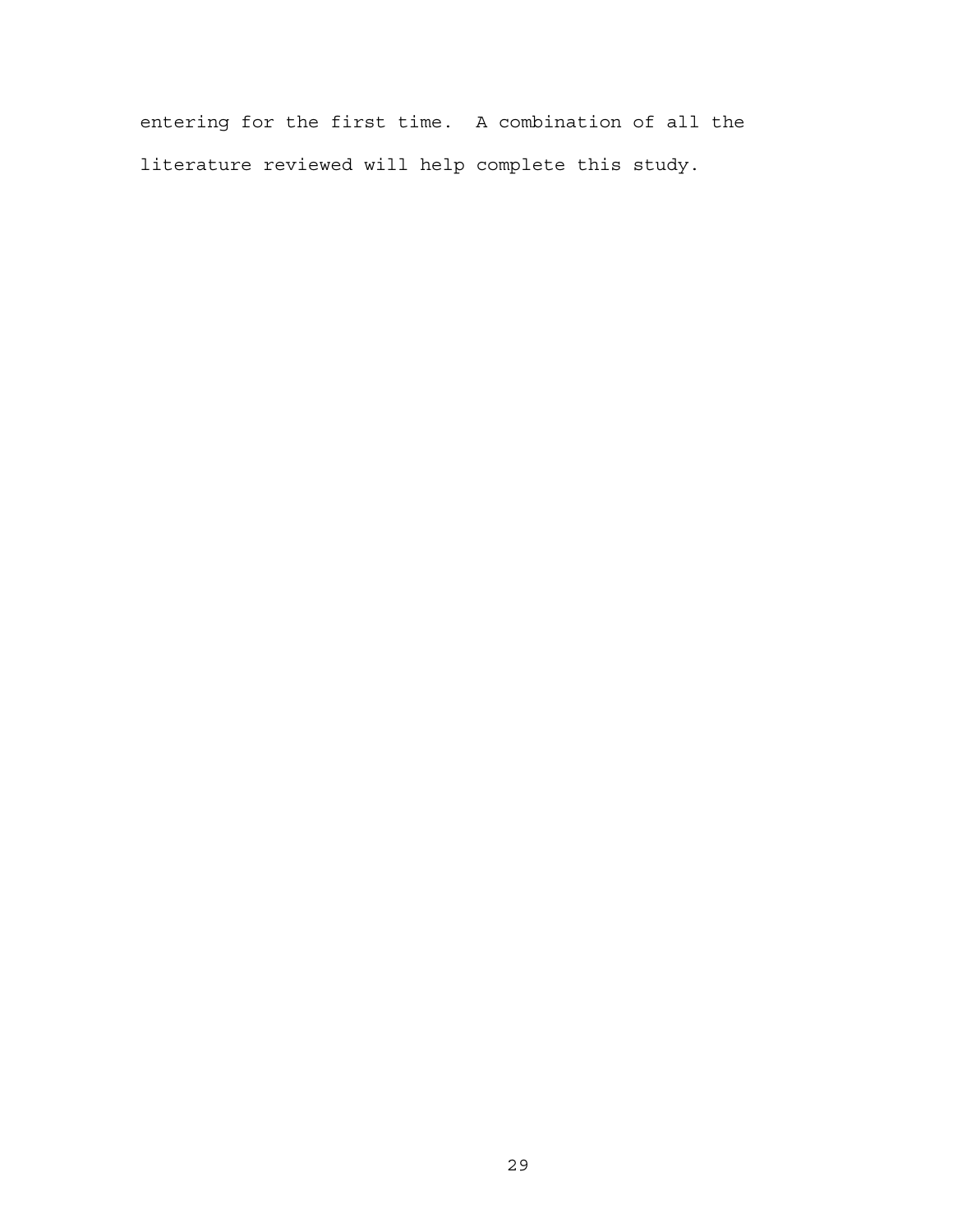#### **CHAPTER 3**

## **METHODOLOGY**

 The purpose of this study was to explore the perceptions of traditional and non-traditional students enrolled in a developmental reading course in a community college setting. The Nelson-Denny Standardized Reading Test was used to determine the student's reading level prior to classroom instruction.

The guiding questions used to assist the researcher were:

- 1. How do developmental students perceive their past overall reading experiences in high school?
- 2. How do developmental students perceive their present reading experiences in a community college?
- 3. How do developmental students enrolled in a developmental reading course differ in regard to student characteristics such as age, sex, marital status, dependents, and workload?
- 4. How do developmental students perceive the effectiveness of a developmental reading course in a southern community college setting?

# RESEARCH DESIGN

The research design was qualitative. This five-month investigation was conducted in developmental reading courses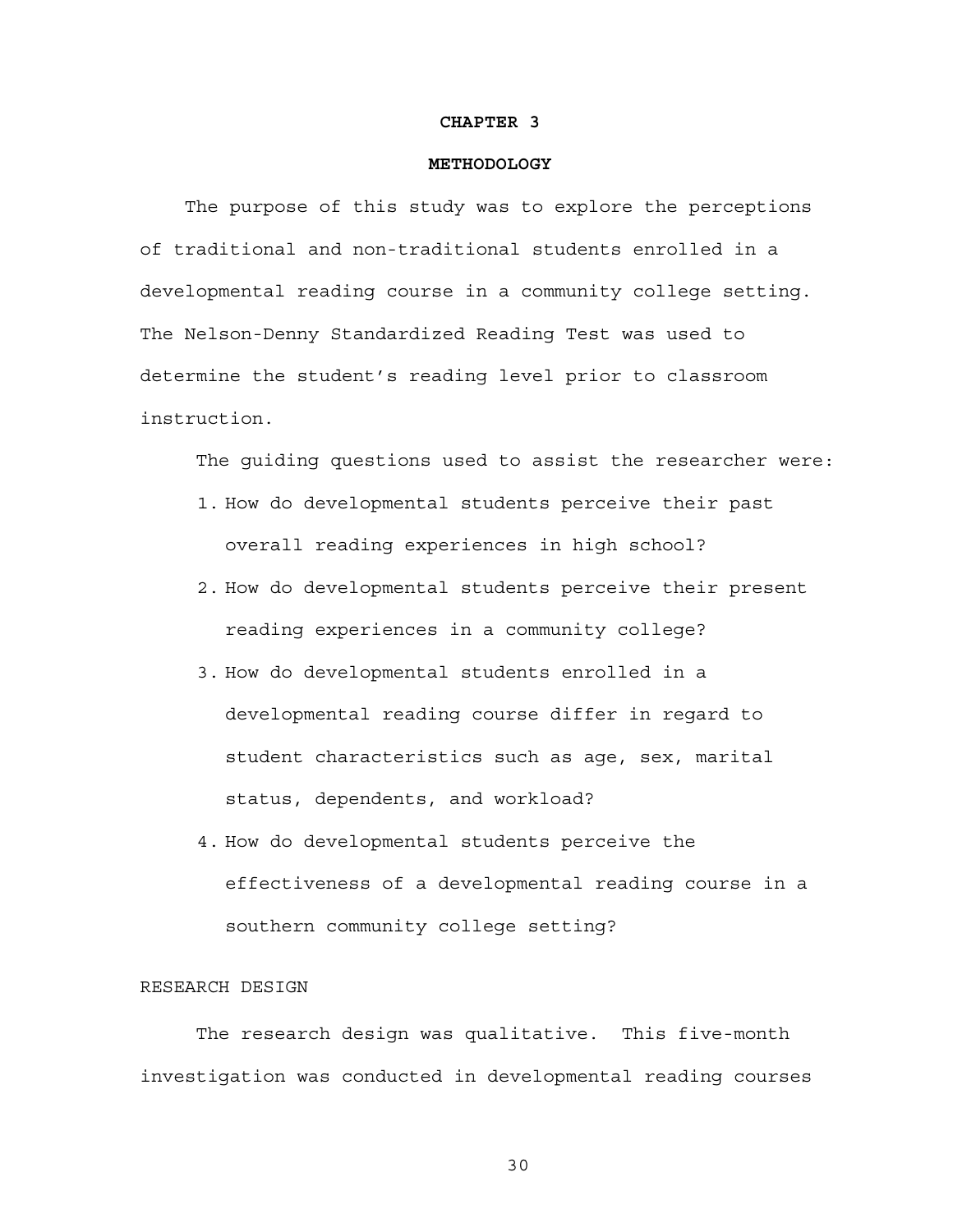designed for both traditional and non-traditional under prepared freshman students at a community college in Louisiana. "Qualitative inquiry contributes to basic research through 'grounded theory' (Glaser & Strauss, 1967), essentially an inductive strategy for generating and confirming theory that emerges from close involvement and direct contact with the empirical world" (Patton, 1990,p.153). Similarly, Patton (1990), stated, "Qualitative research produces a wealth of detailed information about a much smaller number of people and cases, which increases understanding of the cases and situation but reduces generalizability." Patton (1990), suggested that qualitative data can be collected using (1) in-depth, open-ended interviews; (2) direct observation; and (3) written documents." The researcher utilized all three of Patton's suggestions to complete this study.

After carefully examining the five different traditions of qualitative inquiry, the case study method that allows the researcher to gain knowledge of individuals or groups related to a particular phenomenon was selected (Yin, 2003). Yin (2003) describes four types of designs for case studies. The researcher used the multiple-case design, which allowed a comparison of data gathered from the participants, saturating the study with valuable knowledge about the phenomena being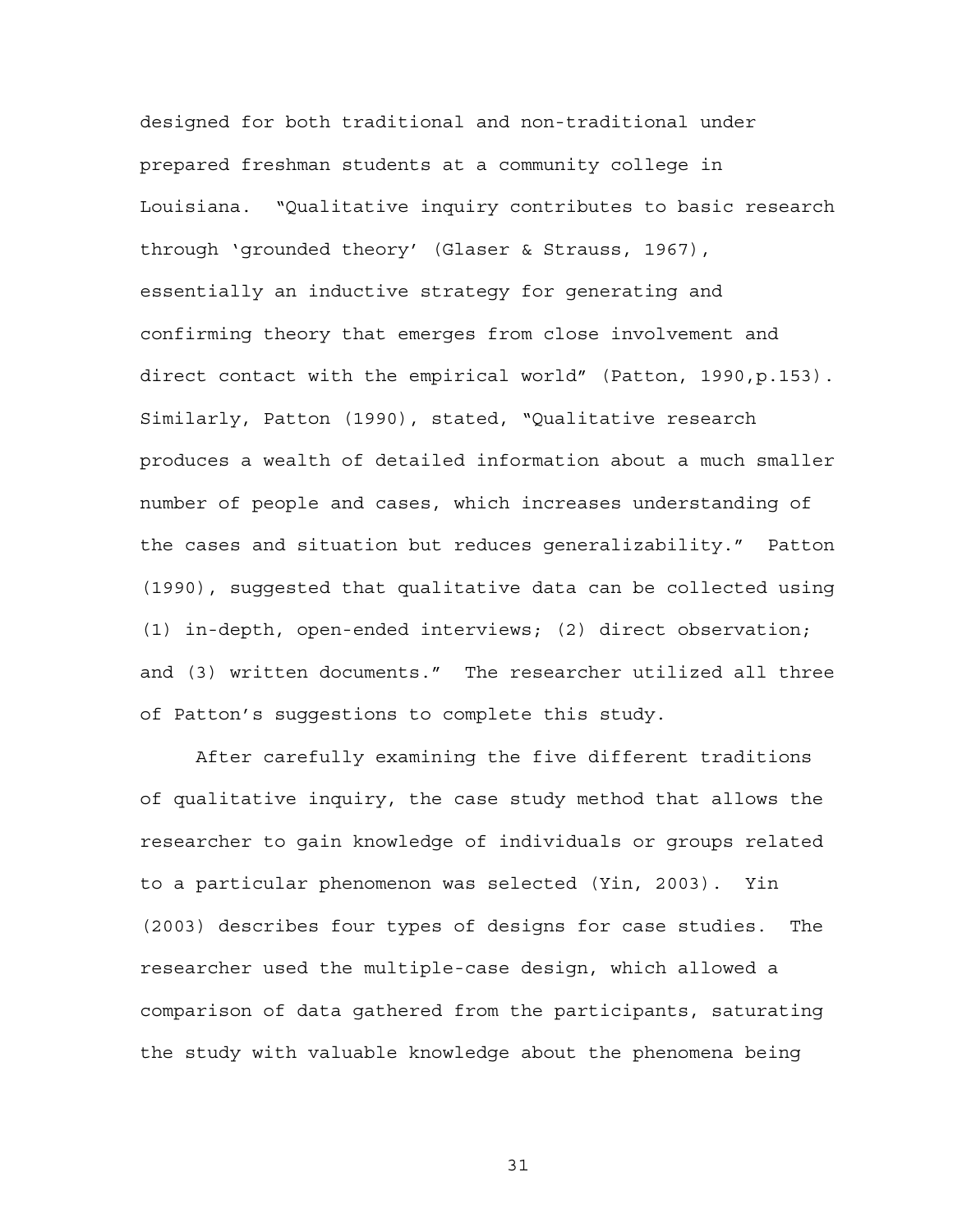studied. Yin (2003) suggests that "how" and "why" questions are most appropriate for a case study.

## POPULATION

In this study, the sample population included approximately 56 students, eight of whom were interviewed. The target population was traditional and non-traditional college freshman students enrolled in a developmental reading class during the Fall 2006 semester.

## PARTICIPANTS

The participants were classified as college freshmen, ages 18 to 43, all of whom were enrolled in the researcher's developmental reading class. Eight students representing a variety of demographic characteristics were interviewed.

Since the researcher intended to gather in-depth, detailed data that will inform the study, the sampling strategy was carefully selected. In this study, the researcher used stratified purposeful sampling. As defined by Patton (2002),"Stratified purposeful sampling illustrates characteristics of particular subgroups of interest, and facilitates comparisons." Patton (1990), also stated that qualitative data consists of detailed descriptions of situations, events, people, interactions, and observed behaviors, and direct quotations from people about their experiences, attitudes, beliefs, and thoughts.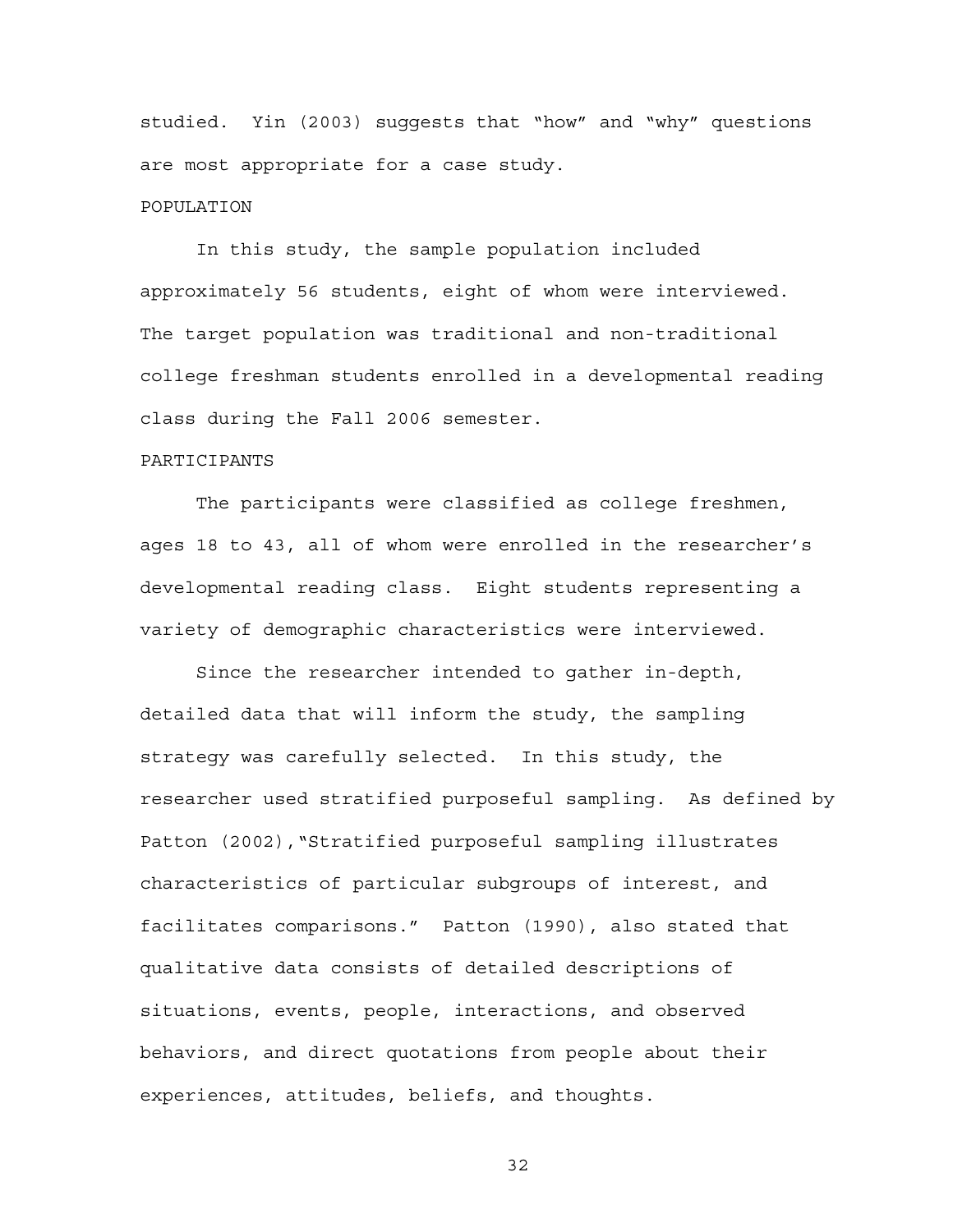## DATA COLLECTION PROCEDURES

In order to conduct this case study, the researcher first obtained approval from the chancellor at the community college, and then submitted an application along with a consent form to the Institution Review Board at Louisiana State University (LSU).

After receiving approval, the researcher scheduled interviews during the semesters. A total of eight students were interviewed. The interviews were conducted at the community college at a neutral site that was convenient to the students. After confirming the interview place, date and time, the interviewer collected data for the study using openended questions, biographical data, and written documents.

Patton (1990) stated, "The purpose of qualitative interviewing is to allow the researcher to enter into the other person's perspective. In addition, qualitative interviewing begins with the assumption that the perspective of others is meaningful, knowable, and able to be made explicit. This allows the researcher to enter into the minds of others to gather data that will be beneficial to complete the study." Patton (1990) described four approaches to collect qualitative data: interviews, informal conversational, general interview guide approach, and the standardized openended approach. In this study, the researcher used the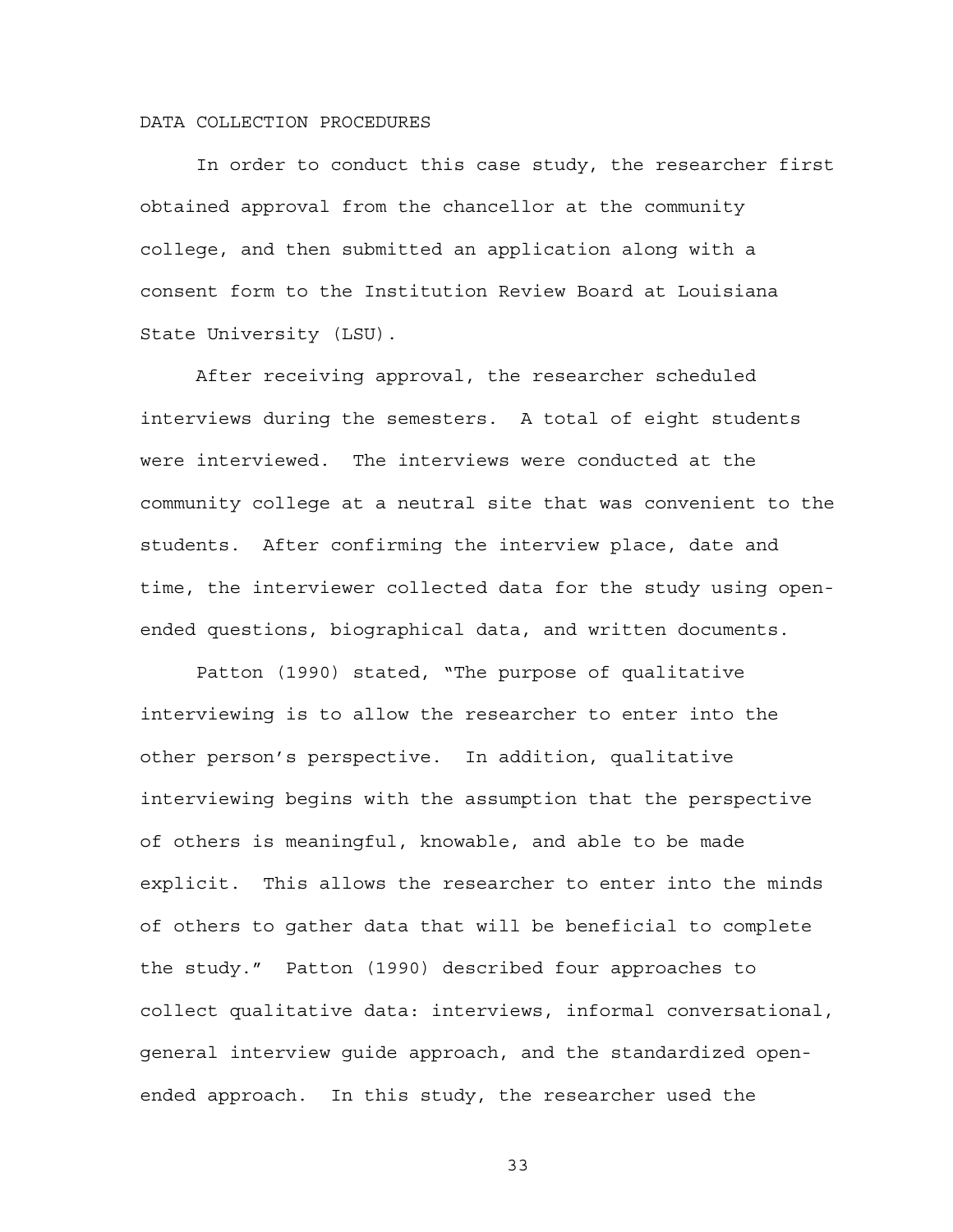standardized open-ended approach, which allowed her to locate each respondent's answer to the same question, and find and compare responses (Patton, 1990). The researcher then gathered data from a sample of students enrolled in the developmental reading class using the interview guide. The interview is an important qualitative method because it helped gather information about the students' feelings, perceptions and thoughts. The researcher used a tape recorder to record the conversation. Before beginning the interview, the researcher explained the use of the tape recorder, and distributed and read the consent form. The participant signed the consent form giving the researcher permission to collect and report the data from the tape-recorded session. Finally, the data was transcribed and safely stored.

# THE NELSON-DENNY STANDARDIZED READING TEST

The Nelson-Denny Reading Test is used to measure the reading ability of students in two areas: Vocabulary and Comprehension (reading rate is part of the Comprehension). The Vocabulary section consists of eighty items, and the Comprehension section consists of thirty-eight items. The first minute of the Comprehension test is used to determine the student's reading rate.

The student's equivalent grade level on the Nelson-Denny Reading Test is determined by taking the number of vocabulary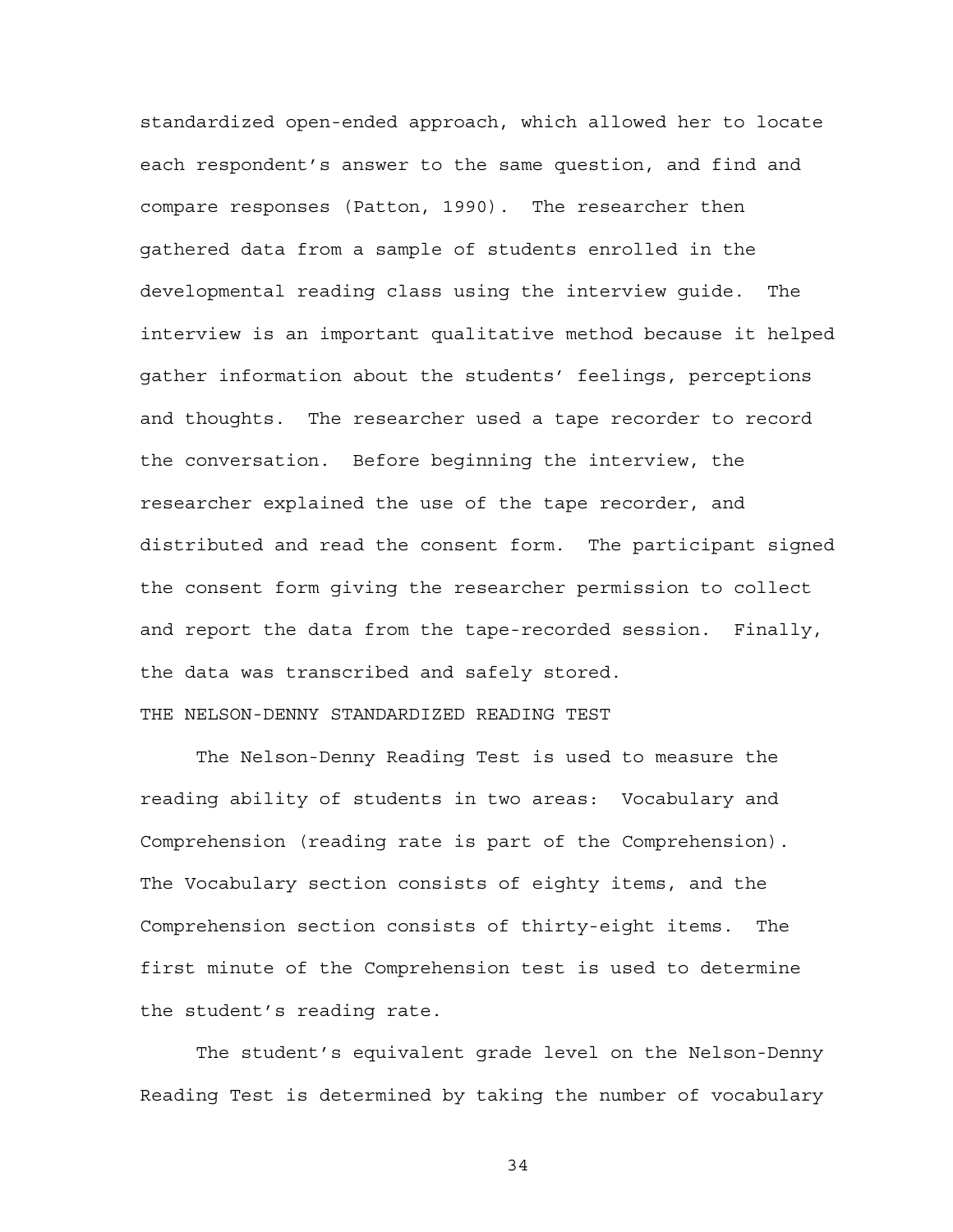words, locating the grade equivalent in the vocabulary column on the conversion chart. Then, double the number of comprehension items, locating the grade equivalent in the comprehension column on the conversion chart. Add the vocabulary and the comprehension. Locate the grade equivalent in the last column of the conversion chart. See Appendix C for the Grade Equivalent Conversion Chart for Form G Nelson-Denny Posttest. See Appendix D for the Grade Equivalent Conversion Chart for Form H Nelson-Denny Pretest. Forms G and H are the latest revisions of the test, and the format remains the same for each. There is no rule as to which test must be administered as the Pretest or Posttest. The purpose of administering Forms G and H was to provide different passages and vocabulary words.

## DATA ANALYSIS

To analyze the data gathered, Stakes (1995), as cited by Creswell (1998), advocated four forms of data analysis and interpretation in case study research. These forms include categorical aggregation, direct interpretation, patterns, and naturalistic generalizations.

In this study, the researcher depended on the presentation of solid descriptive data, what is often called "thick description" (Denzin, 1989, as cited by Patton 1990). The data gathered was nonrestrictive, thereby providing the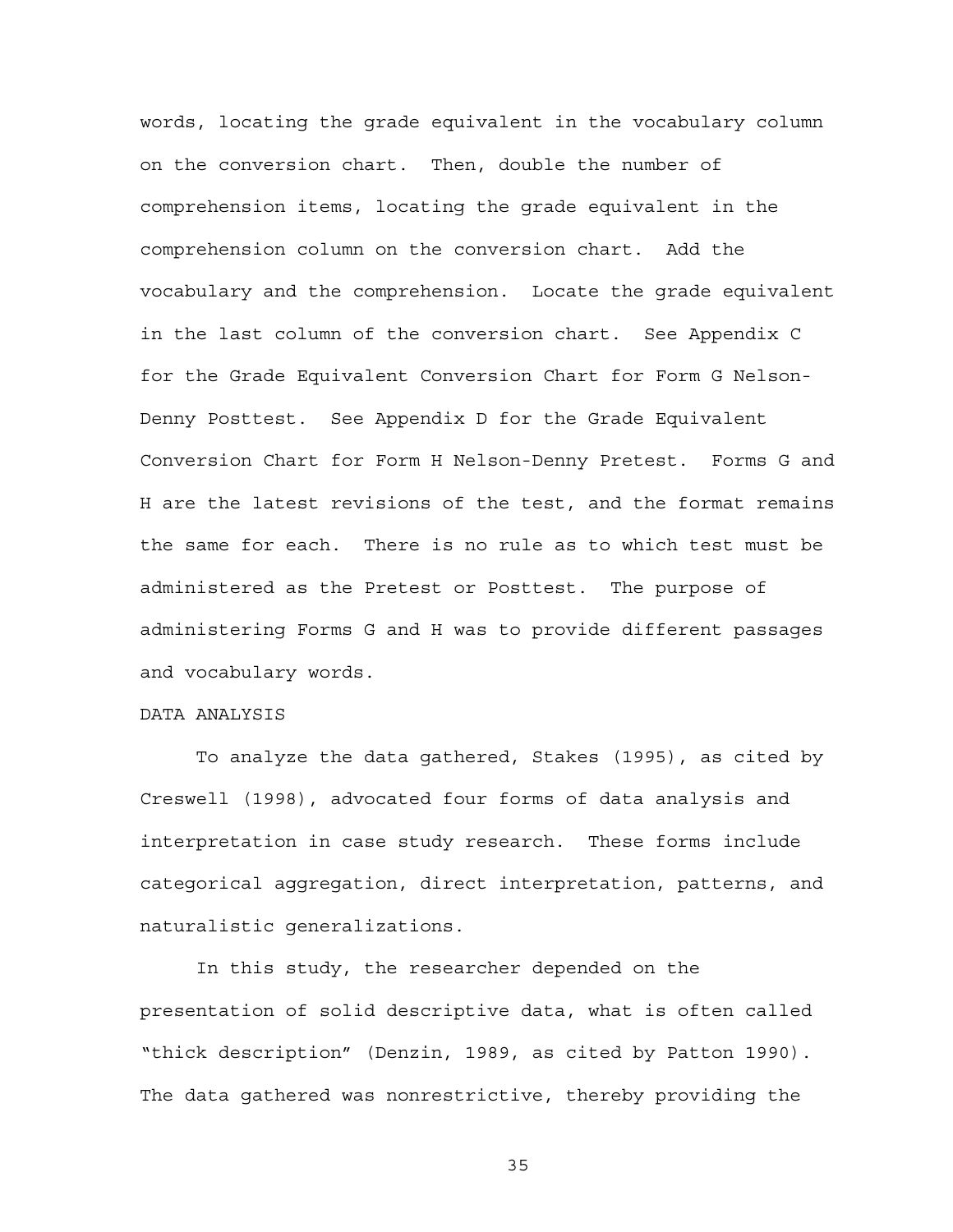researcher with a wealth of information for the study. The qualitative approach allowed the researcher to study information in depth and detail. Thus, the data gathered from the interview, field notes, and observation was reviewed and analyzed. This described the traditional and nontraditional students enrolled in a developmental reading course.

The analysis of the observation depended on the description of the setting. The researcher analyzed the students by using their demographics to develop charts to depict their characteristics, and categorized data according to the demographics of the students' background characteristics and their responses to the interview questions. Afterwards, the researcher identified similarities and differences of the demographics, and interview responses. The interviews were audio recorded and the answers to the questions were transcribed. The transcriptions allowed the researcher to categorize verbatim data. Codes were used to assign the data under themes, which evolved from the interview. The interviews, transcripts, observations, and coding helped the researcher carry out a meaningful, in-depth study.

Spradley (1979) says, "Analysis of any kind involves a way of thinking." Spradley's (1979) Developmental Research Sequence was used to analyze the data collected. Spradley's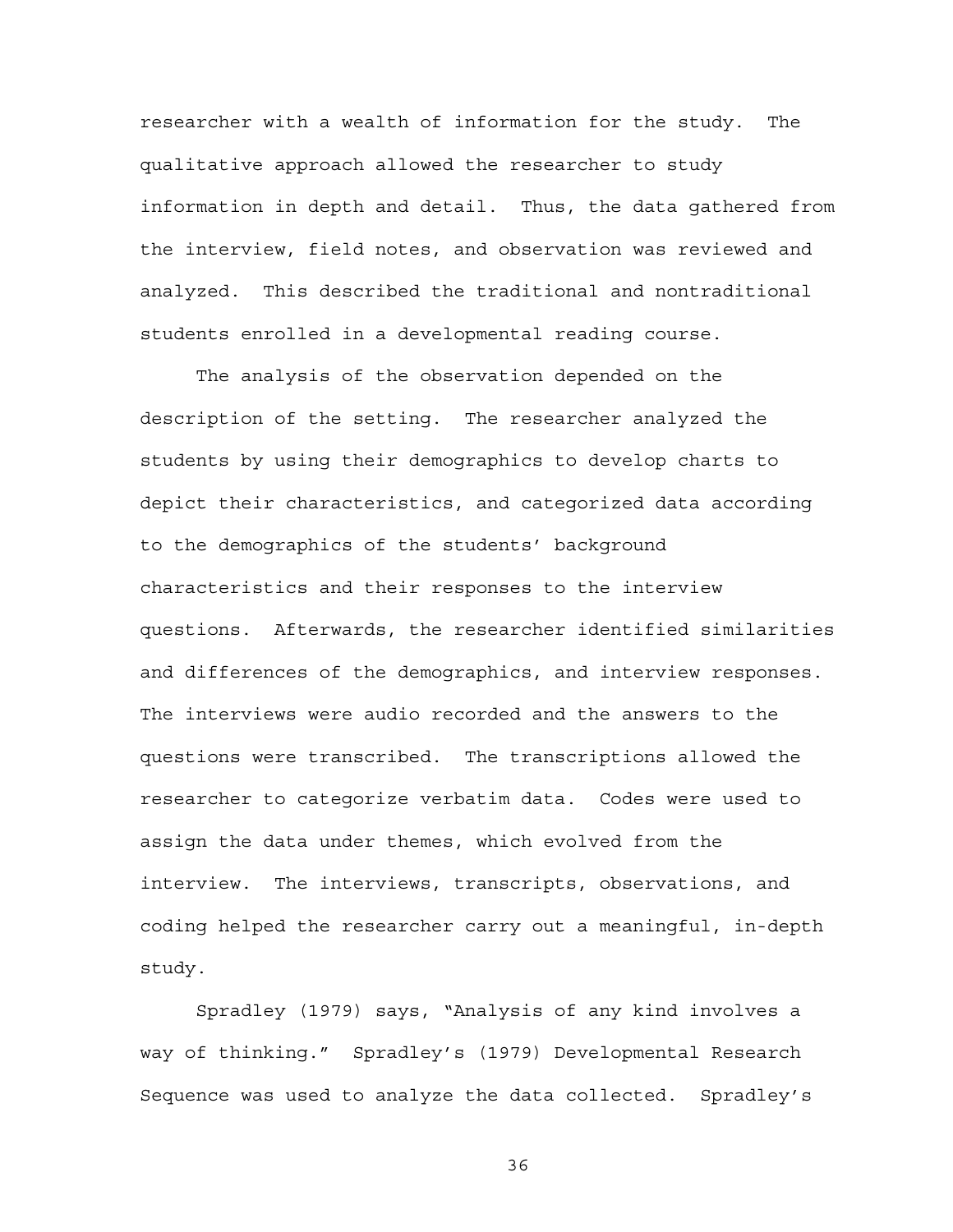(1979) DRS calls for building taxonomies generating comparison tables. Tables, domain analysis, taxonomic analysis, and componential analysis were used to depict the similarities and differences of the participant's demographics, learning styles, beliefs, Nelson Denny scores, and end of semester grades.

# RESEARCHER'S ROLE AND BACKGROUND

Before beginning the interview, the researcher discussed the purpose of this study, read the consent procedures, and obtained the student's signature of agreement to participate in the study. The researcher's role in this study was that of interviewer, learner, and listener. As an interviewer, I asked open-ended questions in order to obtain information for the study. As a learner, I gained knowledge from the study, and finally, as a listener, I took notes of the reactions to the questions being asked. During the interview, the researcher eliminated personal expressions and performed the interview without bias.

## INTERPRETING FINDINGS

In order for the researcher's findings to have credibility, trustworthiness must be established. (Patton, 1990) stated: "The credibility of qualitative inquiry is especially dependent on the credibility of the researcher because the researcher is the instrument of data collection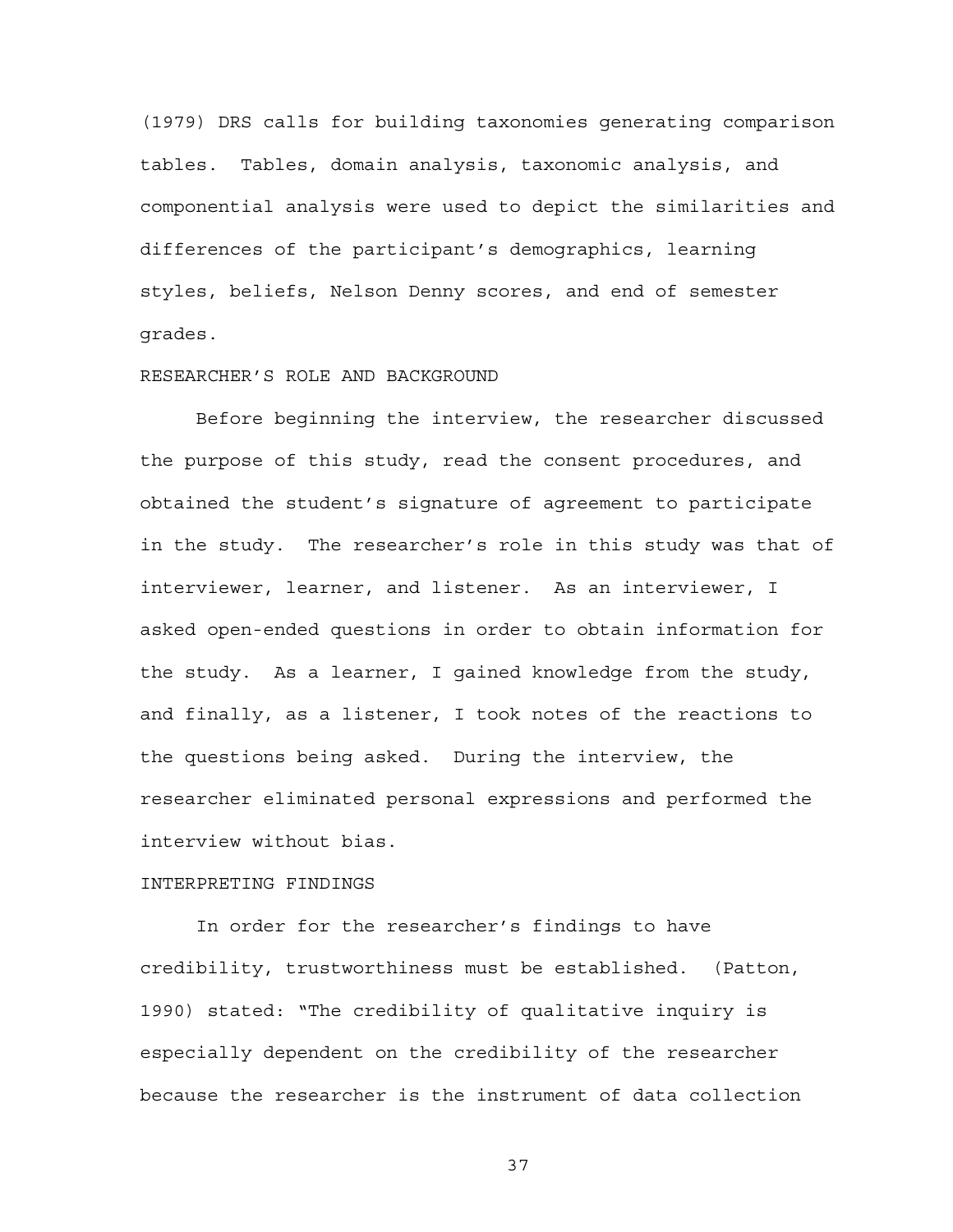and the center of the analytic process." Lincoln and Guba (1985), listed credibility, transferability, dependability, and confirmability to increase the trustworthiness of a study. *Credibility* refers to the truthfulness of the findings. The researcher used the responses of the participants as credibility. Lincoln and Guba (1985) recommended peer debriefing and member checking as a strategy for improving the findings and interpretations of the study. Lincoln and Guba (1985, p.308) defined peer debriefing as "a process of exposing oneself to a disinterested peer in a manner paralleling an analytic session and for the purpose of exploring aspects of the inquiry that might otherwise remain only implicit with the inquirer's mind." The peer debriefers for this study were a professor who has forty-plus years of teaching experience and who holds a doctorate in Curriculum and Instruction, and an Associate Dean of Liberal Arts who has accumulative teaching experience of thirty-one years, fifteen years of which have been served in an administrative capacity. She holds a doctorate in Curriculum and Instruction with an emphasis in English. A member check requires returning to the individuals who were interviewed. The researcher allowed the participants an opportunity to review and comment on what has been documented. The researcher depended on member checking, peer review, and debriefing to ensure credibility.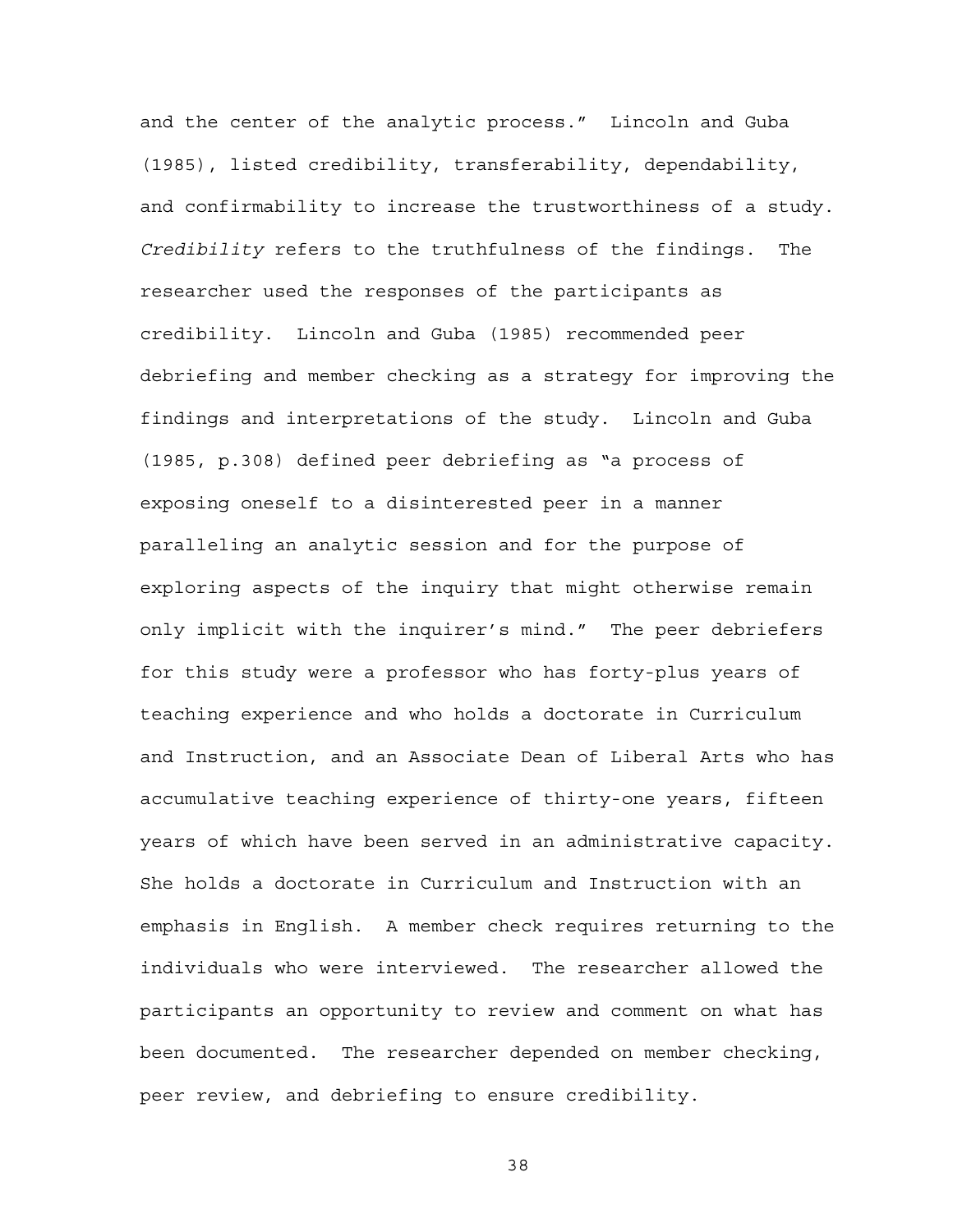*Transferability* relates to how applicable the research findings are to another group. "Solid descriptive data," or "thick description" (Patton, 1990) helps to improve an analysis' transferability. To establish dependability, the auditor examined the process by which the various stages of the study, including analytic techniques, were conducted. The auditor determined whether this process was applicable to the research undertaken and whether it was applied consistently (Lincoln and Guba, 1985). The auditor for this study was a student service administrator who has ten-plus years of teaching experience and holds a doctorate in Education. *Confirmability* refers to how well the findings are reflective of the participants. The audiotape of the interview, field notes, and transcripts supported the concept of confirmability.

## SUMMARY

A comprehensive review of the literature indicated that an overwhelming number of students are enrolled in developmental reading courses in community college settings. The developmental reading course addresses basic skills such as: vocabulary, main ideas, implied main ideas, and others that are necessary to help build the foundation needed to succeed in college. Therefore, developmental reading courses in community colleges provide meaningful support for those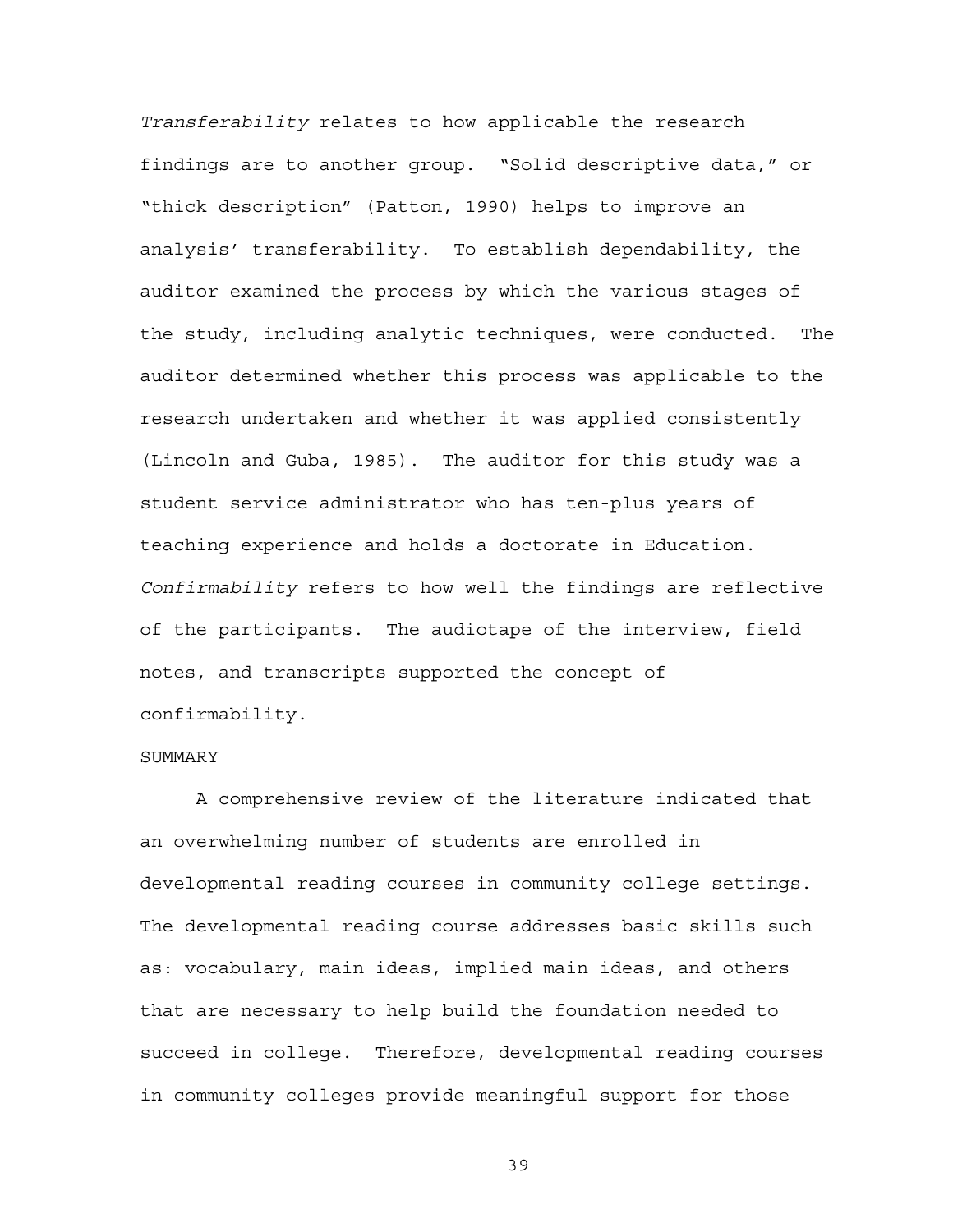students who are not fully prepared for a four-year institution after returning to college or graduating from high school. Rao (2005) quoted "the success of under prepared readers in college is directly and significantly related to taking and passing a reading skills course" (Cox, Friesner, & Khayum, 2003,p.170).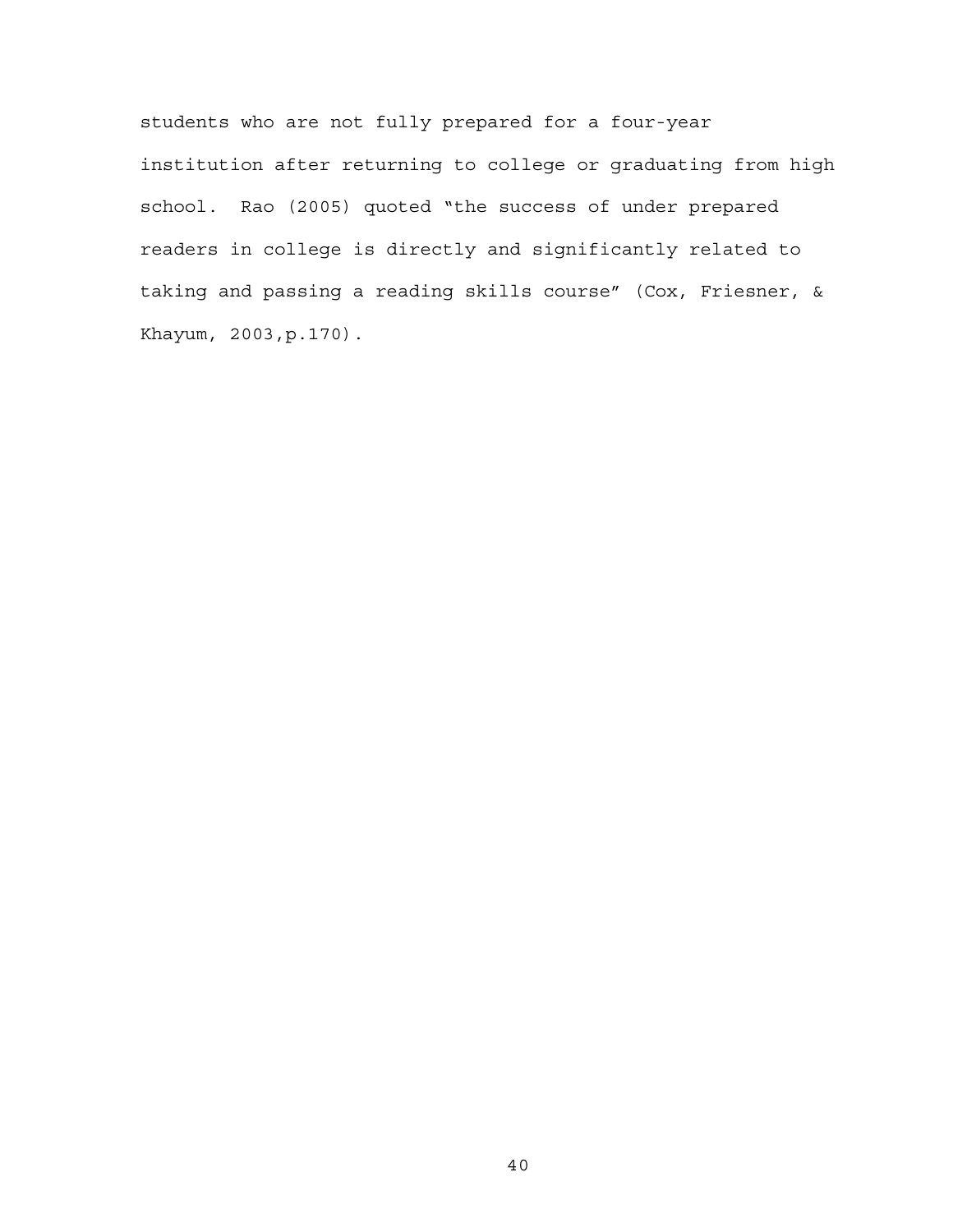## **CHAPTER 4**

# **THE CASE STUDIES: A PROFILE OF THE STUDENTS AND BACKGROUND HISTORY**

Each student who participated in this study completed an Interest and Attitude Inventory. The inventory was a questionnaire arranged in four parts: Family, Self, Reading/Language, and School. It provided the interviewer with information about the student's home and school relationships and interests.

## TIFFANY

Tiffany was one of the first students to arrive to class with her books and assignments on her desk. She was never absent from class during the semester. When looking at Tiffany's developmental level, the student does not exhibit any social or emotional "at risk" factors.

Tiffany was born on December 23, 1985 (21 years old). Tiffany describes her ethnic background as African American.

She is single, with no children and lives at home with her mother and brother. She also has one sister. She is the youngest of three children. She enjoys going shopping with her family. Tiffany does not work. As a non-academic obligation, she stated, "I sit with my grandmother every Friday and sometimes on Saturdays." In terms of financial assistance for college costs, she depends on financial aid.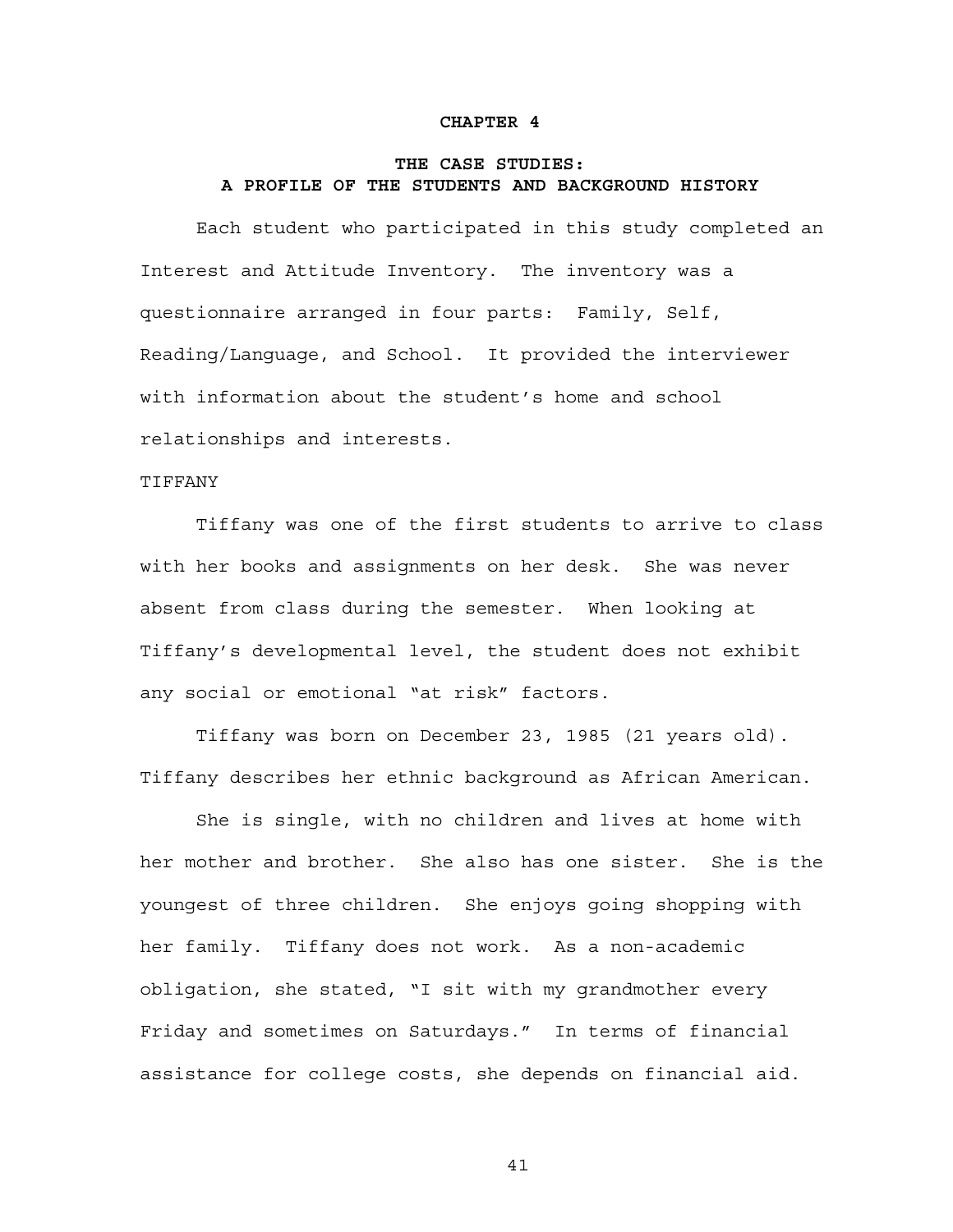She describes her family's income in the range of \$20,000 to \$39,000. Her mother has a college degree. Tiffany's major at Second Chance Community College is Science. Tiffany indicated that when she graduates, she would like to become a pediatrician because she likes to be around babies.

She indicated if she could change anything about herself it would be her bad attitude that she has sometimes. However, she describes herself as a very nice, sweet, humble, and softspoken student who smiles a lot. She was very cooperative and respectful in class. As a student in the classroom, all of these traits were observed. Tiffany indicated that she likes best about her home or family was "when you call, they are always there." Tiffany indicated what she likes least about her home or family is "when they get in your business."

Tiffany prefers listening to stories to writing, reading, talking, or drawing because she gets a better understanding of what to do. She does have books of her own to read at home. If given a choice of six activities to do, Tiffany's preferences were: watching television, going to the mall, being with a friend, watching videos, going to the library, and reading a book. Tiffany reads both magazines and newspapers. She likes Ebony magazine because it has everything you want to know. Tiffany thinks it is very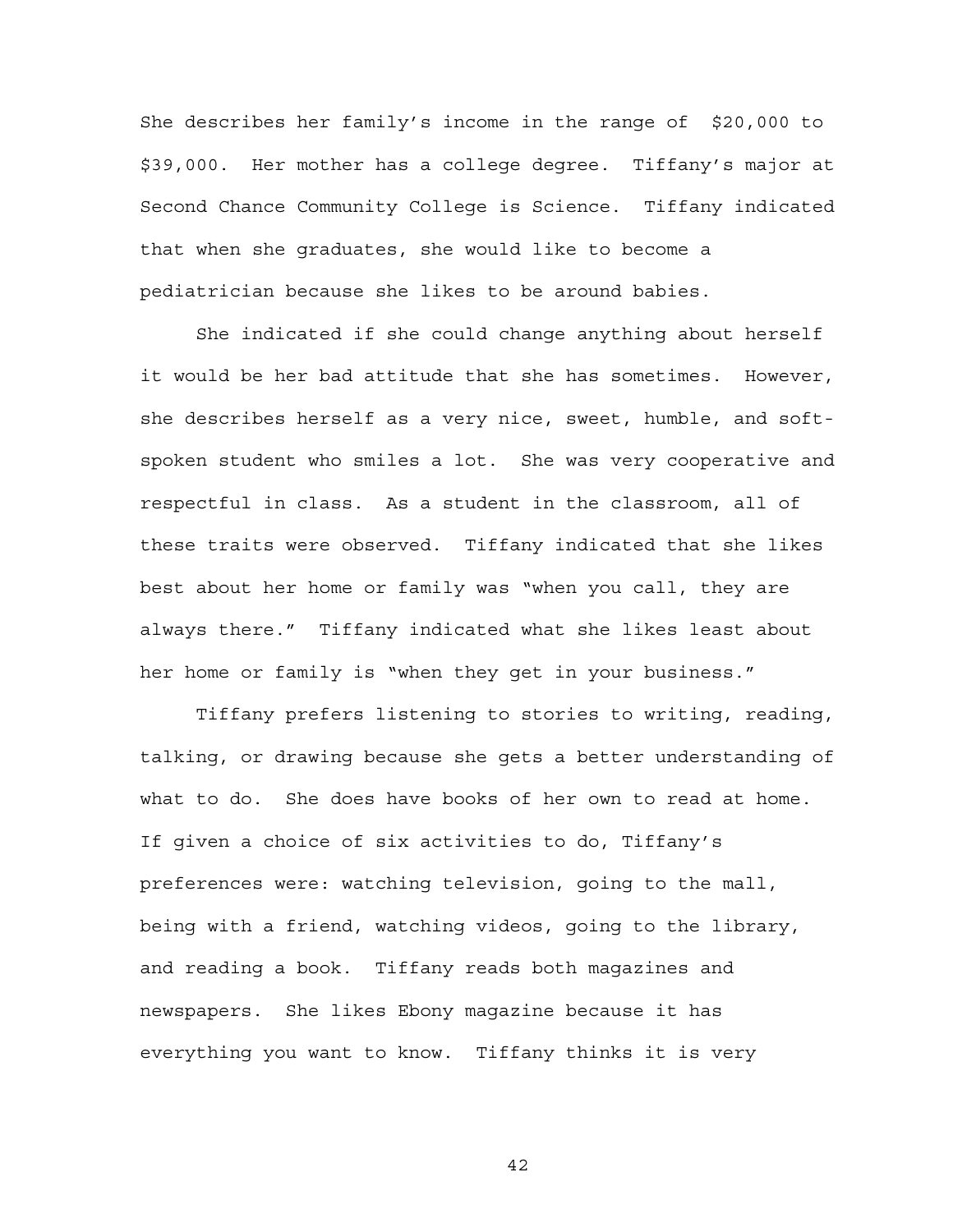important to learn to read. She defines reading as "the ability to know what is going on in the world."

Tiffany indicated that she likes school and received a high school diploma. She indicated that she decided to attend Second Chance Community College, because "I was not ready for a four year college yet." After completing her studies at the two-year institution, she plans to transfer to a four-year institution (Louisiana State University or Southeastern University). Her opinions about Second Chance Community College were "it helps you better understand things and gets you ready for a four year college."

Science is her favorite subject. She likes science because she likes to do experiments. After enrolling in this reading class, Tiffany indicated that "it has helped me get a better understanding about reading." When Tiffany entered the course, her reading level on the Nelson-Denny Reading Test was fourth grade. Tiffany's reading level upon completion of this course was ninth grade on the Nelson-Denny Reading Test. JEFF

 Jeff would arrive early to class. He was a friend of Tiffany and Pam's. He attended class every day for the semester. Jeff was born August 10, 1985 (21 years old). Jeff describes his ethnic background as Caucasian.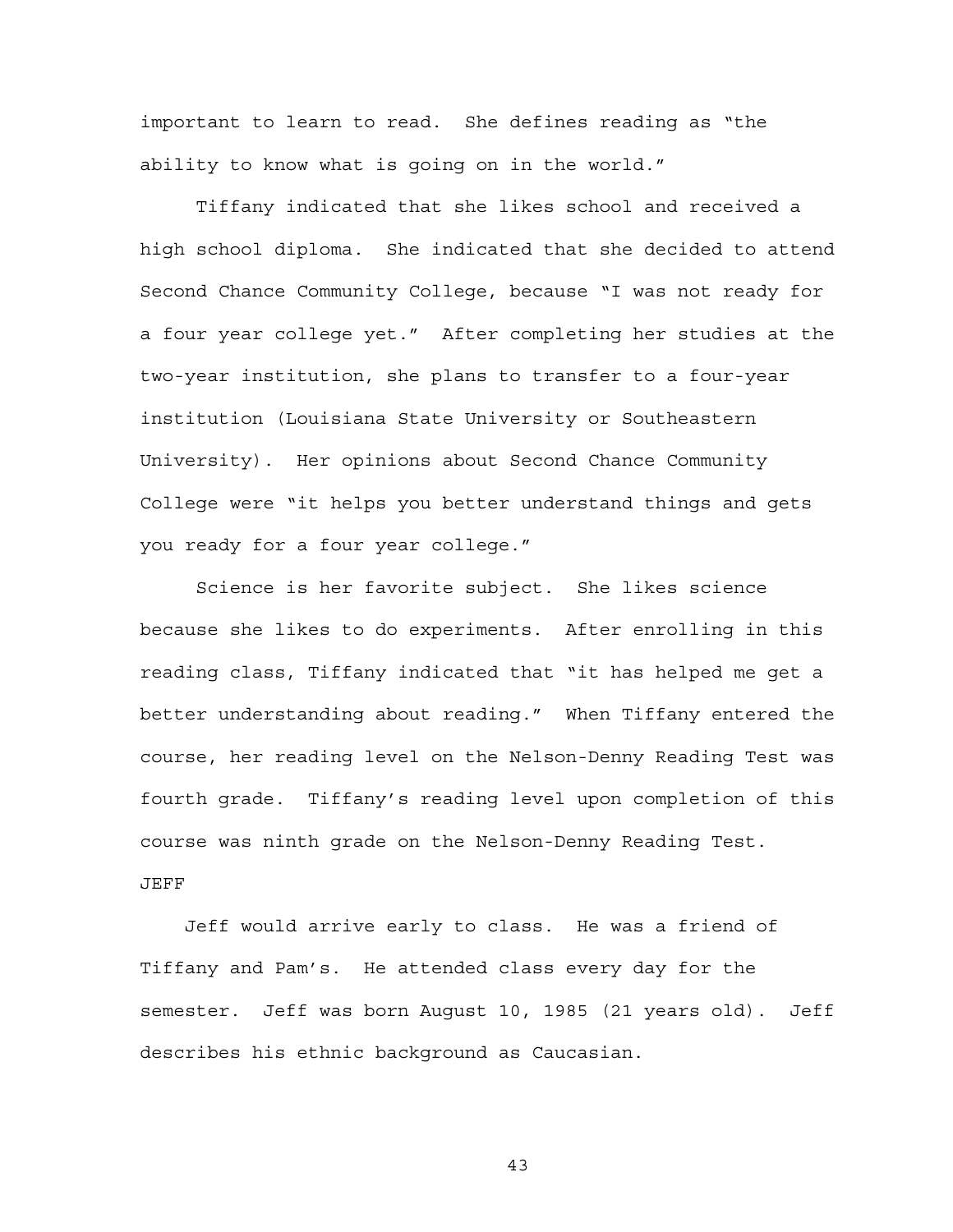He is single, with no children and lives at home with both parents. He is the only child. He enjoys spending time with his family and going bowling. As a non-academic obligation, he indicated that he works 30 hours per week earning \$7.00 an hour. In terms of financial assistance, his parents pay for his college costs. He describes his family's income in the range of \$20,000 to \$39,000. He doesn't know whether or not his parents attended college. Jeff's major at Second Chance Community College is Business Management. Jeff indicated that when he graduates, he would like to become a business manager because he wants to own his own business.

Jeff indicated that there is nothing he would change about himself if he could. Jeff likes the way he sings and makes himself laugh. Jeff indicated that what he likes best about his home or family was "that we all get along." Jeff indicated that there is nothing that he likes least about his home or family.

 Jeff prefers reading to writing, talking, listening to stories, or drawing because "it would help me with the way I read." He does have books of his own to read at home. The title of his favorite book is *Purpose Driven Life* because it helps him with his relationship with God. If given a choice of six activities to do, Jeff's preferences were: read a book, go to the library, be with a friend, go to the mall,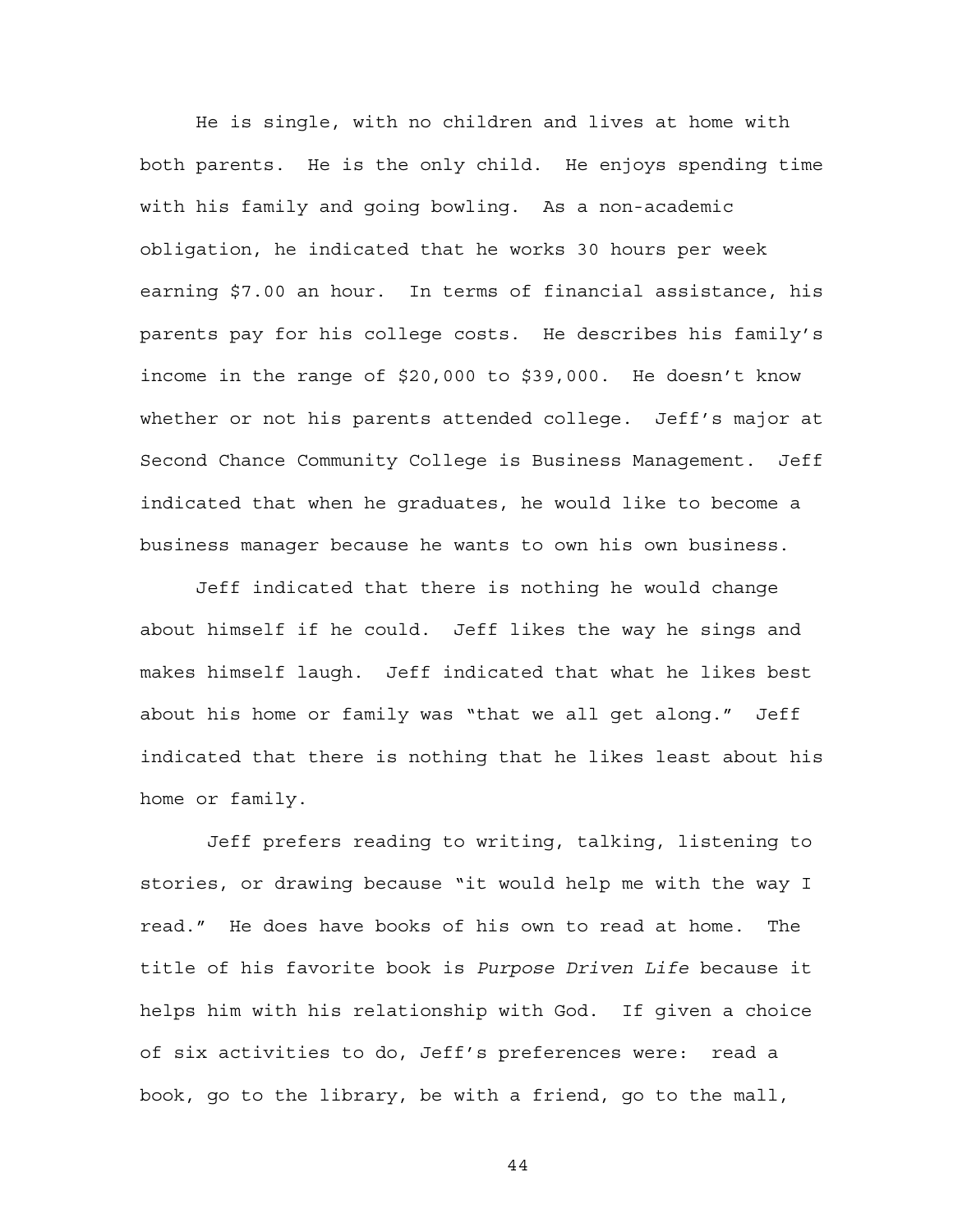watch videos, and watch television. Jeff reads both magazines and newspapers. Jeff thinks it is very important to learn to read. He defines reading as "grasping new words and knowledge."

Jeff indicated that he likes school and received a high school diploma. He indicated that he decided to attend Second Chance Community College because "I learn and can be prepared for a university." After completing his studies at the twoyear institution, he plans to transfer to Louisiana State University. His opinions about Second Chance Community College were "it is a good environment to learn and make new friends."

Math is his favorite subject. He likes math because "I learned how the numbers were used." After enrolling in this reading course, Jeff indicated that he enjoyed the group activities the most. When Jeff entered the course, his reading level was fourth grade. Jeff's reading level upon completion of this course was ninth grade on the Nelson-Denny Reading Test.

# PAM

Pam was one to arrive to class early with her books and assignments on her desk ready for class. She was absent one day because of her family obligations with her son.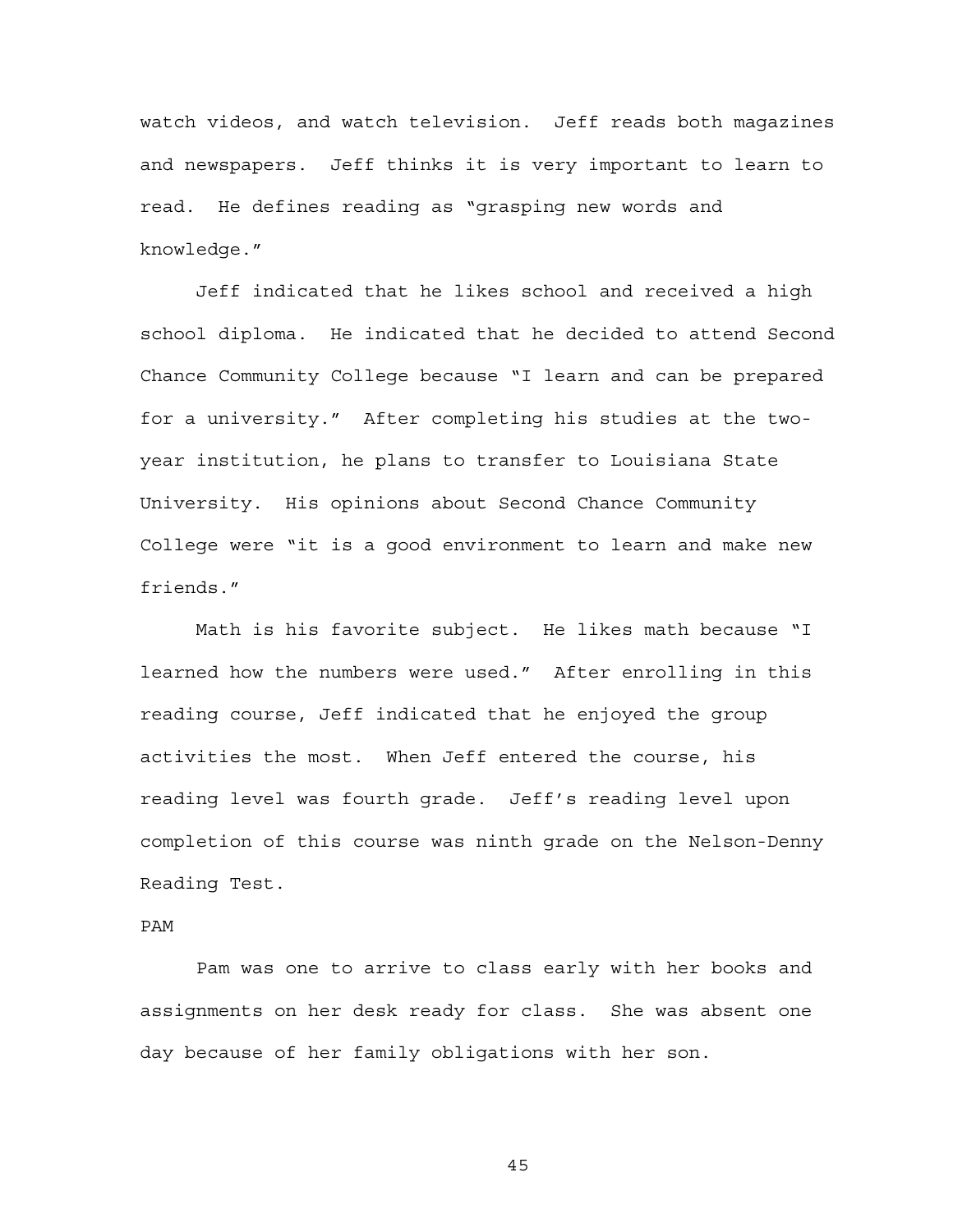Pam was born on March 3, 1963 (43 years old). Pam describes her ethnic background as African American.

She is married, and lives at home with her husband and three sons. She stated at first her husband was not supportive of her returning to college. However, after seeing her grades, he became supportive of her college attendance. Pam states that her mother is very supportive of her going to college. She has four brothers and two sisters. She is the youngest of her siblings. She enjoys going to the movies and having dinnertime with her family. Pam does not work. As non-academic obligations, she indicated she is a taxicab for her children, and helping her son with his homework. In terms of financial assistance for college costs, she receives a Pell Grant and support from her husband. She describes her family's income in the range of \$40,000 to \$59,000.

Pam's major at Second Chance Community College is nursing. Pam indicated that when she graduates, she would like to become a nurse because she likes to take care of people.

Pam indicated if she could change anything about herself it would be her communication skills. She describes herself as a caring person. As a student in the classroom, she would show her trait by giving people a Scantron sheet or pencil if they needed one. She was very friendly to all the students.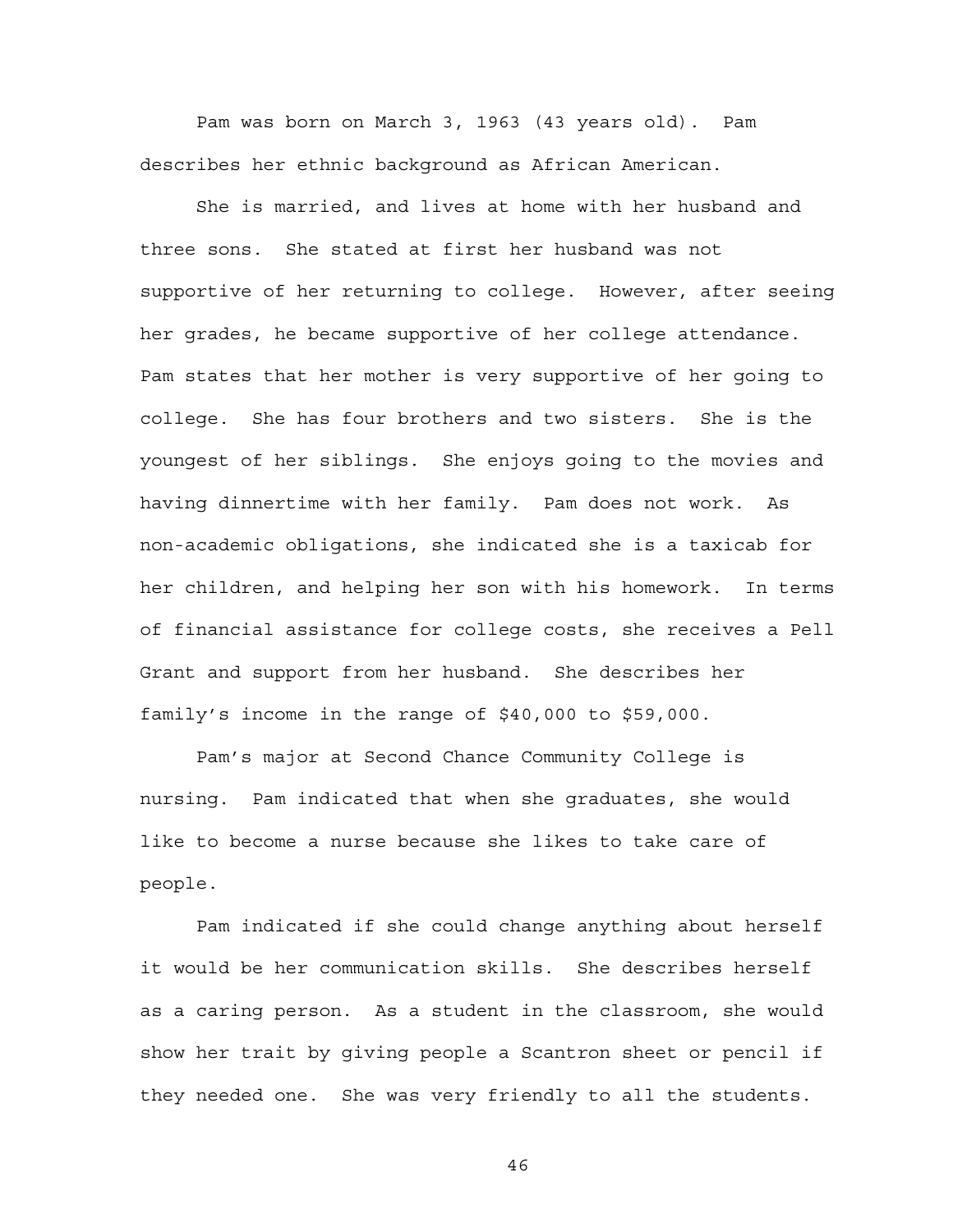Pam indicated that spending time with her family is what she likes best about her family or home. Pam indicated what she likes least about her family or home is "sometimes I feel that our lives have been too busy."

Pam prefers talking to writing, reading, listening to stories, or drawing because she likes to meet new people. She does have books of her own to read at home. She did not indicate a favorite title. If given a choice of six activities to do, Pam's preferences were: be with a friend, read a book, watch television, watch videos, go to the mall, and go to the library. Pam reads both magazines and newspapers. Pam thinks it is very important to learn to read. She defines reading as "a good tool and you need to read."

Pam indicated that she likes school and received a high school diploma. She indicated that she decided to attend Second Chance Community College because of the Nursing Program. After completing her studies at the two-year institution, she does not plan to transfer to a four-year institution. Her opinions about Second Chance Community College were "it has the material that I need to be a better person."

Reading is her favorite subject because "it helps me a lot to improve in my spelling." After enrolling in this reading course, Pam indicated that she enjoyed the activities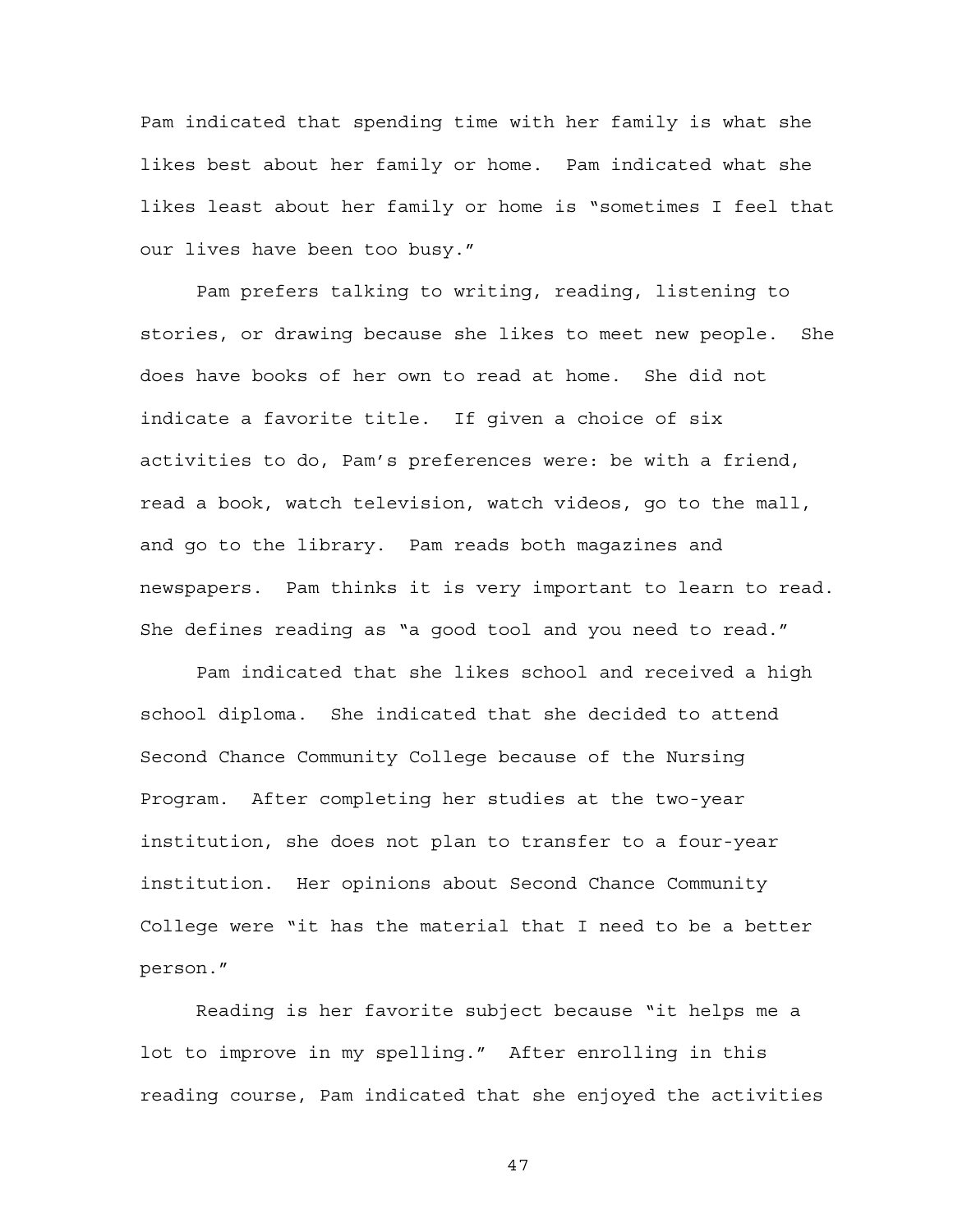the most. When Pam entered the course, her reading level on the Nelson-Denny Reading Test was fifth grade level. Pam's reading level upon completion of this course was eighth grade level.

#### JACKIE

Jackie was born on October 8, 1987 (19 years old). Jackie describes her ethnic background as African American. She is single and lives alone in an apartment near the campus. She has one daughter who is being cared for by her grandmother while she is enrolled in school. She once worked, but now she is unemployed due to hours cut. She does not have a car, so she rides the bus to school. She has four brothers and five sisters. She enjoys playing board games and singing with her family. In terms of financial assistance for college costs, she depends on financial aid (Pell Grant). She describes her family's income in the range of \$0 to \$19,000. Her mother passed away during her high school years. Jackie's major at Second Chance Community College is Early Childhood Education. Jackie indicated that when she graduates, she would like to become an actress or teacher. She indicates that "if I don't make it on the screen, I can teach it."

Jackie indicated what she likes most about herself is her personality. She indicated that she is a cool person and easy to get along with. As a student in the classroom, those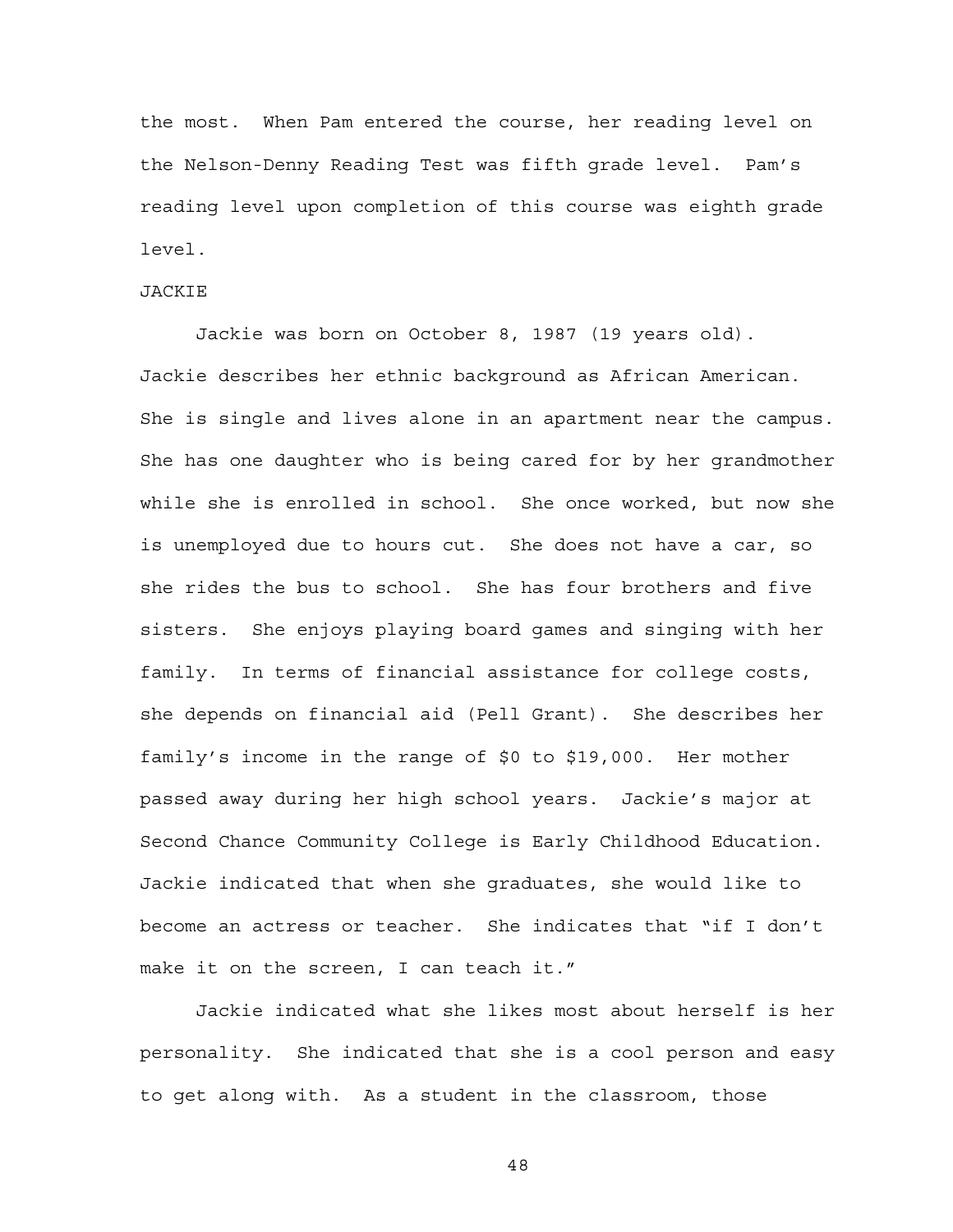traits were observed. Jackie indicated if she could change anything about herself it would be her hair. In addition, her attitude was okay. She feels that sometimes she needs to stand up to people. Jackie indicated that what she likes best about her home and family is she stays by herself and it is peaceful at times. Jackie indicated what she likes least about her home is the loud music and disrespectful people.

Jackie prefers writing because she loves writing poems when she is bored. She does have books of her own to read at home. The title of her favorite book is *What to Expect When You Are Expecting*." If given a choice of six activities to do, Jackie preferences were: watching television, watching videos, being with a friend, going to the library, going to the mall, and reading a book. Jackie reads both magazines and newspapers. Jackie thinks it is very important to learn to read. She defines reading as everyday life; something you have to know to get through life.

Jackie indicated that school was all right. She received a high school diploma. She indicated that she decided to attend Second Chance Community College because she wanted to get the hard courses out of the way. After completing her studies at the two-year institution, she plans to transfer to a four-year institution (Southern University). Her opinions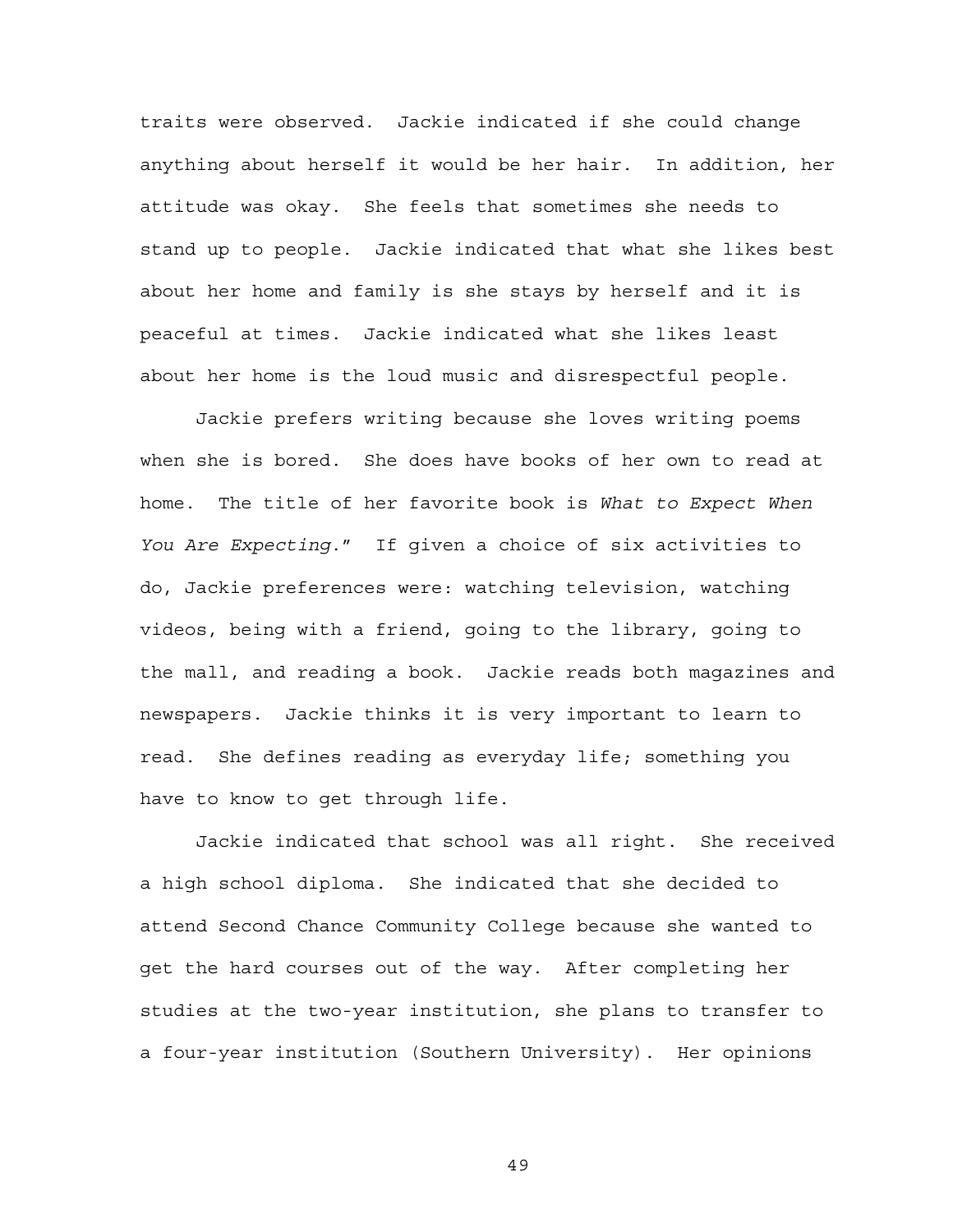about Second Chance Community College were "it's not bad; it's much easier and helpful."

History is her favorite subject. She likes History because she likes to learn about things that happened in the past. After enrolling in this reading class, Jackie indicated what she enjoyed most about this course was: the environment, being around people who are trying to learn just like me and understanding. When Jackie entered the course, her reading level on the Nelson-Denny Reading Test was fourth grade. Jackie's reading level upon completion of this course was ninth grade on the Nelson-Denny Reading Test.

#### JAMES

James was a student who came to class late some mornings. He sat in the rear of the room and was very quiet during instruction. James was born on September 23, 1978 (28 years old). James describes his ethnic background as African American. He is single, with no children and lives alone in an apartment approximately 5-6 minutes from the college campus. He has two older brothers and one younger sister. He likes to watch sports with his family. As a non-academic obligation, James works 20-30 hours per week. In terms of financial assistance for college costs, he depends on Financial Aid (Pell Grant). He describes his income in the range of \$0 to \$19,000.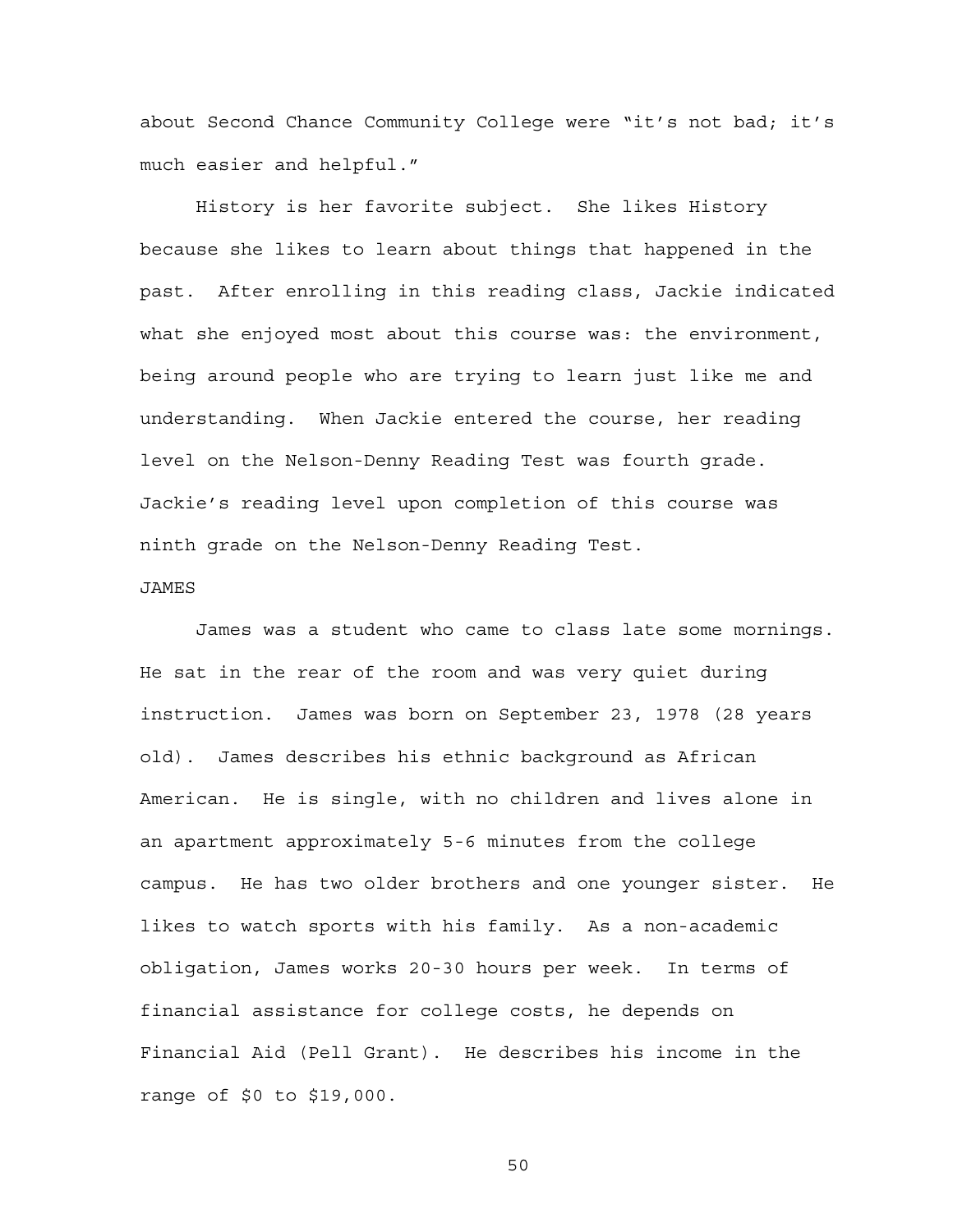James' parents are very supportive of him attending college but not financially. He is the first in his family to attend college. James' major at Second Chance Community College is Business. James indicated that when he graduates, he would like to become a fashion designer because he likes the art challenge.

James indicated that being self-motivated is what he likes most about himself. He indicated that if he could change anything about himself it would be more wisdom.

James indicated that he likes the independence best about his home. However, he indicated that his bills are what he likes least about his home.

James prefers talking instead of writing, reading, listening to stories or drawing because he likes one-on-one communication. He does have books of his own to read at home. His favorite is the Bible because "it teaches me how to be better." If given a choice of six activities to do, James' preferences were: read a book, watch videos, watch television, be with a friend, go to the mall, and go to the library. James reads magazines. James thinks it is very important to learn to read. He defines reading as exciting.

James indicated that he likes school and completed the GED program. He indicated that he decided to attend Second Chance Community College to get started in college. After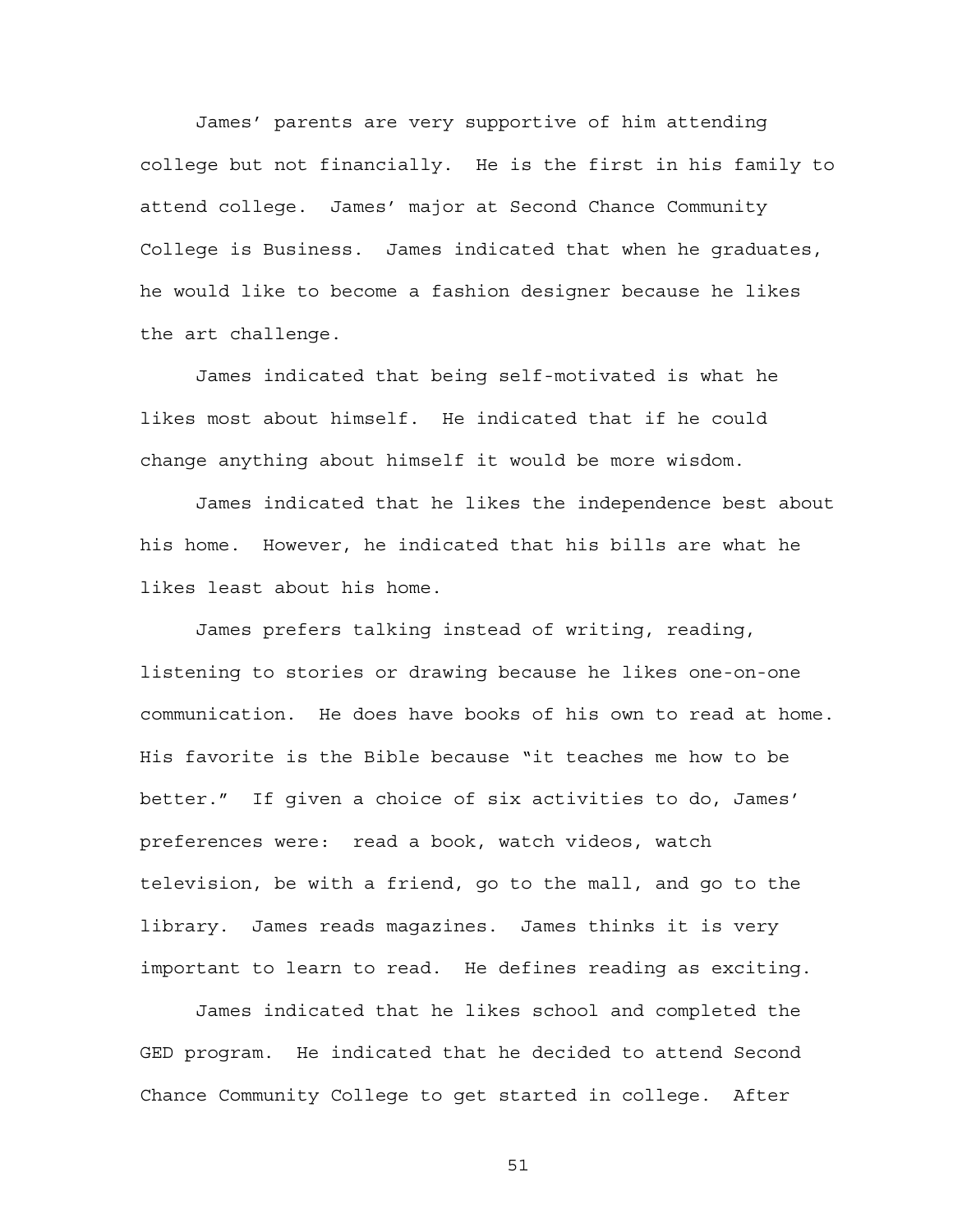completing his studies at the two-year institution, he plans to transfer to a four-year institution (Louisiana State University). His opinion about Second Chance Community College was he thinks it's a good idea for new students.

Math is his favorite subject. He likes math because he loves it (numbers). After enrolling in this reading class, James indicated that it was very manageable. When James entered the course, his reading level on the Nelson-Denny Reading Test was fifth grade. James' reading level upon completion of this course was fourth grade on the Nelson-Denny Reading Test. He dropped a grade level. He indicated that he wasn't ready to take a test that day.

#### MARIE

Marie was born on June 6, 1988 (18 years old). Marie describes her ethnic background as African American. She is a single, with no children and lives at home with parents, three brothers, and two sisters. She is the sixth child. She indicated negative when asked what kind of activities she likes to do with them. As a non-academic obligation, she works at an elementary school from 3:00 p.m. to 5:30 p.m. Monday-Thursday. She also works at McDonald's, 30-35 hours. During her first semester, she paid her tuition. Thereafter, she depends on financial aid for college costs. She describes her family's income in the range of \$40,000 to \$59,000. Her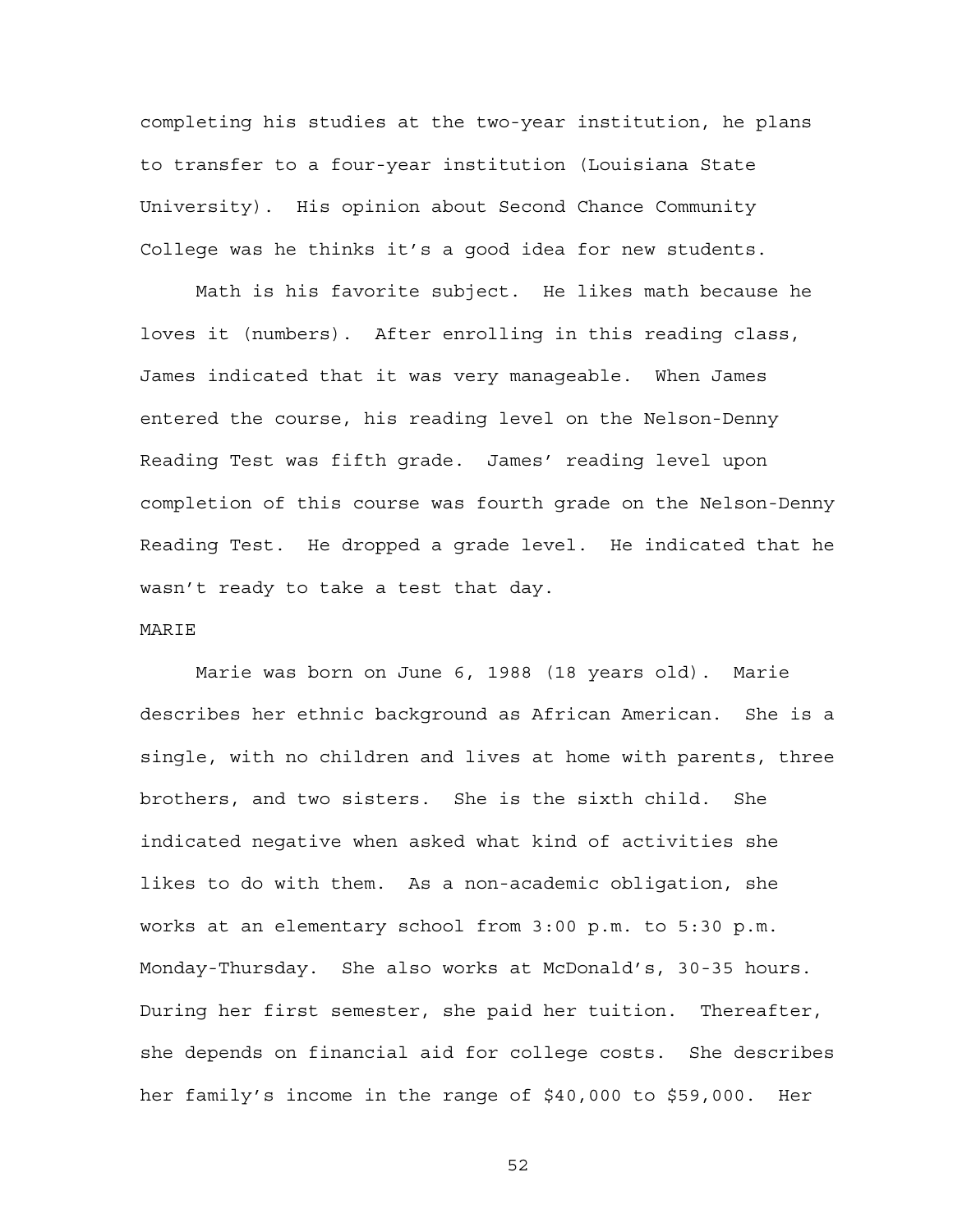mother has a college degree in accounting. Marie's major at Second Chance Community College is Education (teacher). Marie indicated that when she graduates, she would like to be a teacher because "there are so many kids who don't have nobody to lead them."

She indicated that she likes everything about herself. Marie indicated if she could change anything about herself it would be her attitude. Marie indicated N/A for what she likes best or least about her home or family. Marie prefers talking instead of writing, reading, listening to stories, or drawing because she likes to talk. She does have books of her own to read at home. Her favorite book is "The Coldest Winter Ever." If given a choice of six activities to do, Marie's preferences were: watch television, read a book, go to the mall, go to the library, be with a friend, and watch videos. Marie reads both magazines and newspapers. She thinks it is very important to learn to read. She defines reading as fundamental.

Marie indicated that she likes school some days and received a high school diploma. She indicated that she decided to attend Second Chance Community College because she didn't take French in high school so she could not enroll in a four- year college. After completing her studies at the twoyear institution, she plans to transfer to a four-year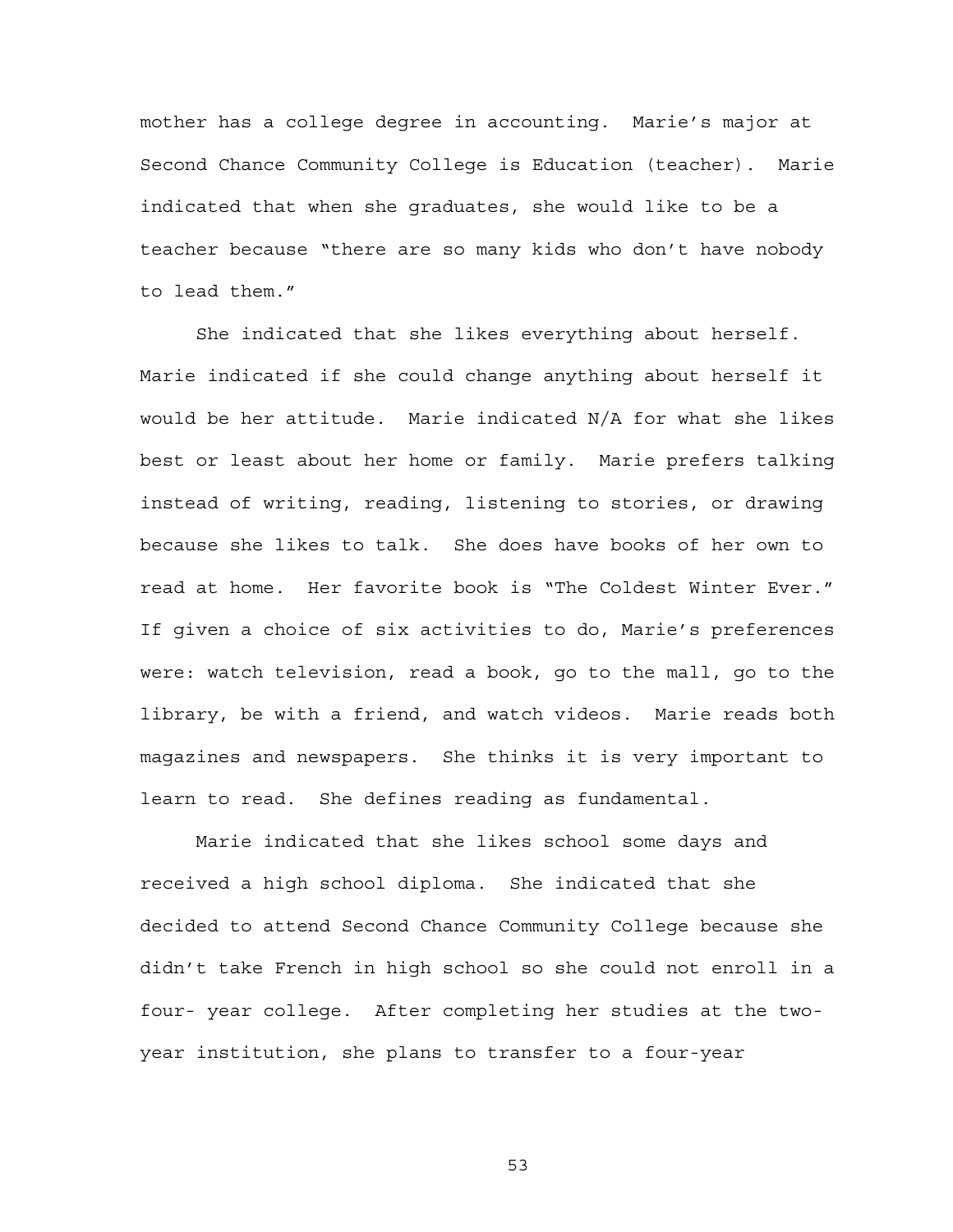institution (Southern University). Her opinion about Second Chance Community College was "it's a great school."

Marie does not have a favorite subject. After enrolling in this reading course, Marie indicated that she enjoyed the puzzle and group work. When Marie entered the course, her reading level on the Nelson-Denny Reading Test was fourth grade. Marie's reading level upon completion of this course was fifth grade on the Nelson-Denny Reading Test.

# DON

Don was born on September 12, 1986 (20 years old). Don describes his ethnic background as Persian. He is single with no children, and lives at home with his parents, and one sister. He has two older sisters. He is the youngest child. His family is very supportive of his college attendance. His mother, father, and sisters have a college degree. He indicated that he enjoys talking to his family if he has a problem. He indicated that he would like to go out and spend more time with his family. As a non-academic obligation, he works at the family restaurant to help out. In terms of financial assistance for college costs, his parents support him financially. He describes his family's income in the range of \$60,000 and above.

Don's major at Second Chance Community College is Computer Engineering. Don indicated that when he graduates,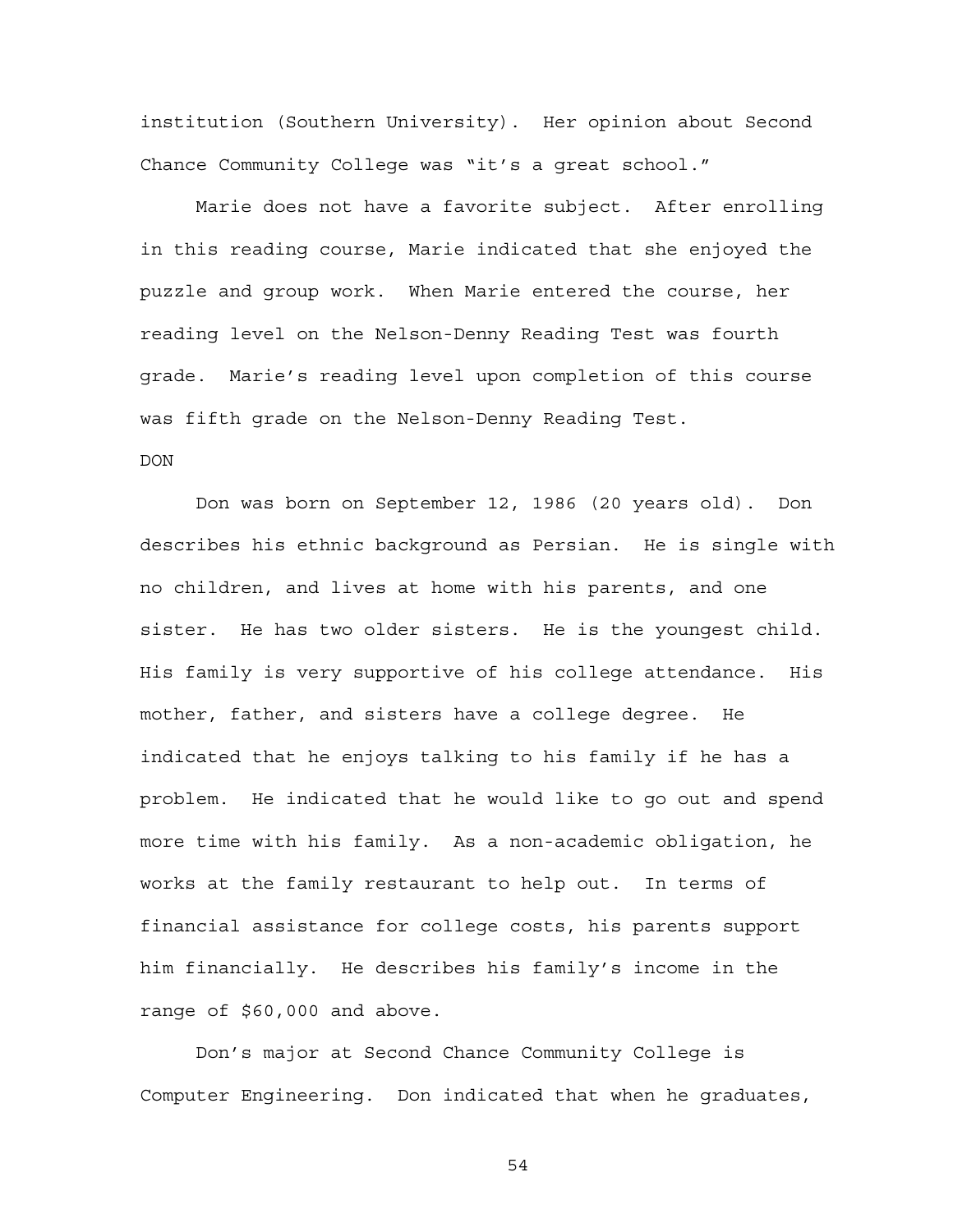he would like to become a computer engineer because he likes technology and working with it. Don indicated what he likes best about himself is he is a calm person and doesn't try to rush doing things. He indicated if he could change anything about himself he would be less lazy. Don indicated what he likes best about his home or family is everyone is friendly. Don indicated what he likes least about his home or family is "we don't see each other much."

Don prefers listening instead of writing, reading, talking, or drawing because he can understand things better. He does have books of his own to read at home. Don's favorite book is Mhghz (Brain) because it is about different people and their attitude. If given a choice of six activities to do, Don's preferences were: watch videos, watch television, read a book, go to the library, be with a friend, and go to the mall. Don reads magazines, comics, and newspapers. He thinks it is very important to learn to read. He defines reading as something that keeps improving personal information.

Don indicated that he likes school and received a high school diploma. He indicated that he decided to attend Second Chance Community College "to continue my education." After completing his studies at the two-year institution, he plans to transfer to a four-year institution (Louisiana State University). His opinions about Second Chance Community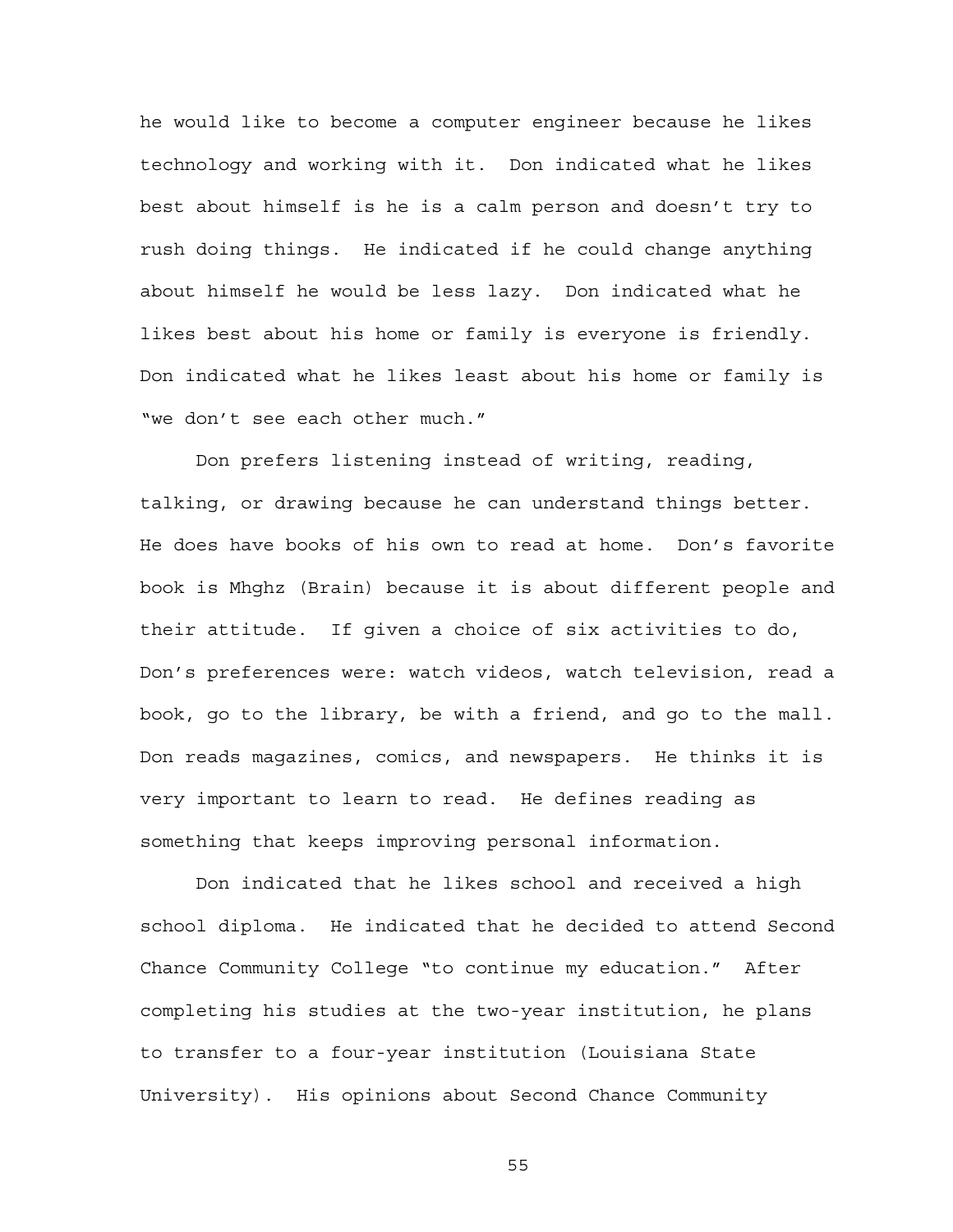College were, "I really like it; everyone is friendly and they will help if it is needed."

Math is his favorite subject. He likes math because he enjoys playing with numbers. After enrolling in this reading class, Don indicated that he enjoyed learning vocabulary the most. When Don entered the course, his reading level on the Nelson-Denny Reading Test was sixth grade. Don's reading level upon completion of this course was sixth grade on the Nelson-Denny Reading Test. He improved in vocabulary. MARTHA

Martha was born September 14, 1987 (19 years old). Martha describes her ethnic background as African American. She is single, with no children and lives at home with both parents. She enjoys going to the movies and the mall with her family. As a non-academic obligation, she indicated that she works 40 hours per week. In terms of financial assistance, her parents pay her college costs. She describes her family's income in the range of \$40,000 to \$59,000. Both of her parents are college graduates. Martha's major at Second Chance Community College is nursing. Martha indicated that when she graduates, she would like to become a nurse or schoolteacher because she loves helping others.

Martha indicated that her helpfulness and kindness is what she likes most about herself. In contrast, she indicated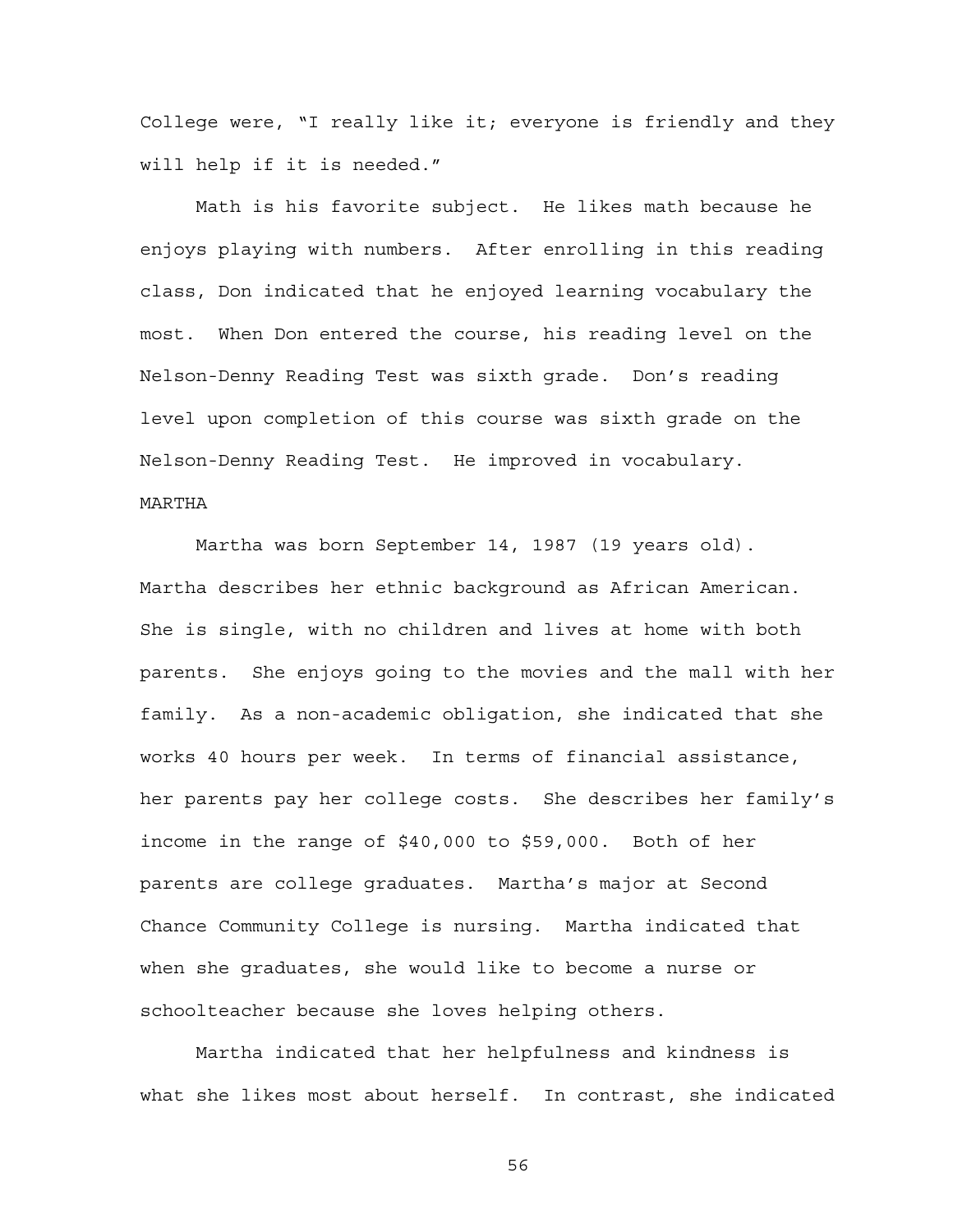that if she could change anything about herself it would be her attitude because one shouldn't be that way with people. As a student in the classroom, I never observed an attitude that was unpleasant. Martha indicated that she likes best about her home or family was they are lovable and enjoyable to be around. Martha indicated that there is nothing that she likes least about her home or family.

Given a choice, Martha prefers writing to reading, talking, listening to stories, or drawing because she can express more in writing. She does not have any books of her own to read at home and does not have a favorite book. If given a choice of six activities to do, Martha's preferences were: go to the mall, be with a friend, go to the library, watch television, watch videos, and read a book. Martha does not read magazines or comics. She does read the newspaper. Martha thinks it is very important to learn to read. She defines reading as something you look forward to doing; something you will enjoy.

Martha indicated that she likes school and received a high school diploma. She indicated that she decided to attend Second Chance Community College because it wasn't a big college. After completing her studies at the two-year institution, she plans to transfer to a four-year institution (Southern University or Southeastern University). Her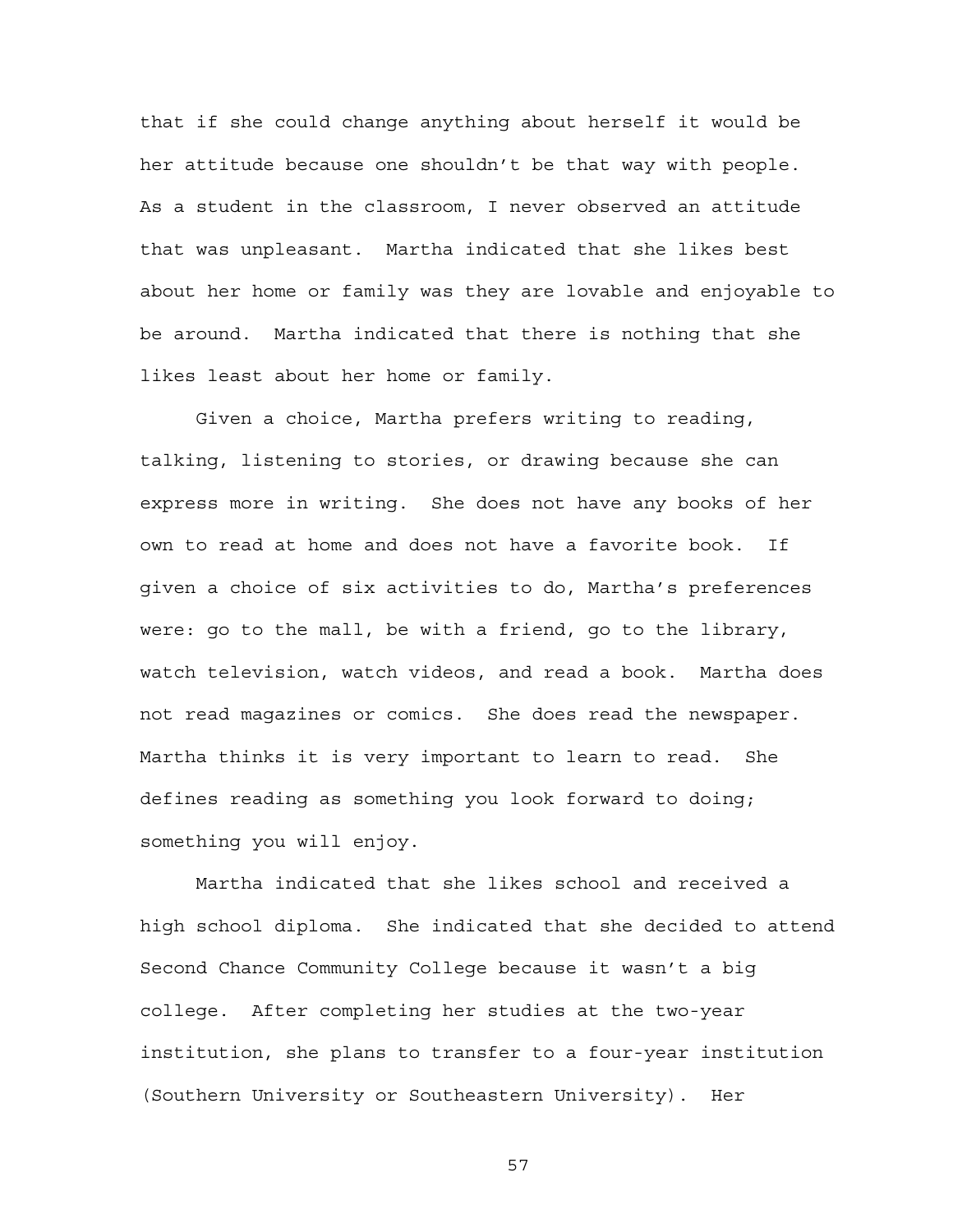opinions about Second Chance Community College were: it is a great campus and college and she loves the class size (number of people in the class).

English and reading are her favorite subjects. She likes them because "you learn a lot and you can use it in the real world." After enrolling in this reading class, Martha indicated that she enjoyed the writing activities. When Martha entered the course, her reading level on the Nelson-Denny Reading Test was seventh grade. Martha's reading level upon completion of this course was seventh grade on the Nelson-Denny Reading Test.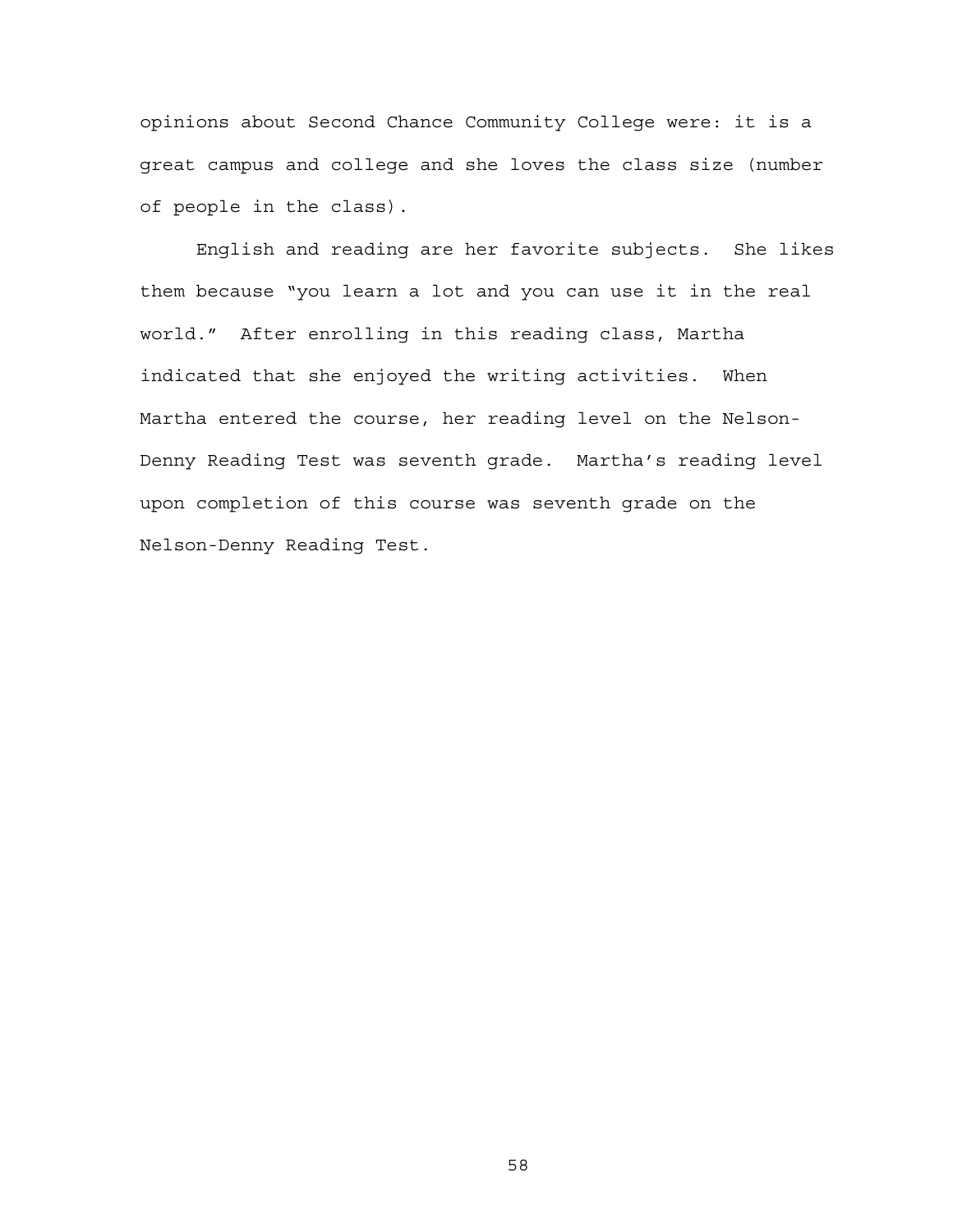#### **CHAPTER 5**

## **DATA ANALYSIS**

The case study presented the demographics, personal interest and attitude, and the academic growths of the participants. In addition, it focused on how the students perceived the developmental reading course in which they were enrolled. This was to discern if participants benefited from the developmental reading course. In analyzing the data, the researcher compared the similarities and differences of the Nelson-Denny Reading scores using Spradley's componential tables. The interviews were transcribed. Tables were also used to depict the data from the reading course questionnaire. THE CASE STUDY PARTICIPANTS

There were eight students selected to participate in this case study in an effort to explore their perceptions of a developmental reading course in which they were enrolled. During the first week of class, the students were administered the Nelson-Denny Reading Test (Form H) as a Pre-Test. During the last week of class, the students were administered the Nelson-Denny Reading Test (Form G) as the Post-Test. They were given fifteen minutes for the vocabulary section and twenty minutes for the comprehension section. The Pre-Test scores for each student are summarized using the table below.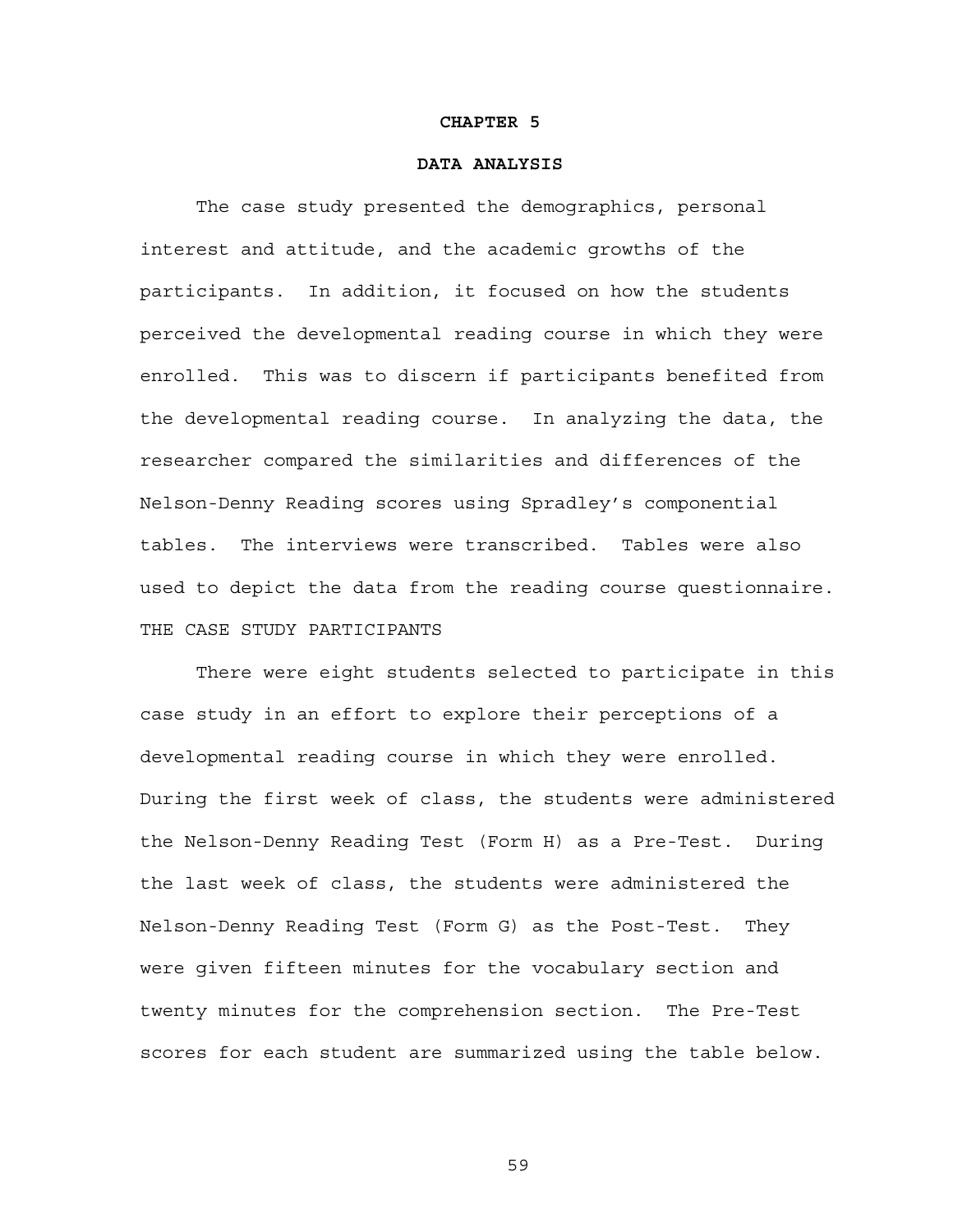Table 1: Summary Chart of pre-test Nelson Denny Standardized Reading Test Scores

|         | v       | C       | т   |
|---------|---------|---------|-----|
| Tiffany | 17(5.1) | 14(4.1) | 4.1 |
| Jeff    | 24(7.1) | 26(6.3) | 6.4 |
| Pam     | 21(6.1) | 22(5.3) | 5.1 |
| Jackie  | 14(4.1) | 18(4.1) | 4.1 |
| James   | 28(8.1) | 14(4.1) | 5.1 |
| Marie   | 18(5.4) | 14(4.1) | 4.1 |
| Don     | 22(6.5) | 30(7.6) | 6.8 |
| Martha  | 24(7.1) | 32(8.1) | 7.3 |

**Students Nelson-Denny Pre-Test** 

 **V**= Vocabulary **C**= Comprehension **T**=Total *Note*: ( )= grade equivalency

In examining the pre-test scores, the students' scores ranged from fourth grade level to seventh grade level. The similarities among the participants were: Jackie, Tiffany and Marie scored on the fourth grade level, Pam and James scored on the fifth grade level, Jeff and Don scored on the sixth grade level, and Martha scored on the seventh grade level.

On the Vocabulary section of the test, Tiffany answered 17 out of 80 words correctly giving her a fifth grade level in vocabulary. On the Comprehension section of the test, Tiffany answered 7 out of 38 questions correctly. The 7 was doubled and equaled 14, which indicated that she is on the fourth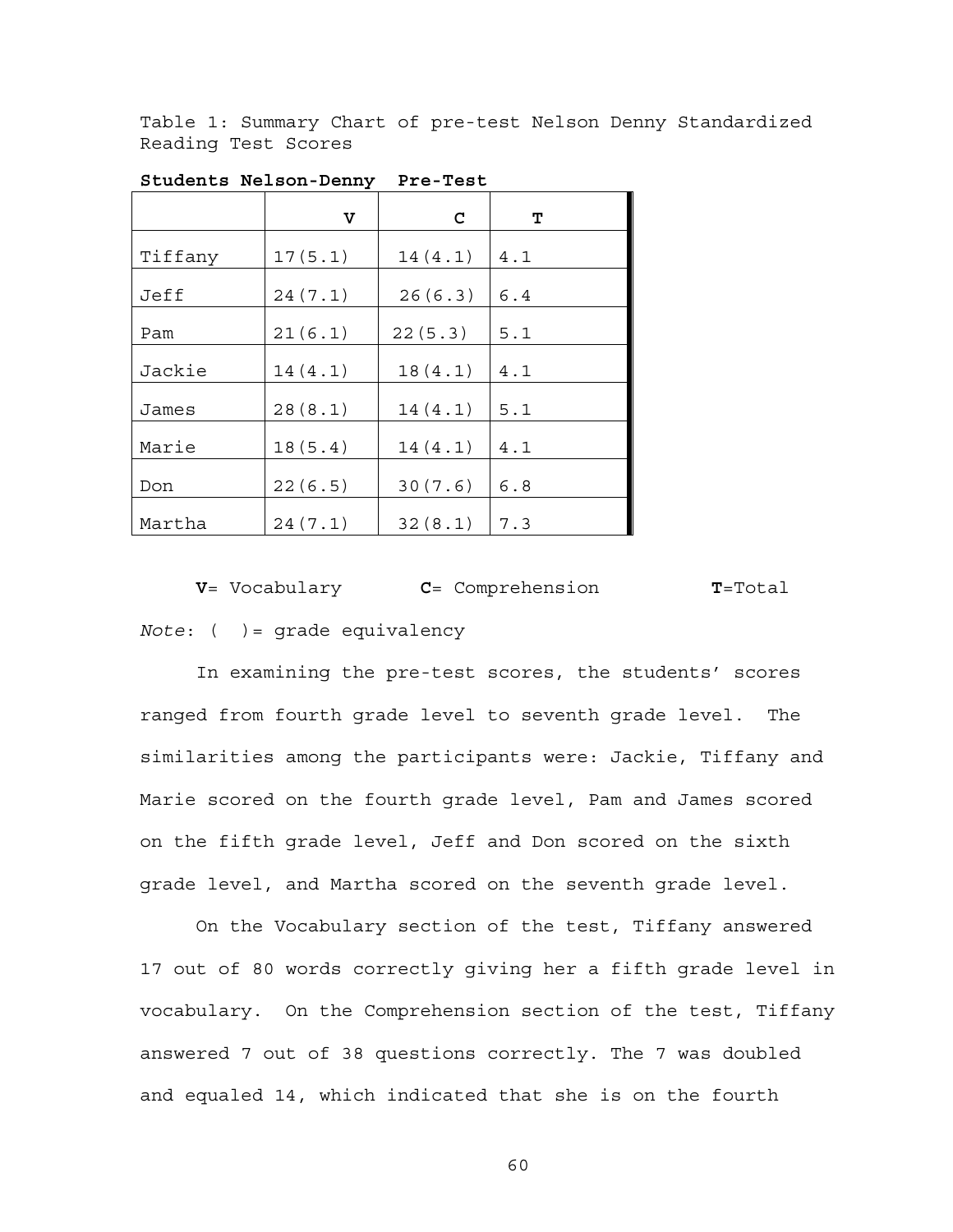grade level in comprehension. Tiffany's overall grade level at the beginning of the course was fourth grade. On the Vocabulary section of the test, Jeff answered 24 out of 80 words correctly giving him a seventh grade level in vocabulary. On the Comprehension section of the test, Jeff answered 13 out of 38 questions correctly, which indicated that he was on a sixth grade level in comprehension. Jeff's overall grade level at the beginning of the course was sixth grade. On the Vocabulary section of the test, Pam answered 21 out of 80 words correctly giving her a sixth grade level in vocabulary. On the Comprehension section of the test, Pam answered 11 out of 38 questions correctly, which indicated that she was on the fifth grade level in comprehension. Pam's overall grade level at the beginning of the course was fifth grade. On the Vocabulary section of the test, Jackie answered 14 out of 80 words correctly giving her a fourth grade level in vocabulary. On the Comprehension section of the test, Jackie answered 9 out of 38 correctly, which indicated that she was on a fourth grade level in comprehension. Jackie's overall grade level at the beginning of the course was fourth grade. On the Vocabulary section of the test, James answered 28 out of 80 words correctly giving him an eighth grade level in vocabulary. On the Comprehension section of the test, James answered 7 out of 38 questions correctly, which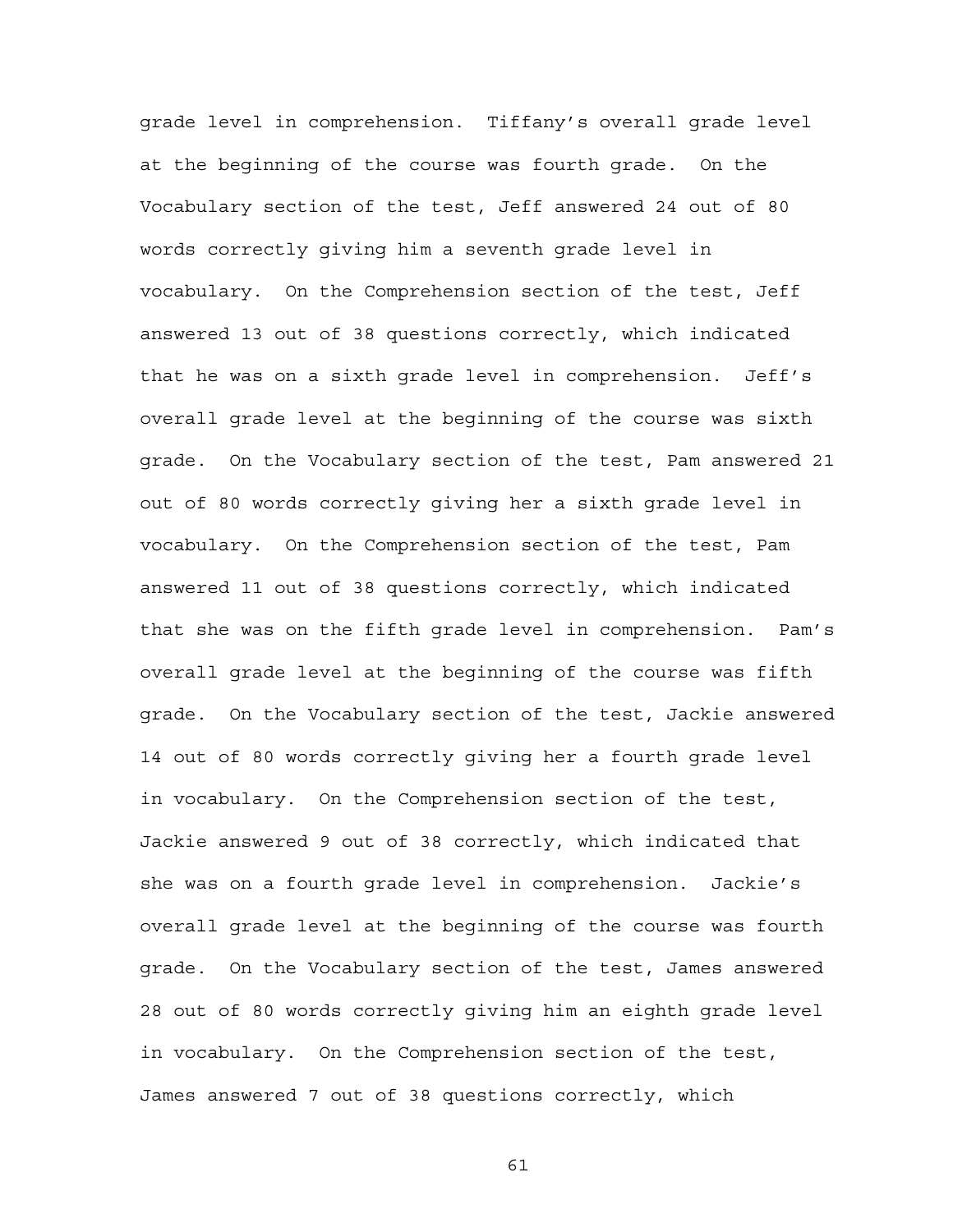indicated that he is on a fourth grade level in comprehension. James' overall grade level at the beginning of the course was fifth grade. On the Vocabulary section of the test, Marie answered 18 out of 80 words correctly giving her a fifth grade level in vocabulary. On the Comprehension section of the test, Marie answered 7 out of 38 questions correctly, which indicated that she was on a fourth grade level in comprehension. Marie's overall grade level at the beginning of the course was fourth grade. On the Vocabulary section of the test, Don answered 22 out of 80 words correctly giving him a sixth grade level in vocabulary. On the Comprehension section of the test, Don answered 15 out of 38 questions correctly, which indicated that he was on a seventh grade level in comprehension. Don's overall grade level at the beginning of the course was sixth grade. On the Vocabulary section of the test, Martha answered 24 out of 80 words correctly giving her a seventh grade level in vocabulary. On the Comprehension section of the test, Martha answered 16 out of 38 questions correctly, which indicated that she was on an eighth grade level in comprehension. Martha's overall grade level at the beginning of the course was seventh grade. SUMMARY OF THE NELSON –DENNY READING TEST

The Nelson-Denny Reading Test was administered to measure the reading ability of the case study participants. Although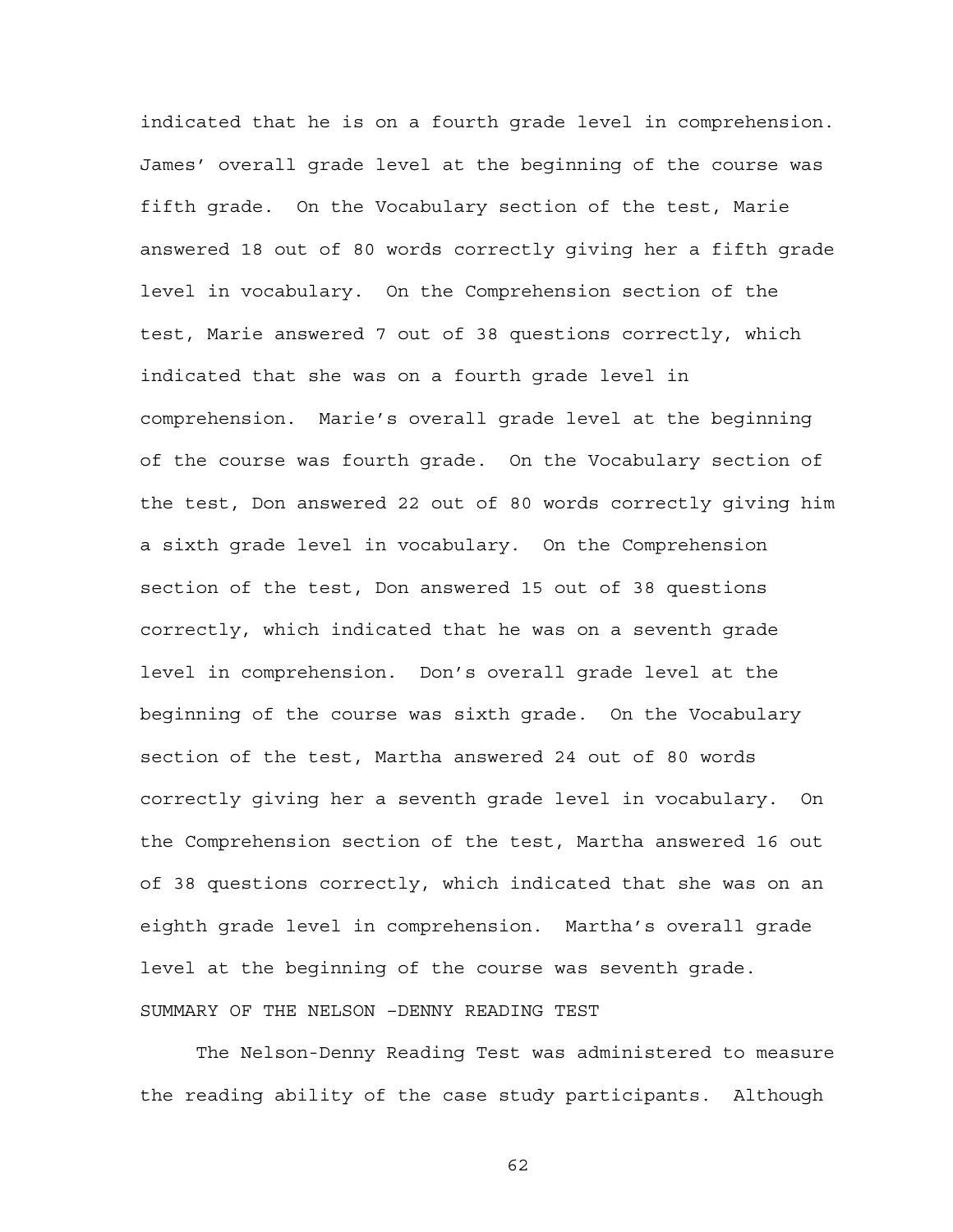every student enrolled in the developmental reading course was administered the Nelson-Denny Reading Test, eight students were selected for the case study.

The summary chart indicated the grade level of the case study participants to range from  $4^{th}$  grade level to  $7^{th}$  grade level prior to classroom instruction. There were three students that were on the  $4<sup>th</sup>$  grade level prior to classroom instruction, two that were on the  $5<sup>th</sup>$  grade level prior to classroom instruction, two students on the  $6^{th}$  grade level prior to classroom instruction, and one student that was on a  $7<sup>th</sup>$  grade level prior to classroom instruction. This is an indication that the vocabulary and comprehension skills for students entering college are weak and need to be improved. PERSONAL INTERVIEWS

During the first week of class, interviews were scheduled for the case study participants. During the interview session, participants were given a standardized interest and attitude inventory to gather demographics, family, and background information. After completing the inventory, an open-ended interview was conducted using various questions to get their perceptions of the developmental reading course they were enrolled the past semester.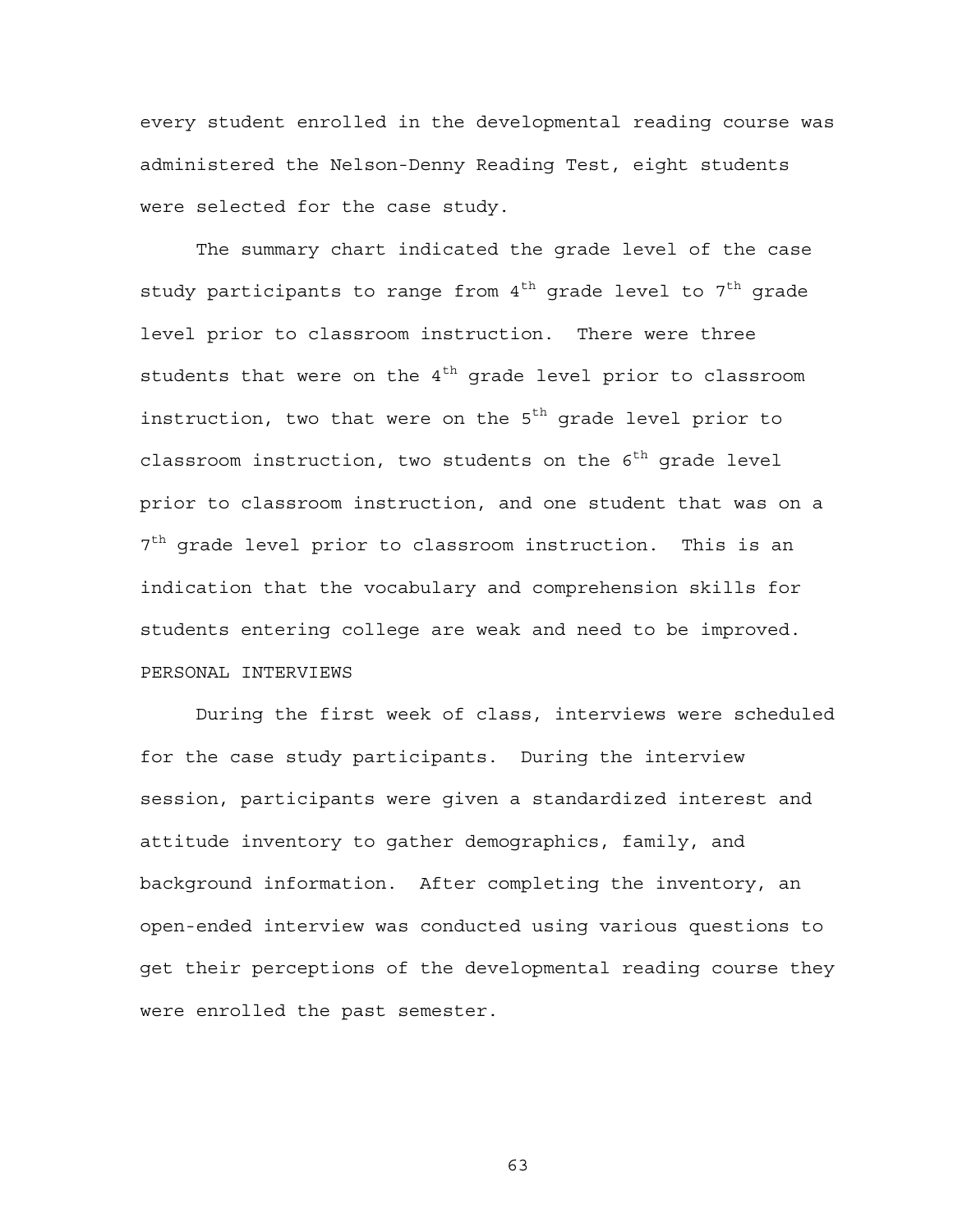#### DEMOGRAPHICS/FAMILY/BACKGROUND

After examining the attitude/interest inventory, there were some similarities and differences among the eight case study participants. Spradley's componential analysis was used to display the similarities and differences of the study participants. See Table 2 for summary.

Jeff has no brothers or sisters. Pam, Jackie, and Marie are similar because they all have four brothers. Don, Martha, and Pam are similar because they have all have two sisters. Tiffany and James are similar because they have one sister. Tiffany has one brother, Jackie has five sisters, and Marie has three sisters. Four of the participants Jeff, Marie, Don, and Martha are similar because they live with both parents. James and Jackie are similar because they live alone. Pam is married and lives at home with her husband and children.

Tiffany lives at home with her mother. James and Jeff classified their financial status as \$20,000-\$39,000. Tiffany and Don, on the other hand, are unemployed. However, Tiffany classified her mother's income as \$20,000-\$39,000 and Don classified his family financial status as \$60,000 and above. Jackie classified her financial status as \$0-\$19,000 because she is unemployed. Pam classified her financial status based on her husband's income of \$40,000-\$59,000 because she is unemployed. Marie works, but she classified her family's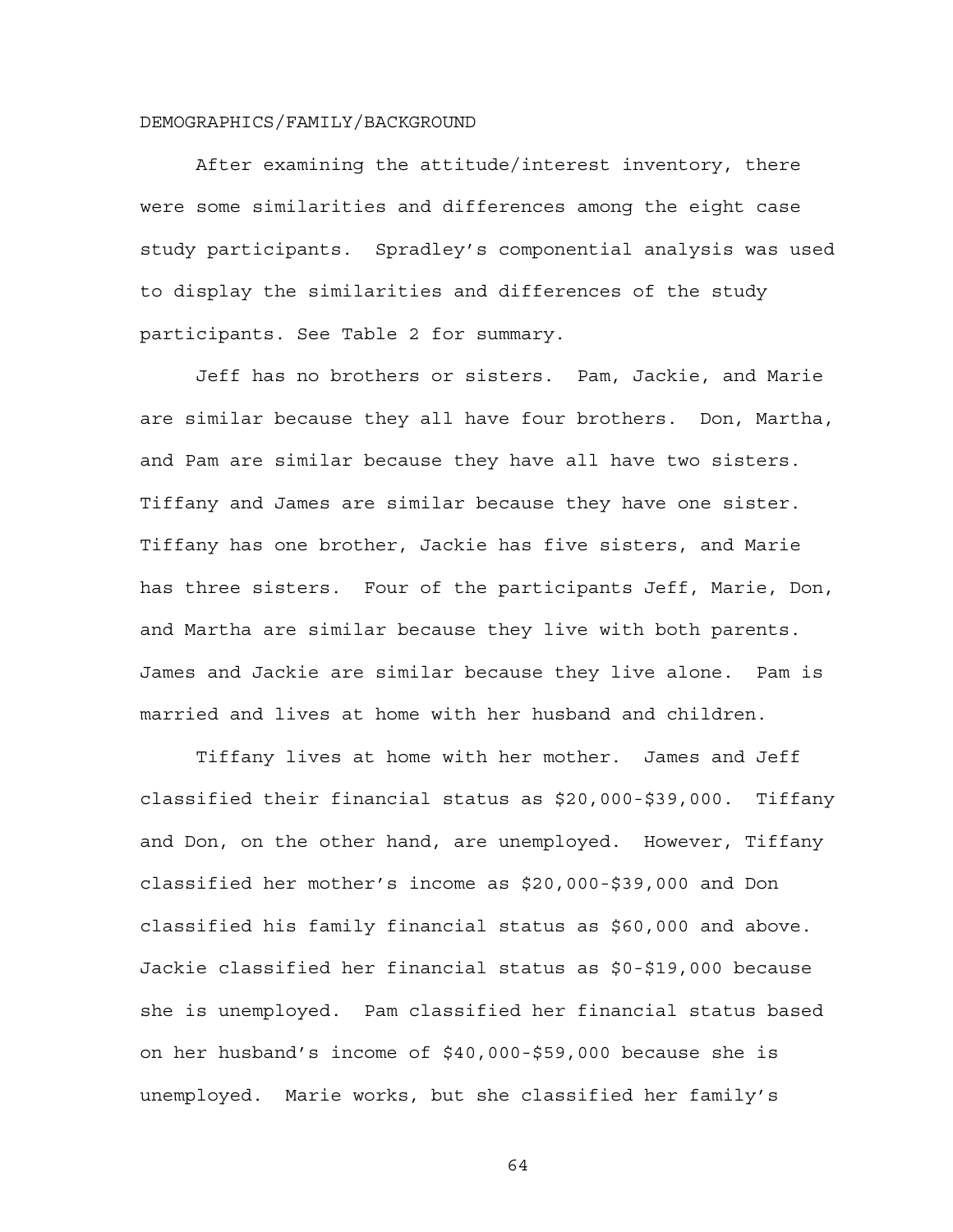income as \$40,000-\$59,000. Don does not work. He classified his family's income as \$60,000 and above. Martha works 20 hours a week but she classified her family's income as \$40,000-\$59,000.

| Students |              | Siblings       |         | Finan.<br>Status |         |                      |                      |
|----------|--------------|----------------|---------|------------------|---------|----------------------|----------------------|
|          | Bro.         | Sis.           | Mother  | Father           | Both    | Other                |                      |
| Tiffany  | $\mathbf{1}$ | $\overline{1}$ | $\star$ |                  |         |                      | $20,000 -$<br>39,000 |
| Jeff     |              |                |         |                  | $\star$ |                      | $20,000 -$<br>39,000 |
| Pam      |              | $\overline{2}$ |         |                  |         | Husband,<br>Children | $40,000 -$<br>59,000 |
| Jackie   |              | $\overline{5}$ |         |                  |         | Alone                | $0 - 19,000$         |
| James    |              | $\mathbf{1}$   |         |                  |         | Alone                | $20,000 -$<br>39,000 |
| Marie    | 4            | $\overline{2}$ |         |                  | $\star$ | 3Bro,<br>2Sis.       | $40,000 -$<br>59,000 |
| Don      |              | $\overline{2}$ |         |                  | $\star$ | 2 Sis.               | 60,000-above         |
| Martha   |              | $\overline{2}$ |         |                  | $\star$ |                      | $40,000 -$<br>59,000 |

Table 2: Similarities and Differences in Background History

In examining the students' background history, there were some similarities and differences. Table 2 displays the similarities and differences among the students. Table 3 below displays students' demographics.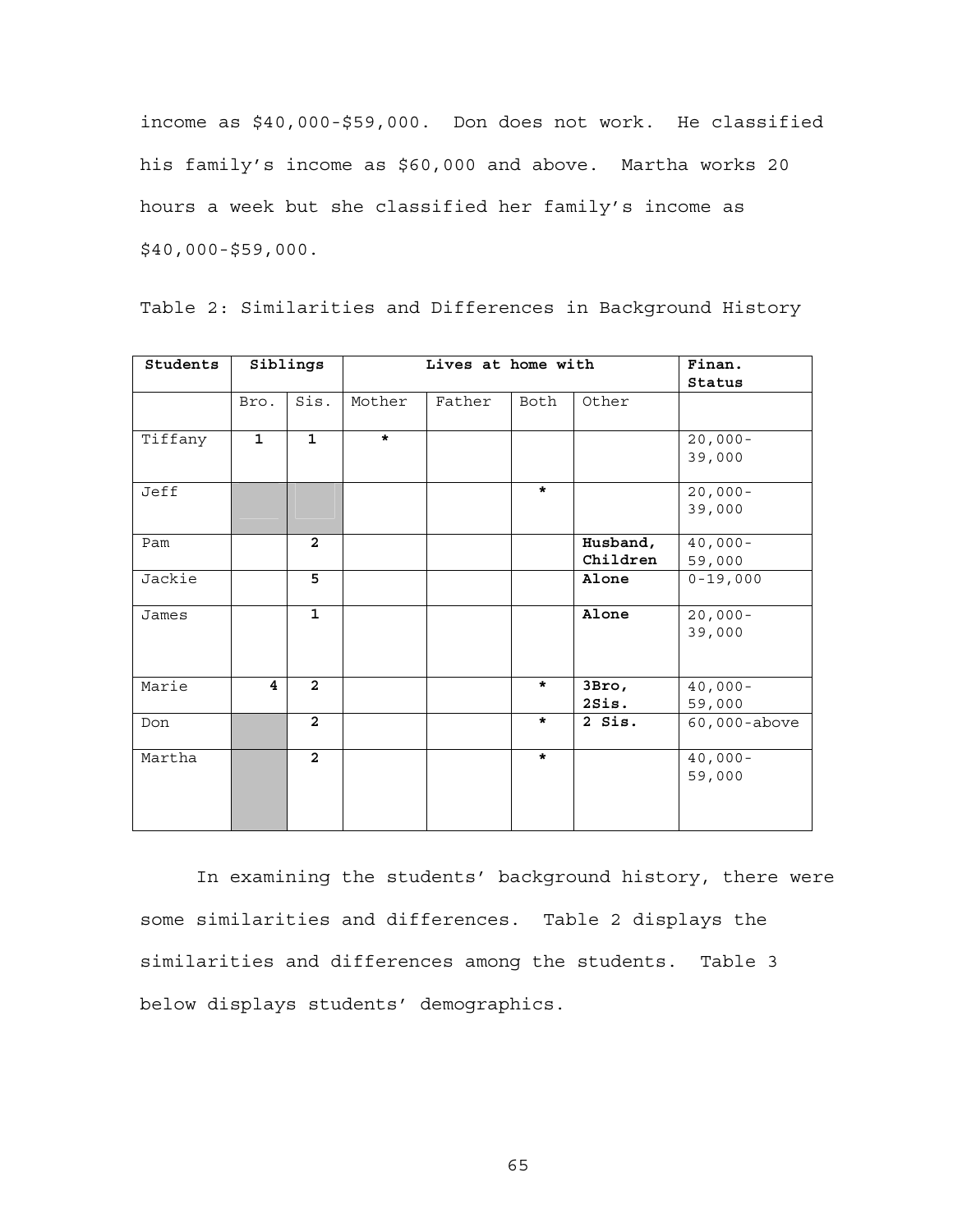| Students | Ethnicity           | Age | Gender                                                    | Marital | Dependants              | Workload           |
|----------|---------------------|-----|-----------------------------------------------------------|---------|-------------------------|--------------------|
| Tiffany  | African<br>American | 21  | $\mathbf{F}$                                              | S       | $\Omega$                | 6<br>Hours         |
| Jeff     | Caucasian           | 21  | M                                                         | S       | $\Omega$                | 6<br>Hours         |
| Pam      | African<br>American | 43  | $\mathbf{F}$                                              | M       | $\overline{\mathbf{z}}$ | $\Omega$           |
| Jackie   | African<br>American | 19  | $\mathbf{F}$                                              | S       | $\mathbf{1}$            | $\Omega$           |
| James    | African<br>American | 28  | M                                                         | S       | $\Omega$                | $20 - 30$<br>Hours |
| Marie    | African<br>American | 18  | $\mathbf{F}$                                              | S       | $\Omega$                | $30 - 35$<br>Hours |
| Don      | Persian             | 20  | M                                                         | S       | $\Omega$                | $\Omega$           |
| Martha   | African<br>American | 19  | $\mathbf{F}$<br>$\sim$ $\sim$ $\sim$ $\sim$ $\sim$ $\sim$ | S<br>   | $\Omega$                | 40 Hours           |

Table 3. Students' Demographics

 **F**=FEMALE **M**=MALE **S**=SINGLE **M**=MARRIED

As shown in the table above, six of the participants in the study were African Americans, and five of the eight participants were females. The traditional and nontraditional students shared some of the same characteristics such as: age, dependants, and workload. Many traditional students are characterized as "non-traditional" students because of their shared characteristics.

## TYPES OF READING MATERIALS

During the interview, case study participants were given an attitude/interest inventory. The participants were asked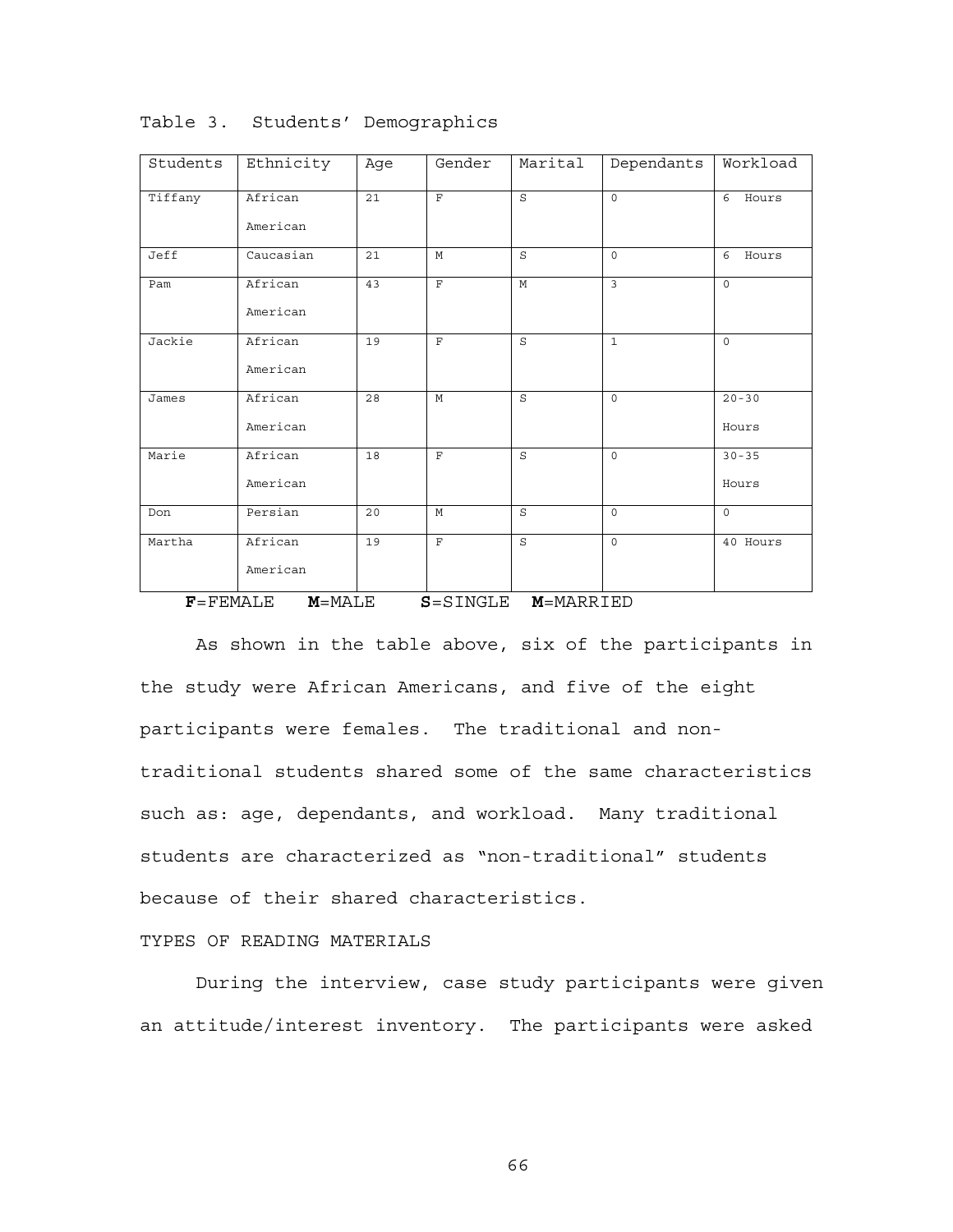to indicate the type of materials they enjoy reading. Table 4 is a domain analysis that depicts the responses.

Table 4: Domain Analysis of the types of reading materials the case study participants read.

| Reading Material   |
|--------------------|
| Is a kind of       |
| Magazines          |
| Comics             |
| Newspaper Articles |

Students indicated that magazines, comics, and newspapers were some of the reading materials they enjoyed. In Table 5, the Componential analysis of reading materials list

specifically what they enjoyed reading.

|             | Table 5: Componential Analysis of student reading materials |  |  |  |
|-------------|-------------------------------------------------------------|--|--|--|
| preferences |                                                             |  |  |  |
|             |                                                             |  |  |  |

 $\overline{\phantom{0}}$ 

| <b>STUDENTS</b> | PREFERRED READING MATERIALS |        |            |  |  |  |  |  |
|-----------------|-----------------------------|--------|------------|--|--|--|--|--|
|                 | MAGAZINES                   | COMICS | NEWSPAPERS |  |  |  |  |  |
| Pam             | Yes                         | No     | Yes        |  |  |  |  |  |
| Jeff            | Yes                         | No     | Yes        |  |  |  |  |  |
| Tiffany         | Yes                         | No     | Yes        |  |  |  |  |  |
| Jackie          | Yes                         | No     | Yes        |  |  |  |  |  |
| James           | Yes                         | No     | No         |  |  |  |  |  |
| Marie           | Yes                         | No     | Yes        |  |  |  |  |  |
| Don             | Yes                         | Yes    | Yes        |  |  |  |  |  |
| Martha          | No                          | No     | Yes        |  |  |  |  |  |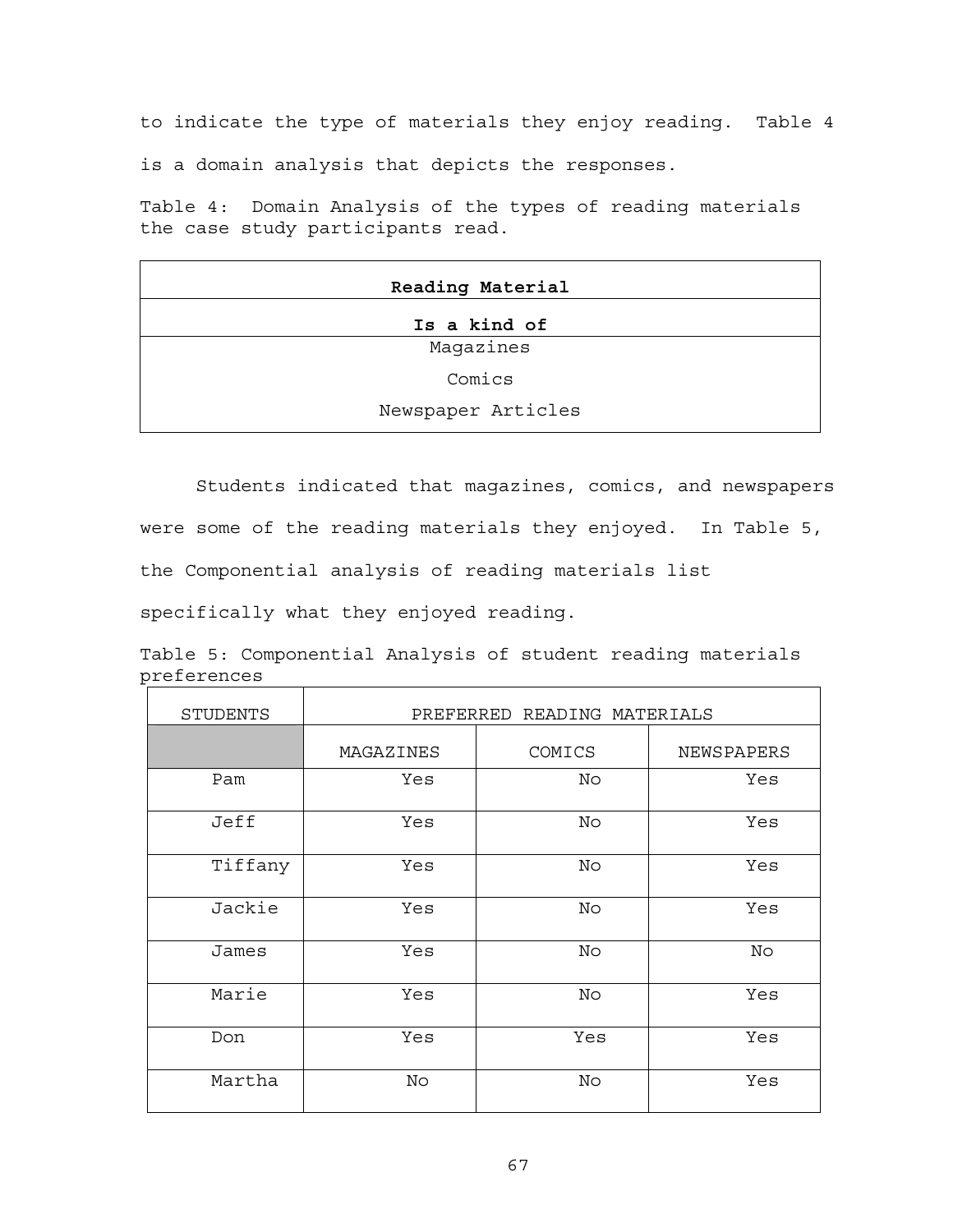In examining the students' reading preferences, there were some similarities and differences. Table 5 displays the similarities and differences among the students.

 Pam, Jeff, Tiffany, Jackie, James, Marie, and Don are all similar in that they all enjoy reading magazines. Martha differs because she does not read magazines, but prefers reading the newspaper. Don is different from the other students because he also enjoys reading comics. Seven of the students share an interest in reading the newspaper. James differs because he does not read the newspaper. Don is the only student who reads magazines, comics, and newspapers.

| ----- <i>-</i> - |         | - ים כ־ |         |           |         |
|------------------|---------|---------|---------|-----------|---------|
| Students         | Reading | Writing | Talking | Listening | Drawing |
| Pam              |         |         | $\star$ |           |         |
| Jeff             | $\star$ |         |         |           |         |
| Tiffany          |         |         |         | $\star$   |         |
| Jackie           |         | $\star$ |         |           |         |
| James            |         |         | $\star$ |           |         |
| Marie            |         |         | $\star$ |           |         |
| Don              |         |         |         | $\star$   |         |
| Martha           |         | $\star$ |         |           |         |

Table 6: Given a choice: reading, writing, talking, listening, and drawing preferences.

In examining the students' preferences among reading, writing, talking, listening, and drawing, there were also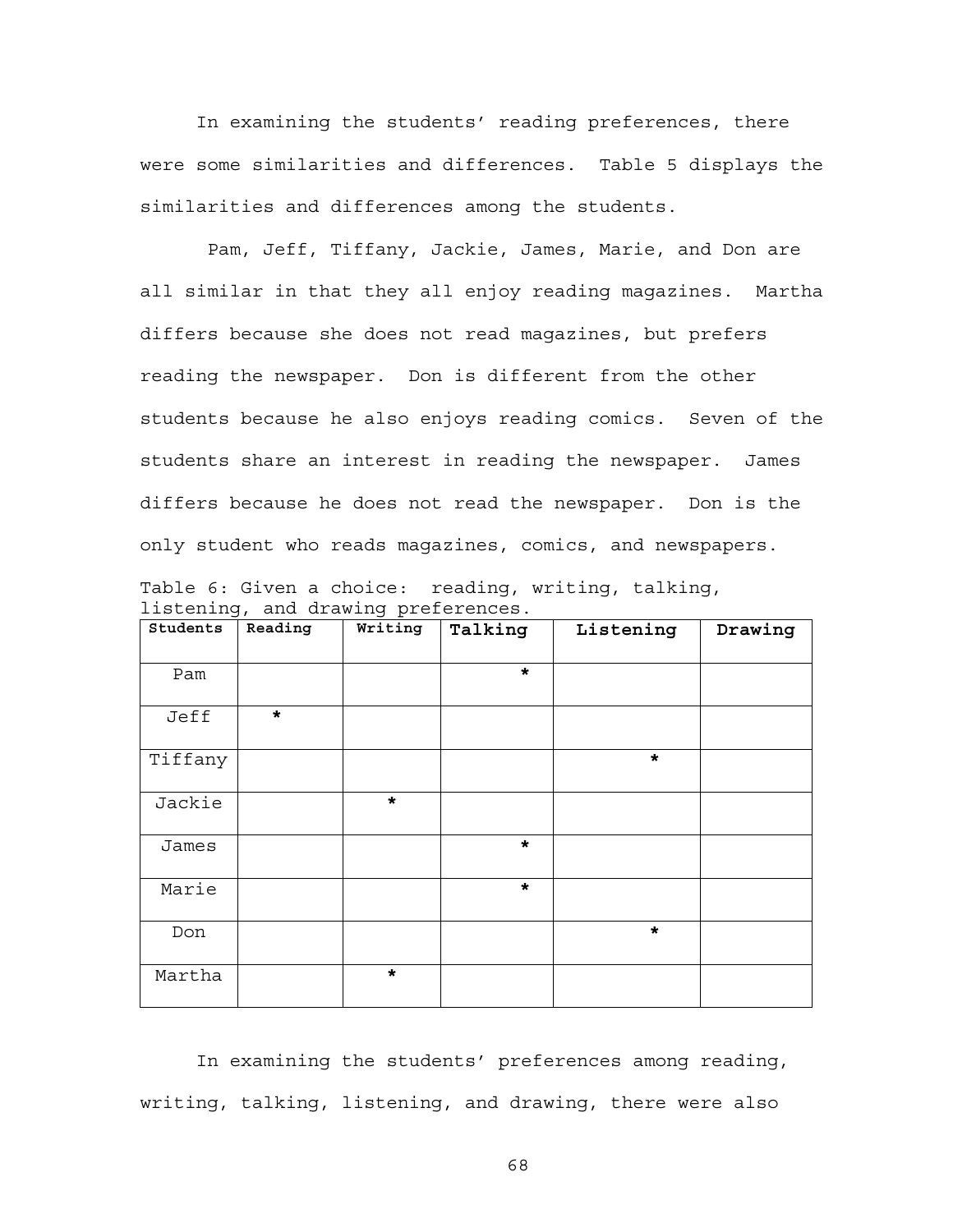similarities and differences. Table 6 illustrates the similarities and differences among the students' preferences. Jackie and Martha have similarities because they both prefer writing. Jackie indicated that she enjoys writing because she loves writing poems when she is bored. Martha indicated that she enjoys writing because she can express more when writing something. Even though Jackie and Martha both enjoy writing, they both have different reasons as to why they each write. Pam, James, and Marie are similar in that they all enjoy talking. Pam indicated that she enjoys talking because she likes to meet new people. James indicated that he enjoys talking because he likes one-on-one communication. Marie indicated that she just likes to talk. Tiffany and Don are similar in that they both enjoy listening. Tiffany indicated that she enjoys listening because she gets a better understanding of what to do. Don indicated that he could understand things better. Jeff was different from each of the students. He indicated that he enjoys reading because it would help him read better. Through observation within the classroom, Jeff seemed to be more talkative. He would talk to Pam and Tiffany during class about the material being covered in class. James, Marie, and Pam indicated that they enjoy talking but it was not observed during class. These three students were quiet and serious during class. James was more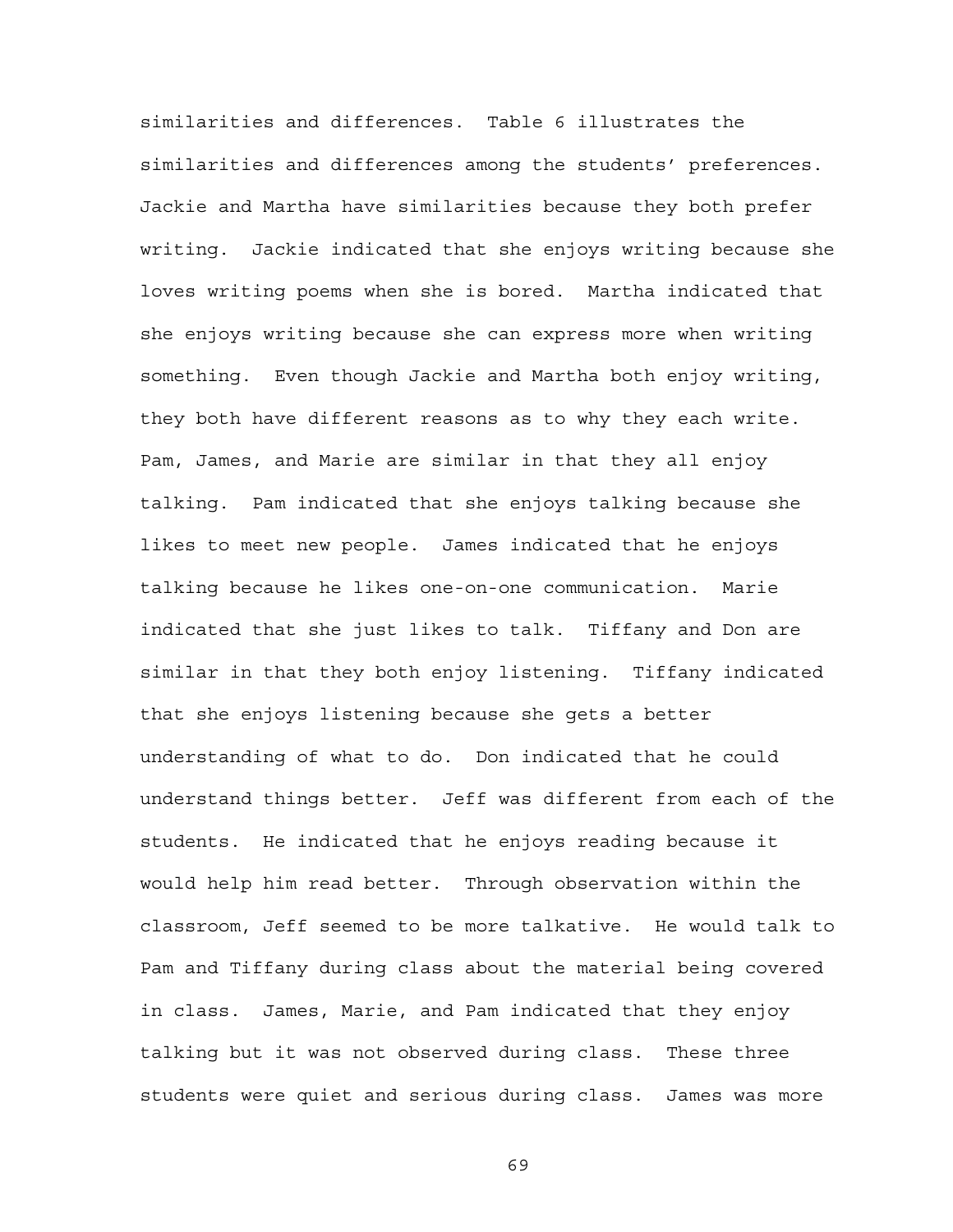to himself. Marie would talk when called upon or had a question. Pam was serious about doing her work and would talk if she had a question. There were no students who enjoyed drawing as a preference. In analyzing the students, some of the responses indicated were not observed within the classroom setting.

Table 7: Summary Chart of pre-test/post-test of Nelson Denny Standardized Reading Test Scores in order to determine his/her reading level at the beginning and ending of the course.

|  |  |  | Students Nelson-Denny Pre-Test Nelson-Denny Post-Test |  |
|--|--|--|-------------------------------------------------------|--|
|  |  |  |                                                       |  |

|         | $\overline{V}$ | C       | т   | $\mathbf{v}$ | C        | т   | Gains    |
|---------|----------------|---------|-----|--------------|----------|-----|----------|
| Tiffany | 17(5.1)        | 14(4.1) | 4.1 | 25(7.3)      | 46(12.1) | 9.6 | $+5.5$   |
| Jeff    | 24(7.1)        | 26(6.3) | 6.4 | 19(5.4)      | 50(13.4) | 9.4 | $+3.0$   |
| Pam     | 21(6.1)        | 22(5.3) | 5.1 | 16(4.5)      | 44(11.5) | 8.1 | $+3.0$   |
| Jackie  | 14(4.1)        | 18(4.1) | 4.1 | 23(6.5)      | 44(11.5) | 9.2 | $+5.1$   |
| James   | 28(8.1)        | 14(4.1) | 5.1 | 28(7.9)      | 8(4.1)   | 4.1 | $-1.0$   |
| Marie   | 18(5.4)        | 14(4.1) | 4.1 | 16(4.5)      | 30(8.3)  | 5.8 | $+1.7$   |
| Don     | 22(6.5)        | 30(7.6) | 6.8 | 26(7.4)      | 26(7.1)  | 6.8 | $\Omega$ |
| Martha  | 24(7.1)        | 32(8.1) | 7.3 | 27(7.8)      | 32(8.9)  | 7.9 | $+0.6$   |

Note: The parenthesis indicates the grade equivalency **V**= Vocabulary **C**= Comprehension **T**=Total

At the end of the semester, the participants were administered the Nelson-Denny Reading Test (Form G). The scores were compared to the beginning of the semester scores. The above table depicts that some of the scores of the case study participants improved. Tiffany's Pretest score was 4.1.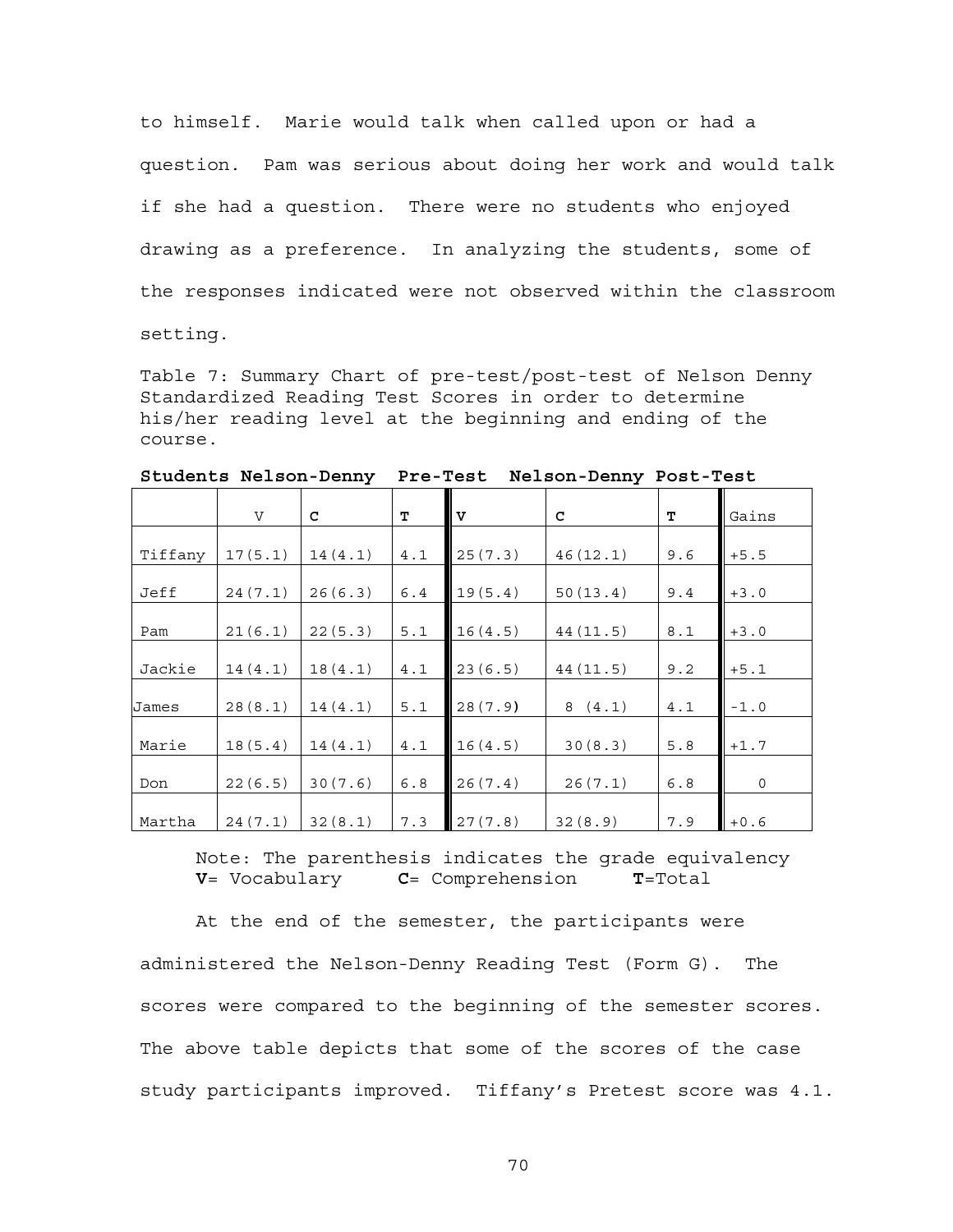She answered an additional eight vocabulary words correctly. She answered an additional 16 questions correctly. By the end of the semester, the posttest score was 9.6. There was a gain of 5.5 grade levels. Jeff's pretest score was 6.4. His number declined in Vocabulary from 24 to 19 answered correctly at the end of the semester. However, there was an increase in the correctly answered comprehension questions. He answered 12 additional questions correctly. By the end of the semester, the posttest score was 9.4. There was a gain of 3.0 grade levels. Pam's Pretest score was 5.1. The number declined in Vocabulary from 21 to 16 answered correctly at the end of the semester. However, there was an increase in the correctly answered comprehension questions. She answered 11 additional questions correctly. By the end of the semester, the posttest score was 8.1. There was a gain of 3.0 grade levels. Jackie's pretest score was 4.1. The numbers increased in both vocabulary and comprehension. She answered 9 additional vocabulary correctly and 13 additional comprehension questions correctly. By the end of the semester, the posttest score was 9.2. There was a gain of 5.1 grade levels. James's pretest score was 5.1. His vocabulary score was 28 for both pretest and posttest. His number declined in comprehension from 14 to 8 answered correctly at the end of the semester. By the end of the semester, the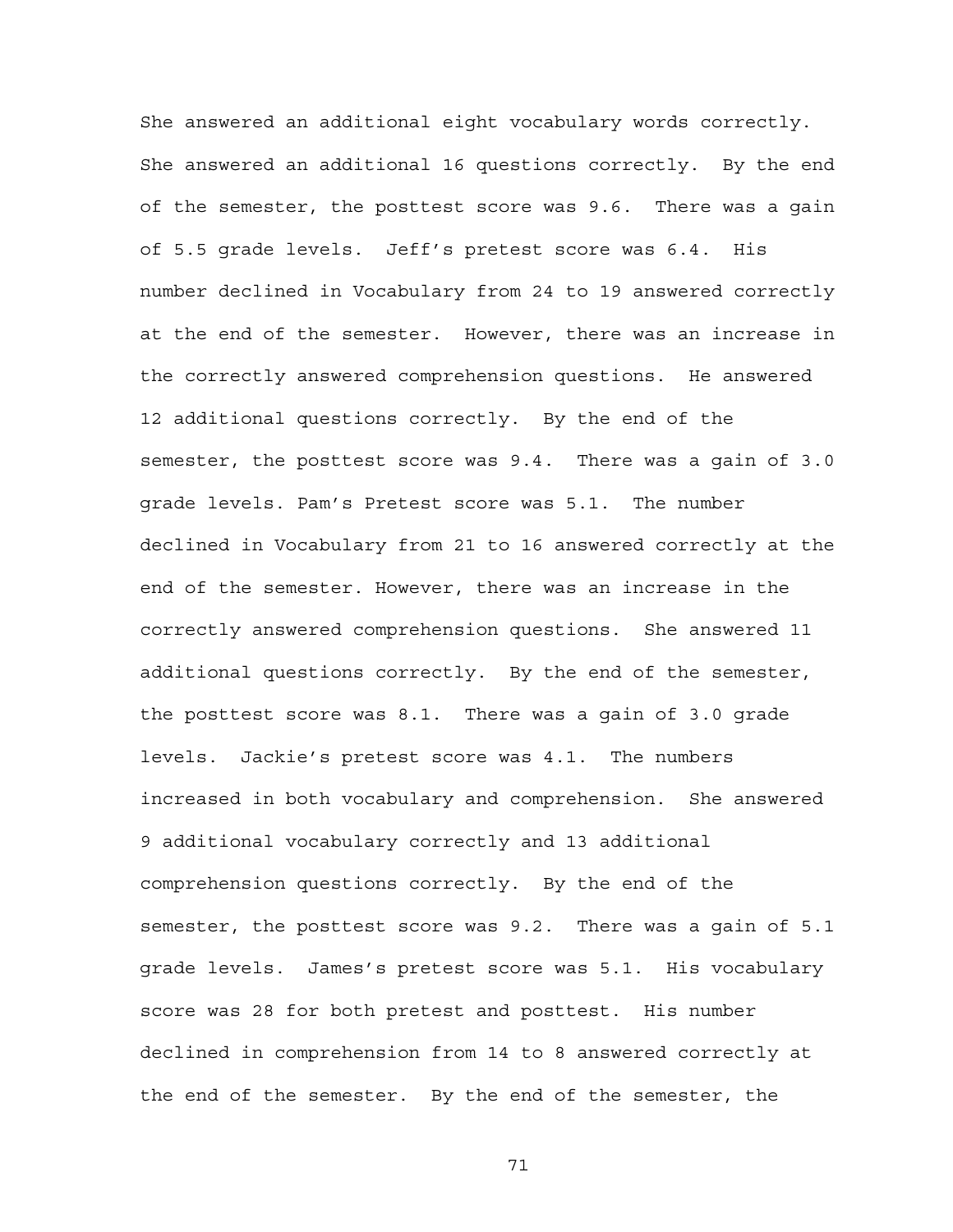posttest score decreased from 5.1 to 4.1. James was absent the class period prior to the test. He indicated that he was not mentally ready for the test because of a lack of rest and other personal issues. Marie's pretest score was 4.1. Her number declined in vocabulary from 18 to 16 answered correctly at the end of the semester. However, there was an increase in the correctly answered comprehension questions. She answered 8 additional questions correctly. By the end of the semester, the posttest score was 5.8. There was a gain of 1.7 grade levels. Don's pretest score was 6.8. His number increased in Vocabulary from 22 to 26 answered correctly at the end of the semester. However, there was a decrease in the correctly answered comprehension questions. By the end of the semester, the posttest score remained 6.8. Martha's pretest score was 7.3. She answered an additional three vocabulary words correctly. She answered the same amount of comprehension questions correctly. By the end of the semester, the posttest score was 7.9. There was a gain of 0.6 grade levels.

The summary chart indicated there was an increase and decrease in both the vocabulary and comprehension test scores for the students. There were 4 students vocabulary scores increased, 3 students vocabulary scores decreased, and 1 remained the same. There were 5 students comprehension scores increased, 2 students comprehension scores decreased, and 1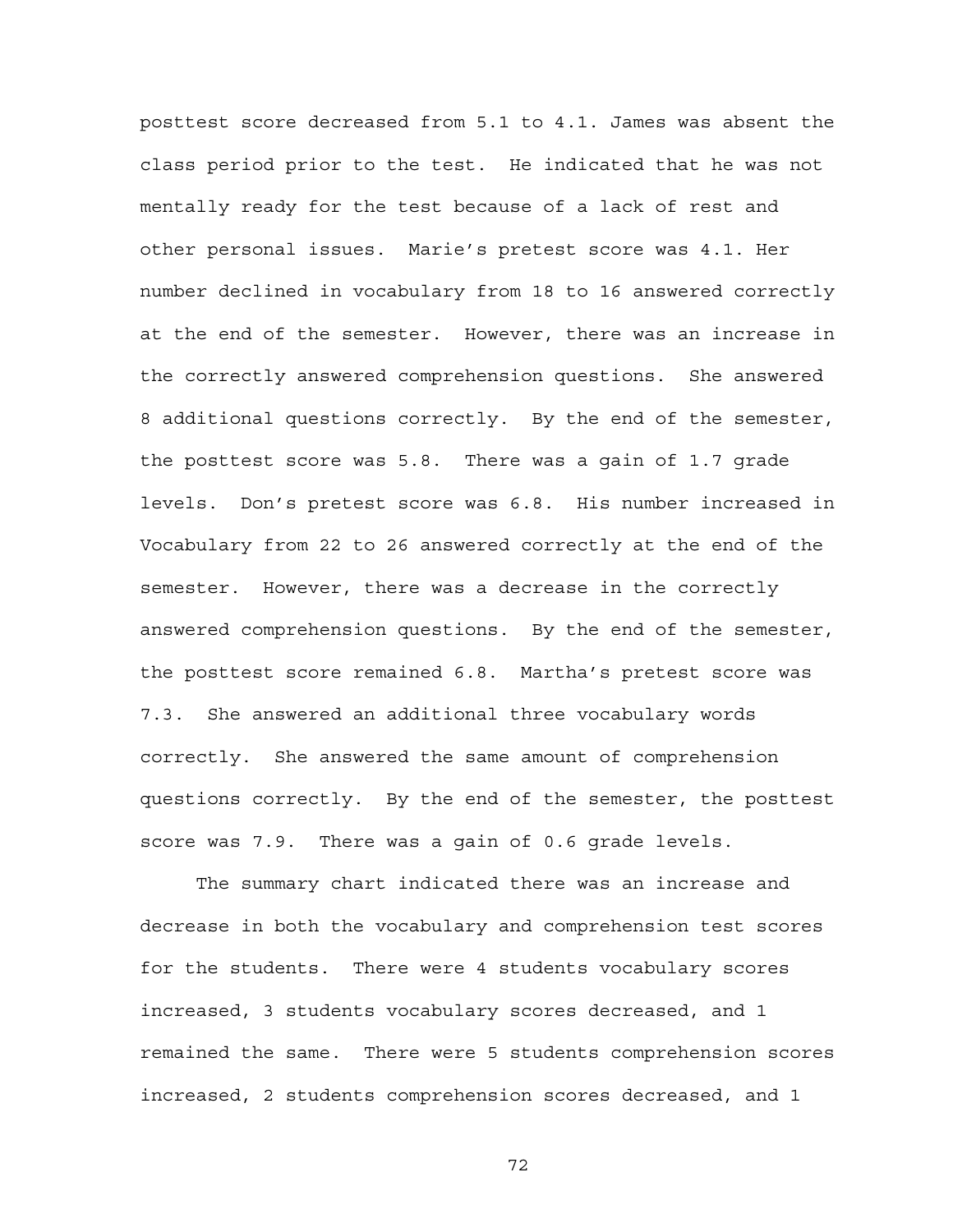remained the same. The overall scores indicated that 6 of the 8 students improved, 1 student did not improve, and 1 student remained the same.

Table 8: Summary of students' grade earned and hours studied for the developmental reading course.

| <b>STUDENTS</b> | Grade   |              |             |   |   | HOURS STUDIED PER WEEK |         |         |         |         |
|-----------------|---------|--------------|-------------|---|---|------------------------|---------|---------|---------|---------|
|                 | Α       | $\mathbf{B}$ | $\mathbf C$ | D | F | $0 - 1$                | $1 - 3$ | $4 - 6$ | $7 - 9$ | Over9   |
| PAM             | $\star$ |              |             |   |   |                        |         |         |         | $\star$ |
| <b>JEFF</b>     | $\star$ |              |             |   |   |                        |         |         |         | $\star$ |
| <b>TIFFANY</b>  | $\star$ |              |             |   |   |                        |         |         |         | $\star$ |
| <b>JACKIE</b>   |         | $\star$      |             |   |   |                        |         | $\star$ |         |         |
| <b>JAMES</b>    | $\star$ |              |             |   |   | $\star$                |         |         |         |         |
| <b>MARIE</b>    | $\star$ |              |             |   |   |                        | $\star$ |         |         |         |
| <b>DON</b>      |         |              | $\star$     |   |   |                        |         | $\star$ |         |         |
| <b>MARTHA</b>   | $\star$ |              |             |   |   | $\star$                |         |         |         |         |

The preceding chart reveals that six students received a grade of "A" in the course, and two received grades of "B" and "C" respectively. Three of the students studied over 9 hours, while two students studied 0-1 hours, one student studied 1-3 hours, and two students studied 4-6 hours. The data indicated that the total hours studied for the course did not determine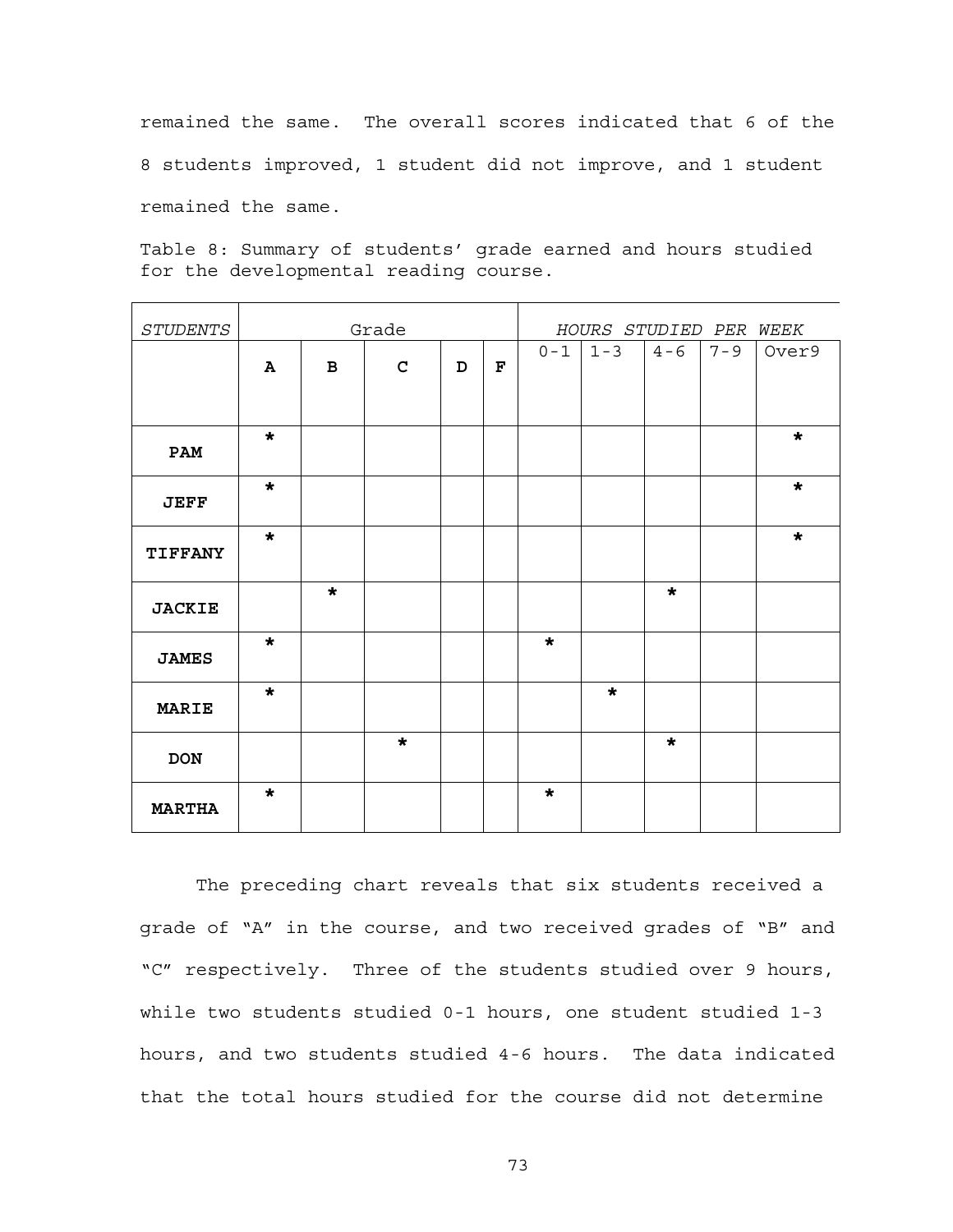the student's final grade because there were students who studied 0-1 hours and received a grade as those who studied 9 hours. Additionally, there was one student who studied 1-3 hours and received an "A" as compared to those who studied 9 hours. James passed his classroom weekly tests but decreased a grade level on the Nelson-Denny Reading Test. He indicated that he was not mentally prepared for the Nelson-Denny Reading Test but was prepared for the weekly tests. We can conclude that as a result of his weekly test preparation, he received an "A" in the course.

### READING COURSE QUESTIONNAIRE

At the end of the semester, the researcher administered a questionnaire to give the students an opportunity to express their views about the developmental reading course. It provided the researcher with feedback of the effectiveness of the course. The questionnaire included ten objective items with a Likert type scale of SA=Strongly Agree, A=Agree, N=Neutral, D=Disagree, and SA=Strongly Disagree. Fifty-five students completed the written questionnaire. The students were asked to respond to each statement. The table below summarizes their responses.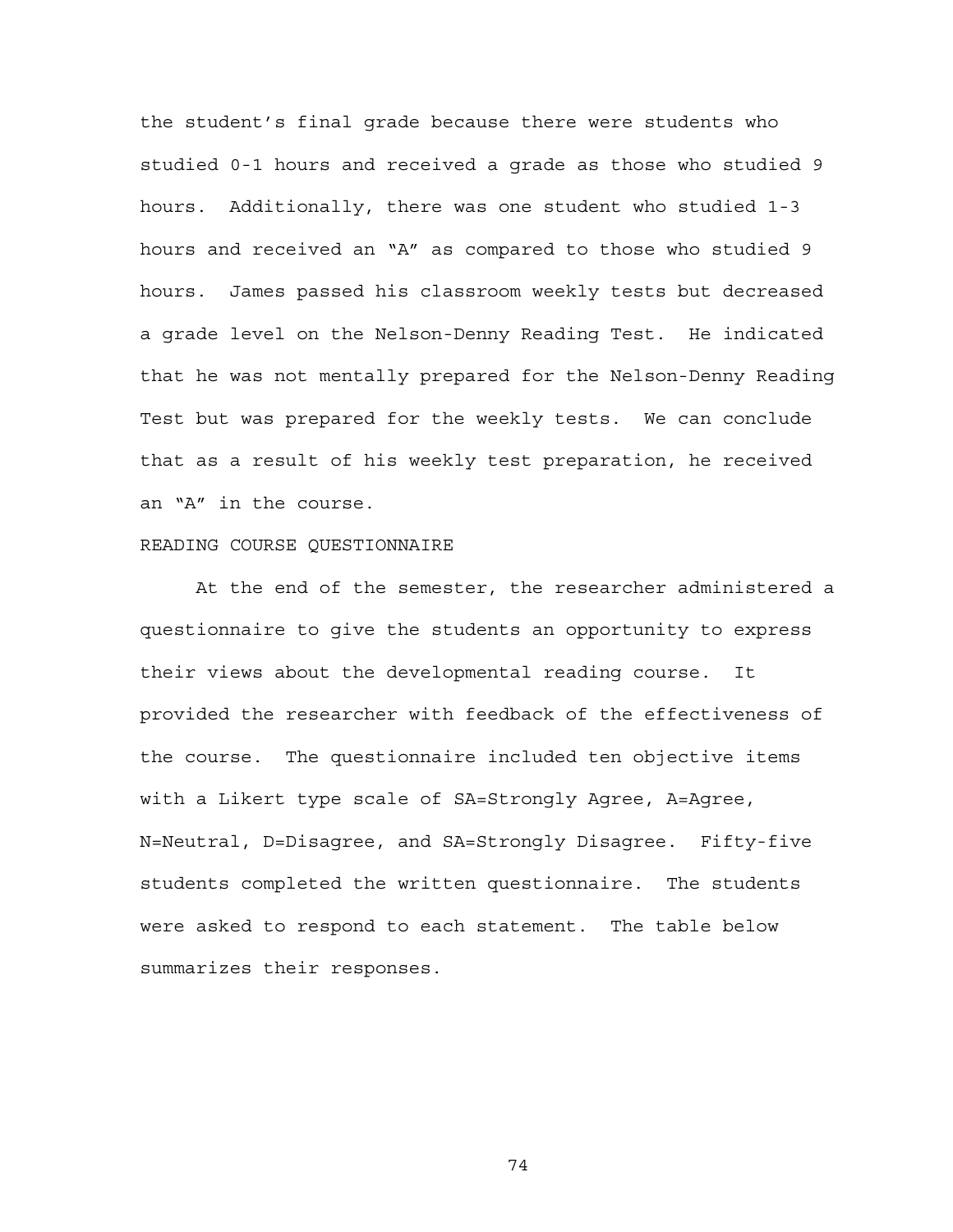|                                                                                                                                    |                   |             | Responses                |                    |               |  |
|------------------------------------------------------------------------------------------------------------------------------------|-------------------|-------------|--------------------------|--------------------|---------------|--|
|                                                                                                                                    | SA<br>Ν<br>Α<br>D |             |                          |                    |               |  |
| The context clues helped<br>me to determine the<br>meaning of unfamiliar<br>words in this course.                                  | 30(54.55%)        | 21(38.18)   | 4(7.27)                  | 0(0 <sup>8</sup> ) | $0(0$ $%$     |  |
| I found the outlining<br>and mapping skills<br>helped me study for<br>this course.                                                 | 19 (34.55%)       | 28 (50.91%) | $6(10.91$ <sup>8</sup> ) | 2(3.63)            | $0(0$ $8)$    |  |
| The<br>transitional/signal<br>words helped me in<br>writing paragraphs for<br>this course.                                         | 29(52.73%)        | 21(38.18)   | 4(7.27)                  | 1(1.82)            | $0(0$ $8)$    |  |
| The topic, main idea,<br>and supporting details<br>activities helped me<br>in other subject<br>areas.                              | 28 (50.91%)       | 23(41.82)   | 4(7.27)                  | $0(0$ $)$          | $0(0$ $)$     |  |
| The research project<br>enabled me to collect<br>and organize<br>information using<br>technology to support<br>a particular topic. | 26(47.27)         | 15(27.27)   | 13(23.64)                | 1(1.82)            | $0(0$ $8)$    |  |
| Reading materials used<br>in this course were<br>valuable in that they<br>increased my<br>comprehension skills.                    | 27(49.09)         | 24(43.64)   | 4(7.27)                  | $0(0$ $)$          | $0(0$ $)$     |  |
| The weekly vocabulary<br>assignments helped<br>increase my word<br>knowledge.                                                      | 38 (69.09%)       | 14 (25.45%) | <b>2 (3.64%)</b>         | 1(1.82)            | <b>0 (03)</b> |  |
| As a result of this<br>course, I have<br>developed an ability<br>to use oral<br>communication<br>effectively.                      | 22(40.00%         | 21(38.18)   | 11(20.00%                | 1(1.82)            | $0(0$ $)$     |  |
| As a result of this<br>course, I have<br>developed an ability                                                                      | 20(36.36%)        | 24 (43.64%) | 11(20.00%                | $0(0$ $8)$         | $0(0$ $%$     |  |

Table 9. Student Responses from Reading Course Questionnaire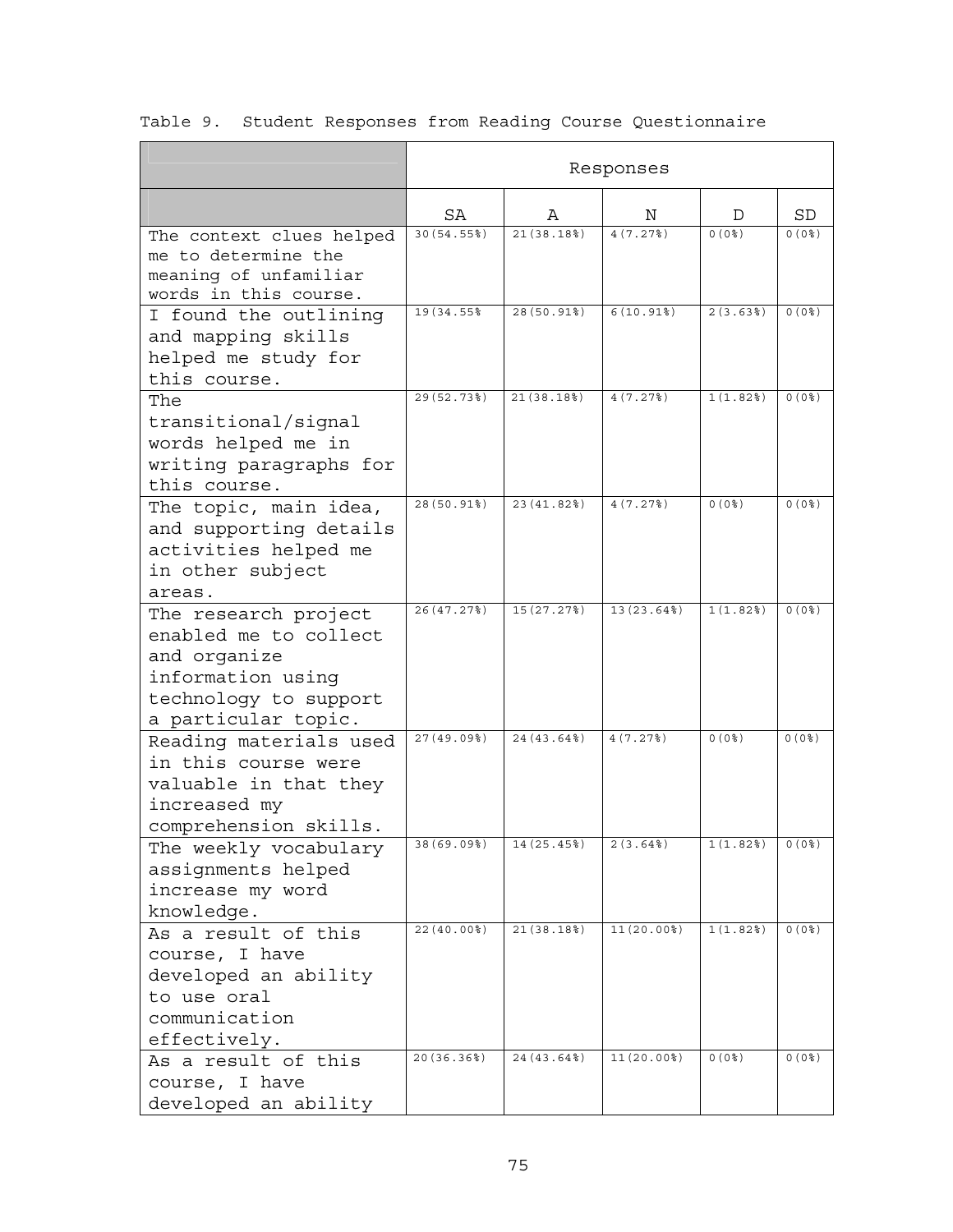| to use written     |            |                         |            |           |
|--------------------|------------|-------------------------|------------|-----------|
| communication      |            |                         |            |           |
| effectively.       |            |                         |            |           |
| Overall, I was     | 39(70.91%) | $14(25.45%)$ $2(3.64%)$ | $0(0$ $8)$ | $0(0$ $)$ |
| satisfied with the |            |                         |            |           |
| quality of this    |            |                         |            |           |
| reading course.    |            |                         |            |           |

(Table Continued)

*Note*: Likert-type scale: **SA**=Strongly Agree; **A**=Agree; **N**=Neutral; **D**=Disagree; **SD**=Strongly Disagree

As shown in the table above, the majority of the students' responses were Strongly Agree and Agree. There were some students who were neutral about some of the instructional materials presented in the classroom. However, there were some students who disagreed with some of the statements: two students did not find the outlining and mapping skills to be helpful, one student did not think the transitional /signal words helped in writing paragraphs, one student did not feel the research project helped him collect and organize information using technology to support a topic, one student did not feel that the course helped him in his oral communication, and one student did not develop an ability to use written communication effectively as a result of this course. The strongly agree and agree responses agree with the findings from the interview data reported.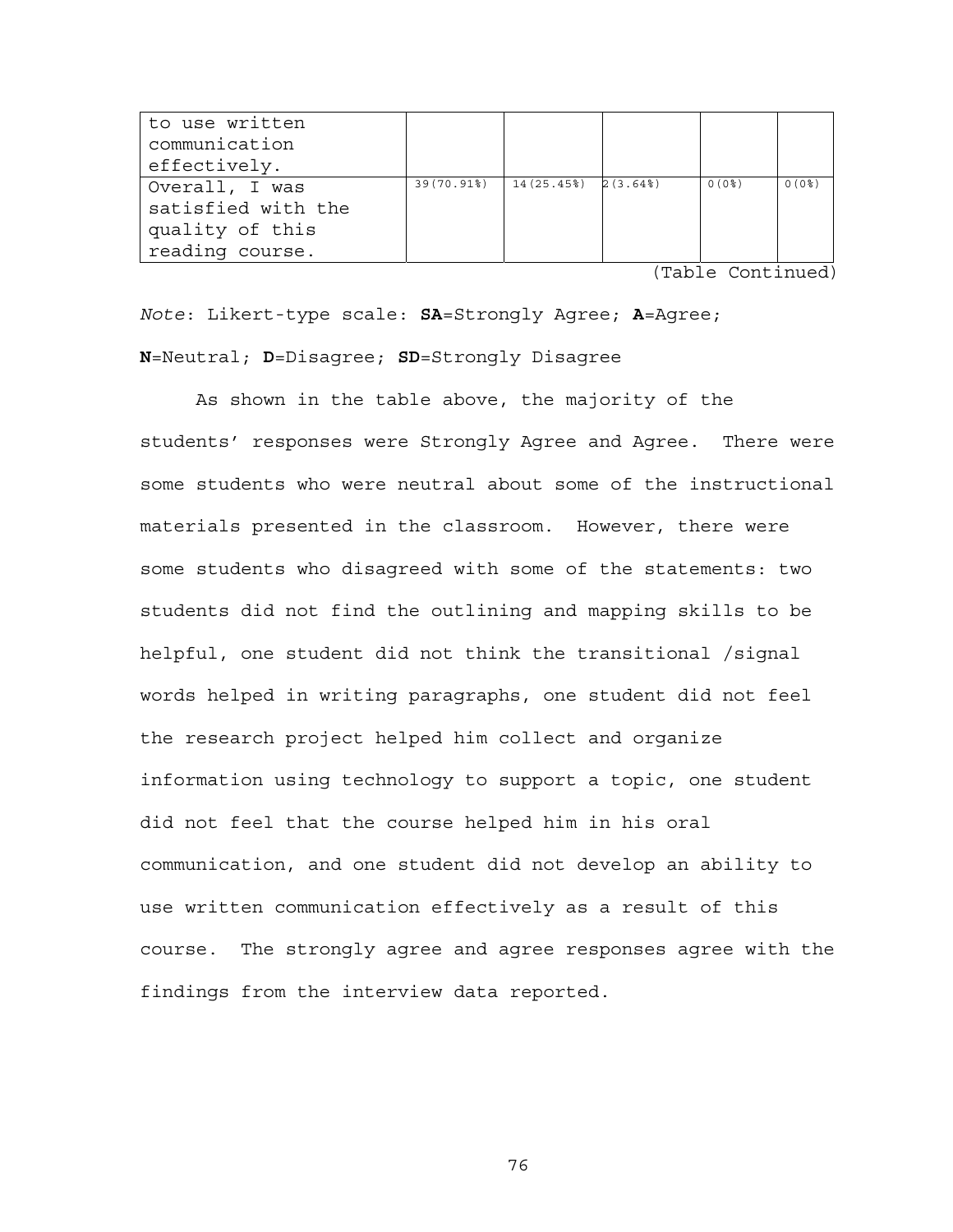READING COURSE QUESTIONNAIRE: (COMMENTS) QUALITATIVE ITEMS

As a part of the reading questionnaire, there were six open-ended questions. The students were to write their comments in the space provided. The following presents the question and the responses.

1. What were the best learning activities in this reading course? Please explain.

The survey revealed that there were various learning activities in which the students' were engaged that were beneficial. Responses included comments such as:

 "Research paper, because I learned new things that I didn't know about a topic," "Vocabulary because I can understand everything that I read, I learned new words to build my vocabulary, and the vocabulary 'pre' and 'post' test were the best," "Group activities because we were able to express ourselves in many ways and helped me get more information," "Timeline, because I learned about my classmates," "Main Idea and Supporting Details because I learned how to write a paragraph using it, it helped me in my English 090 course," and "Oral presentation gave me an insight on things we didn't know."

2. Would you improve any of the learning activities? Yes or No If yes, please explain.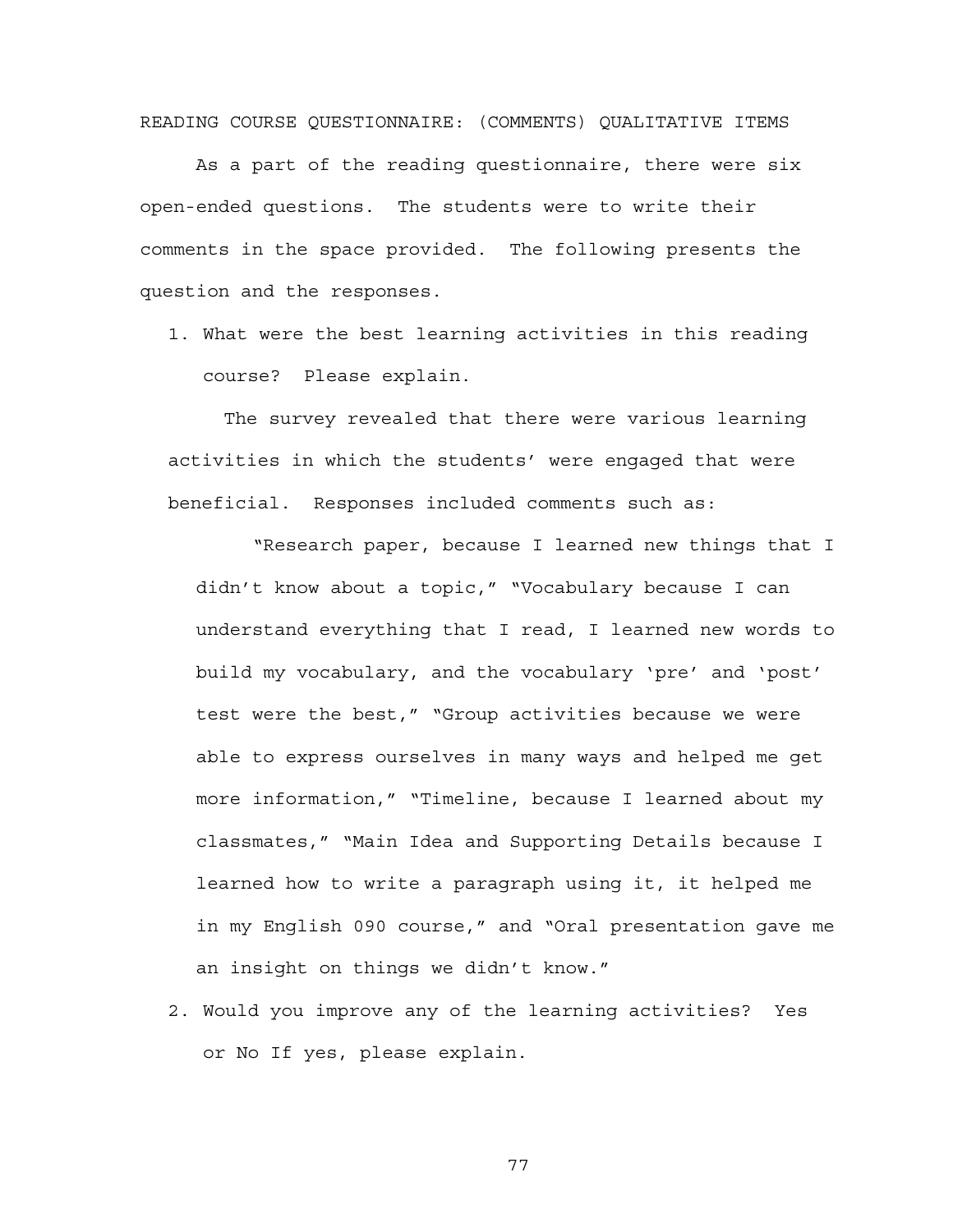The survey revealed the majority of the students responded to "NO." On the other hand, the "yes" comments included: "More in class discussions," "More comprehension skills," and "Some of the activities are too easy and not challenging (ex. Fact and Opinion)."

3. What additional activities would you like to see developed in this course?

The survey revealed there are no additional activities needed at this time in the course. One student comment was, "Class was great. I learned many things that are going to help me in other classes." However, there were some "yes" comments. Those comments included: "Students read more in the class," "Would like group projects," "Field trips," "Speed reading," and "Review more for the vocabulary on the Nelson-Denny Test."

4. Did you find the reading activities helpful to you as a learner or not? Please explain.

The survey revealed that students did find the reading activities helpful as a learner. Some of the comments included: "I learned how to use signal words," "The reading activities helped me to get better grades on my English papers," " I can read quicker now," " It helped me educationally and socially with my peers," "They helped me with paragraphs," "My reading skills have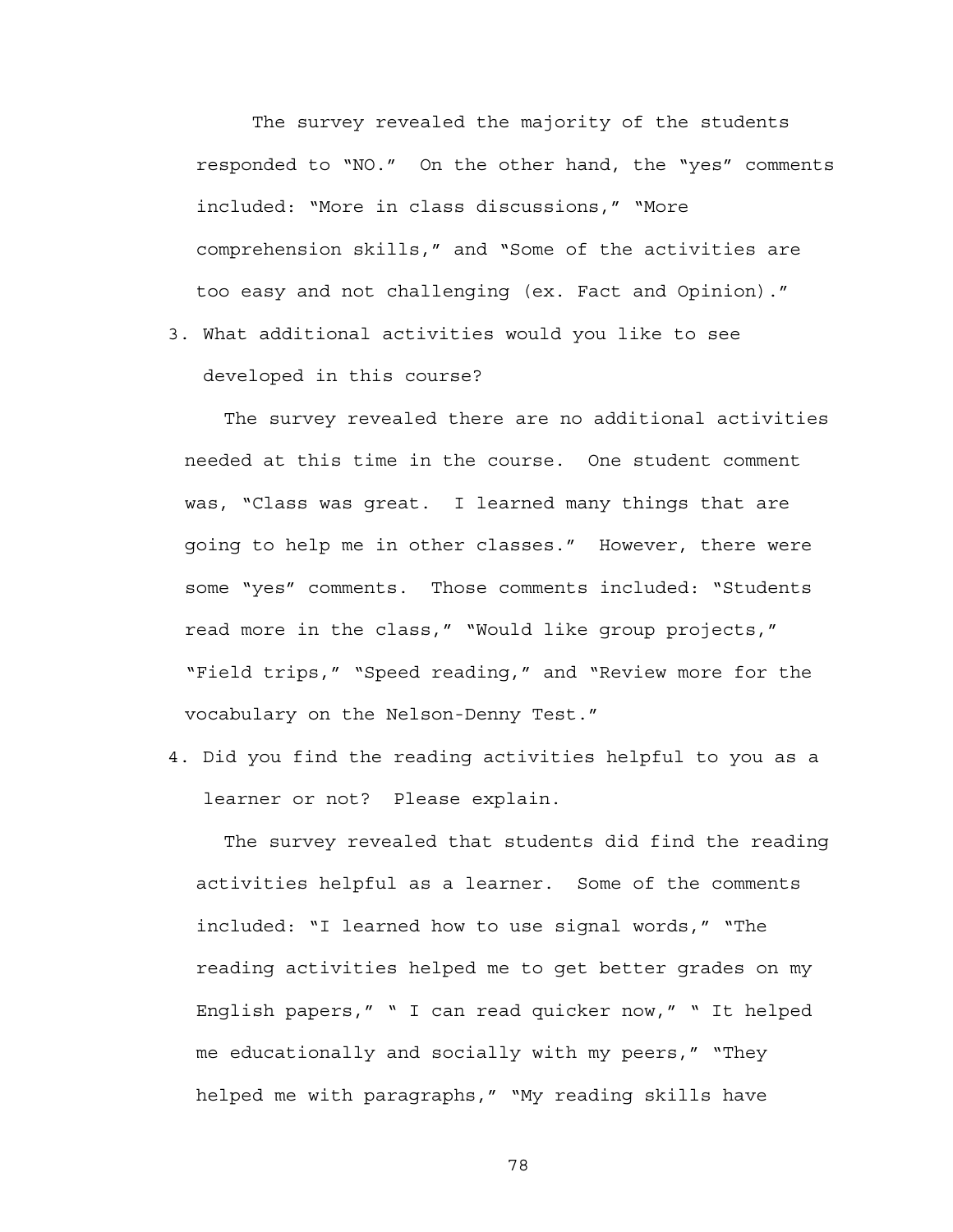improved," and "My reading speed increased and it its easier to comprehend."

5. Did you find the writing activities helpful to you as a learner or not? Please explain.

 The survey revealed the writing activities were helpful to the students. Some of the comments included: "The writing activities taught me how to use my words," "They improved my writing skills abundantly," "I am a better writer because of this class," "I write better and use signal words in my paragraphs," "I use bigger words without the thesaurus," " helped me get better grades on my English paper," They helped me to form essays or paragraphs correctly," "I am able to express my feelings and opinions," "I used it in my English class," and "I would write like I talk, those writing activities broke the bad habit." From an international student, his response was "Helped me speak English good."

6. Did this course change your views toward reading? "Yes" or "No" If yes, please explain your answer.

 There were yes and no responses to this question. Some of the yes responses included: "I realize that there are exciting things in the world to read and not everything is boring," "Now I can understand what I'm reading and the level of my reading is higher," " Now I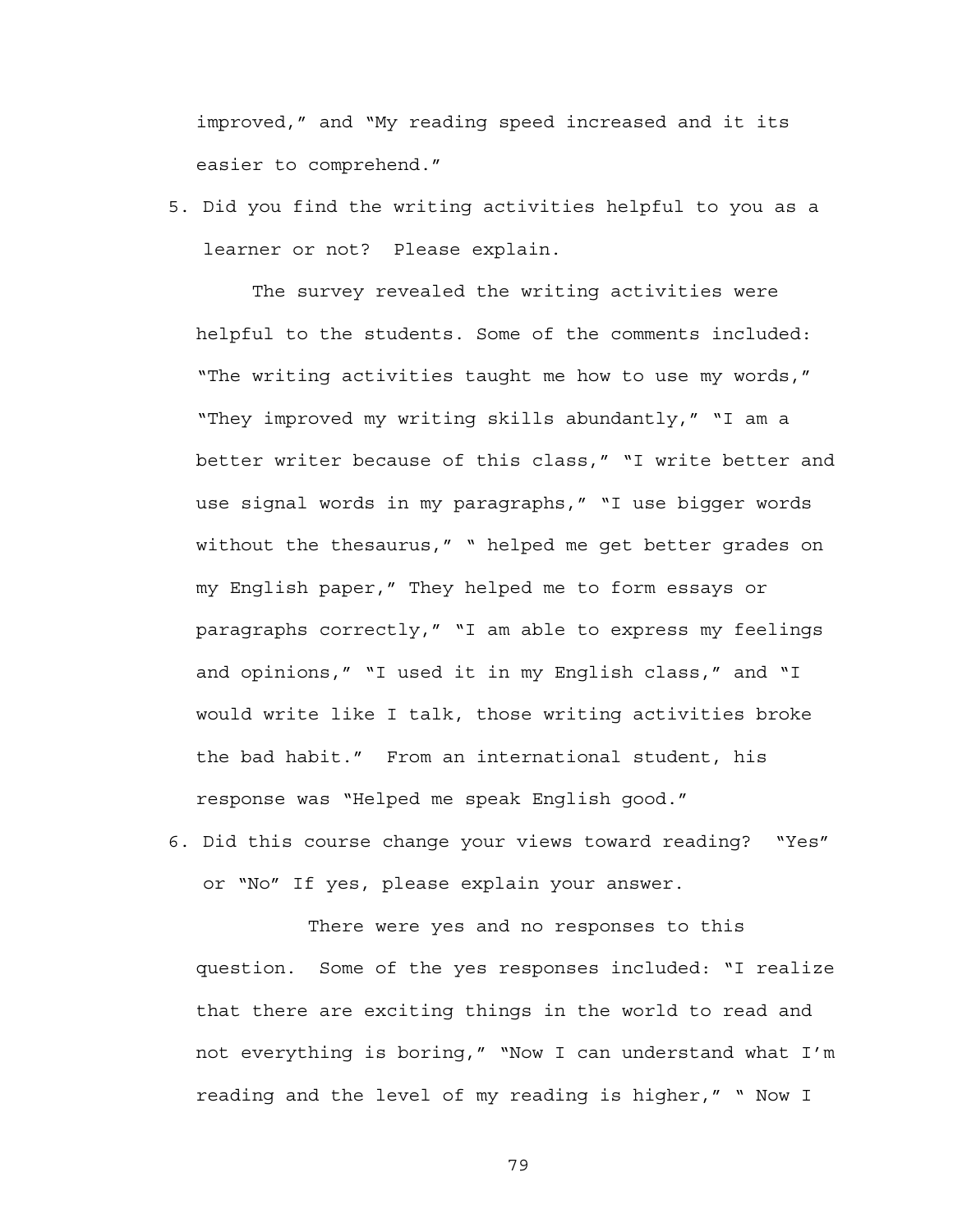love to read," " I am a stronger reader because of this class," " Helped me understand why reading is important," "I read a lot more now," " I know more words so I enjoy reading more," "I have started to read books now," "I like to sit down and read something before I didn't like that because reading was just not fun for me," " The more I read, I get a better understanding and increase my vocabulary at the same time," and " this course increased my vocabulary and now I read more."

#### STUDENT INTERVIEW: QUALITATIVE ITEMS

 Eight of the fifty-five student participants were interviewed at the end of the semester. The interview consisted of open-ended questions. Individual, oral interviews were conducted to gather data that will help the researcher carry out the study. The researcher used a welcome script to explain to each student that the purpose of the interview was to explore his or her perceptions, and/or beliefs about a developmental reading course.

During the interview, students were asked six questions. The questions are presented as well as the student responses.

1. What were your perceptions as a learner in this course?

Overall, the students' thought the material would be too hard to grasp. On the other hand, they felt that it was a needed course that would help in improving their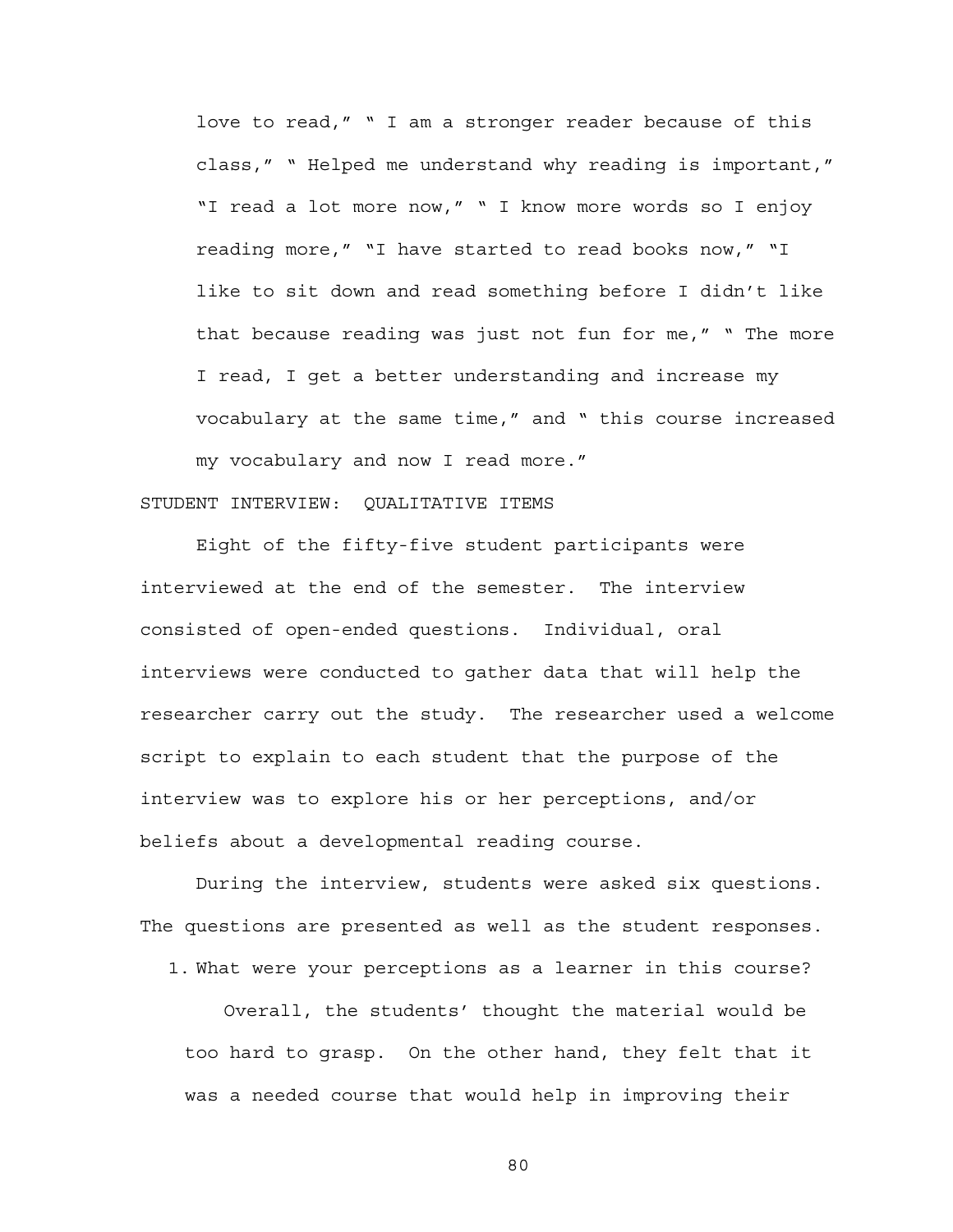vocabulary and comprehension skills. As the semester went on, the students were able to learn new vocabulary words and comprehension skills that would help them in other courses.

Responses included comments such as:

Pam: "I thought the work was hard for me at one point. After class started I felt that I can do my work."

Interviewer: Why did you think that the work was hard?

Pam: " I've been out of school for twenty-five years. I was entering college as an adult learner.

Jeff: I think it was average. The reason is I learned a lot. I grasp the information very well and studied very hard.

Interviewer: Do you feel that it was average because you were able to grasp the information well?

Jeff: One reason I think it was average because the environment I was in was very good, you taught very well. I like doing the work.

Tiffany: It was very easy. The information was very clear. I got a good understanding about reading in this course.

Interviewer: What do you mean by the information was clear?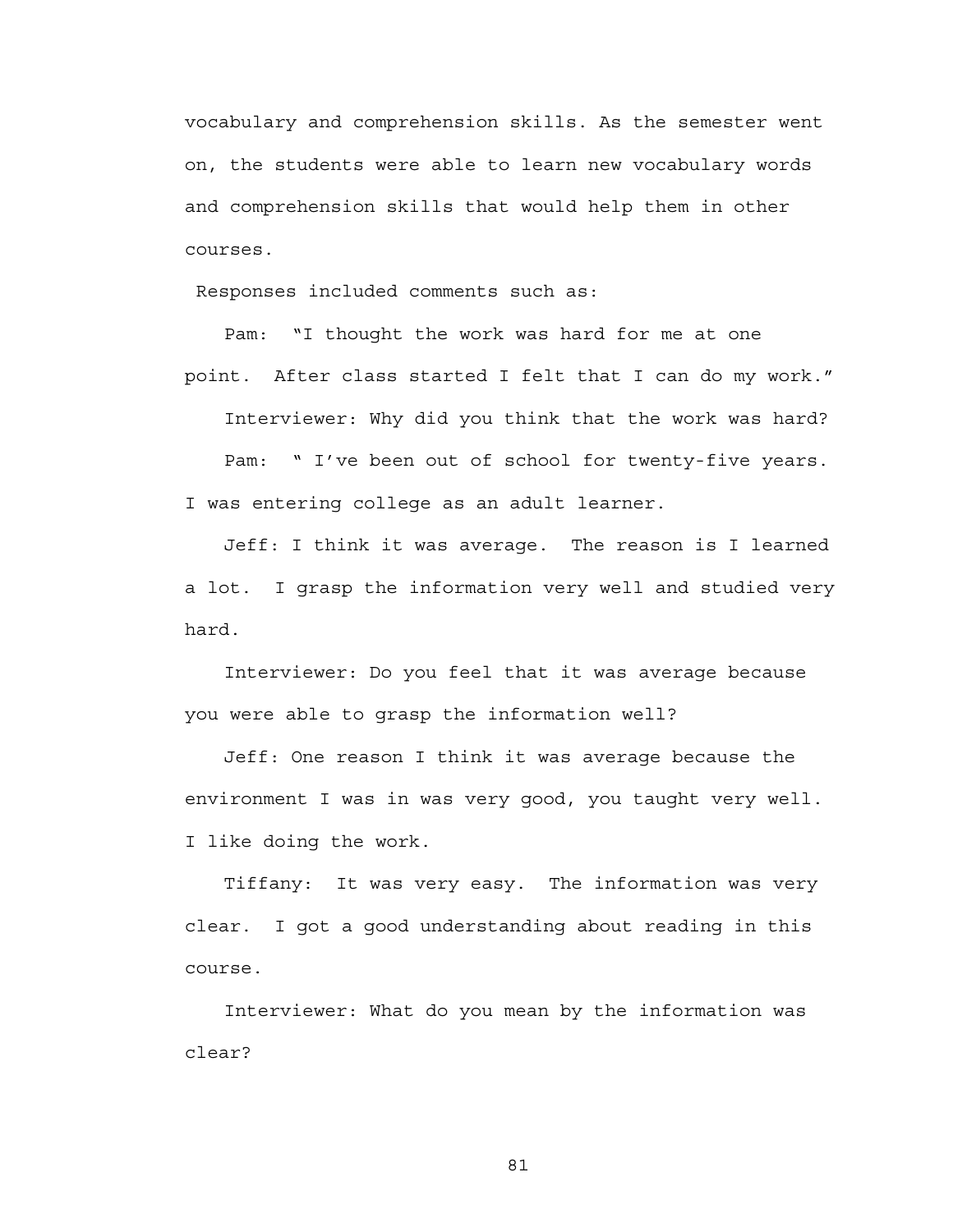Tiffany: Well, I got a better understanding about Main Ideas and Supporting Details.

Interviewer: What about Main Ideas and Supporting Details?

Tiffany: Well, I didn't really know how to do Main Idea because I didn't know that the Main Idea could be a topic sentence. I didn't know how to find it. The signal words helped a lot.

Jackie: When I first came to Reading 090, I thought it would be hard.

Interviewer: Why did you think it would be hard?

Jackie: Because of the Nelson-Denny Test, I thought all the tests would be the same. I thought I was never going to pass. So that's why.

Interviewer: How did you feel at the end of the semester about the Nelson-Denny Reading Test?

Jackie: Well, at the end of the semester it was still fast. I have improved. I went from a fourth grade level to a tenth grade level.

James: My perceptions were good because you need this class to move on to the next level. It's definitely a good class to have.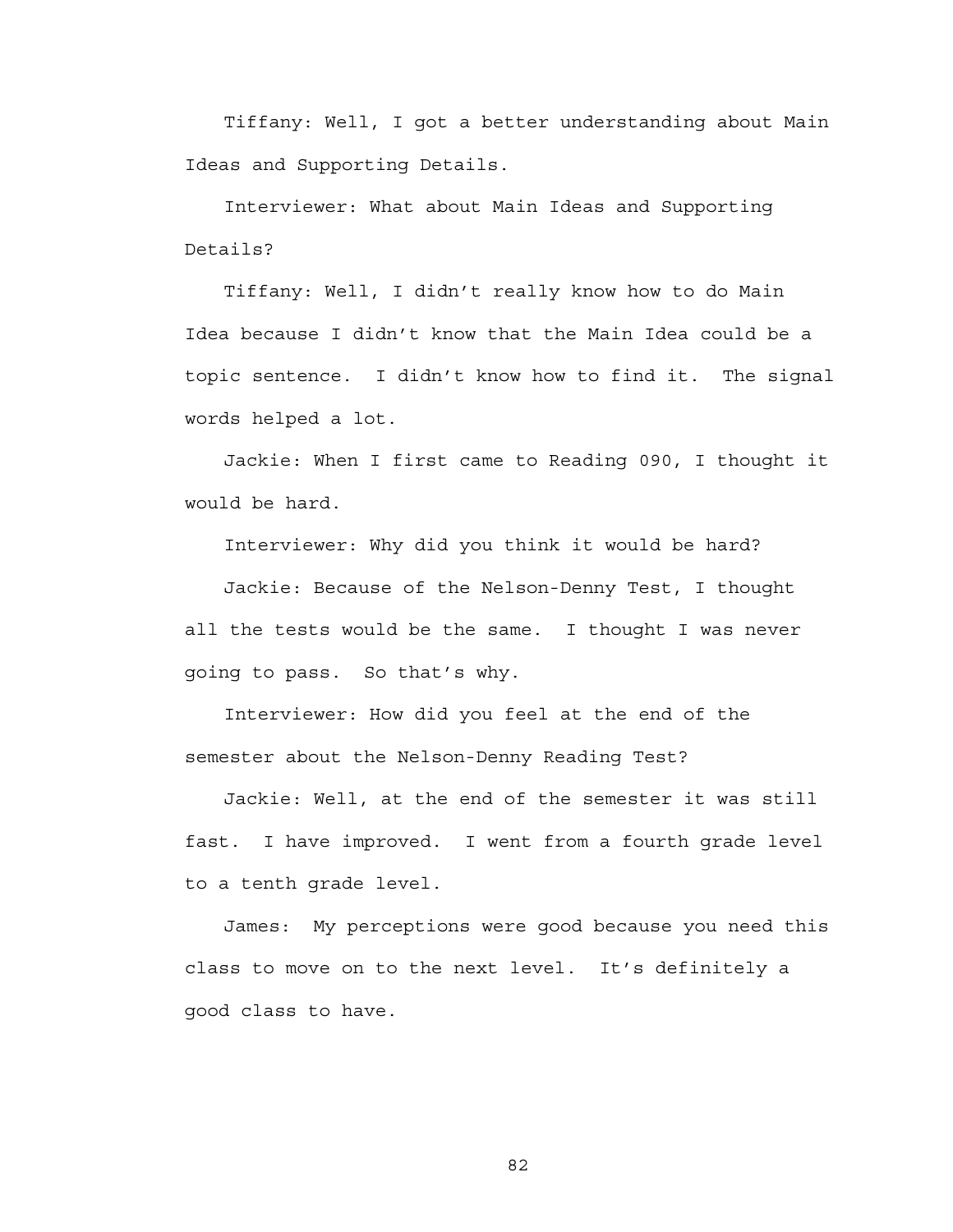Marie: When I first started, I thought it would be more just laid back in the course. It would be very easy. I got through the course.

Don: First when I joined the class, I was kind of nervous and I thought it might be very hard but after several days, I realized it's kind of easy and was working out now. I really liked it.

Martha: I thought it was going to be hard and difficult for me because reading was not one of my favorites.

Interviewer: Well, after being in the course, did your perceptions change?

Martha: Yes, because of all of the activities and things that helped me in this course it made it more interesting to me.

2. What was/were the most challenging experience/s for you as a student enrolling in a developmental reading course?

It appears that the vocabulary was the most challenging experience for the students. They were introduced to unfamiliar words weekly and tested after every sixth chapter. The students indicated that they were able to use some of the words in daily conversations with friends and family. Even though the vocabulary was a big challenge for the students, it was rewarding.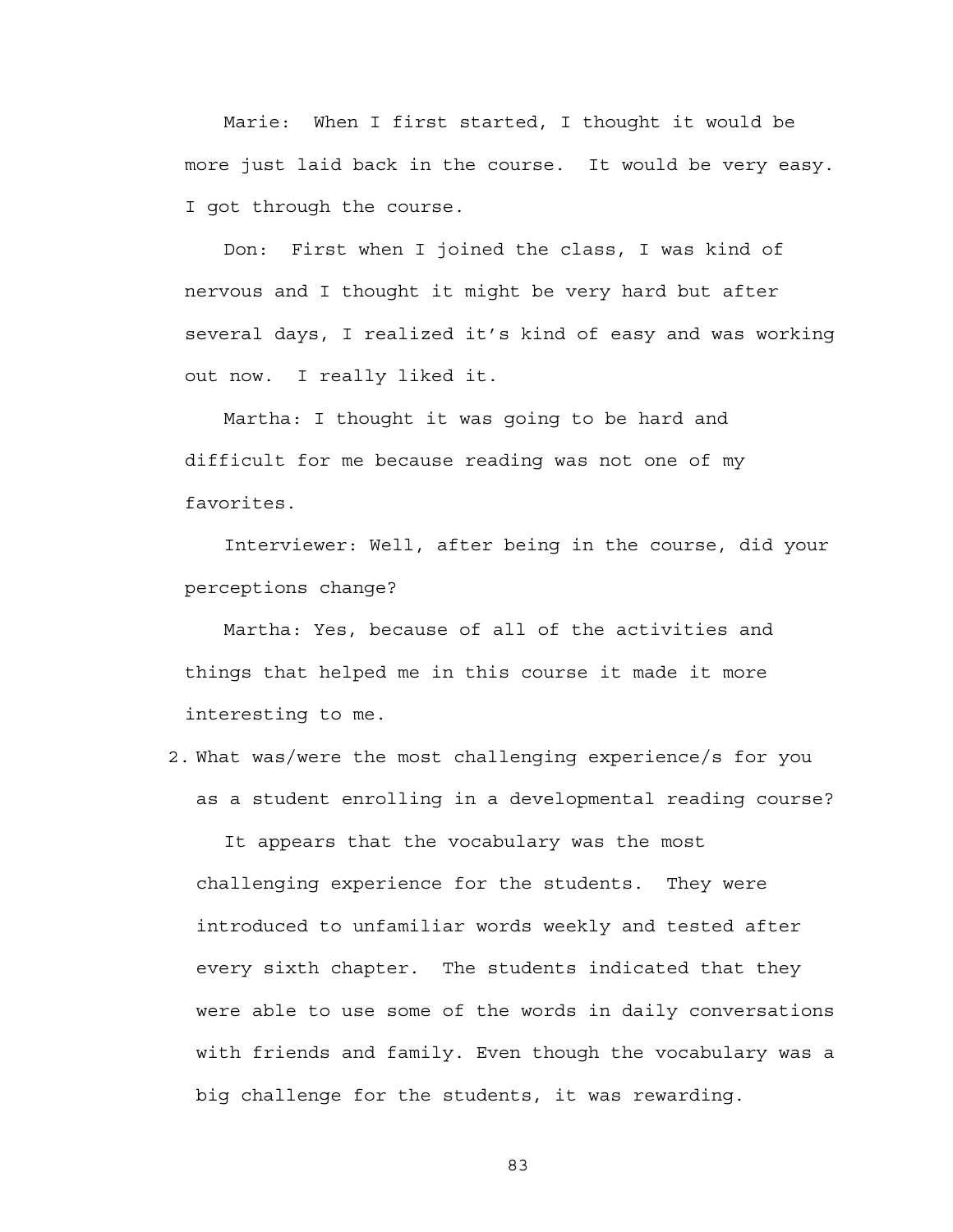Responses included comments such as:

 Pam: "Being able to study for class because of other home responsibilities."

 Jeff: "The challenging thing for me was reading a lot. Trying to grasp what the questions they were trying to ask."

 Tiffany: "Is not reading on the level that I should be reading on."

 Jackie: "The most challenging for me was the vocabulary. I really didn't have any challenges."

 Interviewer: Why did you feel the vocabulary was challenging?

 Jackie: "Because they had a lot of big words I could not understand."

James: "I really didn't have any challenges."

 Interviewer: Well, since you didn't have any challenges, what were some of the most helpful activities that helped you in this course?

 Marie: "Understanding and pronouncing the vocabulary words."

 Don: "I would say the vocabulary was the most challenging one."

Interviewer: Why?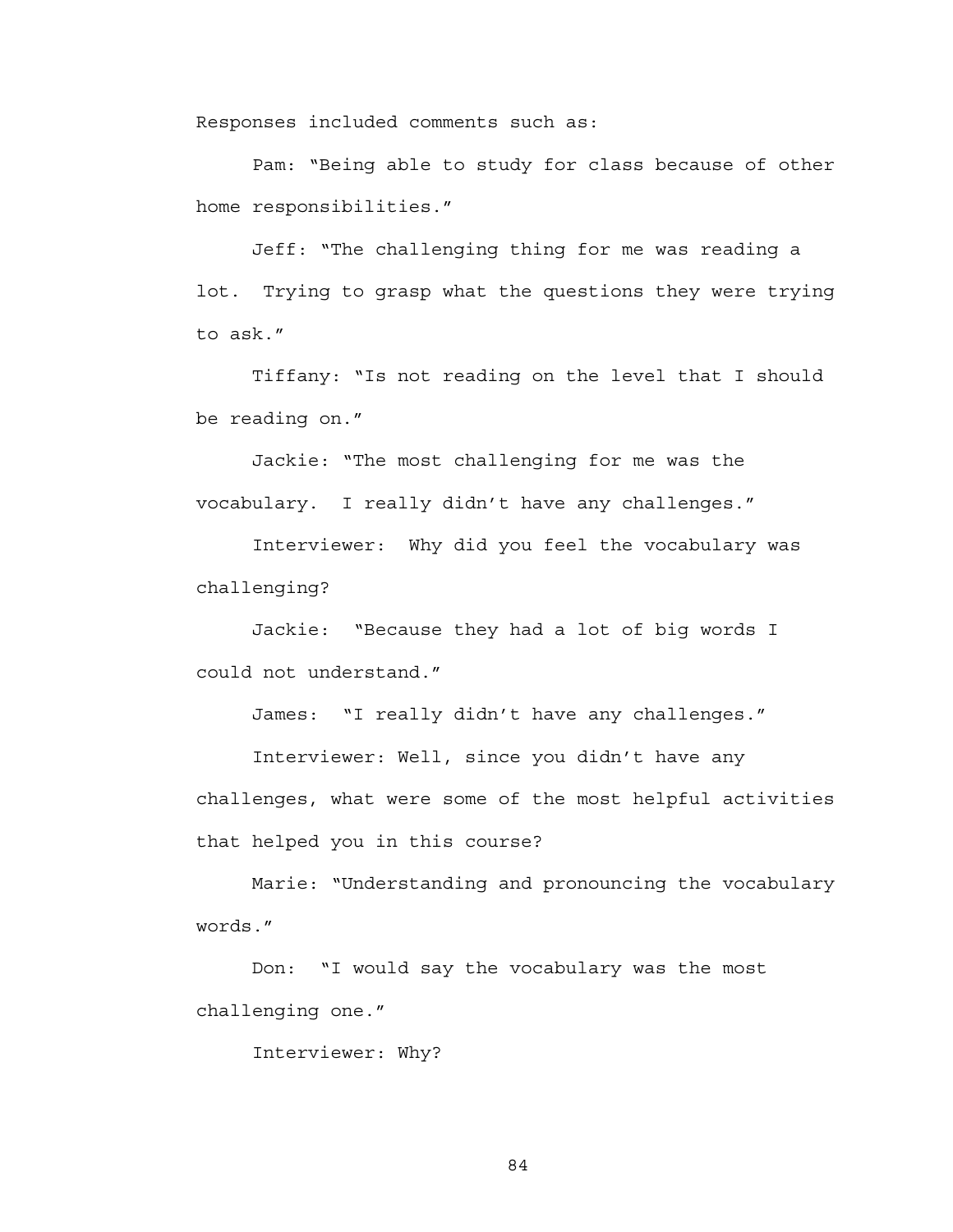Don: "Because as you know, I've been here almost only six years and I went to high school I put in most of my time on learning the grammar because I thought it might be most important one. Now I'm realizing that vocabulary is actually same and now in the same amount of time as learning the grammar."

 Martha: "Learning and studying most the vocabulary words."

 Interviewer: Do you feel the pretest that was given before each posttest was helpful?

Martha: "Yes."

Interviewer: How?

 Martha: "They was helpful because they improved my grades on the real test."

 Interviewer: Are you able to use any of these vocabulary words today in your everyday life?

Martha: "Yes."

 Interviewer: Who are you using these vocabulary words today with? Your family? Friends?

 Martha: "Family, friends, everybody I be around at school."

3. What were the most helpful activities that helped you overcome the challenging experiences?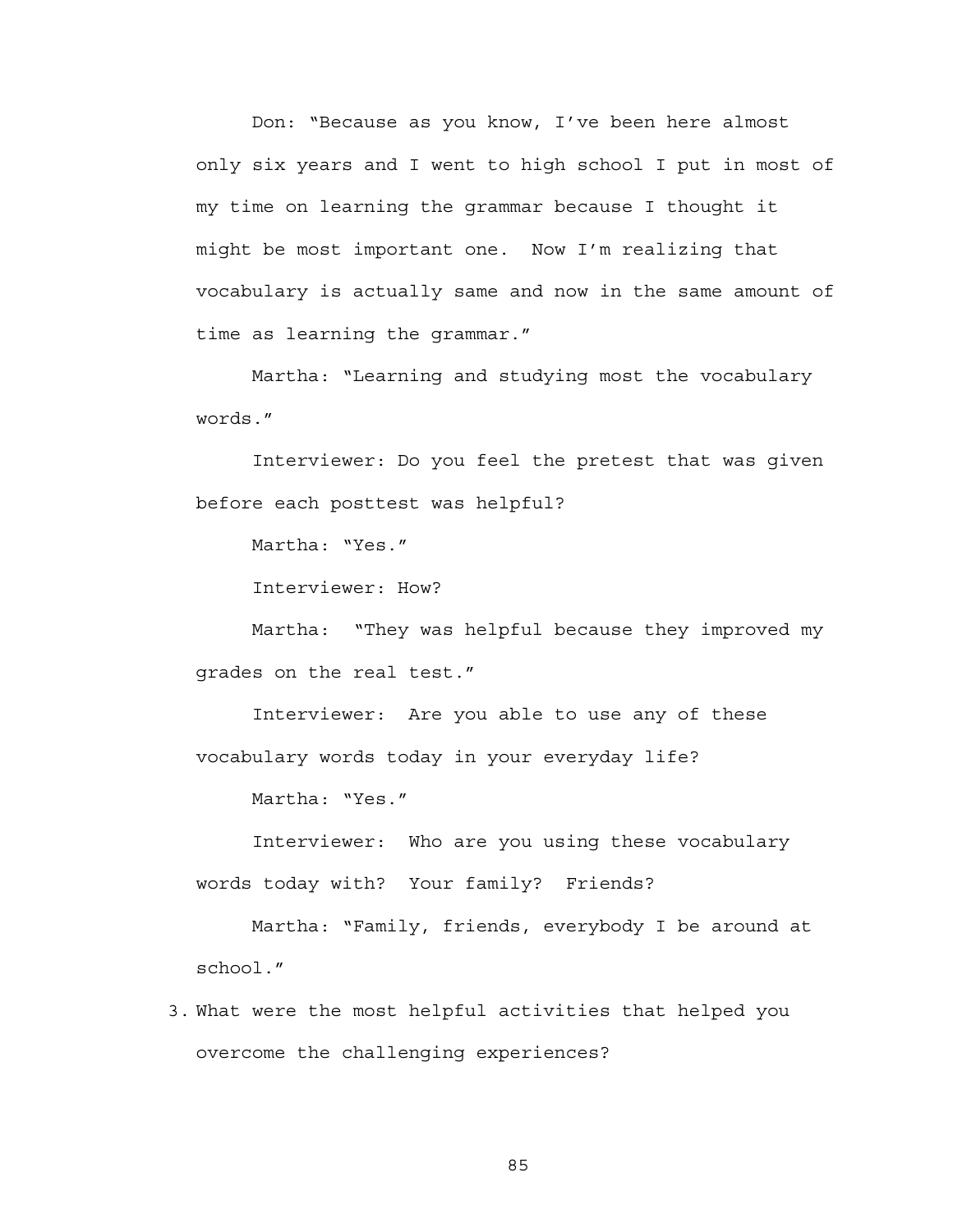According to the data, the various activities helped the students overcome the most challenging experiences. The homework practice activities, vocabulary puzzles, worksheets, vocabulary pretests, and group activities, which allowed them to collaborate with peers, seemed to help the students overcome those challenging experiences. Responses included comments such as:

 Pam: "The book helped, the worksheet, and the homework, and also power point and planning my homework around my family. It was the group activities."

 Jeff: "It got me to think harder and come up with more, come up with opinions for what the question was asking like group discussions or how other people felt. I thought it helped me out a lot."

 Tiffany: "The most helpful activities were the vocabulary words and the stories we read in the book."

 Jackie: "When we did like quizzes and go over our vocabulary work everyday. It really helped. It really made me stronger."

James: "The pretests and preparing for class work."

 Marie: "The vocabulary words worksheets, the pretest we had like before every tests an just the worksheets that we had and understand of the words."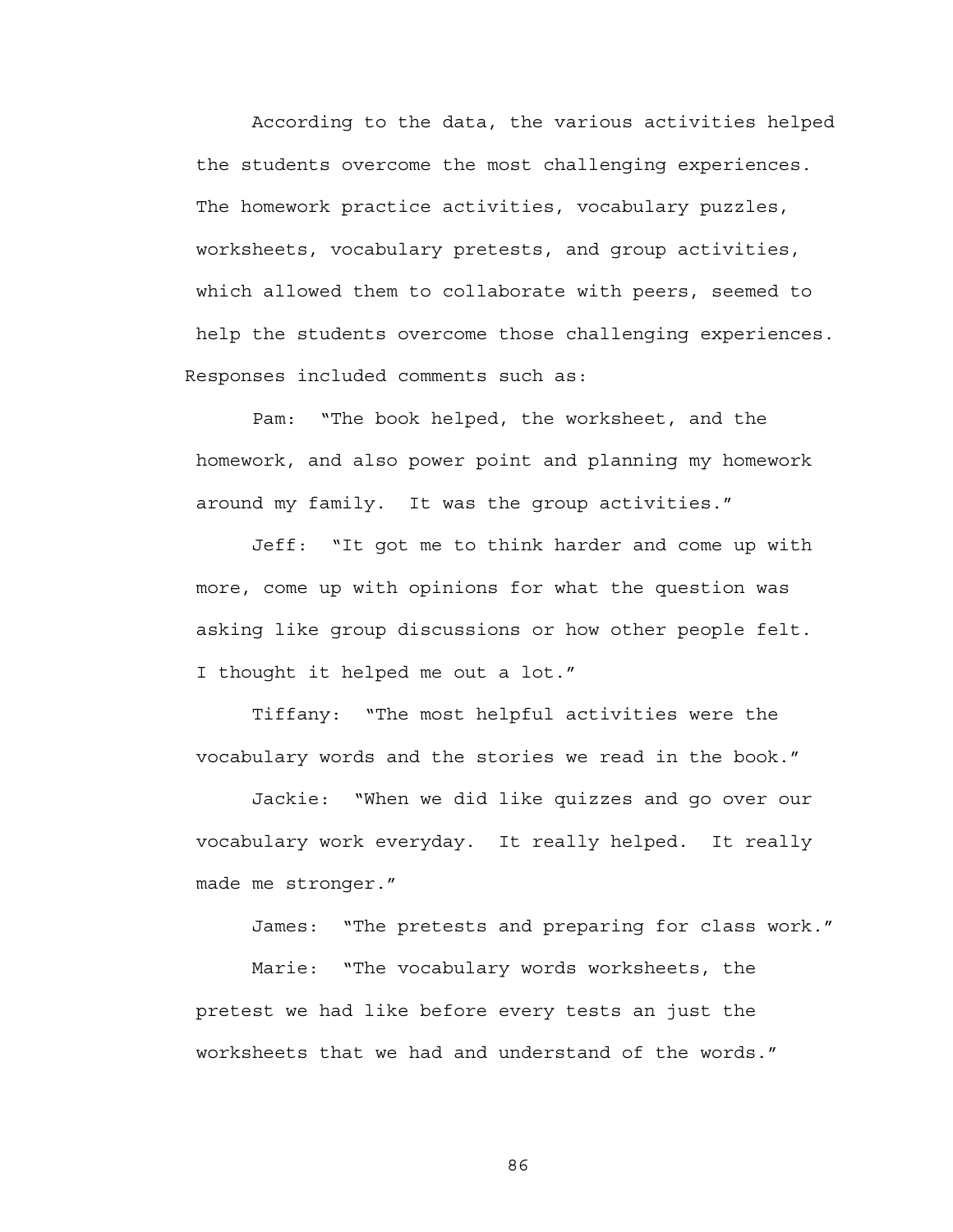Don: "Practicing was the best one. When I started practicing, I used the flash cards every time to practice."

 Martha: "The main ideas, supporting details, the pretests, and the vocabulary puzzle in the book." 4. What did you learn in the developmental reading course?

As a result of this course, the students became better readers. Their comprehension skills improved as a result of the vocabulary learned.

Responses included comments such as:

 Martha: "Fact and opinion, supporting details, main ideas."

 Tiffany: "The most helpful activities were the vocabulary words and the stories we read in the book."

 Pam: "I learned to identify main ideas, writing paragraphs, but also writing better paragraphs using transition words, being able to understand the information will increase my comprehension and also the vocabulary words."

 Jeff: "I learned how become a better reader. I also know how to get myself prepared for a test."

 Jackie: "I learned a lot of things. Some of the words we had in vocabulary book I did not know. I got a better understanding about them. I learned how to become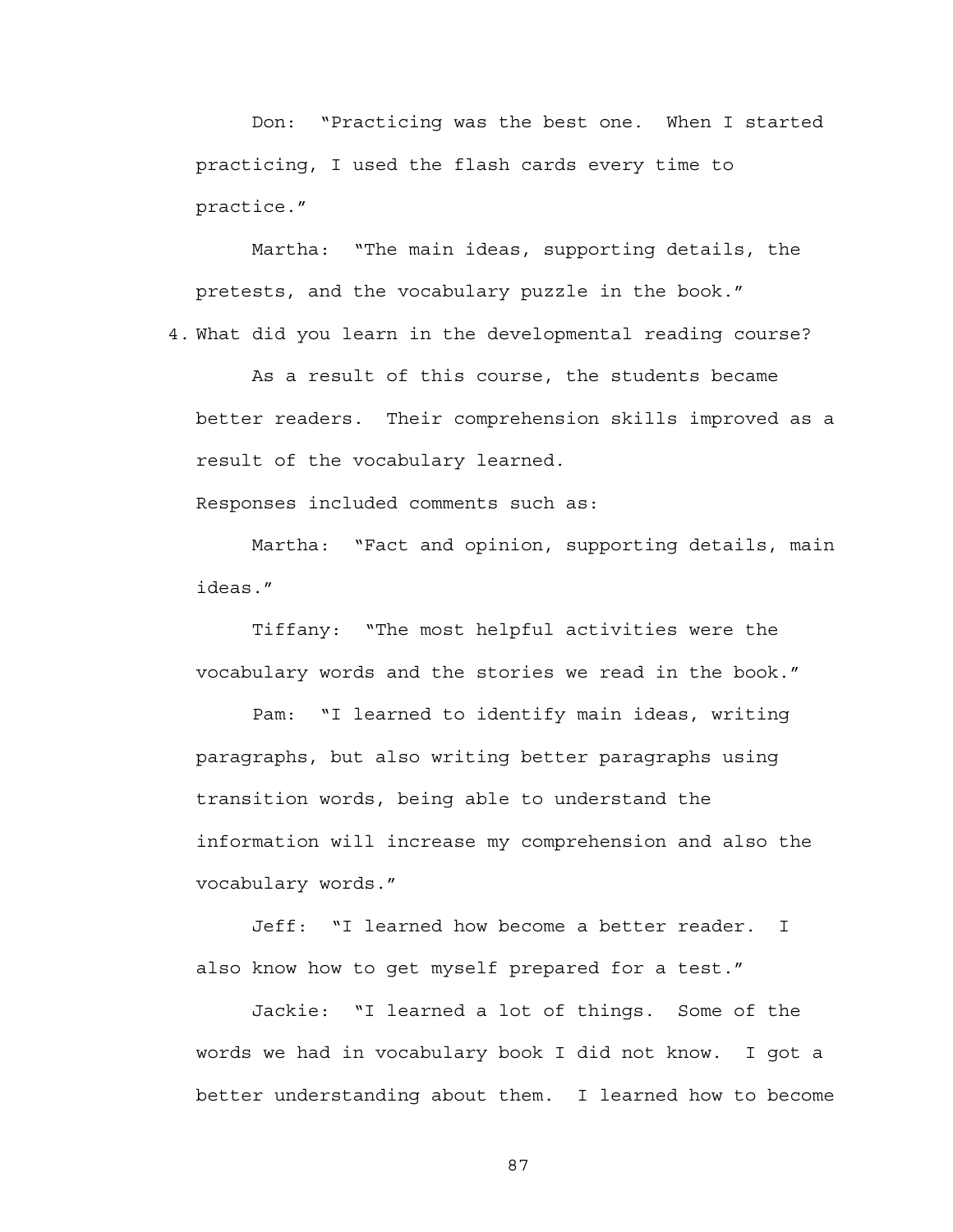a better learner in reading because I now have better understanding on topics such as main ideas, supporting details, and so on."

 James: "I learned some new words that you know helped me with my vocabulary to help me explain myself more better as I'm speaking."

 Marie: "Being able to understand the words that I've never heard before, identifying the main idea in paragraphs, understands the difference between fact and opinion just basically."

 Don: "I learned mostly was the vocabulary because I put most of my time on that. But I also learned a lot about skills and using sentences."

5. Did this course change your overall view about reading? Yes or No. If yes, please explain.

It appears that this developmental reading course changed the student's overall view about reading. Those who did not like reading came to love reading. As a result of the course, they were able to better understand what they were reading. They became a better reader overall.

Responses included such comments as:

 Don: "Yes, because I realize I can understand more of what I'm reading and what I'm writing and I really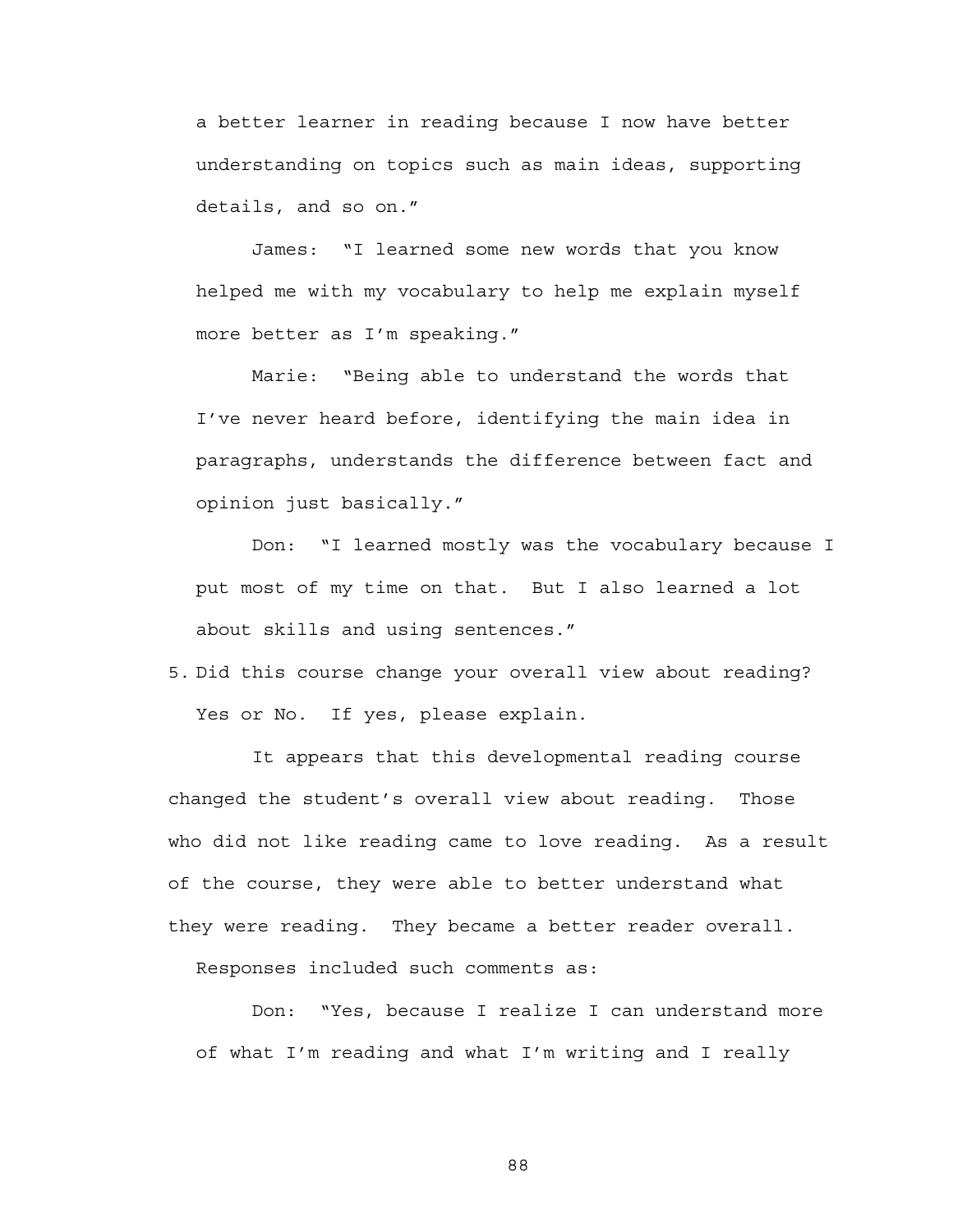enjoyed it. It's because I can really understand my reading better. A lot better."

 James: "Yes, because it's, um, opened doors for my vocabulary and like I say it helps me explain myself better."

 Jackie: "No, I still don't like to read but the course really paid off. I can understand more."

 Tiffany: "Yes, it has. Now I read a lot more that I use to. I learned how to become a better reader. I also know how to get myself prepared for a test."

 Pam: "Yes, it did. I feel that I became a better person but also a better reader."

 Martha: "Yes, because it wasn't what I thought it was and reading has become one of my favorites."

Marie: "Yes, I understand what I have read."

 Jeff: "Yes, really, I didn't like to read. Now I read more. I'm a better reader."

6. How would you describe your abilities to do your coursework in this reading course?

The students indicated attending the Academic Learning Center was beneficial. They were able to practice self-paced activities that would increase both their vocabulary and comprehension skills. The ALC was used as an outside classroom tutor for the students.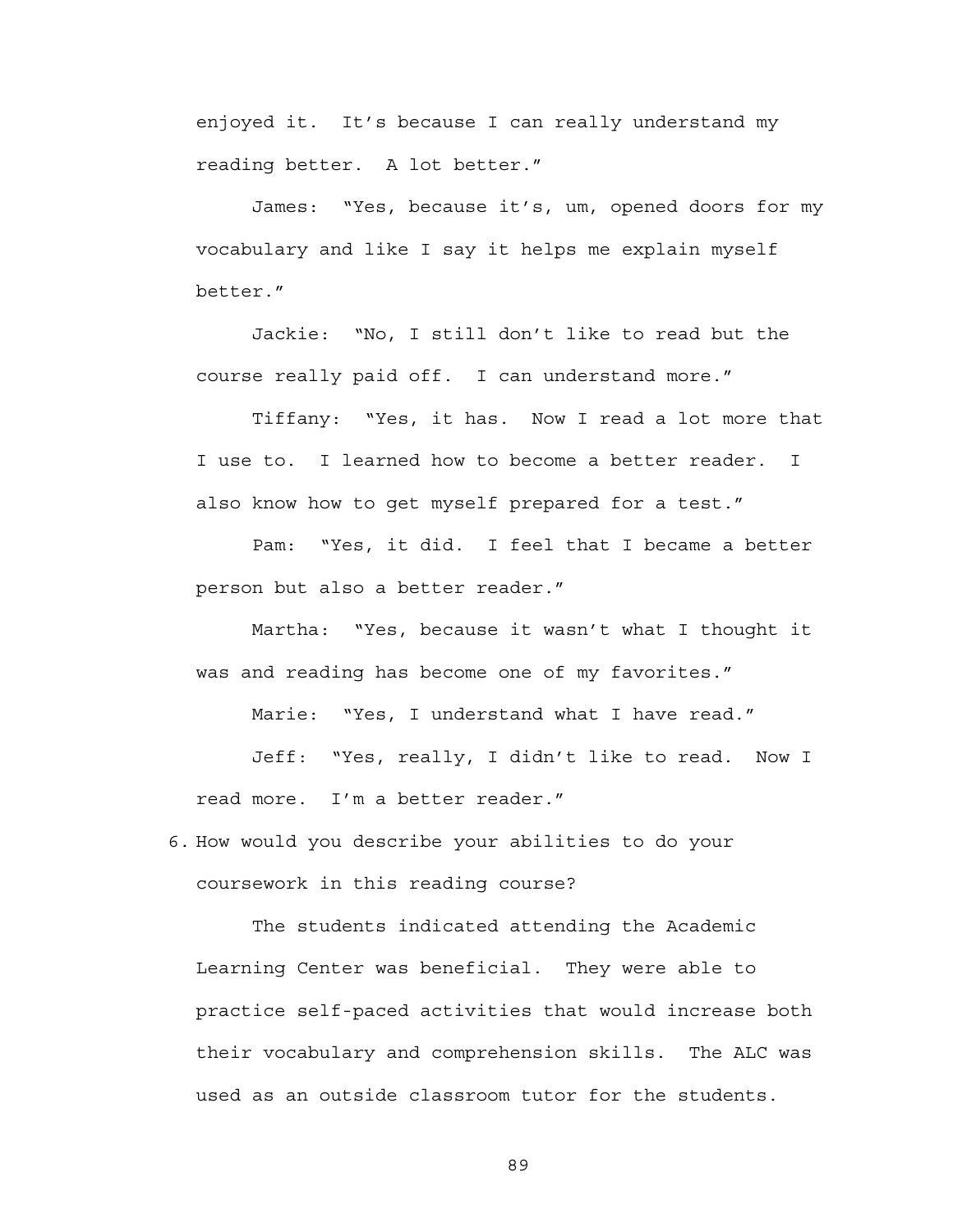Responses included comments such as:

 Martha: "Being able to go to the ALC and practice the activities, practice, go on the computer and practice the activities that was on there and allowed me to increase my reading skills."

 Pam: "I attended the Academic Learning Center that was a activity that helped me on the outside of the class and I focused more on my homework. I also enjoyed working in the group activity that we had in class."

 Jeff: "My ability would be to study. All the extra help that's needed. I also have a study group and go over to the ALC to find extra help and study the vocabulary."

 Tiffany: "This course has helped me a lot because as I read, I learn a lot each time."

Jackie: "I study more now."

 James: "In this course, it was real easy for me. It was pretty much just studying, working, work hard at it. So, I got it pretty good."

 Marie: "At first it was hard to stay focused but as the time went on in the classroom, I started to catch on better, to learn more too. It was interesting more, wanted to learn more as the time went on."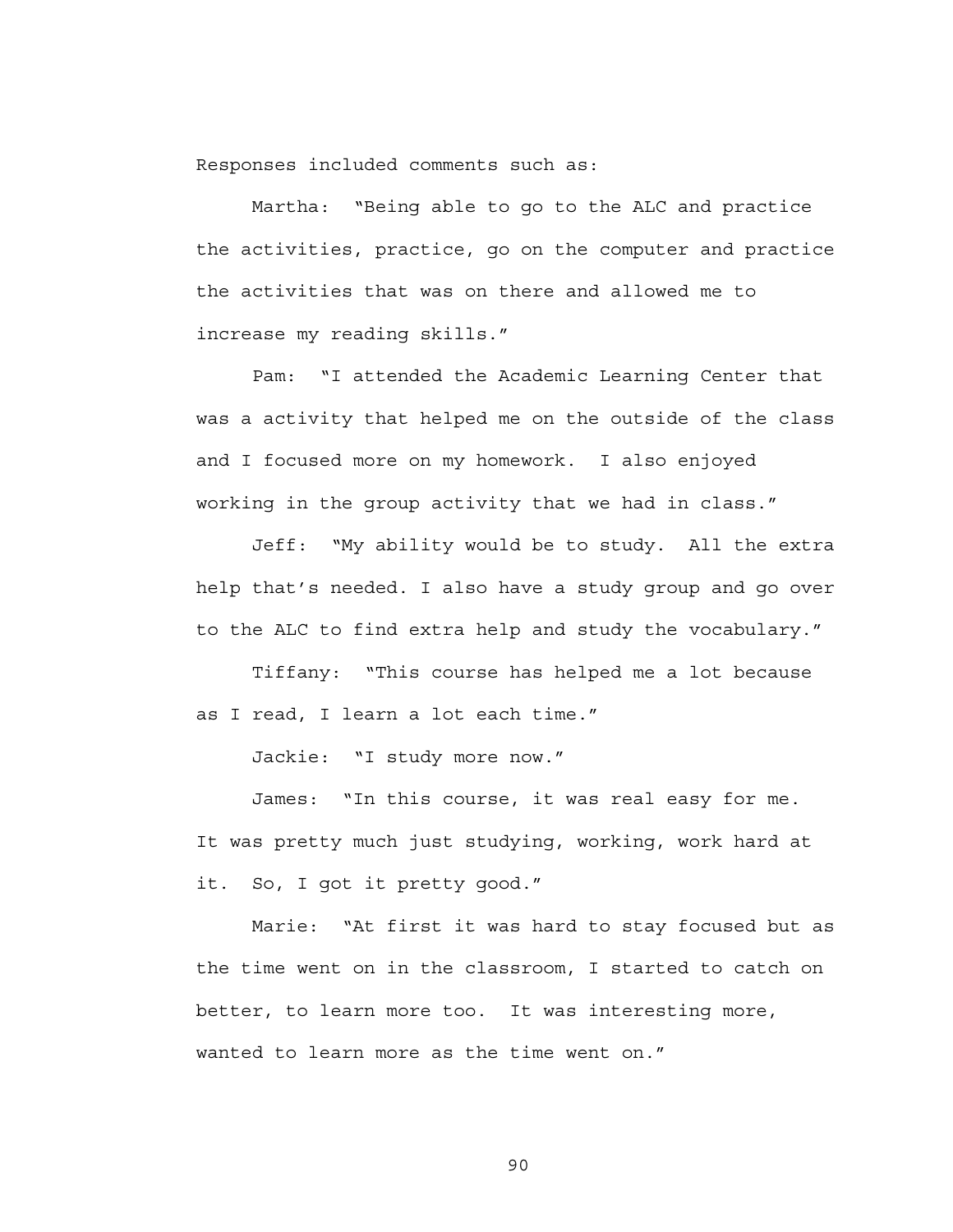Don: "As I start using flash cards and flashcards really like they were with me all the time. When I like have free time they were with me. I started using them and I really thank you because it was your suggestion to tell me to using them as a teacher."

### **CONCLUSIONS**

 The results indicated that the vocabulary puzzles, pretest were effective activities during class instruction to improve student performance in a developmental reading course. The Nelson-Denny vocabulary scores increased at the end of the semester. The data indicates that there were greater gains in vocabulary skills. The comprehension skills, identifying the main idea and supporting details were effective in writing paragraphs in their English courses. Based on the finding in this study, a variety of activities were found to be effective as ways to enhance the learning of under-prepared students in Developmental Reading.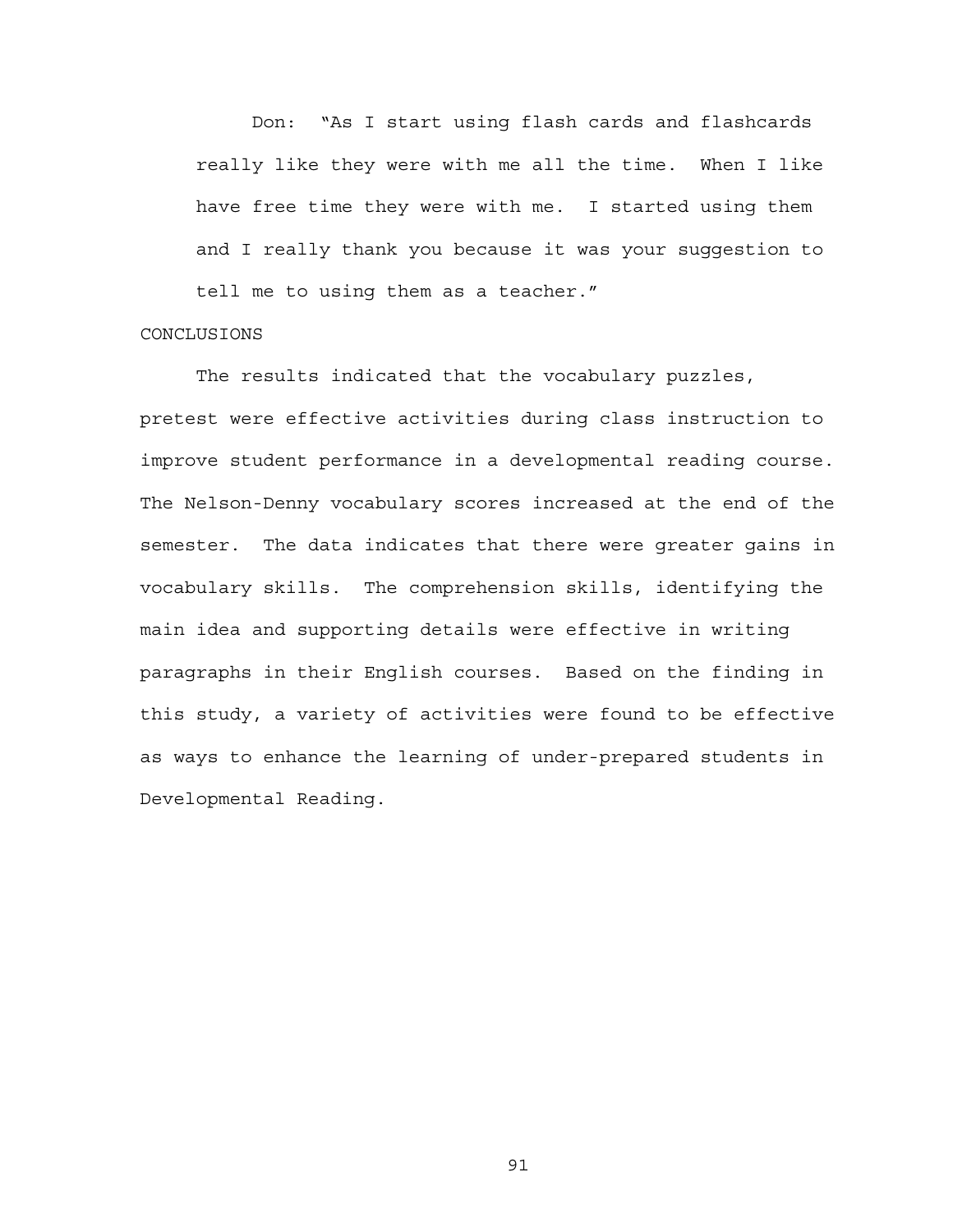### **CHAPTER 6**

## **FINDINGS, LIMITATIONS, AND IMPLICATIONS FOR FUTURE RESEARCH**

 This study explored the perceptions of students enrolled in a developmental course in a community college setting. Many sources were collected to complete the study. Those included are the Nelson-Denny Standardized Reading Pretest-Posttest scores, reading course questionnaire, attitude/interest inventory, and student interviews. The findings are presented. The Nelson-Denny Reading Pretest and Posttest scores determined the students' grade level at the beginning and the end of the course. The questionnaires provided feedback of the effectiveness of the developmental reading course in which the students were enrolled. The Interest/Attitude Inventory provided background information that focused on the students, families, and their views on reading, language, and school. Finally, the interviews provided information about their learning experiences within the developmental reading classroom.

# NELSON-DENNY READING PRETEST AND POSTTEST SCORES

The grade level for the student's vocabulary level is based on the number of correct responses. The grade level for the student's comprehension is determined with the number of correct responses doubled. The total number of correct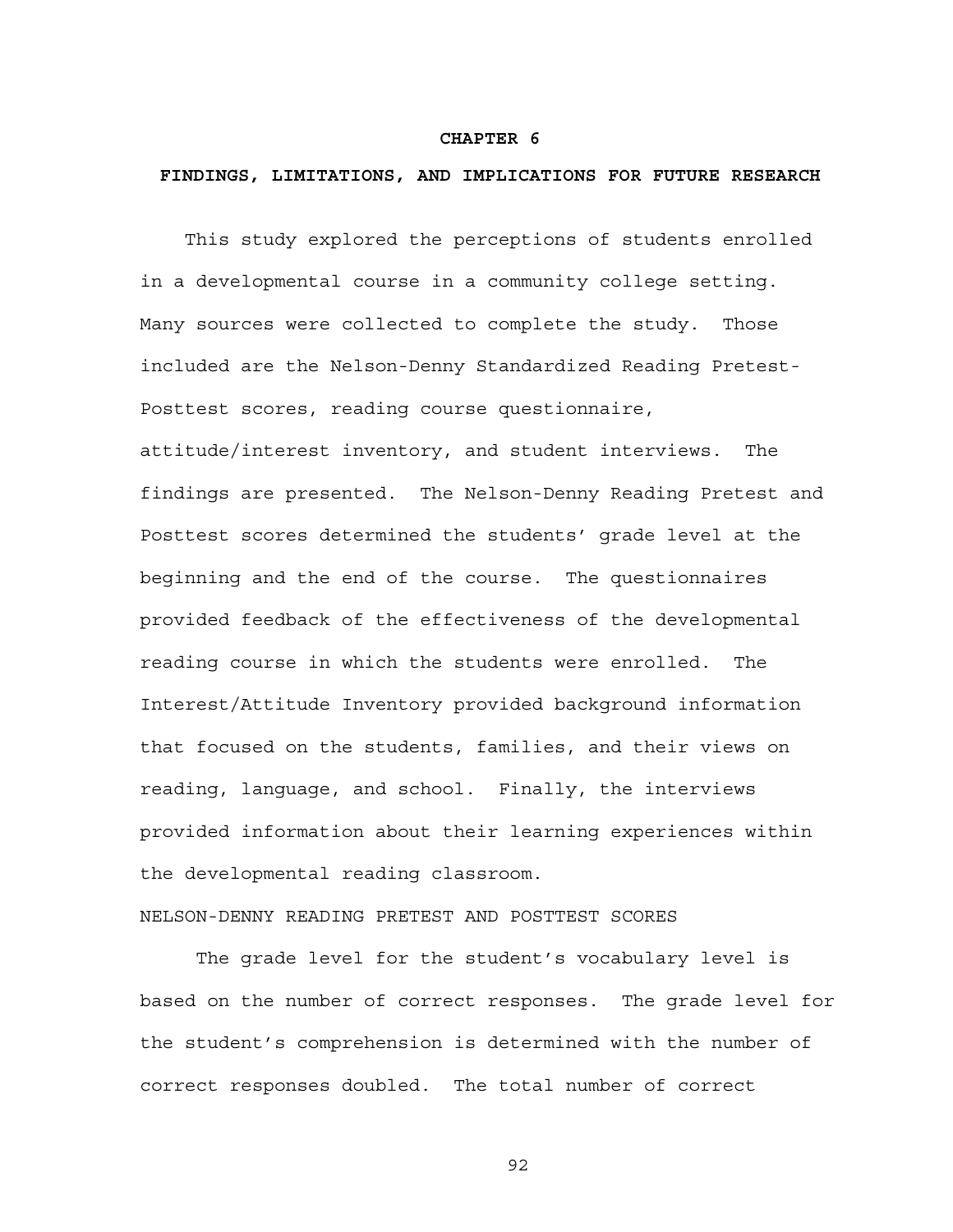responses for Vocabulary and Comprehension is added together to determine the overall grade level of each student. The results are summarized in Table: 8. There was an increase between the pretest scores and posttest scores for six of the students. Four of the students' grade level increased between 3 to 5 grade levels. Even though there was little or no gains for some of the students overall, there was an increase in one component of the reading test. This indicates that the students did improve their vocabulary or comprehension skills. The researcher can postulate that a majority of the participants reading scores increased as a result of the vocabulary and comprehension activities presented in class. See (Table 7).

This study investigated four questions related to the students' reading experiences. These questions were:

- 1. How do developmental students perceive their past reading experiences in high school?
- 2. How do developmental students perceive their present reading experiences in a community college?
- 3. How do developmental students enrolled in a developmental reading course differ in regard to student characteristics such as age, sex, marital status, dependents, and workload?
- 4. How do students perceive the effectiveness of a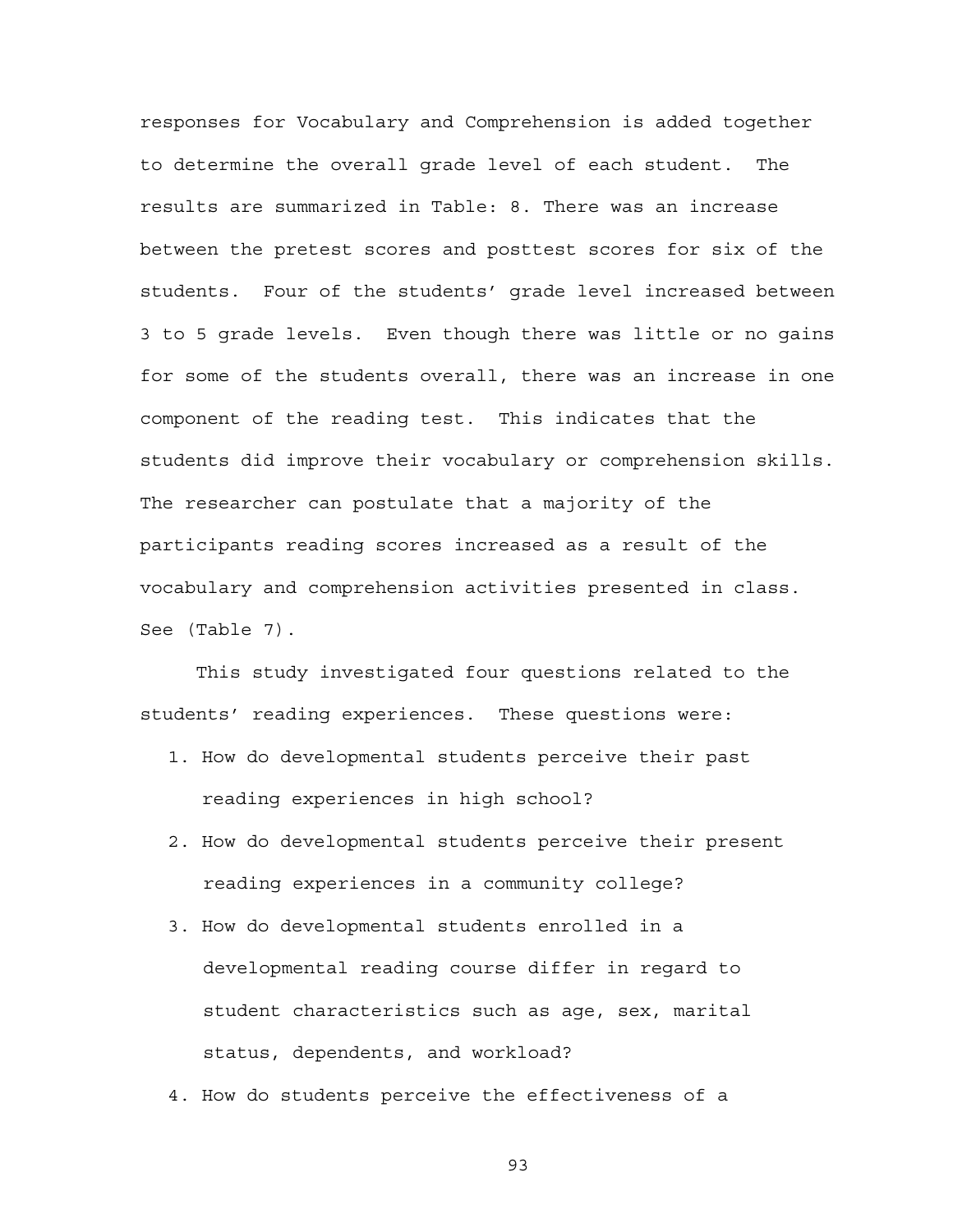developmental reading course in a community college setting?

## **Question 1**

The first question sought information to explore students past reading experiences in high school. Using data from the attitude interest inventory, it appears that students' experiences were not good.

According to the students in this study, reading was never a first choice for various reasons. Pam indicated, "My reading experience in the past could have been better. I did not understand words and their meaning." Jeff indicated, "I did not like to read because I didn't know the meaning of words," therefore he could not comprehend what he was reading. Tiffany, on the other hand indicated, "My past reading experiences were alright. They were boring because I really did not having anything that interests me to read about." Jackie indicated, "My past experiences were bad because I couldn't understand big words and I didn't like to read." James indicated, "It was very little." Marie indicated her past experiences were "really not that good because I didn't read much. I was more of a TV person." Don indicated, "It was really hard for me to read books and understand them." Martha indicated, "My past experiences were not great because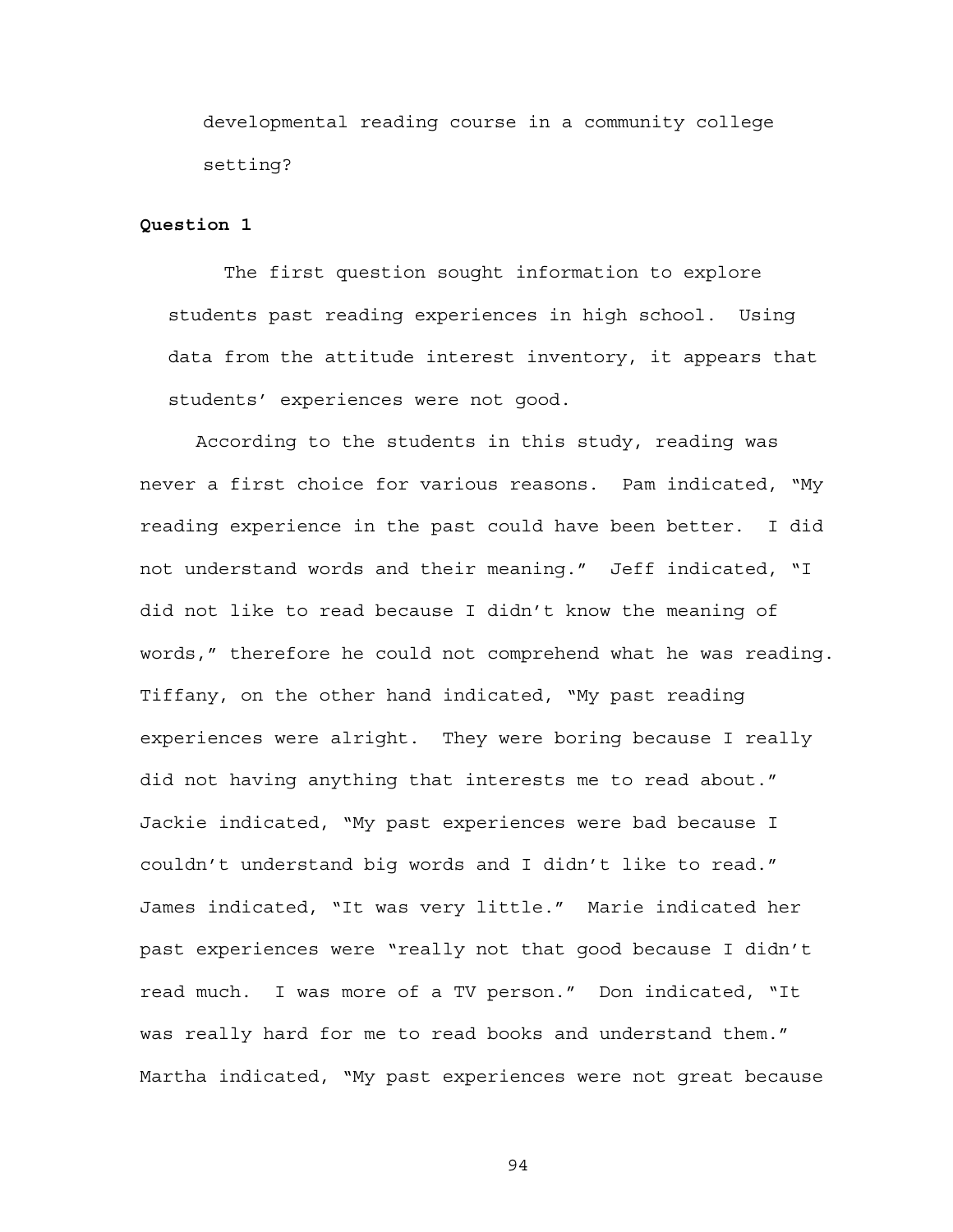it wasn't something I was interested in." Although reading is important for one to learn, many of the participants perceived reading to be boring and hard in the past. It seemed difficult for some to understand the text that was being read because of a lack of vocabulary skills.

# **Question 2**

Question two sought information to explore students' present reading experiences. It appears that most of the case study participants indicated that their present reading experience is better.

Students shared their present experiences on an attitude/interest inventory. Pam indicated, "I read more and finds more time to read. In addition, I know different words and their meaning." Jeff indicated, "I love to read because I can read quickly and comprehend what is being read." Tiffany stated, "My present reading experience is good. I read a lot more because there are things of interest." Jackie was different because she indicated, "I am able to understand what I am reading a little more, but still don't like to read much." James indicated, "My reading is still very little." Marie indicated, "I have really made progress. I now reads more to find out about what's happening around the world." Don indicated, "I can read and understand better. I am able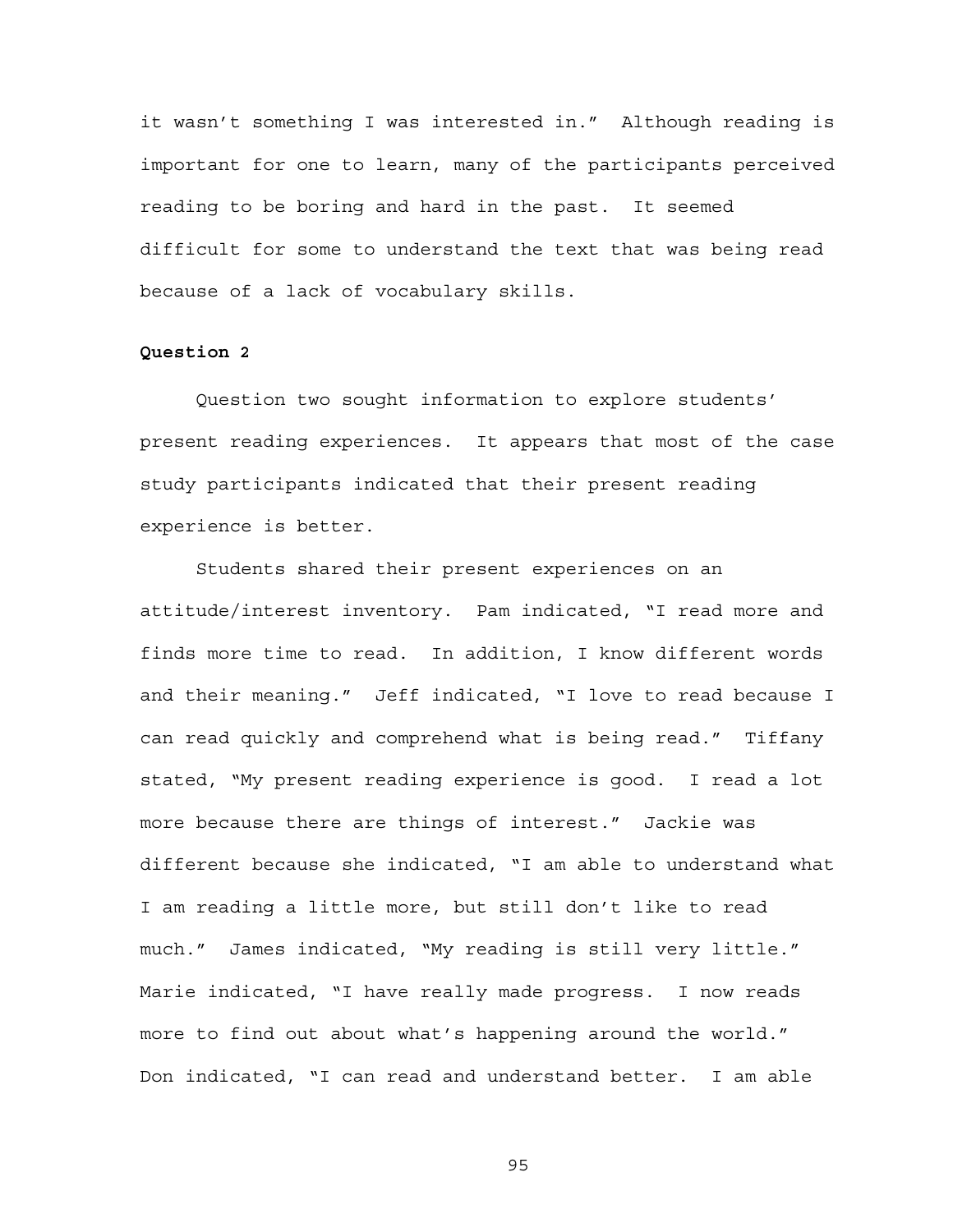to read higher level books." Martha indicated, "I have a positive outlook on reading."

It appears that the present reading experiences for the participants in this study have improved. It may be safe to say that the students are now able to understand/comprehend what is being read because of their increase in vocabulary knowledge and a positive attitude towards reading. Even though these students filled out the attitude/interest inventory at different settings, they were similar in their responses.

### **Question 3**

Question three sought to explore how developmental students enrolled in a developmental reading course differ in regard to student characteristics such as age, ethnicity, sex, marital status, dependents, and workload. In this study, the students' ages ranged from 18 years to 43 years old. The case study participants included (1) 18-year old, (2) 19-year olds, (1) 20-year old, (2) 21-year olds, (1) 28-year old, and (1) 43-year old. There were six African American participants, one Caucasian, and one Persian. The majority of the students enrolled in the developmental reading course were African Americans. There were five females and three male participants. There are more female students enrolled in a Developmental 090 or 091 Reading Course. Most of the students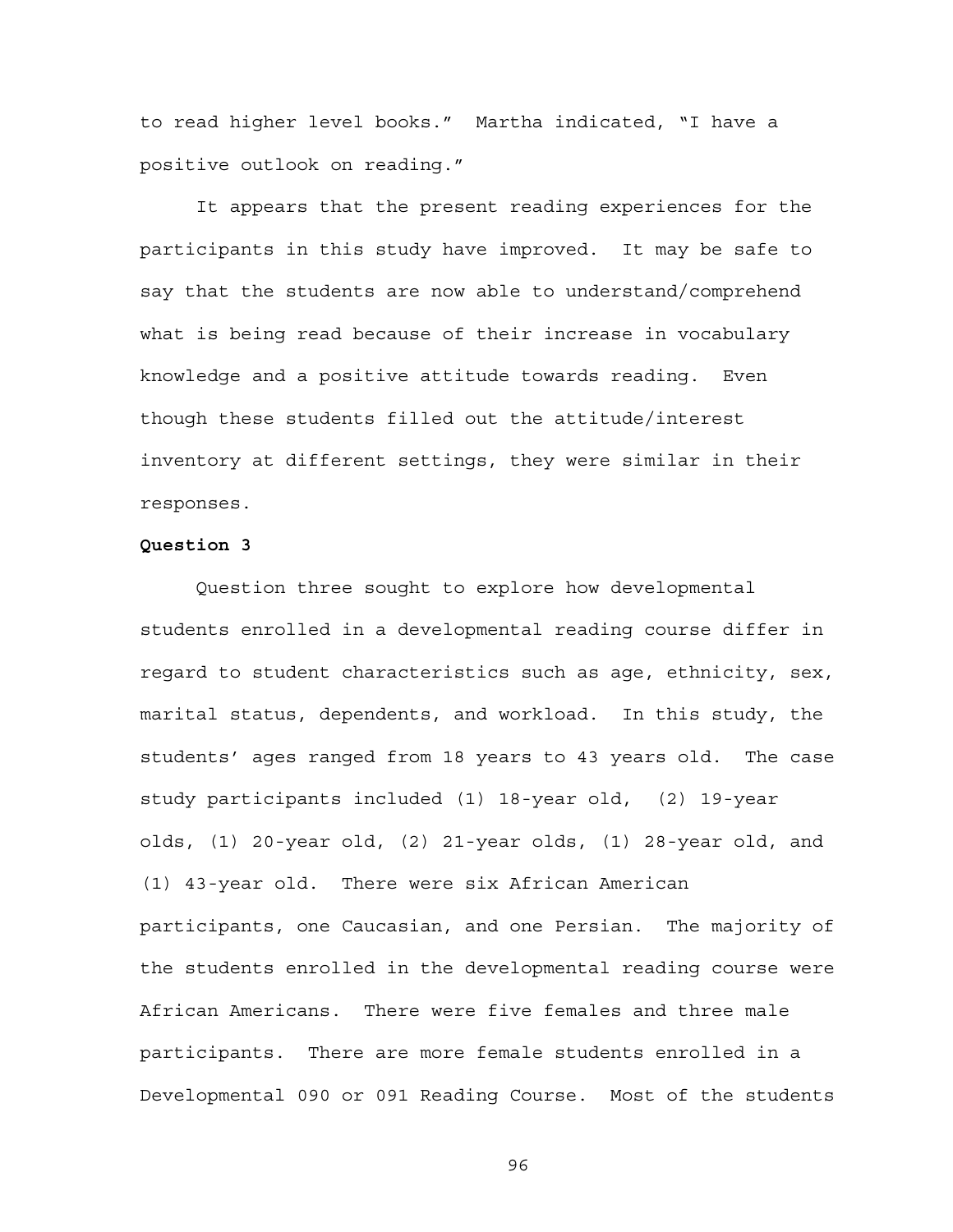were single with no dependents. However, there was one married with three dependants and one single with one dependant. There were half of the participants employed. Overall, there is no set age, ethnicity, sex, marital status, dependants, and workload of the students enrolled in a developmental reading course. The primary reason that students are enrolled in a developmental reading course is because of low reading placement test scores and not characteristics.

## **Question 4**

The fourth question examined how students perceived the effectiveness of the developmental reading course. The participant's responses determined whether the activities implemented in the classroom were helpful. The responses from the reading course evaluation, interviews, and attitude/interest inventory indicated that the course was effective. The students found the comprehension and vocabulary text, group discussions, and supplemental skill handouts were helpful. Some of the responses include:

Pam believed, "Having a reading course at the college help students to improve their reading skills in reading." Jeff indicated the effectiveness of a developmental reading course is, "You can do your best and study really hard and try to get out of it." Tiffany's response was similar to Pam as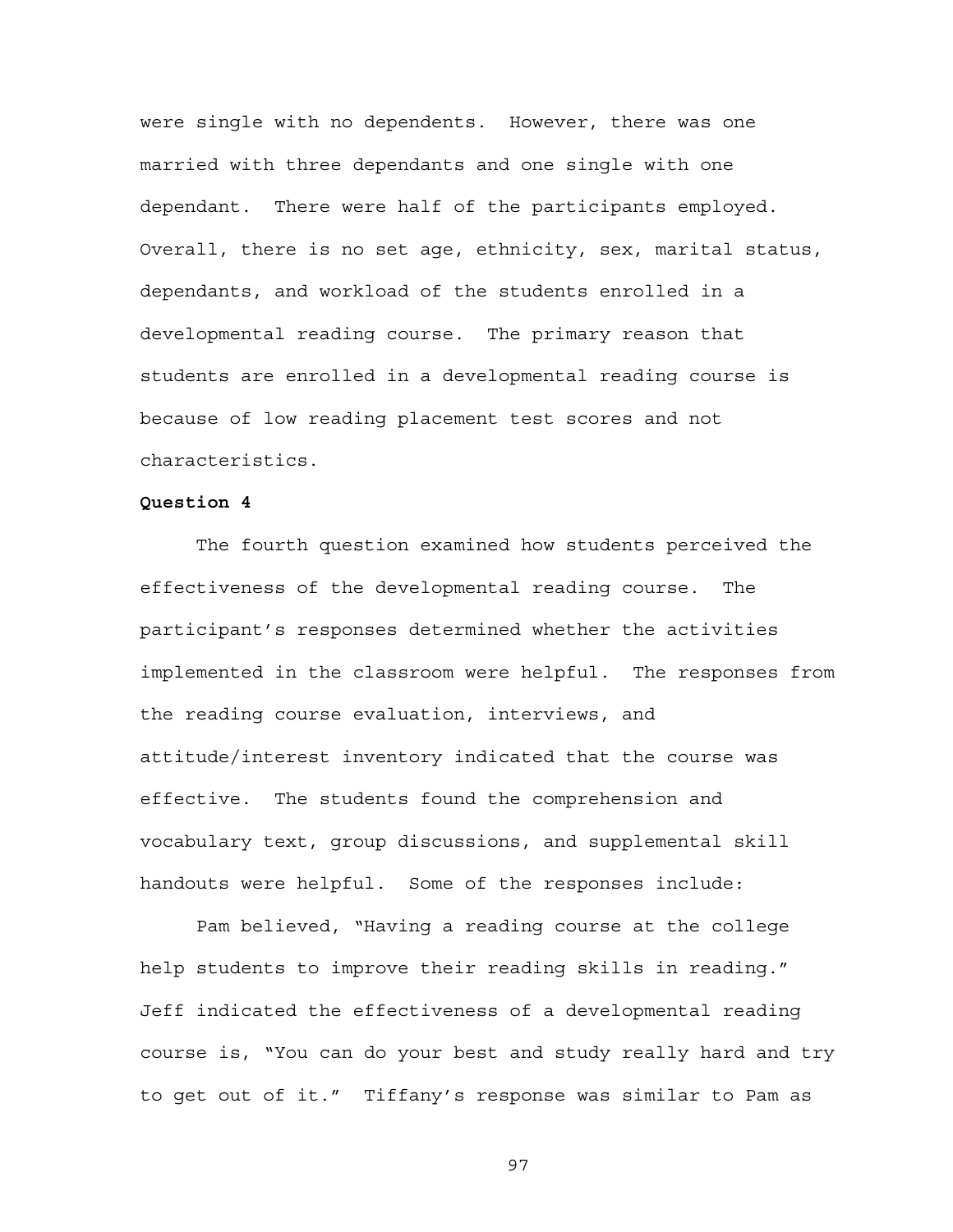to the effectiveness of a developmental reading course. She believed, "It builds your skills to get your reading for your other courses. It gives you a better understanding on how to read effectively." Jackie indicated the effectiveness of a developmental reading course "is very helpful. I understand what I have read more clearer. It makes sense to me now." Don indicated that it was effective in various ways. "It improved my vocabulary. Now I can understand reading my books from other classes and getting good grades." Martha believed the reading course was "to help us and prepare us to a higher reading level."

### LIMITATIONS

The scope of the study was limited because it did not explore all of the Developmental 090 and 091 Reading Courses being taught. The study illustrated the characteristics of particular subgroups enrolled in the developmental reading courses taught by the researcher. In addition, the study was limited to one community college and eight students. Although the sample was representative of the college's demographics, it is important to note that any conclusions reached in this study cannot be generalized to the larger community college arena.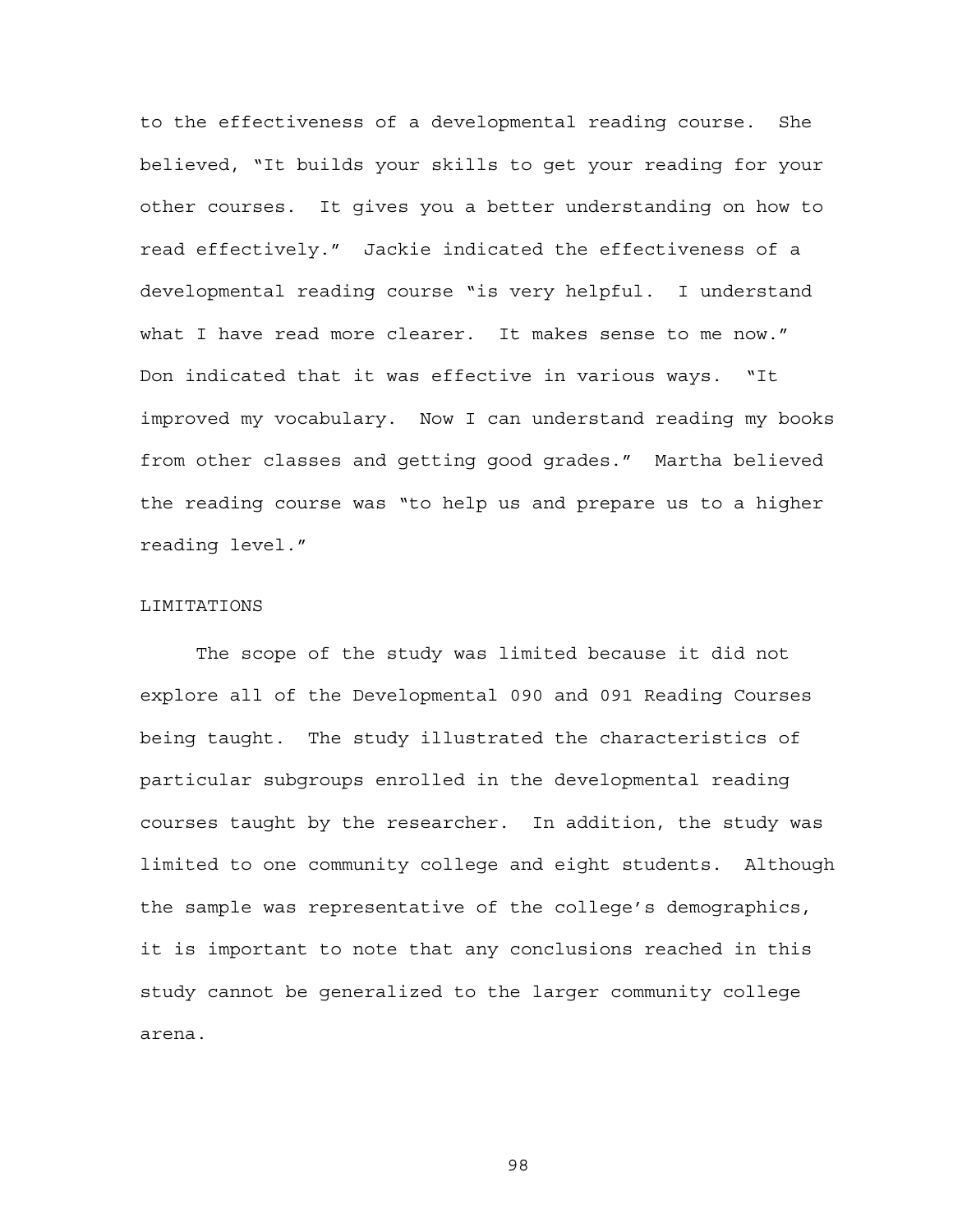# STUDENTS' GROWTH OVER THE SEMESTER

This case study revealed that the materials taught in class were helpful for the students and, furthermore, the students indicated that these materials assisted their understanding of other content areas.

The findings suggest that scores on the Nelson-Denny Standardized Reading Test increased due to the classroom instruction of vocabulary and comprehension activities, particularly as demonstrated by the gains that six of the eight participants experienced from pretest to posttest on this instrument.

# IMPLICATIONS FOR FUTURE RESEARCH

This study has implications for further research on exploring the impact of developmental reading courses in community college settings across the states.

- Does intense instruction in a developmental reading course over a prolonged period increase the likelihood of success in improving reading scores?
- To what extent does the expertise and training of individual teachers impact learning in developmental reading courses?
- Do standardized, formal instruments such as the Nelson-Denny Reading Test yield data that informs reading instruction in a developmental reading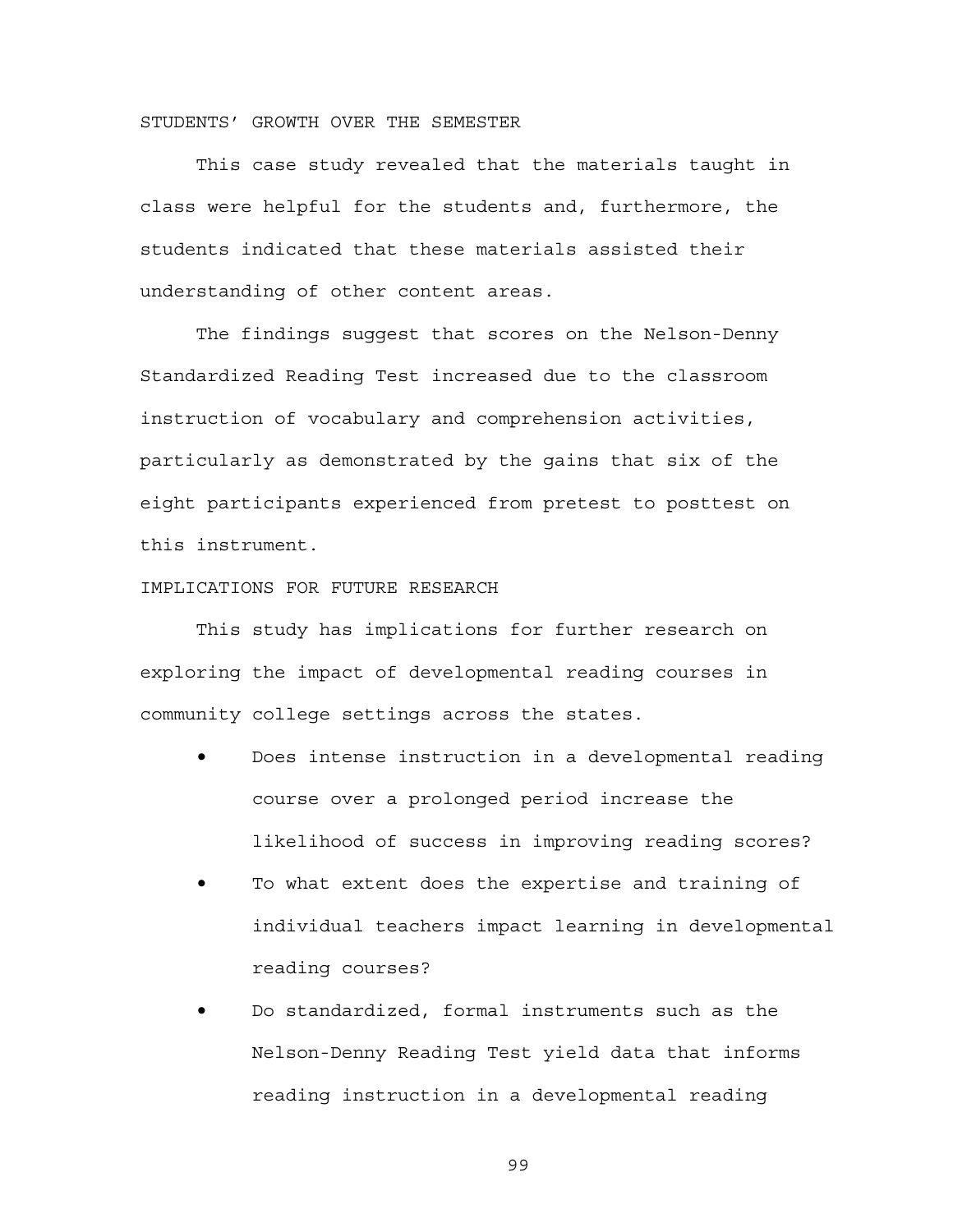course, or is a combination of formal and informal instruments more likely to provide assessment data that will enhance the quality of instruction in these courses?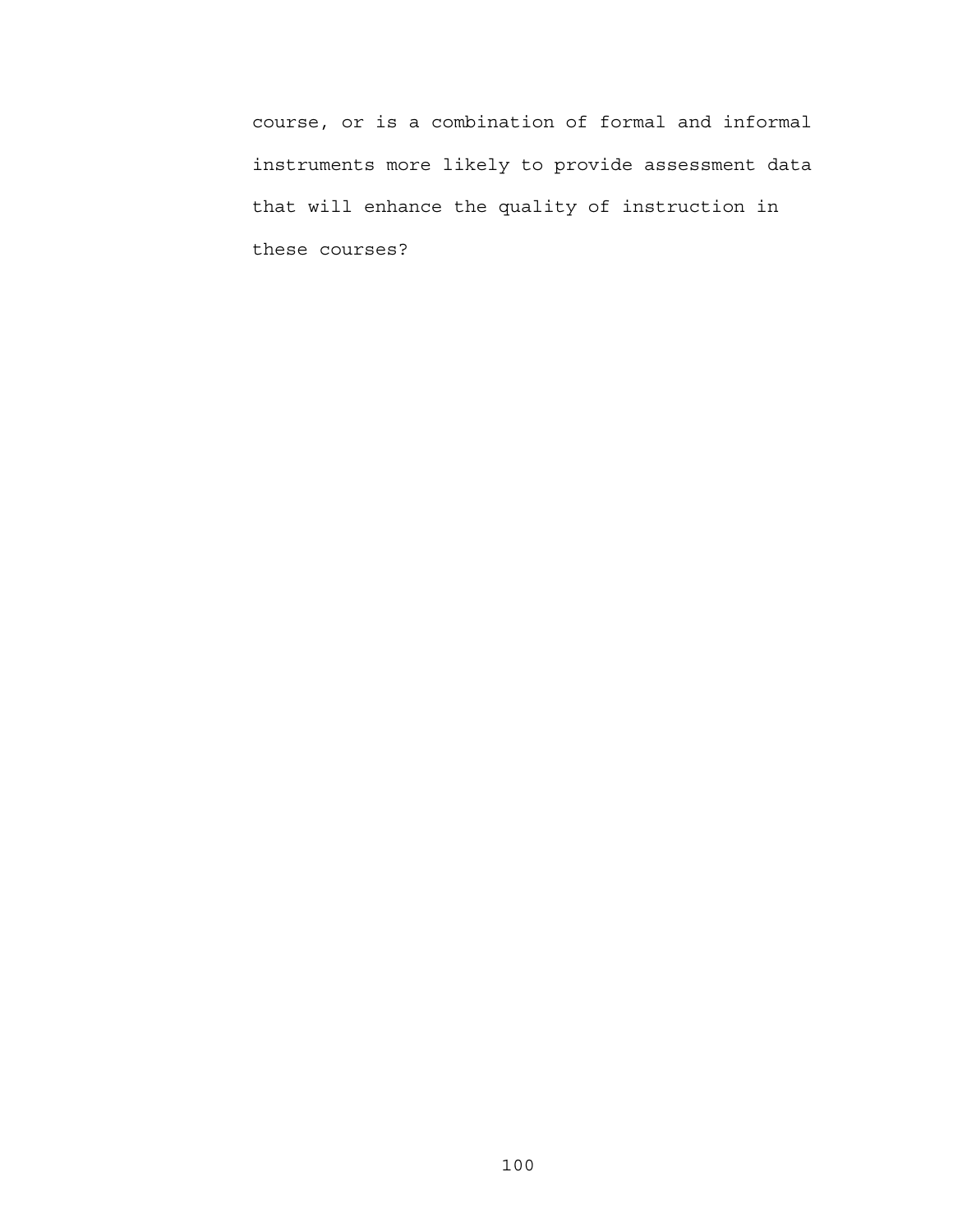#### REFERENCES

Applied Information Management Institute. (1997, April). *Nontraditional students enrollment in postsecondary information technology programs.* 

Ausburn, L.(2004). *Gender and learning strategy*. *Differences in nontraditional adult students' design, preferences in hybrid distance courses*. *Journal of Interactive Online Learning,3*(2), 1.

Bartholomay, A.(1996). *Students and teachers as partners in the classroom community: A study of classroom social environment. VCCA Journal,10*(1), 32-38.

Bedenbaugh, L.(2006). *The Florida literacy and reading excellence center*. Retrieved 8/23/2006, from [http://flare.ucf.edu](http://flare.ucf.edu/).

Benshoff, J. & Lewis, H.(1992). *Non-traditional college students.* Retrieved 8/23/2006, from [http://www.ericdigests.org](http://www.ericdigests.org/).

Bettinger, E.P. & Long, B.T.(2006). *Addressing the needs of under-prepared students in higher education: Does college remediation work?* (p.1).

Boylan, H.(1999). *Developmental education: Demographics, outcomes, and activities*. Journal of Developmental Education, 23(2), 1-4.

Boylan, H.R.& Saxon, D.P.(1999). *Remedial courses: Estimates of student participation and the volume of remediation in U.S. community colleges*, *1*.

Brown, J.I., Fishco, V.V., & Hanna, G.(1993). *The Nelson Denny Reading Test Manual*, *3*.

Bryant, A.N.(2001), *ERIC review: Community college student: Recent findings and trends-statistical data included*. Community College Review.

Casazza, M.E.(1999). *Who are we and where did we come from?* Journal of Developmental Education*, 23* (1), 1.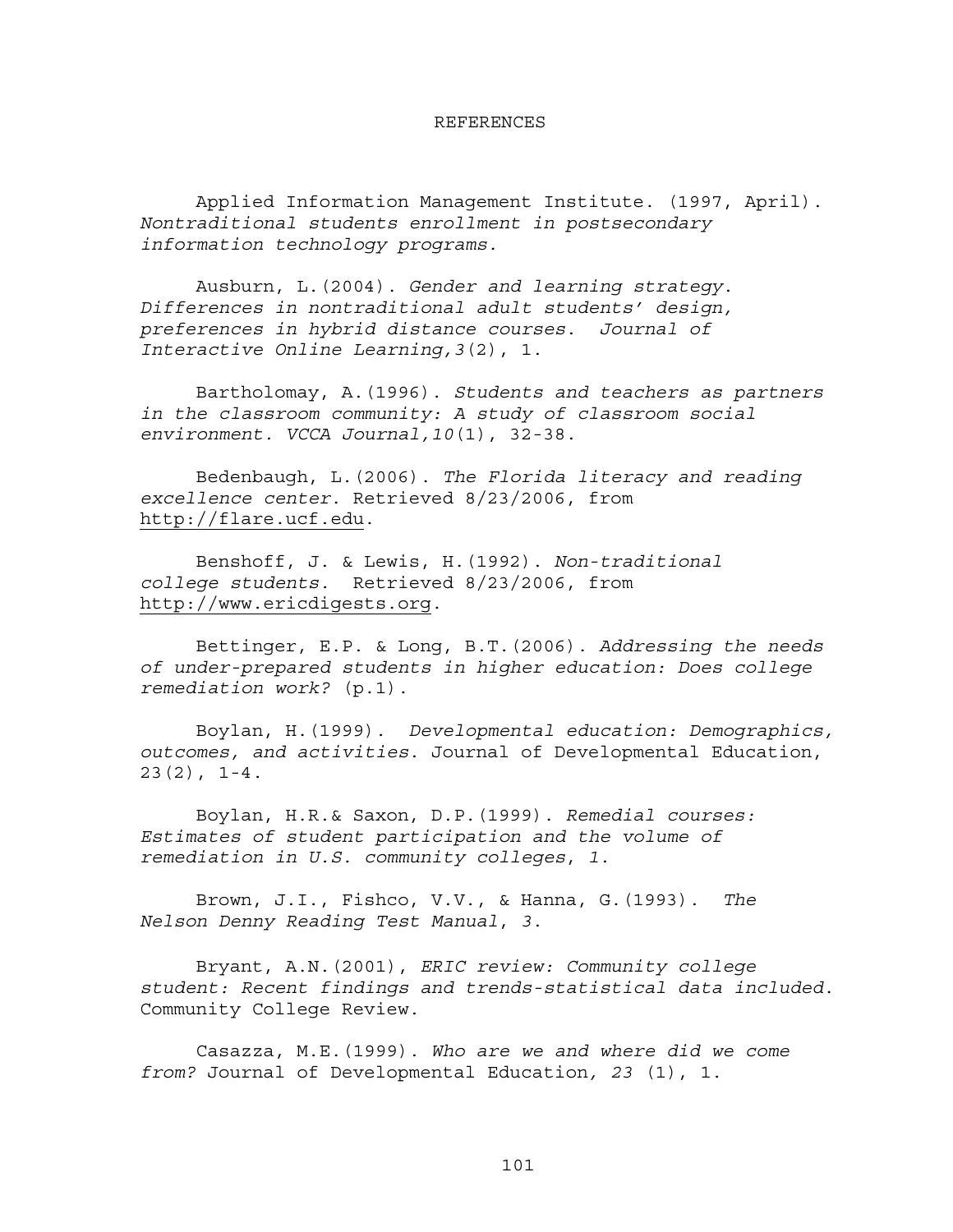Center for Institutional Effectiveness (2004). *A fresh look at traditional and non-traditional undergraduates at KSU*.

Claxton, C.S. & Murrell, P.H.(2003). *Learning styles and instruction*. Retrieved 11/2/2006, from [http://nww.ntlf.com](http://nww.ntlf.com/)

Creswell, John W.(1998). *Qualitative inquiry and research* d*esign: Choosing among five traditions.* Thousand Oaks, CA: Sage Publications, Inc.

 Crews, D.M., & Aragon, S.R.(2004). *Influence of a community college developmental education writing course on academic performance.* Retrieved 3/8/2005, from [http://www.findarticles.com](http://www.findarticles.com/).

Felder, R.M., & Brent, R.(2005). *Understanding student differences*. *Journal of Engineering Education, 94*(1), 58.

Felder, R.M., & Spurlin, J.(2005). *Applications, reliability, and validity of the index of learning styles*. *Int.J. Engng Ed, 21*(1), 103.

Guild, P.B.(2001). *Diversity learning style and culture*. Retrieved 11/2/2006, from [http://www.newhorizons.org](http://www/).

Harvey, L.(2004). *Analytic quality glossary, quality research international*. Retrieved 8/23/2006, from <http:www.qualityresearchinternational.com>.

Heilman, A. et al,(1989). *Principles and practices of teaching reading.* (Sixth ed., p.272). Columbus,OH: Charles E. Merrill Publishing Co.

Henry, D.J.(2005). *The master reader.* New York, NY: Pearson Education, Inc.

Hood, K.,(1995). *Exploring learning styles and instruction*. Retrieved 11/2/2006, from [http://jwilson.coe.uga.edu](http://jwilson/).

Jackson, K. & Ryan, T.(2003). *Using information effectively in education*. Retrieved from [http://tiger.towson.edu.](http://tiger/)

Jenkins, D. & Boswell, K.(2002). *Education commission of the states*: Center for Community College Policy.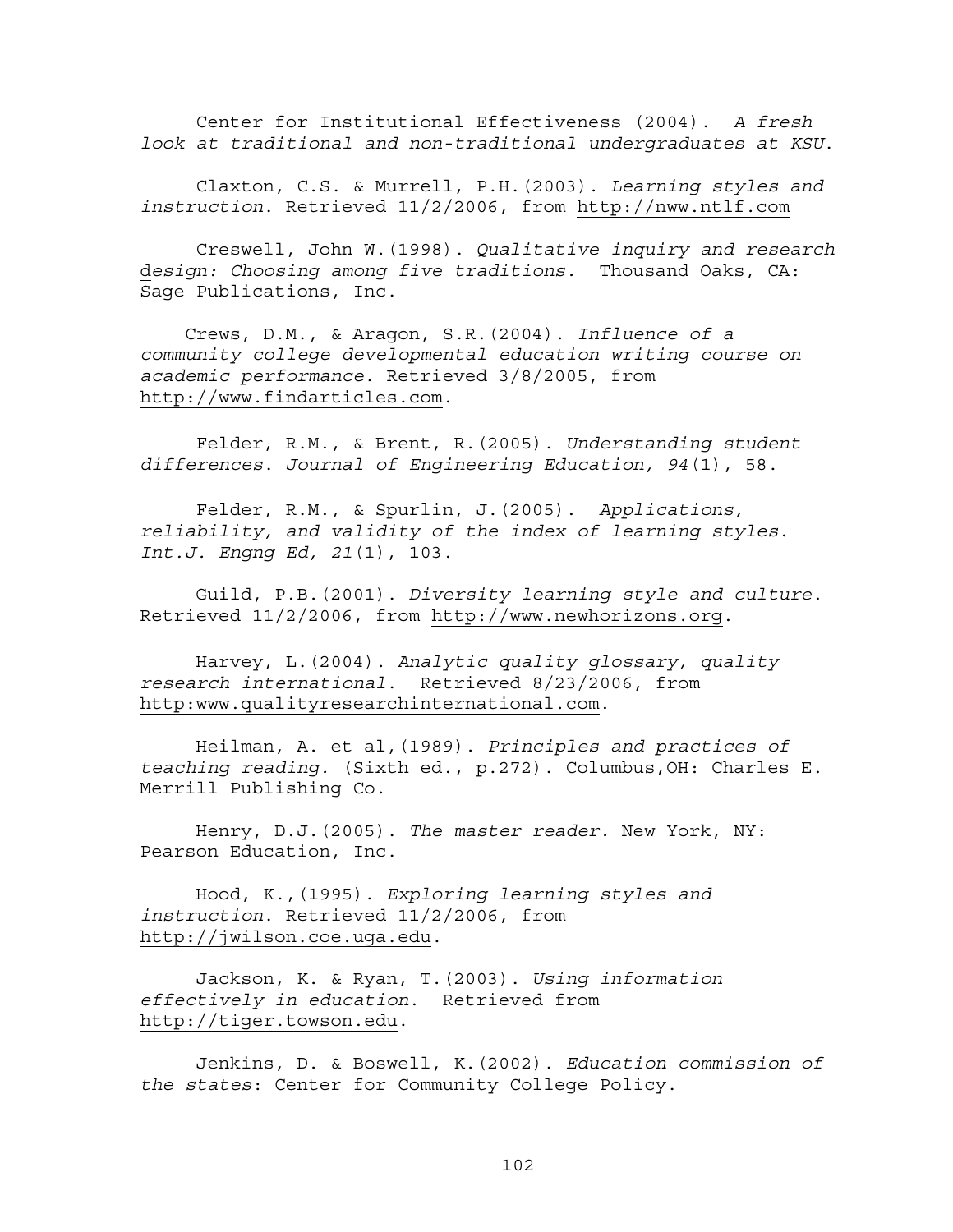Kalamazoo Valley Community College (2004). *Developmental education.* Retrieved 3/11/2005, from [http://www.kvcc.edu](http://www/).

Kolb (1984). *Learning styles.* Retrieved 3/23/2005, from [http://www.nwlink.com](http://www.nwlink.com/).

Kruidenier, J.(2002). *Research-based principles for adult basic education reading instruction*. Retrieved 2/21/2005,from [http://www.nifl.gov.](http://www.nifl.gov/)

Laine, C., Laine, M., & Bullock, T.(1999). "*Teaching under prepared college readers: Where have we been? Where are we going?"* Volume XX, 2000 American Reading Forum.

Lane, K. (2004, March 11). Sen. Clinton Unveils Plan to Help Nontraditional Students. *Black issues in higher education*, 21.6.

Learning Styles (2004). *Definition of learning styles in encyclopedia.* Retrieved 3/23/2005, from [http://encyclopedia.laborlawtalk.com](http://encyclopedia.laborlawtalk.com/).

Lesley,(2004). *Refugees from reading: Students' perceptions of "remedial" literacy redagogy*. Reading Research and Instruction, 44(1), 62-83.

Lincoln, Y.S. & Guba, E.G.(1985). *Naturalistic inquiry*. Beverly Hills, CA: Sage Publications, Inc.

May, E.L. & Akin, R.(n.d.) *The non-traditional student: a neglected resource*. Retrieved 8/23/2006, from [http://www.hsu.edu.](http://www/)

McCabe, R.H.(2000). *No one to waste: A report to public decision-makers and community college leaders*. Washington, DC: Community College Press.

Medwell, J., Wray, D., Poulson, L., Fox, R.(1998). *Effective teachers of literacy*.

Moats, L.C.(2002). Learning To Read. *American school board journal, 189*(6), 22-25.

Pang, E., Muaka, A., Bernhardt, E., & Kamil, M.(2003). *Teaching reading*.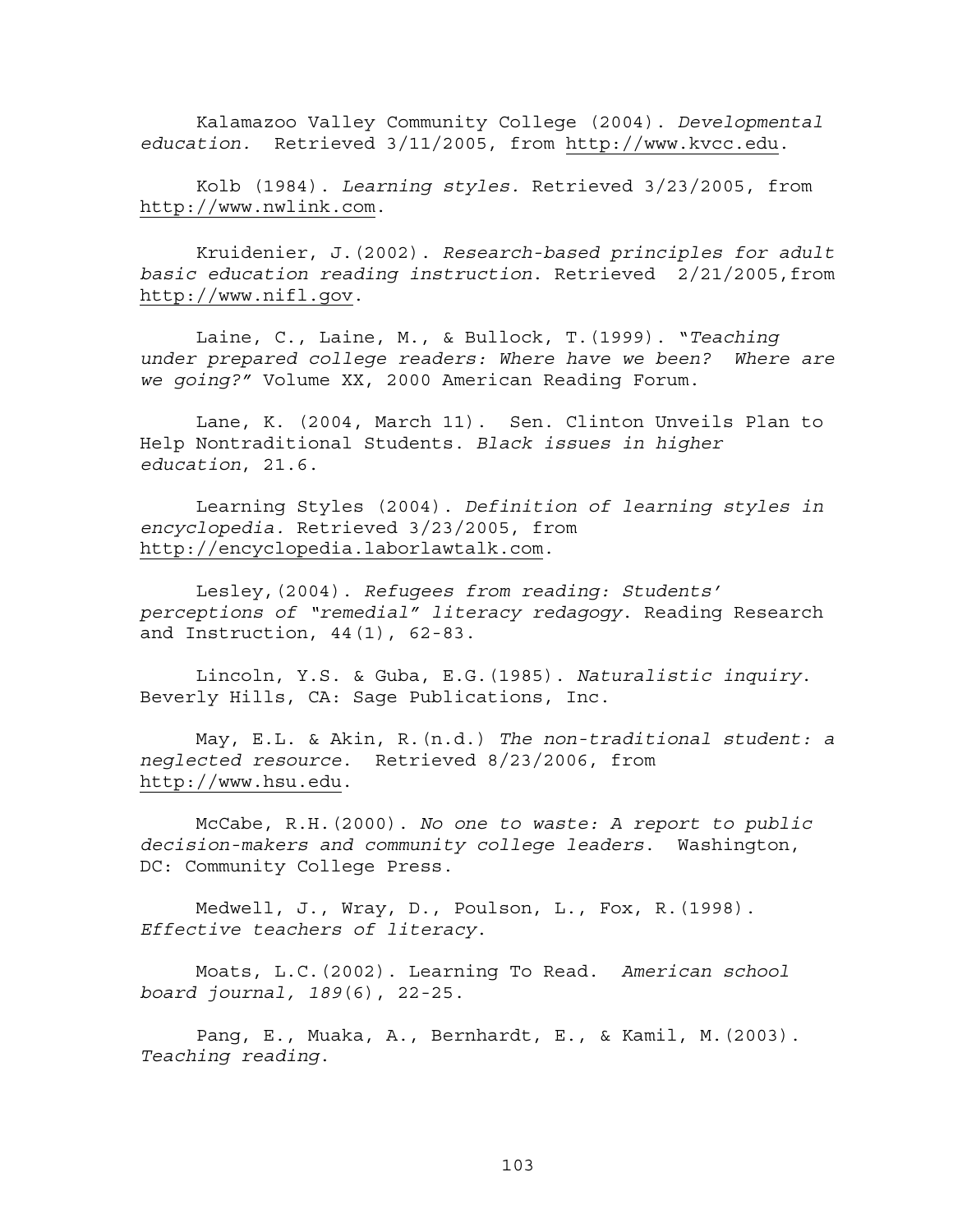Patton, M. Q.(1990). *Qualitative evaluation methods.* Beverly Hills, CA: Sage Publications, Inc.

Phillips, R.(1998). *College remediation, What it is, What it cost, What's at stake*. Washington, DC: The Institute for Higher Education Policy.

Rao, D.(2005). *What can we learn from developmental reading research in postsecondary education?* Retrieved 3/13/2005, from [http://www.collegetransition.org.](http://www.collegetransition.org/)

Reynolds, J., & Werner, S.(1998). *A transition for community colleges: Teaching institutions to learning institutions*. *Inquiry, 3*(1), 4.

Rubin, D.(1992). *Teaching reading and study skills in content areas.* (Second ed., pp.52-91). Needham Heights, MA: CBS College Publishing.

 Rugg, E., Hutcheson, d. (2005, May). *Distinguishing traditional from nontraditional undergraduates: Simplistic methods may mask modern trends.* Presented at the Association for Institutional Research 2005 Annual Forum, San Diego, CA.

Sample, J.(2004). *Learning style report.* HRD Press.

Shaw, V.N.(2001). *Training in reading skills: An innovative method from college instruction*. *Reading Improvement, 38*(4), 188.

Spradley, J.(1979). *Participant observation*. Macalester College.

Strickland, D., et al,(2002). *Supporting struggling* r*eaders and writers.* Portland, Maine: Stemhouse Publishers.

The National Reading Panel (2000). *Reading comprehension*. Retrieved 8/23/2006 from [http://flare.ucf.edu](http://flare/).

Weber State University(2006). *Non-traditional student programs.* Ogden, Utah.

Whisnant, W. T., Sullivan, John C., & Slaydon, S. L. (1992). *The "old" new resource for education—student age*. Catalyst, 22, (3), 1.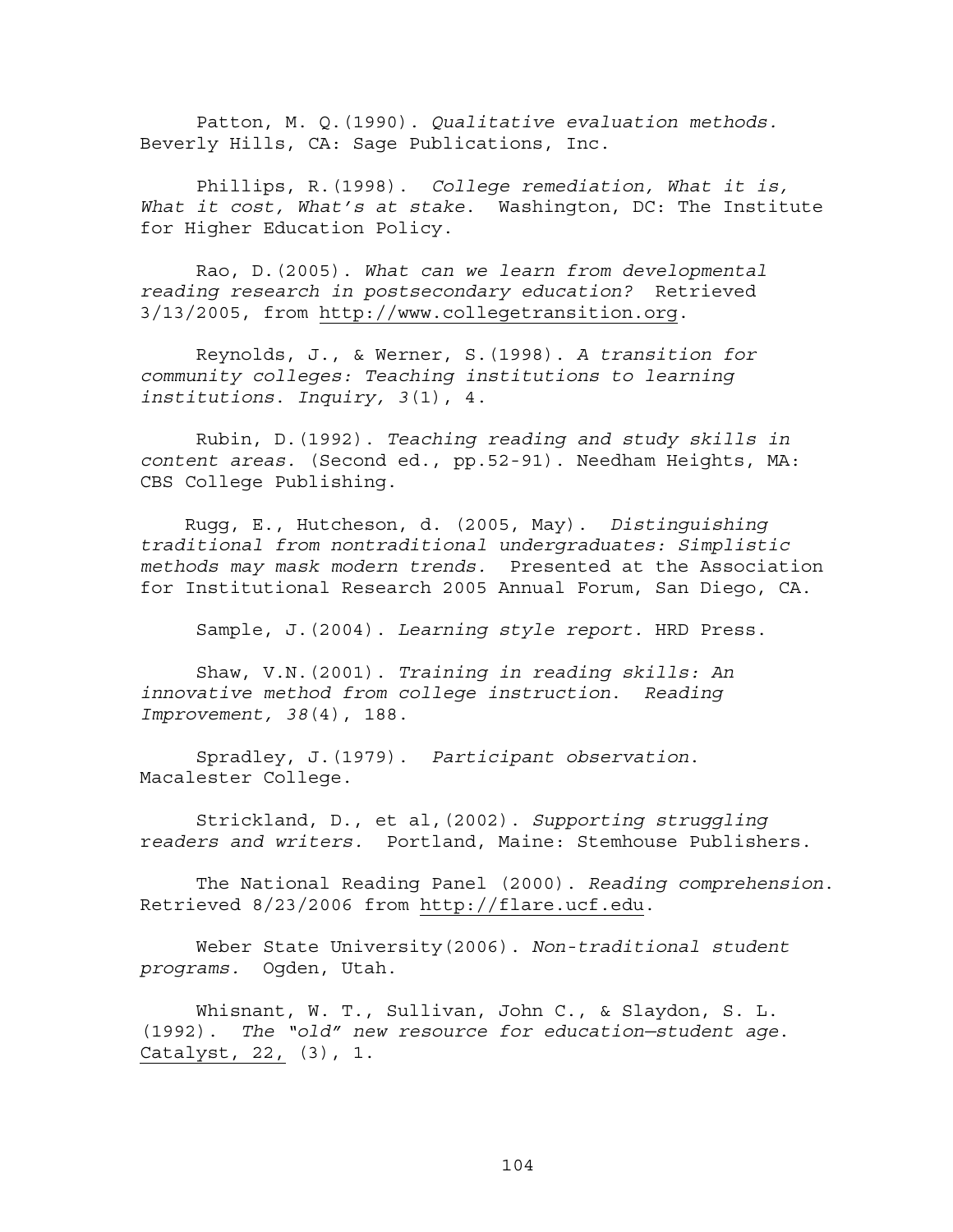Wilhelm, J.(2006). *Understanding reading comprehension*. Retrieved 10/23/2006, from [http://content.scholastic.com](http://content/).

Yin, R. K.(2003). *Case study research: Design and methods.* Thousand Oaks, CA: Sage Publications, Inc.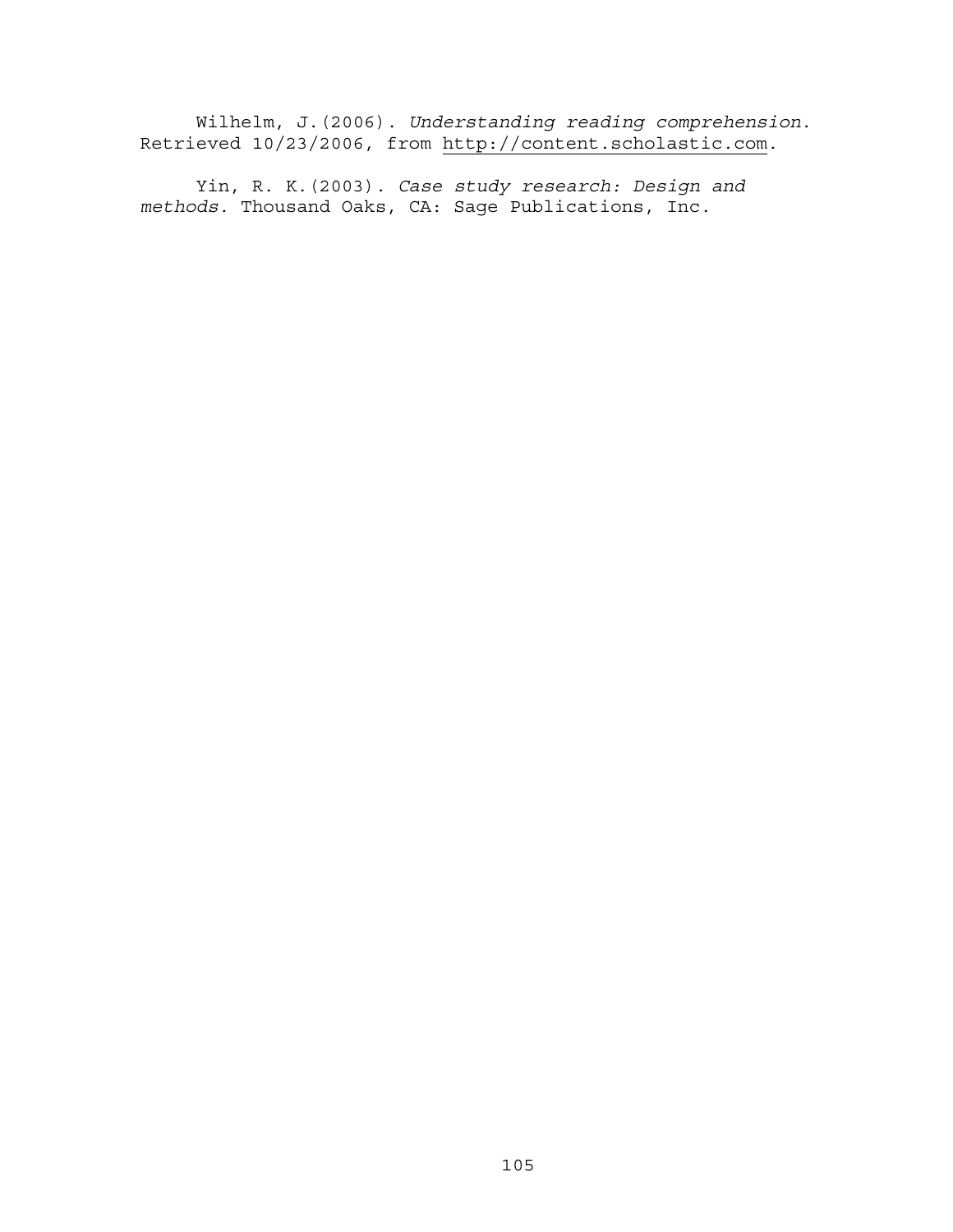#### **APPENDIX A**

#### **LETTER REQUESTING PERMISSION FOR STUDY**

May 23, 2005

Dear Dr. Dorsey:

I am currently a graduate student at Louisiana State University and am preparing to gather data that will enable me to write my dissertation, which will complete the requirements for a doctorate degree in Reading Education. To achieve this, I would like to have permission to conduct a study using the students enrolled in my Developmental Reading 090 AND 091 Courses.

My study will involve administering the Nelson-Denny Reading Test at both the beginning and ending of the semester to seek the outcome of student achievement enrolled in a developmental reading course at a community college. Further the study will examine vocabulary and comprehension improvement, as measured by the Nelson-Denny Reading Test, a standardized test. In addition, I will cover all the material on the Baton Rouge Community College Developmental Reading 090 and 091 Syllabus. I will also conduct interviews with the students outside of the class, which will not interfere with class instruction.

Finally, I will meet with the student volunteers to explain the study and obtain signatures on a written consent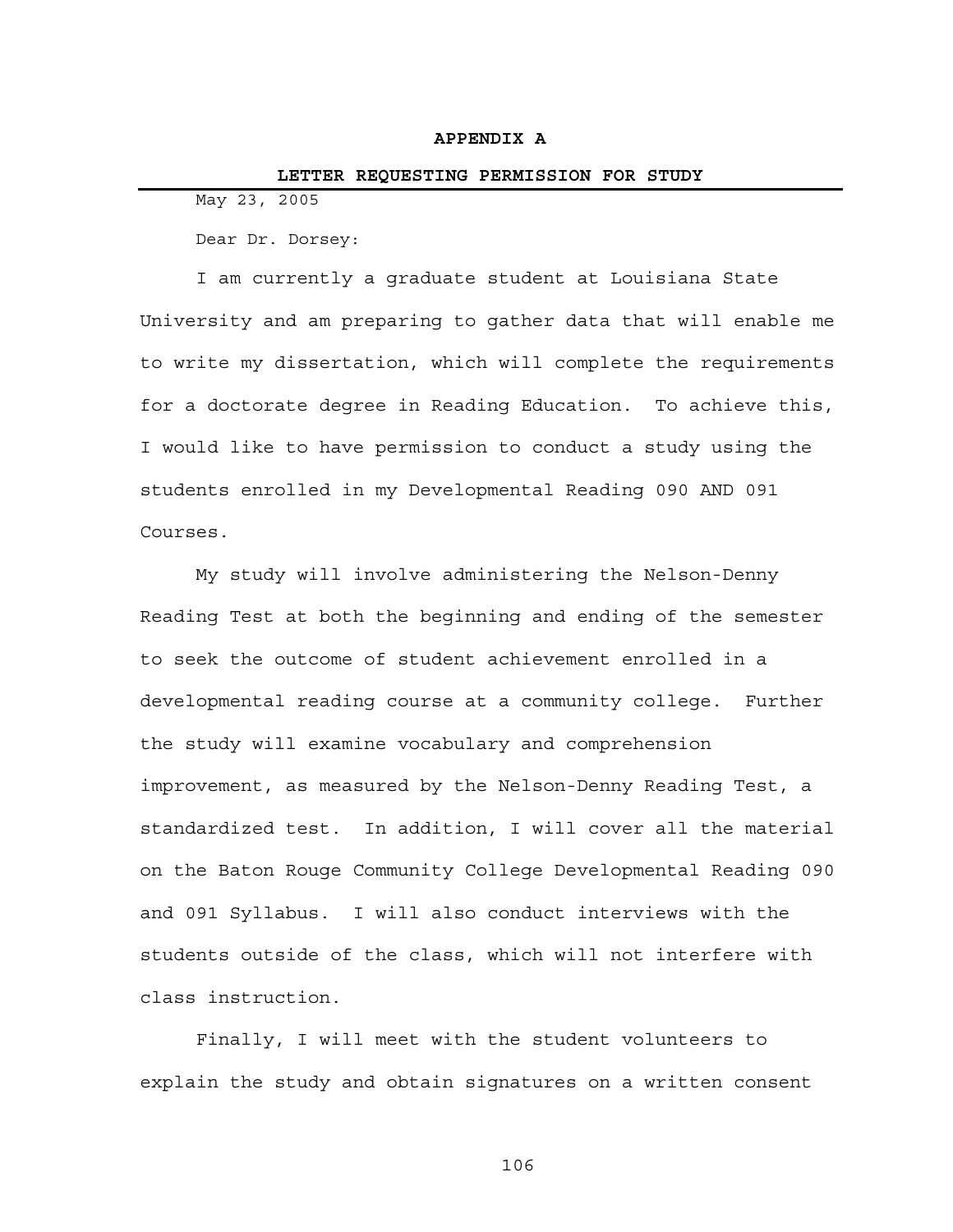form to participate. I feel that the data gathered will be of importance to me as an instructor, and to other reading faculty as they examine the benefits of a developmental course in a community college setting.

If you have any questions about this study, please contact me at (225) 261-4822.

Sincerely,

Carolyn Smith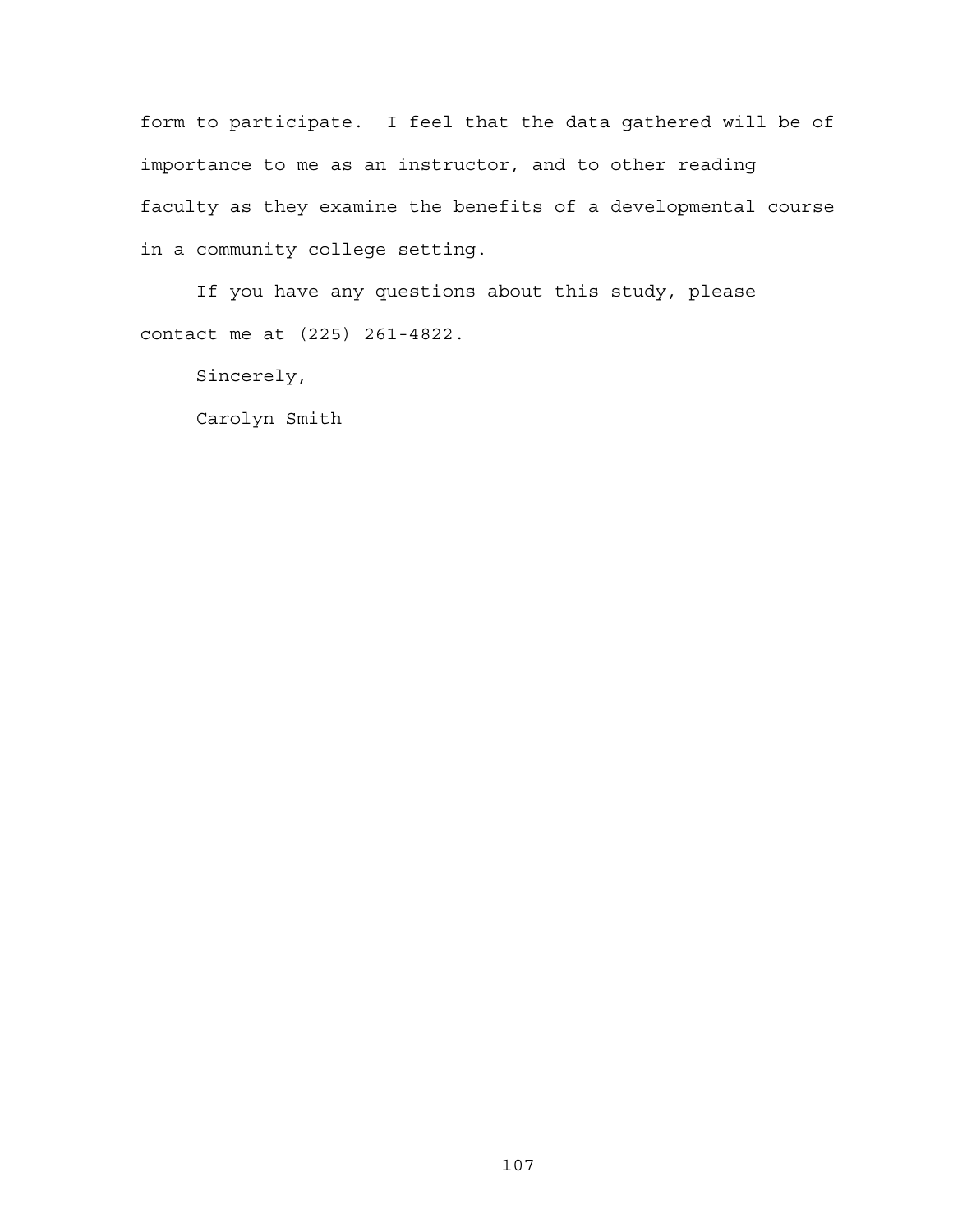#### **APPENDIX B**

#### **PARTICIPANTS' CONSENT FORM**

**Study Title:** Perceptions of Students Enrolled in a Developmental Reading Course in a Community College Setting.

 **Performance Site:** Varied- interviews will take place at a neutral site that is convenient to the student.

**Investigator:** The following investigator is available for questions about this study,

M-F, 8:00 a.m. – 4:30 p.m.

Ms. Carolyn Smith 225-261-4822 or 225-276-6525

**Purpose of the Study:** The purpose of this research project is to explore the perceptions of students enrolled in a developmental reading course in a community college setting.

**Subject Inclusion:** Individuals enrolled in a Developmental Reading Course. These individuals have enrolled in a developmental course during the fall and spring semesters.

**Number of subjects:** 8 ages 22+

**Study Procedures:** Study participants will be interviewed by Carolyn Smith at a neutral site that is convenient to the students.

**Benefits:** The study may yield valuable information about how students perceive themselves as a student enrolled in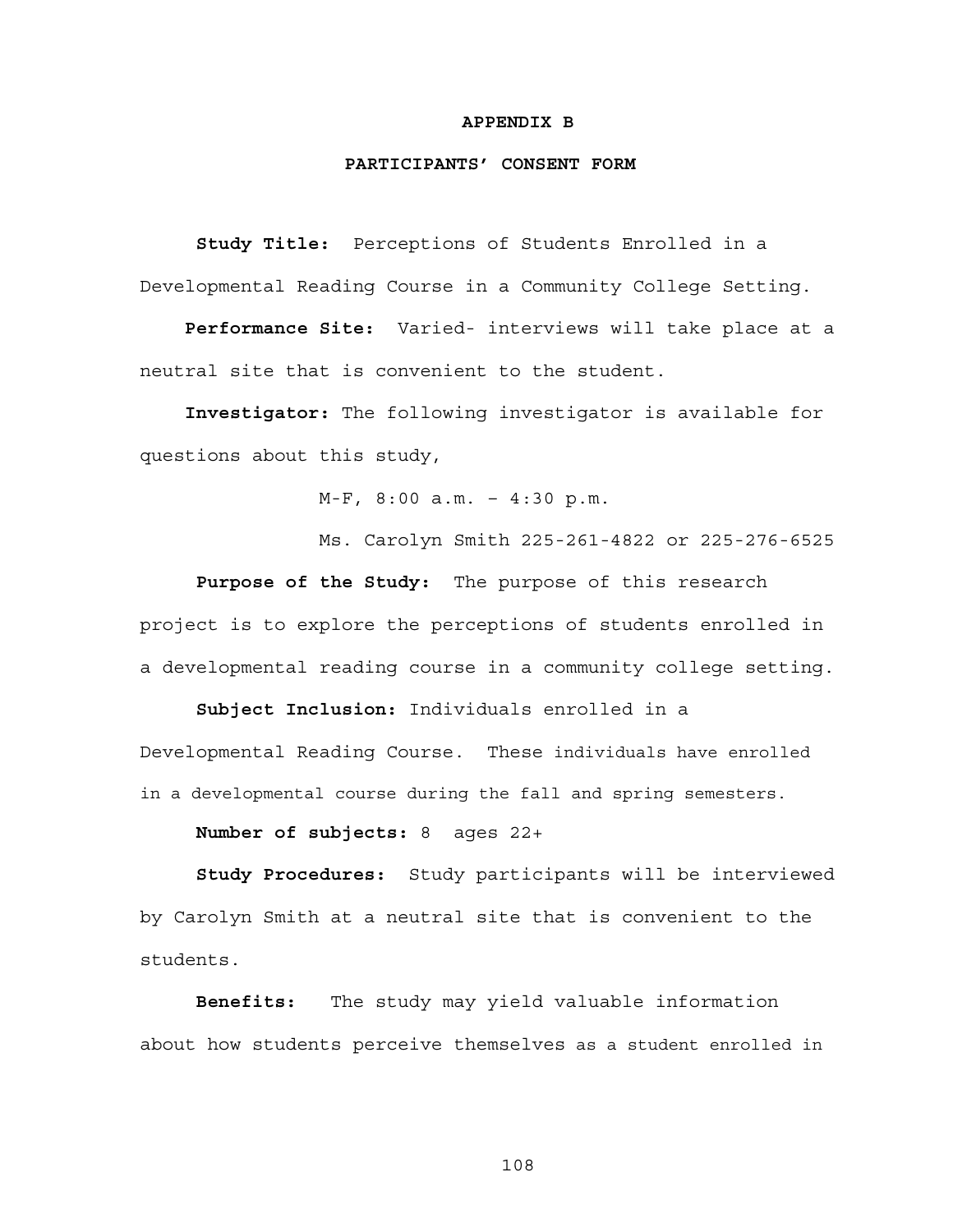a developmental reading course and the effectiveness of the course in a community college setting.

**Risks:** There are no risks. The study participants' real name will be replaced with a pseudonym to maintain anonymity. Confidentiality of the study records will be maintained with files being kept in a home file cabinet to which only the investigator has access.

**Right to Refuse:** Subjects may choose not to participate or to withdraw from the study at any time without penalty or loss of any benefit to which they might otherwise be entitled.

**Privacy:** Results of the study may be published, but no names or identifying information will be included in the publication. Subject identity will remain confidential unless disclosure is required by law.

**Signatures:** The study has been discussed with me and all my questions have been answered. I may direct additional questions regarding study specifics to the investigators. If I have questions about subjects' rights or other concerns, I can contact Robert C. Mathews, Institutional Review Board, and (225) 578-8692. I agree to participate in the study described above and acknowledge the investigator's obligation to provide me with a signed copy of this consent form.

Signature of Subject Date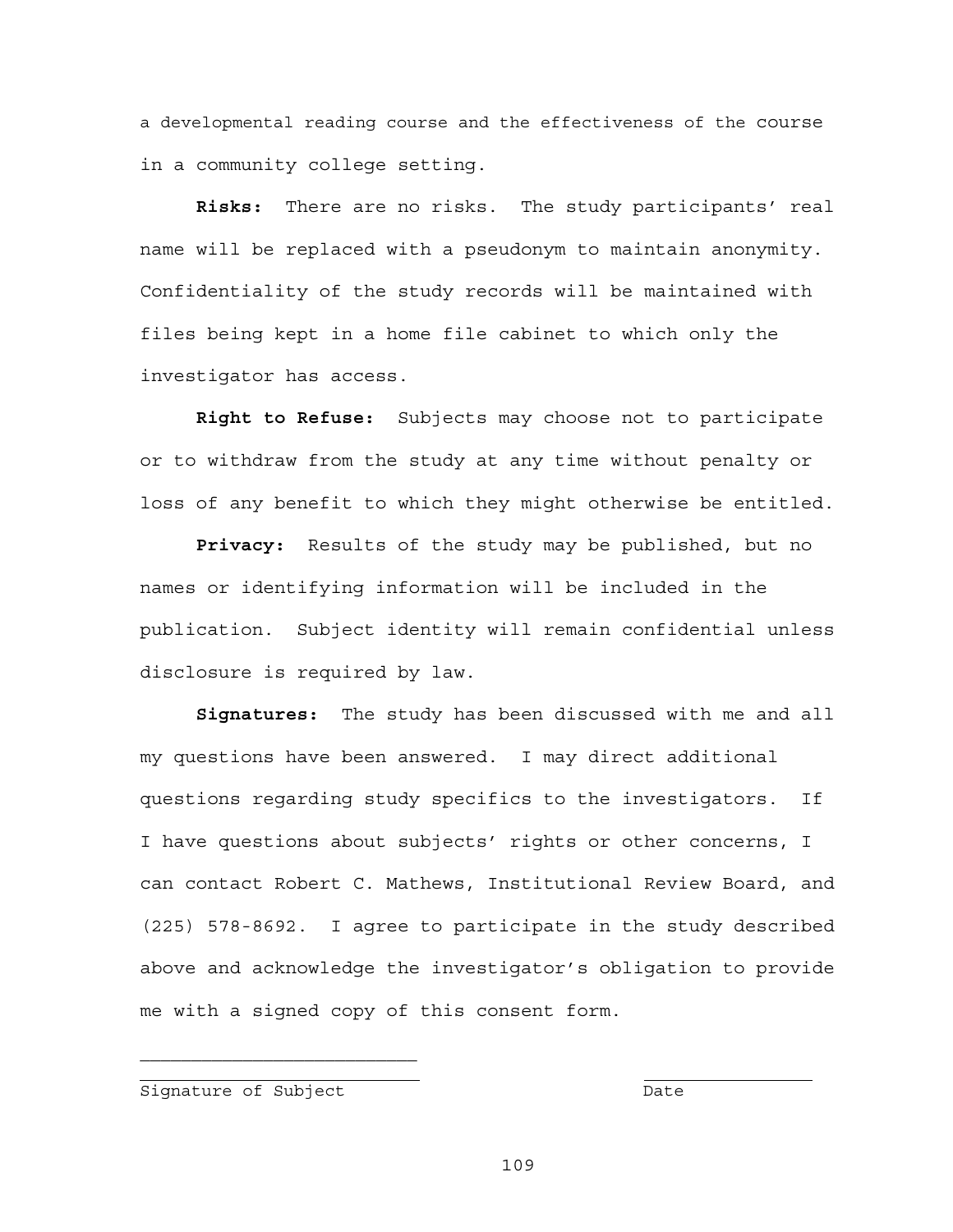# **APPENDIX C**

# **RAW SCORE TO SCALE SCORE TO GRADE EQUIVALENT CONVERSIONS (FORM G)**

|            | Vocabulary  | Comprehension | Total $(V + 2C)$           |                         | Vocabulary                 | Comprehension <sup>®</sup> | Total $(V + 2C)$          |
|------------|-------------|---------------|----------------------------|-------------------------|----------------------------|----------------------------|---------------------------|
| Raw Score  | SS<br>GE    | SS.<br>GE     | <b>SS</b><br>GE            | Raw Score               | SS <sub></sub><br>GE       | <b>SS</b><br>GE            | SS <sub></sub><br>GE      |
| 156        |             | Ł             | 258<br>18.9                | 77                      | 253<br>18.9                |                            | 191<br>10.1               |
| 155<br>154 |             |               | 257<br>18.9<br>256<br>18.9 | 76<br>75.               | 252<br>18.8<br>250<br>18.5 | 18.9<br>251                | 190<br>10.0<br>189<br>9.9 |
| 153        |             |               | 256<br>18.9                | 74                      | 248<br>18.2                | 248<br>18.9                | 188<br>9.8                |
| 152        |             |               | 18.9<br>255                | 73                      | 247<br>18.1                |                            | 187<br>9.7                |
| 151        |             |               | 254<br>18.9                | 72                      | 245<br>17.8                | 245<br>18.9                | 187<br>9.7                |
| 150        |             |               | 253<br>18.9                | 71                      | 244<br>17.7                |                            | 186<br>9.6                |
| 149        |             |               | 252<br>18.9                | 70                      | 242<br>17.4                | 241<br>18.3                | 185<br>9.5                |
| 148        |             |               | 251<br>18.9                | 69                      | 240<br>17.1                |                            | 184<br>9.4                |
| 147        |             | ¥             | 250<br>18.8                | 68                      | 239<br>17.0                | 238<br>17.7                | 183<br>9.3                |
| 146        |             |               | 18.8<br>250<br>249<br>18.6 | 67<br>66                | 237<br>16.7<br>235<br>16.3 | 235<br>17.1                | 182<br>9.2<br>181<br>9.1  |
| 145<br>144 |             |               | 248<br>18.5                | 65                      | 234<br>16.1                |                            | 181<br>9.1                |
| 143        |             |               | 247<br>18.4                | 64                      | 232<br>15.8                | 232<br>16.6                | 180<br>8.9                |
| 142        |             |               | 246<br>18.2                | 63                      | 231<br>15.6                |                            | 179<br>8.7                |
| 141        |             |               | 245<br>18.1                | 62                      | 220<br>15.3                | 229<br>16.1                | 178<br>8.5                |
| 140        |             |               | 17.9<br>244                | 61                      | 227<br>15.0                |                            | 177<br>83                 |
| 139        |             |               | 244<br>17.9                | 60                      | 226<br>14.9                | 226<br>15.4                | 176<br>8.1                |
| 138        |             |               | 17.8<br>243                | 59                      | 224<br>14.7                |                            | 7.9<br>175                |
| 157<br>136 |             |               | 17.6<br>242<br>241<br>17.4 | 58<br>57                | 222<br>14.6<br>221<br>14.5 | 223<br>14.9                | 175<br>7.9<br>174<br>7.7  |
| 135        |             |               | 240<br>17.3                | 56                      | 219<br>14.3                | 219<br>14.4                | 173<br>7.5                |
| 134        |             |               | 239<br>17.1                | 55                      | 217<br>14.1                |                            | 172<br>73                 |
| 133        |             |               | 16.9<br>238                | 54                      | 216<br>14.0                | 216<br>14.1                | 7.1<br>171                |
| 132        |             |               | 238<br>16.9                | 53                      | 214<br>13.8                |                            | 170<br>6.9                |
| 131        |             |               | 237<br>16.7                | 52                      | 213<br>13.7                | 213<br>13.7                | 169<br>6.8                |
| 130        |             |               | 16.6<br>236                | śέ                      | 211<br>13.4                |                            | 6.8<br>169                |
| 129        |             |               | 16.4<br>235                | 50                      | 209<br>13.2                | 210<br>13.4                | 168<br>6.6                |
| 128<br>127 |             |               | 234<br>16.3<br>233<br>16.1 | Ò<br>涵                  | 208<br>13.1<br>206<br>12.7 | 207<br>12.9                | 167<br>6.4<br>166<br>63   |
| 126        |             |               | 233<br>16.1                | 47                      | 204<br>12.3                |                            | 165<br>6.1                |
| 125        |             |               | 232<br>15.9                | $^{36}$                 | 203<br>12.1                | 204<br>12.1                | 164<br>5.8                |
| 124        |             |               | 231<br>15.8                | $45 -$                  | 201<br>11.8                |                            | 163<br>5.6                |
| 123        |             |               | 230<br>15.6                | 44                      | 200<br>11.6                | 201<br>11.5                | 163<br>5.6                |
| 122        |             |               | 229<br>15.4                | Ø                       | 198<br>11.3                |                            | 162<br>53                 |
| 121        |             |               | 228<br>15.3                | $\sqrt{2}$              | 196<br>11.0                | 198<br>10.9                | 161<br>5.1                |
| 120        |             |               | 227<br>15.1                | 41                      | 10.8<br>195                |                            | 160<br>4.9                |
| 119        |             |               | 227<br>15.1<br>226<br>15.0 | 40<br>39                | 193<br>10.5<br>191<br>10.2 | 194<br>10.1                | 159<br>4.7<br>158<br>4.5  |
| 118<br>117 |             |               | 225<br>14.9                | 38                      | 190<br>10.1                | 191<br>9.8                 | 158<br>4.5                |
| 116        |             |               | 224<br>14.8                | 37                      | 188<br>9.9                 |                            | 4.5<br>157                |
| 115        |             |               | 223<br>14.7                | 36                      | 187<br>9.8                 | 9.6<br>188                 | 156<br>$^{4.1}$           |
| 114        |             |               | 222<br>14.6                | 35                      | 185<br>9.6                 |                            | 155<br>4.1                |
| 113        |             |               | 221<br>14.5                | 34                      | 183<br>9.4                 | 185<br>9.3                 | 154<br>4.1                |
| 112        |             |               | 221<br>14.5                | 33                      | 182<br>9.3                 |                            | 153<br>4.1                |
| 111        |             |               | 220<br>14.4                | 32                      | 180<br>9.1                 | 182<br>8,9                 | 152<br>4.1                |
| 110<br>109 |             |               | 219<br>14.3<br>218<br>14.2 | 51<br>30                | 178<br>8.8<br>177<br>8.6   | 179<br>8.3                 | 4.1<br>152<br>4.1<br>151  |
| 108        |             |               | 217<br>14.1                | 29                      | 175<br>83                  |                            | 150<br>4.1                |
| 107        |             |               | 216<br>14.0                | 28                      | 173<br>7.9                 | 176<br>7.8                 | 149<br>4.1                |
| 106        |             |               | 215<br>13.9                | 27                      | 172<br>7.8                 |                            | 148<br>4.1                |
| 105        |             |               | 215<br>13.9                | 26                      | 170<br>7.4                 | 172<br>7.1                 | 147<br>4.1                |
| $10-1$     |             |               | 214<br>13.8                | 25                      | 160<br>7.3                 |                            | 146<br>4.1                |
| 103        |             |               | 213<br>13.7                | 24                      | 6.9<br>167                 | 169<br>6.3                 | 146<br>4.1                |
| 102        |             |               | 212<br>13.5                | 23                      | 165<br>6.5                 |                            | 145<br>4.1                |
| 101        |             |               | 211<br>13.4<br>210         | 22<br>$_{21}$           | 164<br>6.3<br>162<br>5.9   | 166<br>5.7                 | 4.1<br>$1 + 4$<br>4.1     |
| 100        |             |               | 13.3<br>210<br>13.3        | 20                      | 160<br>5.6                 | 163<br>5.1                 | 143<br>142<br>4.1         |
| 99<br>98   |             |               | 209<br>13.2                | 19                      | 159<br>5.4                 |                            | 141<br>4.1                |
| 97         |             |               | 206<br>13.1                | 18                      | 157<br>5.1                 | 160<br>4.5                 | 140<br>4.1                |
| 96         |             |               | 207<br>12.9                | 17                      | 156<br>4.9                 |                            | 140<br>4.1                |
| 95         |             |               | 206<br>12.7                | 16                      | 154<br>4.5                 | 157<br>4.1                 | 139<br>4.1                |
| 94         |             |               | 205<br>12.5                | 15                      | 4.1<br>152                 |                            | 138<br>4.1                |
| 93         |             |               | 204<br>12.3                | 14                      | 151<br>4.1                 | 154<br>4.1                 | 137<br>4.1                |
| 92<br>91   |             |               | 204<br>12.3<br>203<br>12.1 | 13<br>12                | 149<br>4.1<br>147<br>4.1   | 4.1<br>151                 | 136<br>4.1<br>4.1<br>135  |
| 90         |             |               | 202<br>11.9                | 'n                      | 146<br>4.1                 |                            | 135<br>4.1                |
| 89         |             |               | 201<br>11.8                | 10                      | 144<br>4.1                 | 147<br>4.1                 | 134<br>4.1                |
| 88         |             |               | 200<br>11.6                | $\overline{9}$          | 143<br>4.1                 |                            | 133<br>4.1                |
| 87         |             |               | 199<br>11.4                | $\bf8$                  | 141<br>4.1                 | 144<br>4.1                 | 132<br>4.1                |
| 86         |             |               | 198<br>11.3                | Ż                       | 139<br>4.1                 |                            | 4.1<br>131                |
| 85         |             |               | 198<br>11.3                | 6                       | 138<br>4.1                 | 141<br>4.1                 | 130<br>4.1                |
| 84         |             |               | 197<br>11.1                | $\overline{\mathbf{S}}$ | 136<br>4.1                 |                            | 129<br>4.1                |
| 83         |             |               | 196<br>10.9                | ¥                       | 134<br>4.1                 | 138<br>4.1                 | 128<br>41                 |
| 82         |             |               | 195<br>10.8                | з                       | 133<br>4.1                 |                            | 127<br>4.1                |
| 81         |             |               | 194<br>10.6                | ż                       | 131<br>4.1                 | 4.1<br>135                 | 126<br>41                 |
| 80         | 18.9<br>258 |               | 193<br>10.4<br>192<br>10.3 | ĭ<br>ö                  | 130<br>4.1<br>4.1<br>129   | 132<br>4.1                 | 125<br>4.1<br>4.1<br>125  |
| 79         | 257<br>18.9 |               |                            |                         |                            |                            |                           |

255 18.9 <br>
Comprehension raw scores are doubled values.

 $\mathcal{F}$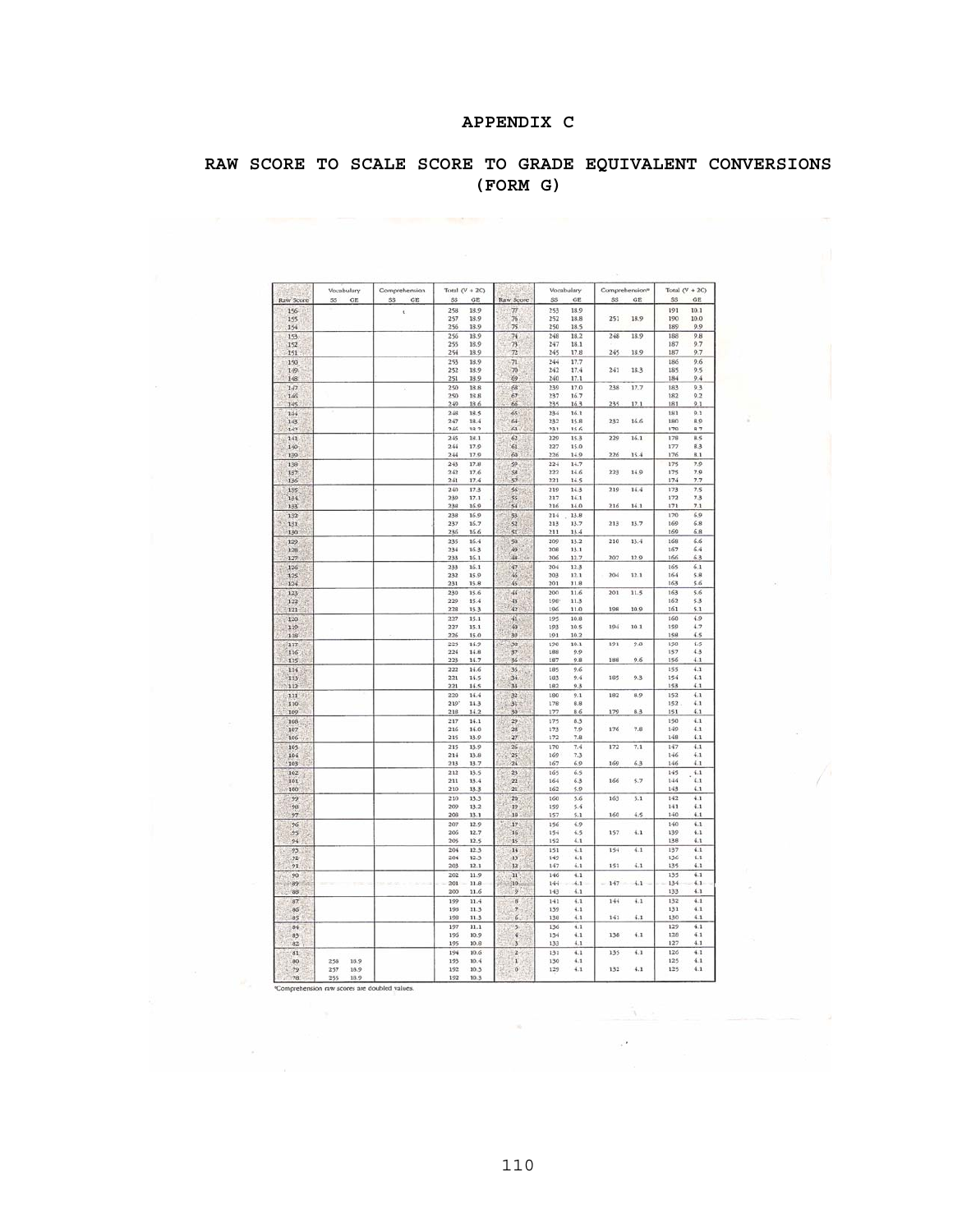# **APPENDIX D**

# **RAW SCORE TO SCALE SCORE TO GRADE EQUIVALENT CONVERSIONS (FORM H)**

|            | Vocabulary  | Comprehension | Total $(V + 2C)$           |                         | Vocabulary                 |              | Comprehension <sup>®</sup> | Total $(V + 2C)$ |            |
|------------|-------------|---------------|----------------------------|-------------------------|----------------------------|--------------|----------------------------|------------------|------------|
| Raw Score  | SS.<br>GE   | SS<br>GE      | SS<br>GE                   | Raw Score               | GE<br>SS <sub></sub>       |              | GE<br>SS                   | SS               | GE         |
| 156        |             |               | 258<br>18.9                | 77                      | 18.8<br>252                |              |                            | 189<br>188       | 9.9<br>9.8 |
| 155        |             |               | 257<br>18.9                | 76                      | 250<br>18.5<br>248<br>18.2 |              | 250<br>18.9                | 187              | 9.7        |
| 154        |             |               | 256<br>18.9<br>256<br>18.9 | 75<br>74                | 247<br>18.1                |              | 247<br>18.9                | 186              | 9.6        |
| 153<br>152 |             |               | 18.9<br>255                | 73                      | 17.8<br>245                |              |                            | 185              | 9.5        |
| 151        |             |               | 253<br>18.9                | 72                      | 17.5<br>243                |              | 243<br>18.6                | 185              | 9.5        |
| 150        |             |               | 18.9<br>252                | 71                      | 17.4<br>242                |              |                            | 184              | 9.4        |
| 149        |             |               | 251<br>18.9                | 70                      | 17.1<br>240                |              | 239<br>17.9                | 183              | 9.3        |
| 148        |             |               | 250<br>18.8                | 69                      | 239<br>17.0                |              |                            | 182              | 9.2        |
| 147        |             |               | 249<br>18.6                | 68                      | 16.7<br>237                |              | 235<br>17.1                | 181<br>181       | 9.1<br>9.1 |
| 146        |             |               | 248<br>18.5<br>18.4        | 67<br>66                | 236<br>16.5<br>16.1<br>234 |              | 231<br>16.4                | 180              | 8.9        |
| 145        |             |               | 247<br>246<br>18.2         | 65                      | 233<br>15.9                |              |                            | 179              | 8.7        |
| 144<br>143 |             |               | 245<br>18.1                | 64                      | 231<br>15.6                |              | 228<br>15.9                | 178              | 8.5        |
| 142        |             |               | 244<br>17.9                | ΰ3                      | 230<br>15.4                |              |                            | 177              | 8.3        |
| 141        |             |               | 243<br>17.8                | 62                      | 228<br>15.1                |              | 225<br>15.1                | 176              | 8.1        |
| 140        |             |               | 17.6<br>242                | 61                      | 227<br>15.0                |              | 14.8<br>222                | 176<br>175       | 8.1<br>7.9 |
| 139        |             |               | 241<br>17.4                | 60                      | 225<br>14.8<br>14.7        |              |                            | 174              | 7.7        |
| 138        |             |               | 241<br>17.4<br>240<br>17.3 | 59<br>58                | 224<br>222<br>14.6         |              | 219<br>14.4                | 173              | 7.5        |
| 137        |             |               | 239<br>17.1                | 57                      | 221<br>14.5                |              |                            | 173              | 7.5        |
| 136        |             |               | 16.9<br>238                | 56                      | 219<br>14.3                |              | 14.0<br>215                | 172              | 7.3        |
| 135<br>134 |             |               | 237<br>16.7                | 55                      | 218                        | 14.2         |                            | 171              | 7.1        |
| 133        |             |               | 236<br>16.6                | 54                      | 216                        | 14.0         | 212<br>13.6                | 170              | 6.9        |
| 132        |             |               | 16.4<br>235                | 53                      | 13.9<br>215                |              | 209<br>13.2                | 169<br>169       | 6.8<br>6.8 |
| 131        |             |               | 16.3<br>234                | 52                      | 213<br>211                 | 13.7<br>13.4 |                            | 168              | 6.6        |
| 130        |             |               | 234<br>16.3                | 51                      | 210                        | 13.3         | 12.6<br>206                | 167              | 6,4        |
| 129        |             |               | 233<br>16.1<br>15.9<br>232 | 50<br>49                | 208                        | 13.1         |                            | 166              | 6.3        |
| 128        |             |               | 231<br>15.8                | 48                      | 207                        | 12.9         | 11.9<br>203                | 165              | 6.1        |
| 127<br>126 |             |               | 15.6<br>230                | 47                      | 205                        | 12.5         |                            | 165              | 6.1        |
| i25        |             |               | 229<br>15.4                | 46                      | 203                        | 12.1         | 200<br>11.3                | 164              | 5.8        |
| 124        |             |               | 228<br>15.3                | 45                      | 202                        | 11.9         |                            | 163              | 5.6        |
| 123        |             |               | 228<br>15.3                | 44                      | 200                        | 11.6         | 10.7<br>197                | 162<br>161       | 5.3<br>5.1 |
| 122        |             |               | 227<br>15.1<br>15.0        | 43<br>42                | 198<br>197                 | 11.3<br>11.1 | 10.0<br>193                | 161              | 5.1        |
| 121        |             |               | 226<br>14.9<br>225         | 41                      | 195                        | 10.8         |                            | 160              | 4.9        |
| 120        |             |               | 224<br>14.8                | 40                      | 193                        | 10.5         | 190<br>9.7                 | 159              | 4.7        |
| 119<br>118 |             |               | 14.7<br>223                | 39                      | 192                        | 10.4         |                            | 158              | 4.5        |
| 117        |             |               | 223<br>14.7                | 38                      | 190                        | 10.1         | 9.5<br>187                 | 157              | 4.3        |
| 116        |             |               | 14.6<br>222                | 37                      | 188                        | 9.9          |                            | 157              | 4.3<br>4.1 |
| 115        |             |               | 14.5<br>221                | 36                      | 187                        | 9.8          | 9.2<br>184                 | 156<br>155       | 4.1        |
| 114        |             |               | 220<br>14.4                | 35<br>34                | 185<br>184                 | 9.6<br>9.5   | 8.7<br>181                 | 154              | 4.1        |
| 113        |             |               | 219<br>14.3<br>14.2<br>218 | 33                      | 182                        | 9.3          |                            | 153              | 4.1        |
| 112        |             |               | 217<br>14.1                | 32                      | 180                        | 9.1          | 178<br>8.1                 | 152              | 4.1        |
| 111<br>110 |             |               | 217<br>14.1                | 31                      | 179                        | 8.9          |                            | 152              | 4.1        |
| TOO        |             |               | 216<br>14.0                | 30                      | 177                        | 8.6          | 175<br>7.6                 | 151              | 4.1        |
| 108        |             |               | 215<br>13.9                | 29                      | 176                        | 8.4          |                            | 150              | 4.1        |
| 107        |             |               | 13.8<br>214                | 28                      | 174                        | 8.1          | 7.1<br>172                 | 150<br>149       | 4.1<br>4.1 |
| 106        |             |               | 13.7<br>213                | 27                      | 173                        | 7.9          | 63<br>169                  | 148              | 4.1        |
| 105        |             |               | 13.5<br>212                | 26<br>25                | 171<br>170                 | 7.6<br>7.4   |                            | 147              | 4.1        |
| 104        |             |               | 212<br>13.5<br>211<br>13.4 | 24                      | 168                        | 7.1          | 5.9<br>167                 | 146              | 4.1        |
| 103        |             |               | 210<br>13.3                | 23                      | 166                        | 6.7          |                            | 145              | 4.1        |
| 102<br>101 |             |               | 209<br>13.2                | 22                      | 165                        | 6.5          | 164<br>5.3                 | 145              | 4.1        |
| 100        |             |               | 208<br>13.1                | 21                      | 163                        | 6.1          |                            | 144              | 4.1        |
| 99         |             |               | 207<br>12.9                | 20                      | 162                        | 5.9          | 161<br>4.7                 | 143<br>142       | 4.1<br>4.1 |
| 98         |             |               | 206<br>12.7                | 19                      | 160                        | 5.6          | 4.1                        | 142              | 4.1        |
| 97         |             |               | 206<br>12.7                | 18                      | 159                        | 5.4          | 158                        | 142              | 4.1        |
| 96         |             |               | 12.5<br>205<br>12.3<br>204 | 17<br>16                | 157<br>155                 | 5.1<br>4.7   | 4.1<br>156                 | 141              | 4.1        |
| 05         |             |               | 203<br>12.1                | 15                      | 154                        | 4.5          |                            | 140              | 4.1        |
| 94         |             |               | 202<br>11.9                | 14                      | 152                        | 4.1          | 4.1<br>153                 | 138              | 4.1        |
| 93<br>92   |             |               | 201<br>11.8                | 15                      | 150                        | 4.1          |                            | 137              | 4.1        |
| 91         |             |               | 11.6<br>200                | 12                      | 148                        | 4.1          | 4.1<br>150                 | 136              | 4.1        |
| 90         |             |               | 200<br>11.6                | 11                      | 147                        | 4.1          |                            | 136<br>135       | 4.1<br>4.1 |
| 89         |             |               | 11.4<br>199                | 10                      | 146                        | 4.1          | 147<br>4.1                 | 135              | 4.1        |
| 88         |             |               | 198<br>11.3                | 9                       | 144<br>142                 | 4.1<br>4.1   | 145<br>4.1                 | 135              | 4.1        |
| 87         |             |               | 197<br>11.1                | 8<br>7                  | 140                        | 4.1          |                            | 135              | 4.1        |
| 86         |             |               | 196<br>10.9<br>10.8<br>195 | ő.                      | 138                        | 4.1          | 4.1<br>142                 | 135              | 4.1        |
| 85         |             |               | 10.8<br>195                | 5                       | 136                        | 4.1          |                            | 134              | 4.1        |
| 84         |             |               | 194<br>10.6                | 4                       | 134                        | 4.1          | 140<br>4.1                 | 134              | $-4.1$     |
| 83<br>82   |             |               | 10.4<br>193                | 3                       | $13 - 4$                   | $-4.1$       |                            | 133              | 4.1        |
| 81         |             |               | 192<br>10.3                | $\overline{\mathbf{2}}$ | 133                        | 4.1          | 136<br>4.1                 | 133              | 4.1        |
| 80         | 18.9<br>258 |               | 191<br>10.1                | Ŧ                       | 132                        | 4.1          |                            | 132              | 4.1<br>4.1 |
| 79         | 18.9<br>257 |               | 10.0<br>190                | ö                       | 131                        | 4.1          | 4.1<br>132                 | 132              |            |
|            | 190<br>754  |               | 190<br>10.0                |                         |                            |              |                            |                  |            |

 $\frac{254}{8}$   $\frac{1254}{8}$   $\frac{18.9}{8}$   $\frac{1}{16.2}$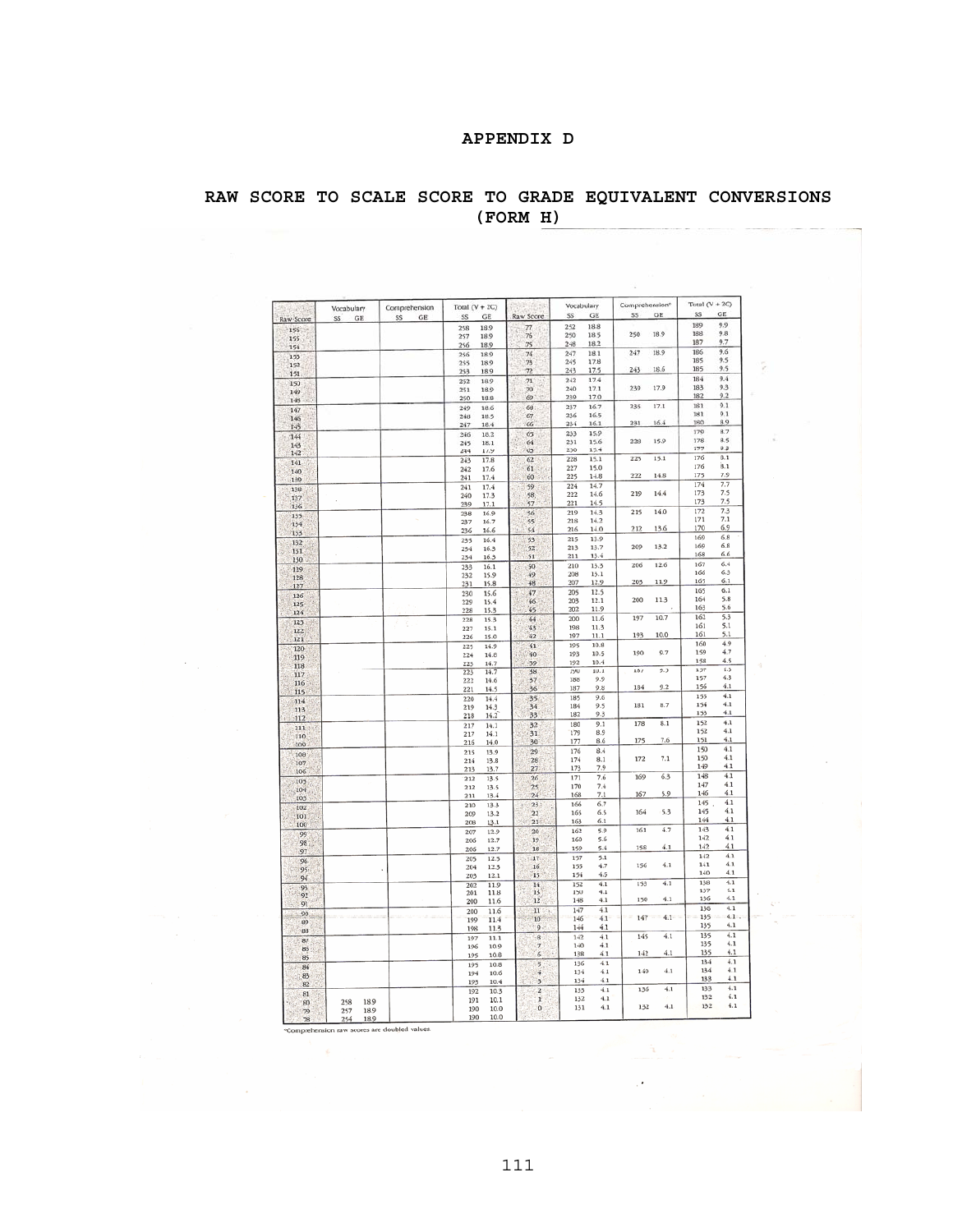#### **APPENDIX E**

#### **READING COURSE QUESTIONNAIRE**

**This survey is part of my efforts to ensure I am providing an education of the highest quality to all of my students.** 

I greatly appreciate your cooperation in completing this questionnaire. This questionnaire gives you the opportunity to express your views about this course. The confidentiality of your responses is assured. Your feedback is being collected as a part of my study at Louisiana State University. **This is not used as part of your grade for this course.** 

Name

Course Title\_\_\_\_\_\_\_\_\_\_\_\_\_\_\_\_\_\_\_\_\_\_\_\_\_\_

Approximate study hours per week for this course 0-2 1-3 4-6 7-9 over 9 hours

Current course average:

 $\begin{array}{ccccccccccccccccc}\n & & A & & \text{\_B} & & \text{\_C} & & \text{\_D} & & \text{\_F}\n\end{array}$ 

Please answer all questions and circle the answer that most accurately reflects your opinion for each statement.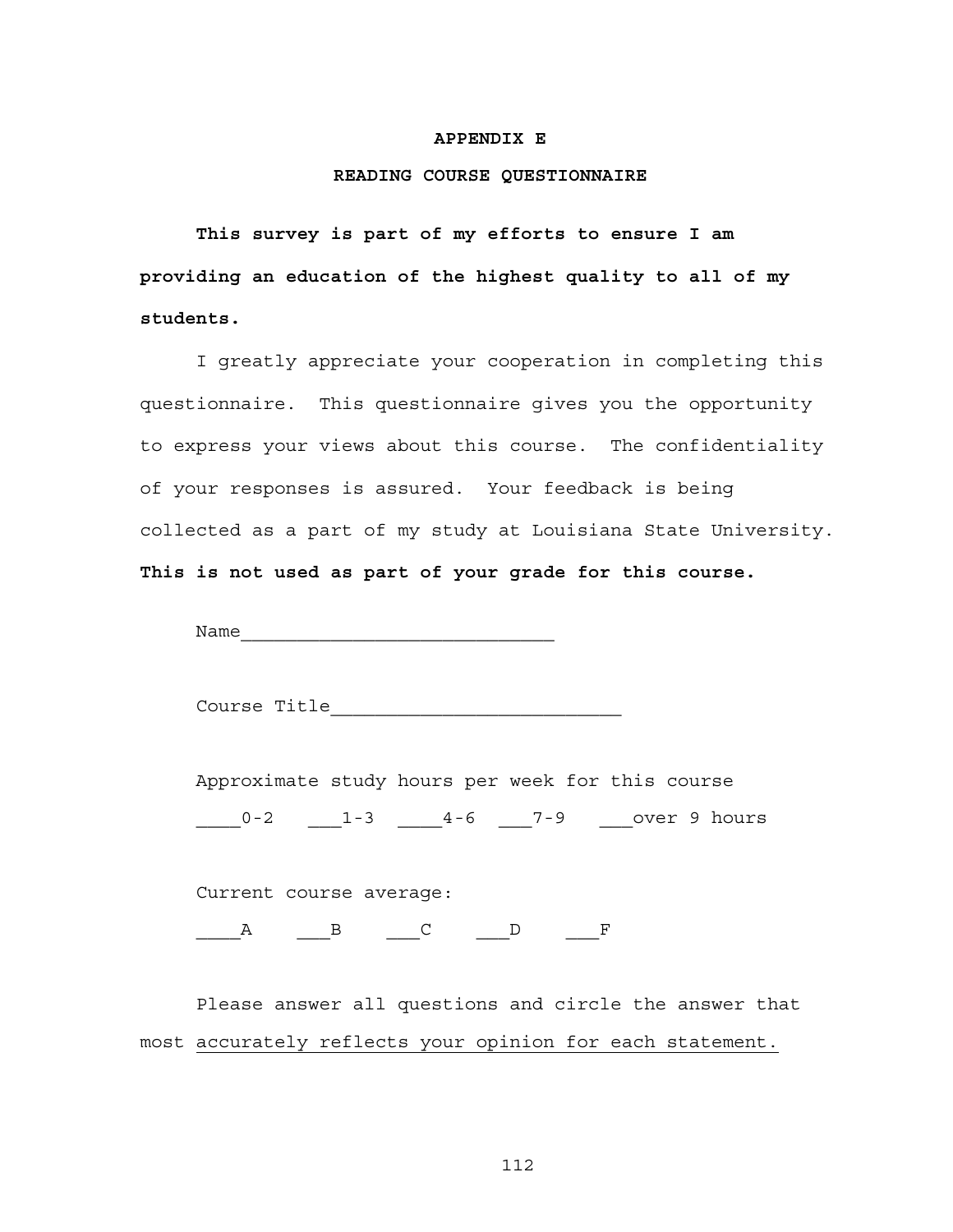**SD**=Strongly Disagree, **D**=Disagree, **N**=Neutral, **A**=Agree, and **SA**=Strongly Agree

1. The context clues activities helped me to determine the meaning of unfamiliar words in this course.

**SD D N A SA** 

2. I found the outlining and mapping skills helped me study for this course.

**SD D N A SA** 

3. The transitional/signal words helped me in writing paragraphs for this course.

**SD D N A SA** 

4. The topic, main idea, and supporting details activities helped me in other subject areas.

**SD D N A SA** 

5. The research project enabled me to collect and organize information using technology to support a particular topic.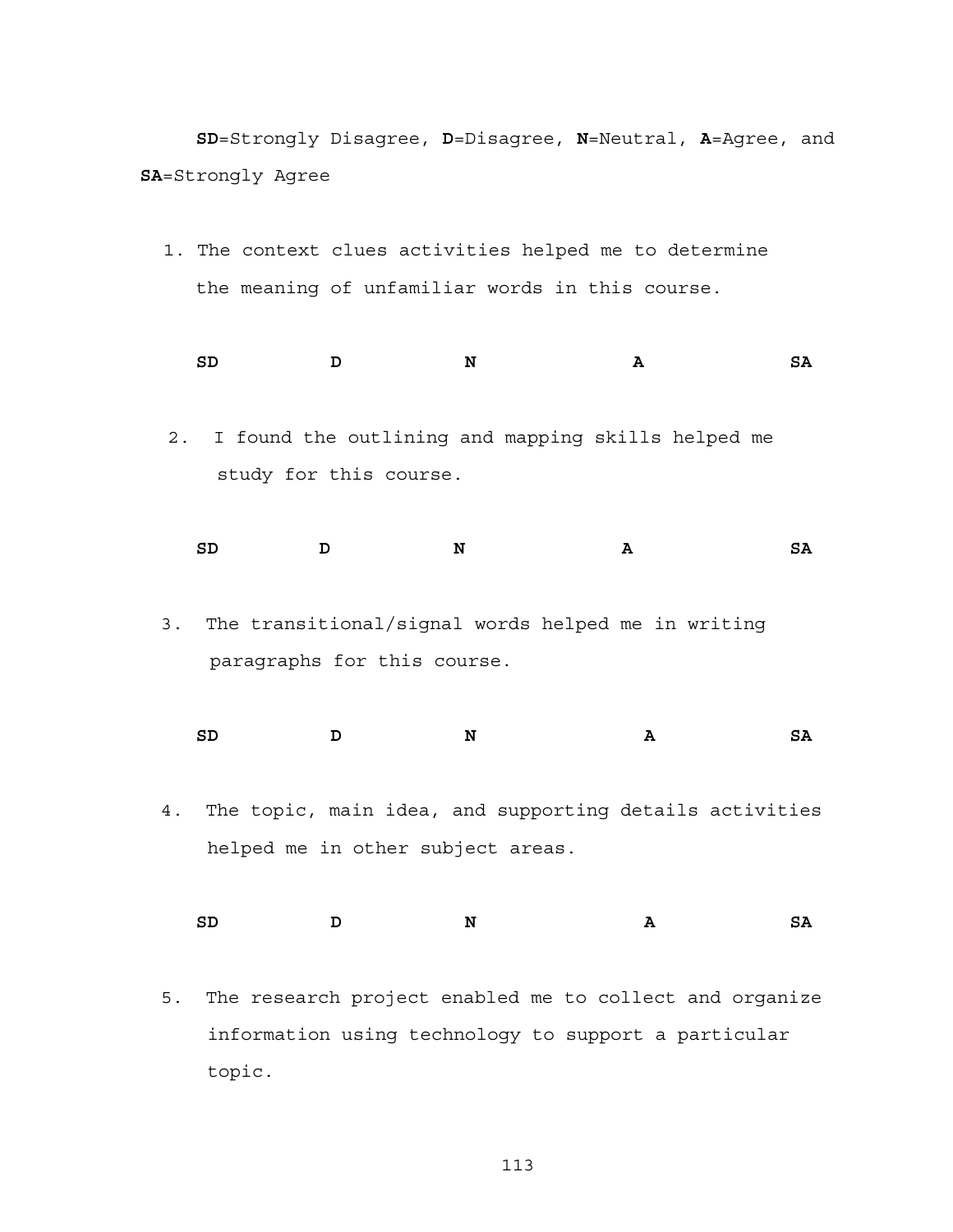- **SD D N A SA**  6. Reading materials used in this course were valuable in
	- that they increased my comprehension skills.
	- **SD D N A SA**
- 7. The weekly vocabulary assignments helped increase my word knowledge.
- SD D N A SA
- 8. As a result of this course, I have developed an ability to use oral communication effectively.

| SD | N | Α<br>$ -$ | SA |
|----|---|-----------|----|
|    |   |           |    |

- 9. As a result of this course, I have developed an ability to use written communication effectively.
	- **SD D N A SA**
- 10. Overall, I was satisfied with the quality of this reading course.

**SD D N A SA**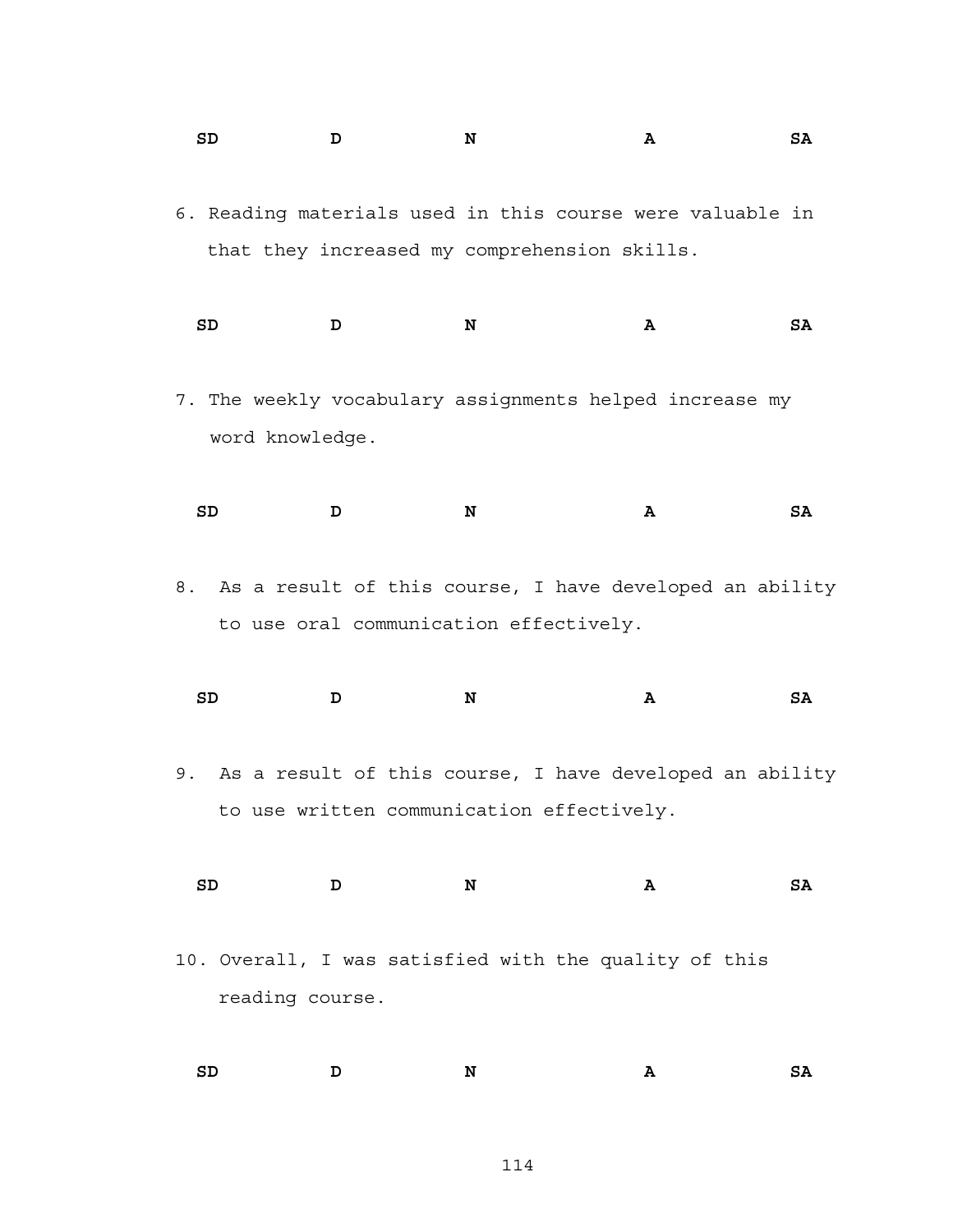# **Open ended comments: please be honest.**

For the following questions, please write your comments in the space provided.

- 1. What were the best learning activities in this reading course? Please explain.
- 2. Would you improve any of the learning activities? Yes or No If yes, please explain.
- 3. What additional activities would you like to see developed in this course?
- 4. Did you find the reading activities helpful to you as a learner or not? Please explain.
- 5. Did you find the writing activities helpful to you as a learner or not? Please explain.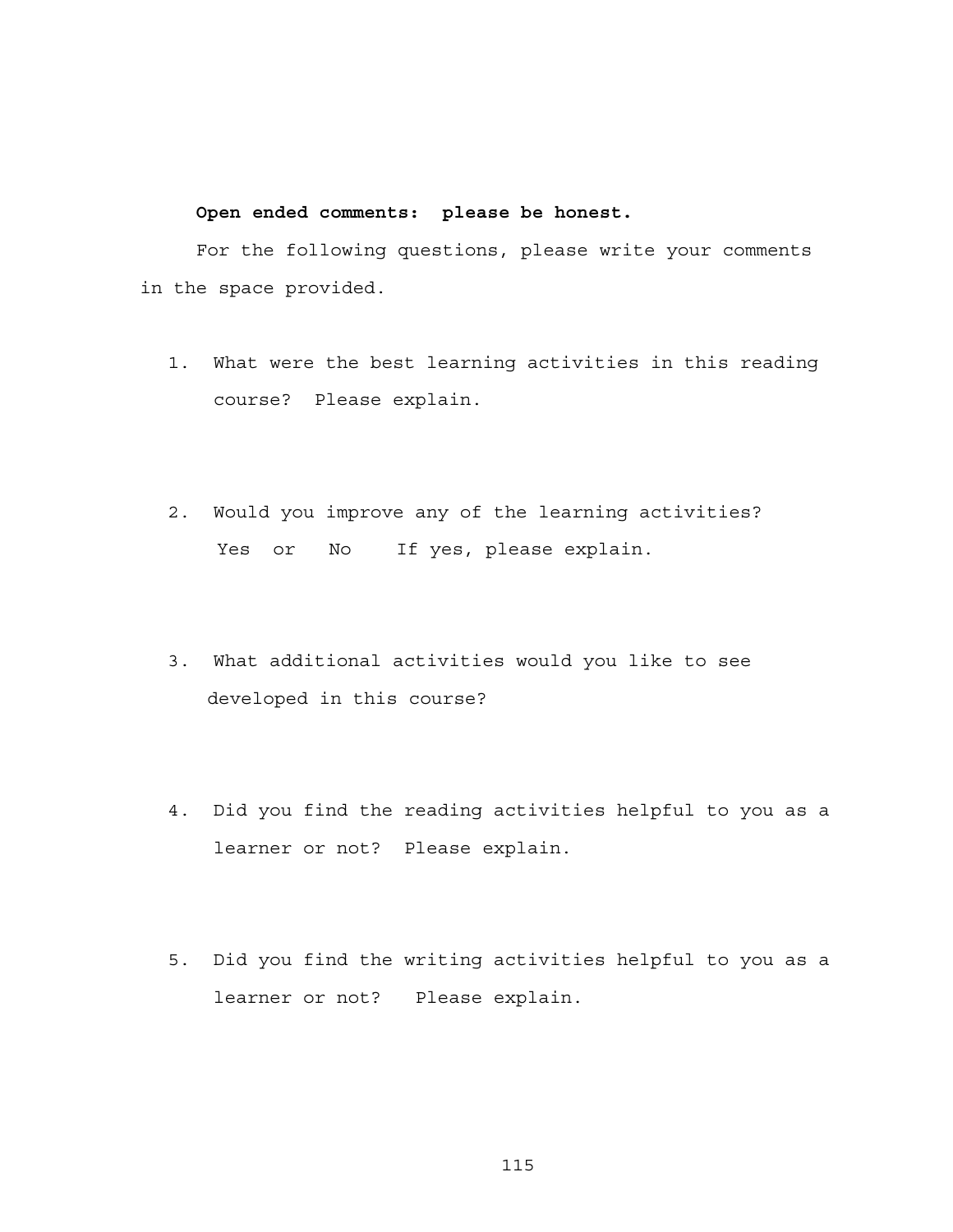6. Did this course change your views toward reading? Yes or No If yes, please explain your answer.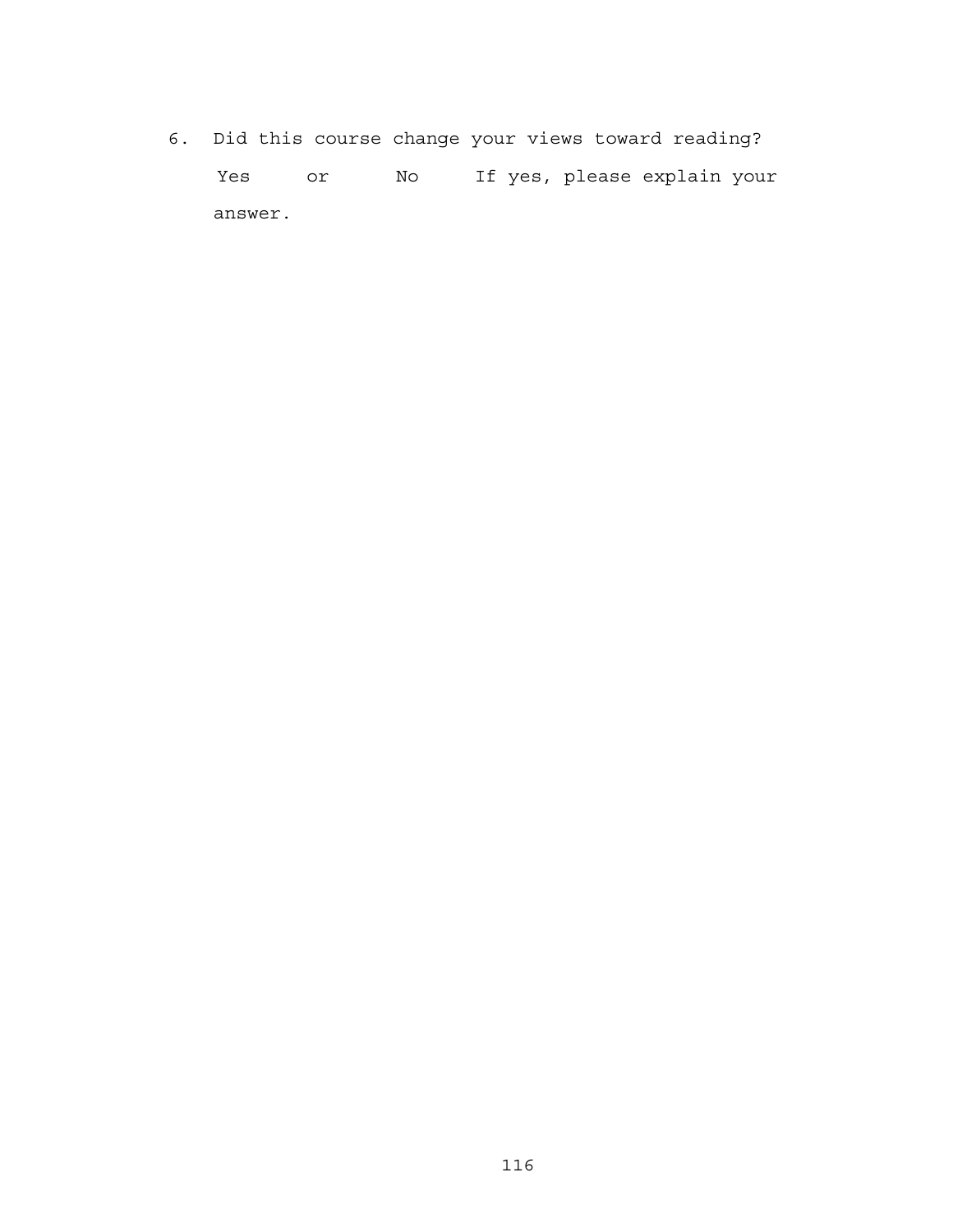# **APPENDIX F**

# **INTERVIEW QUESTIONS**

1. What were your perceptions as a learner in this course?

2. What was/were the most challenging experience/s for you as a student enrolling in a developmental reading course?

3. What were the most helpful activities that helped you overcome the challenging experiences?

4. What did you learn in the developmental reading course?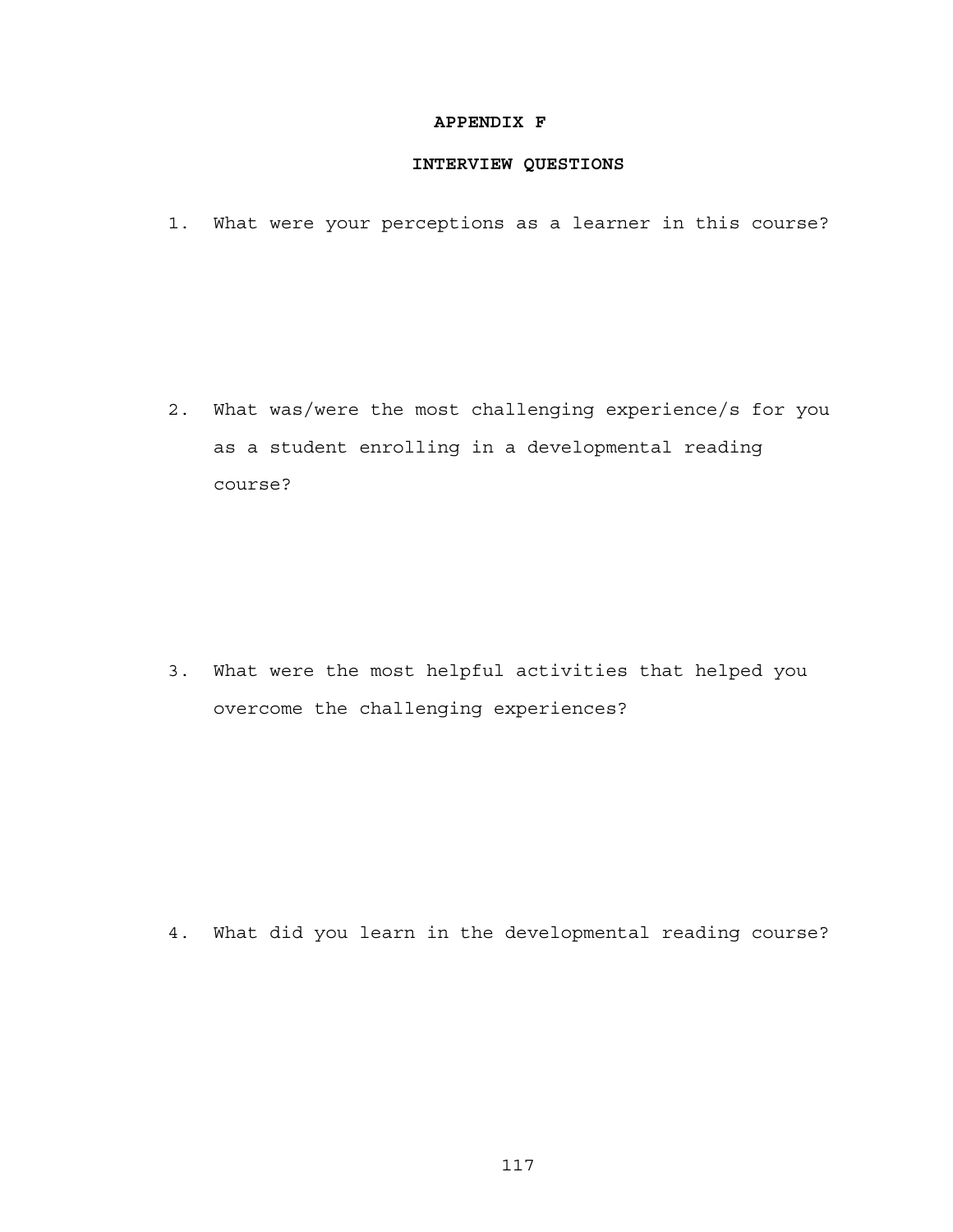5. Did this course change your overall view about reading? Yes or No If yes, please explain.

6. How would you describe your abilities to do your coursework in this reading course?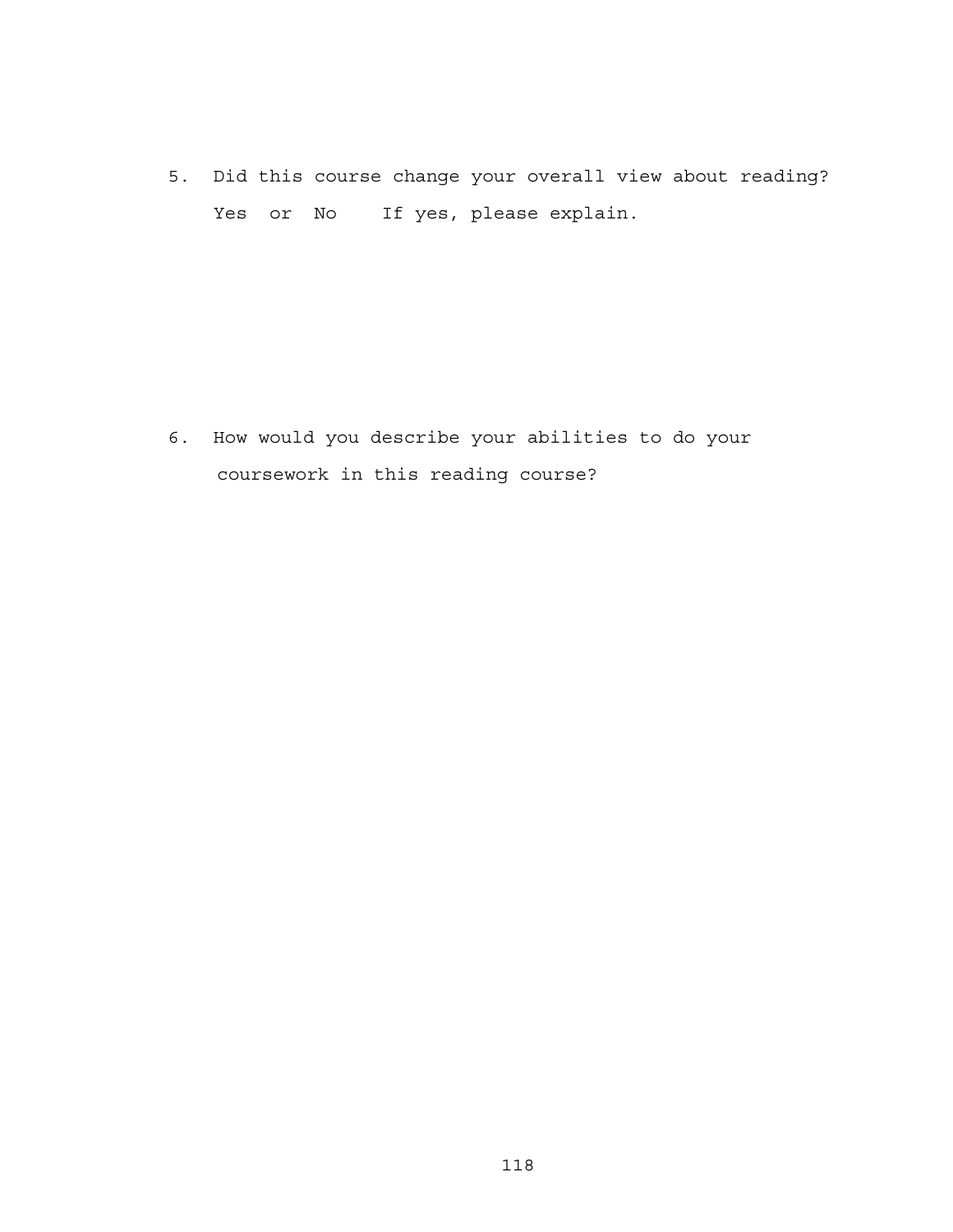# **APPENDIX G**

# **ATTITUDE AND INTEREST INVENTORY**

| Name:    |             | <u> 1989 - Johann Barn, mars and de Branch Barn, mars and de Branch Barn, mars and de Branch Barn, mars and de Br</u> |  |
|----------|-------------|-----------------------------------------------------------------------------------------------------------------------|--|
|          |             |                                                                                                                       |  |
| Gender:  |             | Ethnic Background:                                                                                                    |  |
| American | Male Female | Black/African-American Native                                                                                         |  |
|          |             | Caucasian Other ____________                                                                                          |  |
| Family   |             |                                                                                                                       |  |
|          |             | Do you have brothers or sisters?                                                                                      |  |
|          |             | brothers sisters                                                                                                      |  |
|          |             | Are you older or younger?                                                                                             |  |
|          |             | older younger                                                                                                         |  |
|          |             | What kind of activities do you like to do with                                                                        |  |
|          |             |                                                                                                                       |  |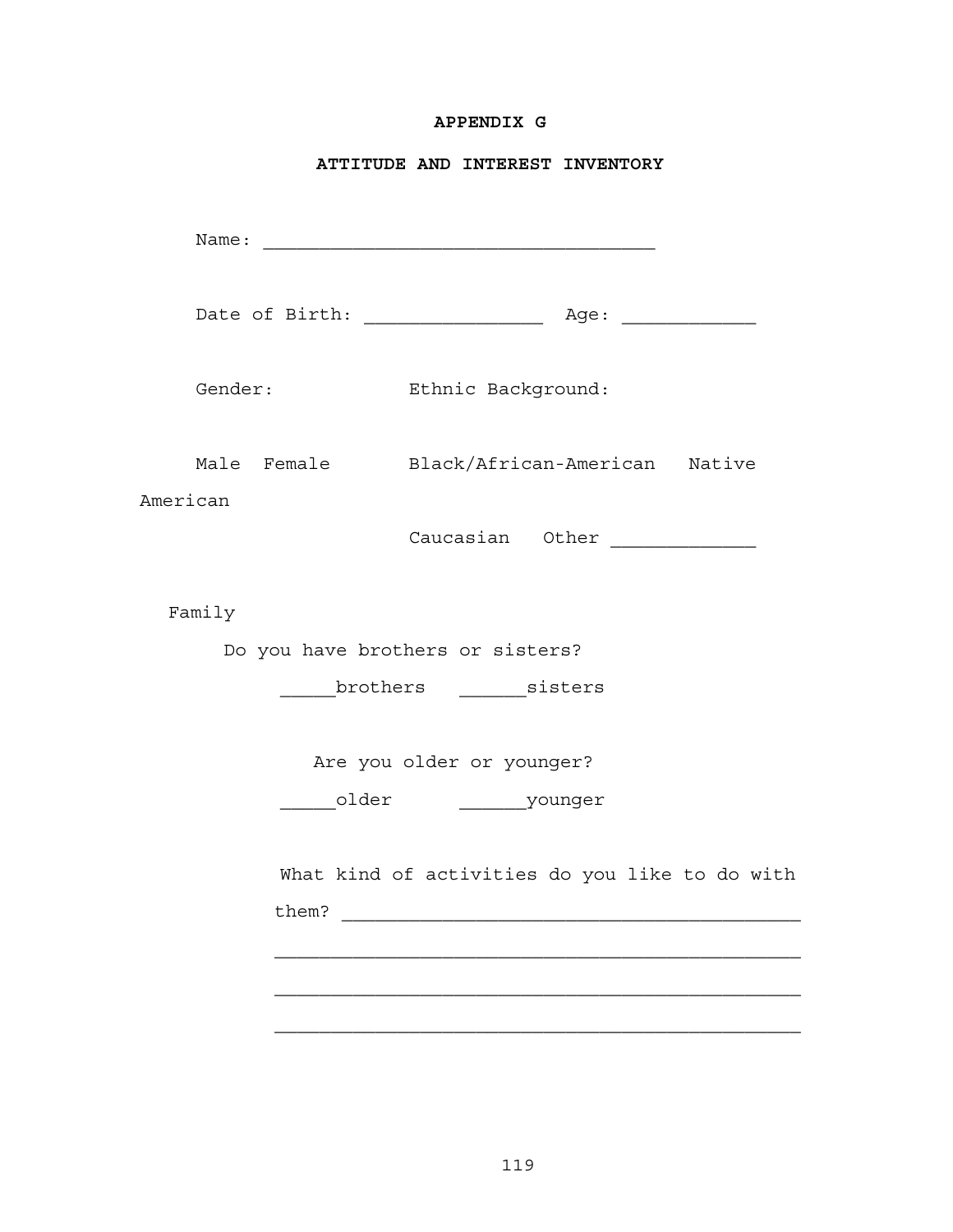Who lives in the home with you?

Please select a category that best describes your family income. \_\_\_\_\_ \$60,000 and above \_\_\_\_ \$40,000 to \$59,000 \_\_\_\_ \$20,000 to \$39,000 \_\_\_\_ \$0 to \$19,000

#### Self

1. What would you like to be when you

graduate?\_\_\_\_\_\_\_\_\_\_\_\_\_\_\_\_\_\_\_\_\_\_\_\_\_\_\_\_\_\_\_\_\_\_\_\_\_\_\_\_\_\_

Why?\_\_\_\_\_\_\_\_\_\_\_\_\_\_\_\_\_\_\_\_\_\_\_\_\_\_\_\_\_\_\_\_\_\_\_\_\_\_\_\_\_\_\_\_\_

2. What do you like most about

yourself?\_\_\_\_\_\_\_\_\_\_\_\_\_\_\_\_\_\_\_\_\_\_\_\_\_\_\_\_\_\_\_\_\_\_\_\_\_\_\_\_\_\_\_

 3. If you could change anything about yourself, what would it be?\_\_\_\_\_\_\_\_\_\_\_\_\_\_\_\_\_\_\_\_\_\_\_\_\_\_\_\_\_\_\_\_\_\_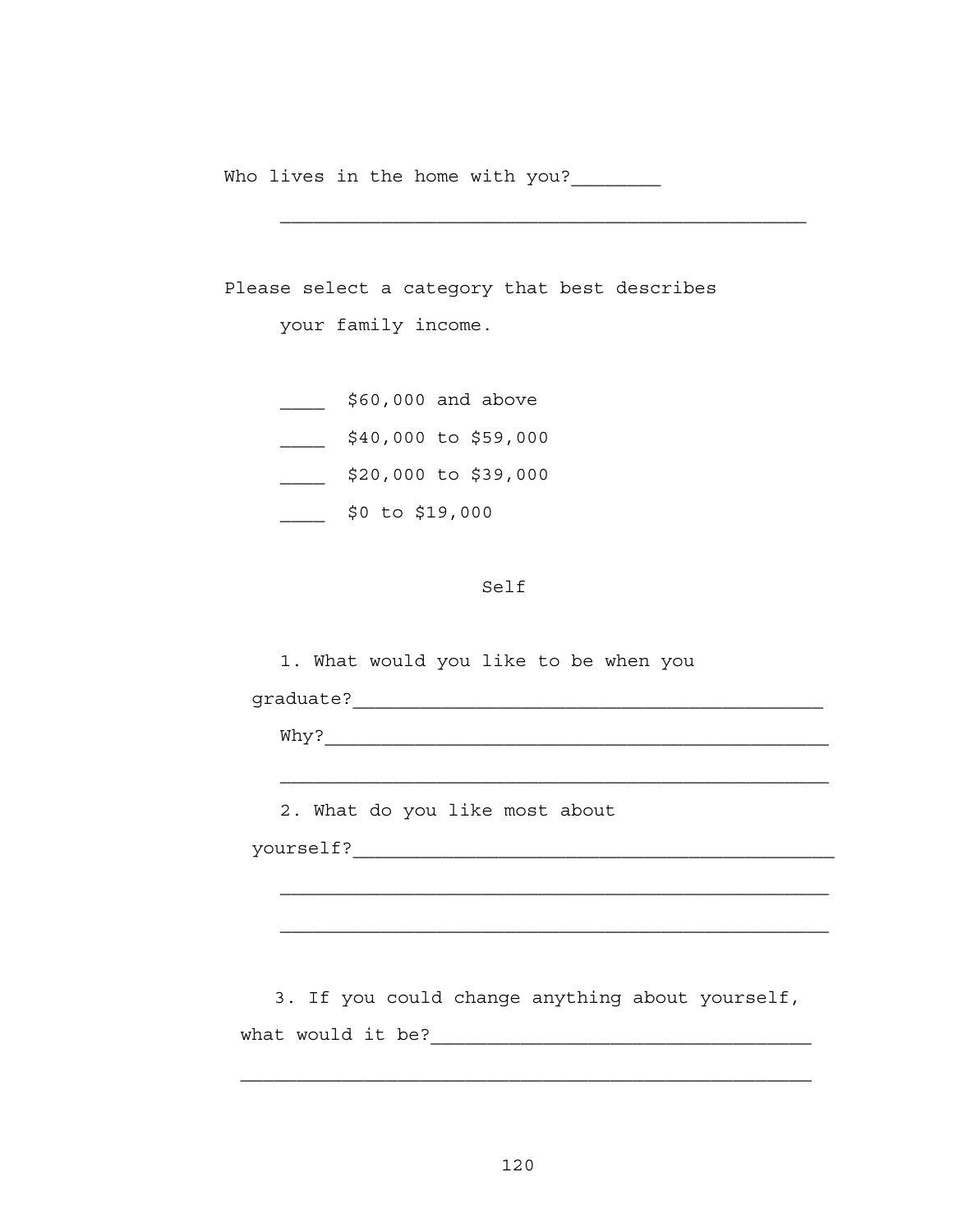| 4. What do you like best about your home or                                                                 |
|-------------------------------------------------------------------------------------------------------------|
|                                                                                                             |
|                                                                                                             |
|                                                                                                             |
| 5. What do you like least about your home or                                                                |
|                                                                                                             |
|                                                                                                             |
|                                                                                                             |
|                                                                                                             |
|                                                                                                             |
| <i>Reading/Language</i>                                                                                     |
|                                                                                                             |
| Given a choice, which do you like the best: writing,                                                        |
| reading, talking, listening to stories, or                                                                  |
|                                                                                                             |
|                                                                                                             |
| <u> 1980 - Johann Stoff, amerikansk politiker (d. 1980)</u><br>Do you have any books of your own to read at |
|                                                                                                             |
| home?                                                                                                       |
| What is the name of your favorite book? _____________                                                       |
|                                                                                                             |
| Given a choice of the following, which would you                                                            |
|                                                                                                             |
| prefer to do? Rank from number 1 to 6.                                                                      |
| Watch television                                                                                            |
| Watch videos                                                                                                |
| Read a book                                                                                                 |
| Go to the mall                                                                                              |
| Go to the library                                                                                           |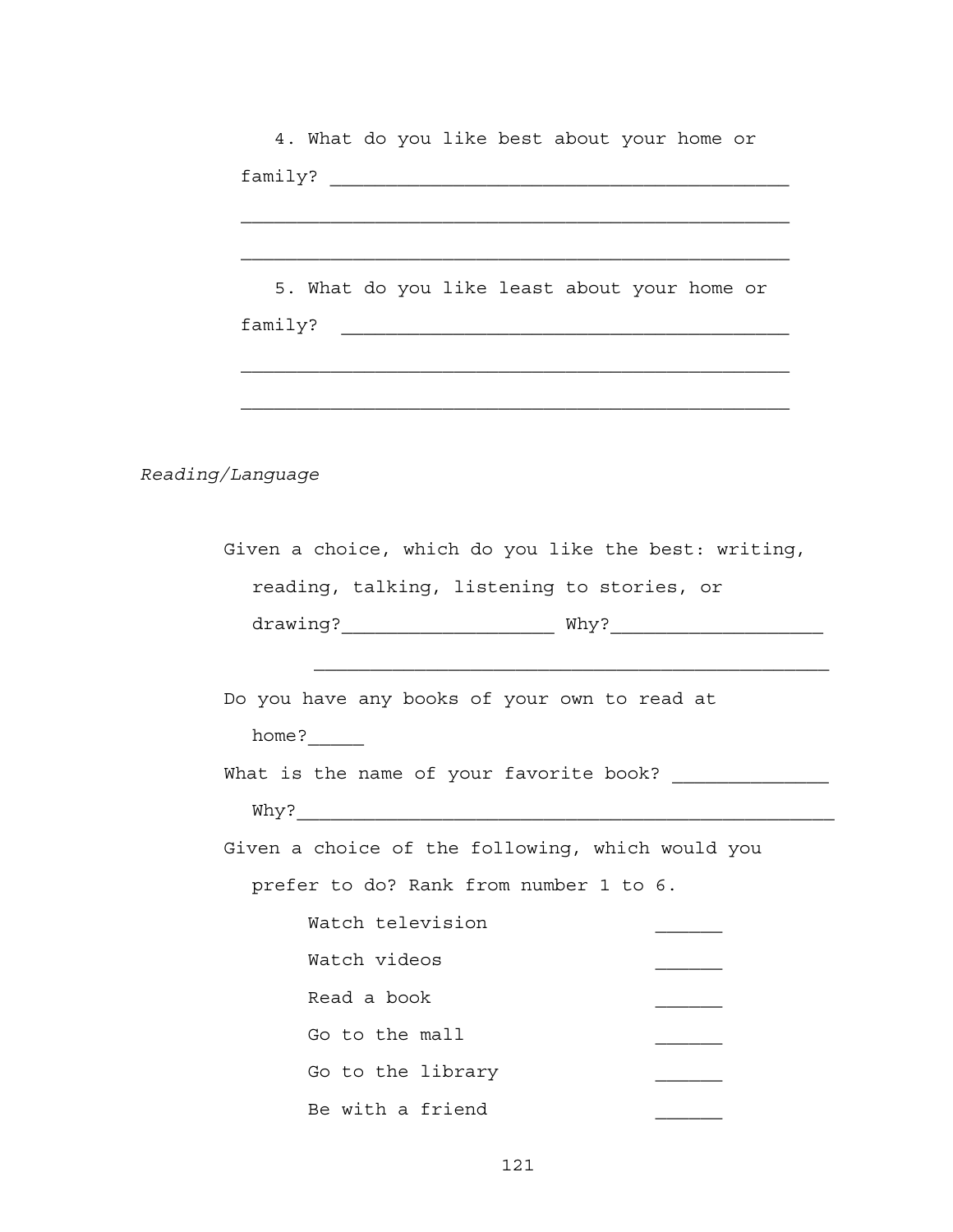Do you ever read magazines? Comics?

Newspapers?\_\_\_\_\_\_\_

How important do you think it is to learn to read?

Very important\_\_\_\_\_\_

A little

Not at all

How would you define reading?\_\_\_\_\_\_\_\_\_\_\_\_\_\_\_\_\_\_\_

*School* 

1. Do you like school?

2. Did you receive a high school diploma or complete the GED program?

3. Why did you decide to attend SCCC?

- 4. What is your major?\_\_\_\_\_\_\_\_\_\_\_\_\_\_\_\_\_\_\_\_\_\_\_\_\_
- 5. Do you plan to transfer to a four (4) year institution after completing your studies at this 2-year institution? \_\_\_\_\_ If so, what institution?\_\_\_\_\_\_\_\_\_\_\_\_\_\_\_\_\_\_\_\_\_\_\_\_

\_\_\_\_\_\_\_\_\_\_\_\_\_\_\_\_\_\_\_\_\_\_\_\_\_\_\_\_\_\_\_\_\_\_\_\_\_\_\_\_\_\_\_\_\_

 6. What is your opinion about Second Chance Community College?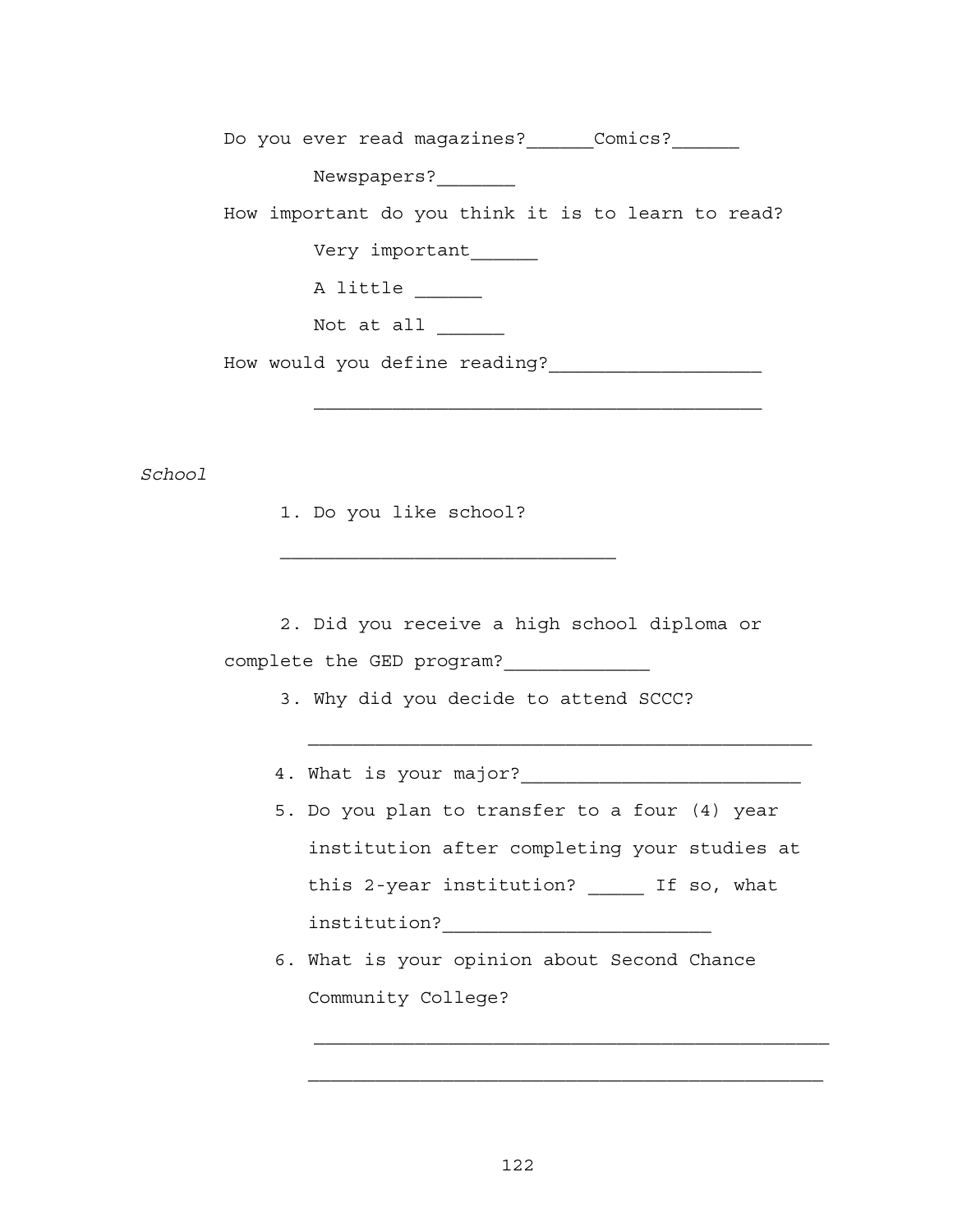- 7. What is your favorite subject?\_\_\_\_\_\_\_\_\_\_\_\_\_\_\_\_\_ Why?\_\_\_\_\_\_\_\_\_\_\_\_\_\_\_\_\_\_\_\_\_\_\_\_\_\_\_\_\_\_\_\_\_\_\_\_\_\_\_\_
- 8. What did you enjoy most about this course?
- 9. What was your reading level on the Nelson Denny Reading Test when you entered this course?\_\_\_\_\_\_\_
- 10. What was your reading level upon completion of this course?
- 11. Describe your past reading experiences.

12. Describe your present reading

experiences.\_\_\_\_\_\_\_\_\_\_\_\_\_\_\_\_\_\_\_\_\_\_\_\_\_\_\_\_\_\_\_\_\_\_

 13. Describe the effectiveness of a developmental reading course in a community college setting.

\_\_\_\_\_\_\_\_\_\_\_\_\_\_\_\_\_\_\_\_\_\_\_\_\_\_\_\_\_\_\_\_\_\_\_\_\_\_\_\_\_\_\_\_\_\_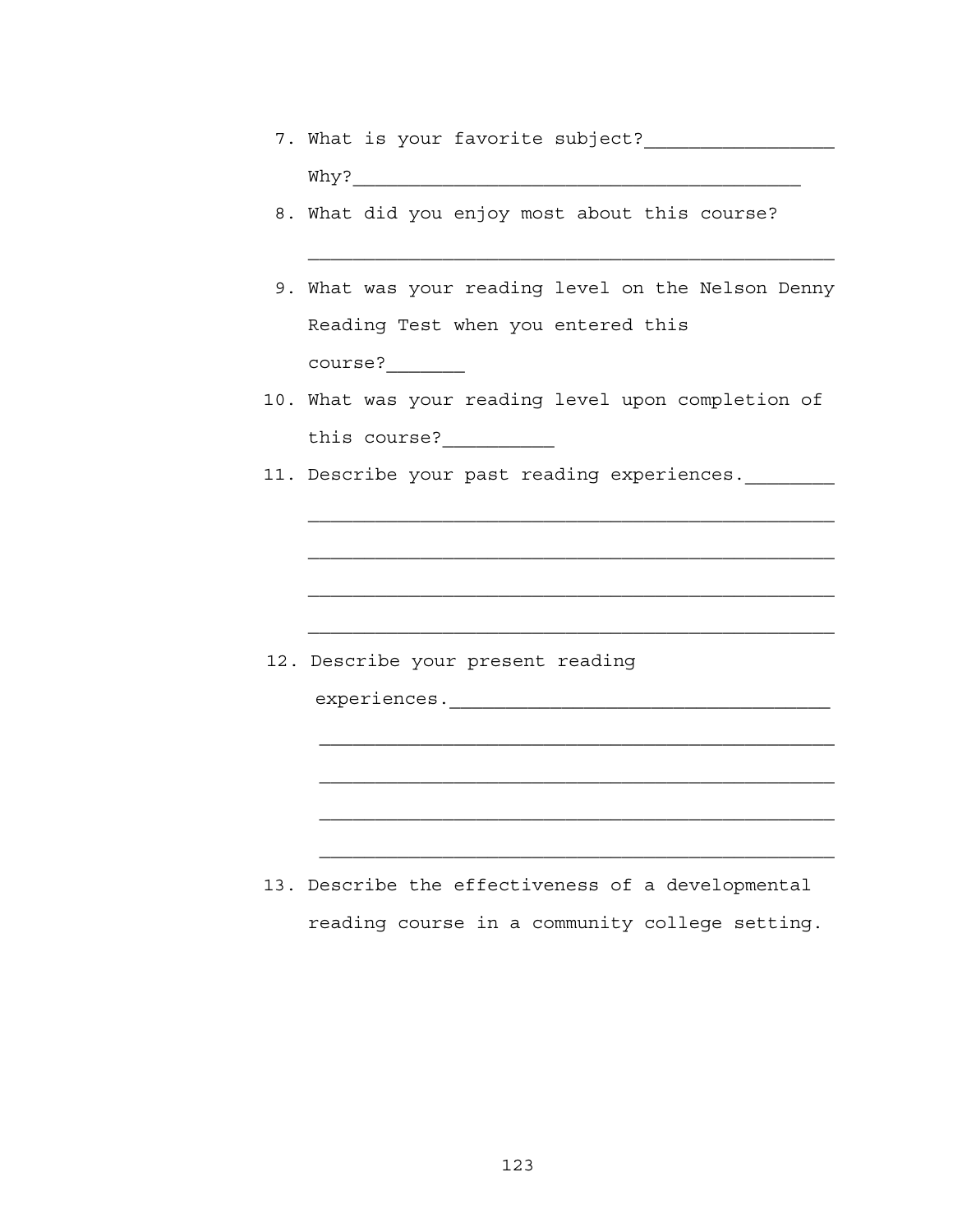### **APPENDIX H**

#### **DEVELOPMENTAL READING 090 COURSE SYLLABUS**

#### **COURSE SYLLABUS**

**Course: Developmental Reading 090 (Standards)**

**INSTRUCTOR:** 

**OFFICE LOCATION:** 

**OFFICE HOURS:**

**OFFICE PHONE NO:**

**CREDIT HOURS:** Developmental classes receive Institutional credit hours for financial aid and other considerations. Developmental credits do not count toward graduation.

**CONTACT HOURS:** 3

**MAXIMUM ENROLLMENT:** 20

**TEXTBOOK:** Langan, John. **Ten Steps To Improving College Reading Skills** (4th ed.). - Mariton, NJ: Townsend Press. 2003. Nist, S. & Mohr, C. Improving Vocabulary Skills (3<sup>rd</sup> ed .).

Marliop, NJ: Townsend Press. 2002.

# **MATERIAL: Merriam Webster's Collegiate Dictionary Merriam Webster's Thesaurus** (dictionary style) Newsmagazines Newspaper articles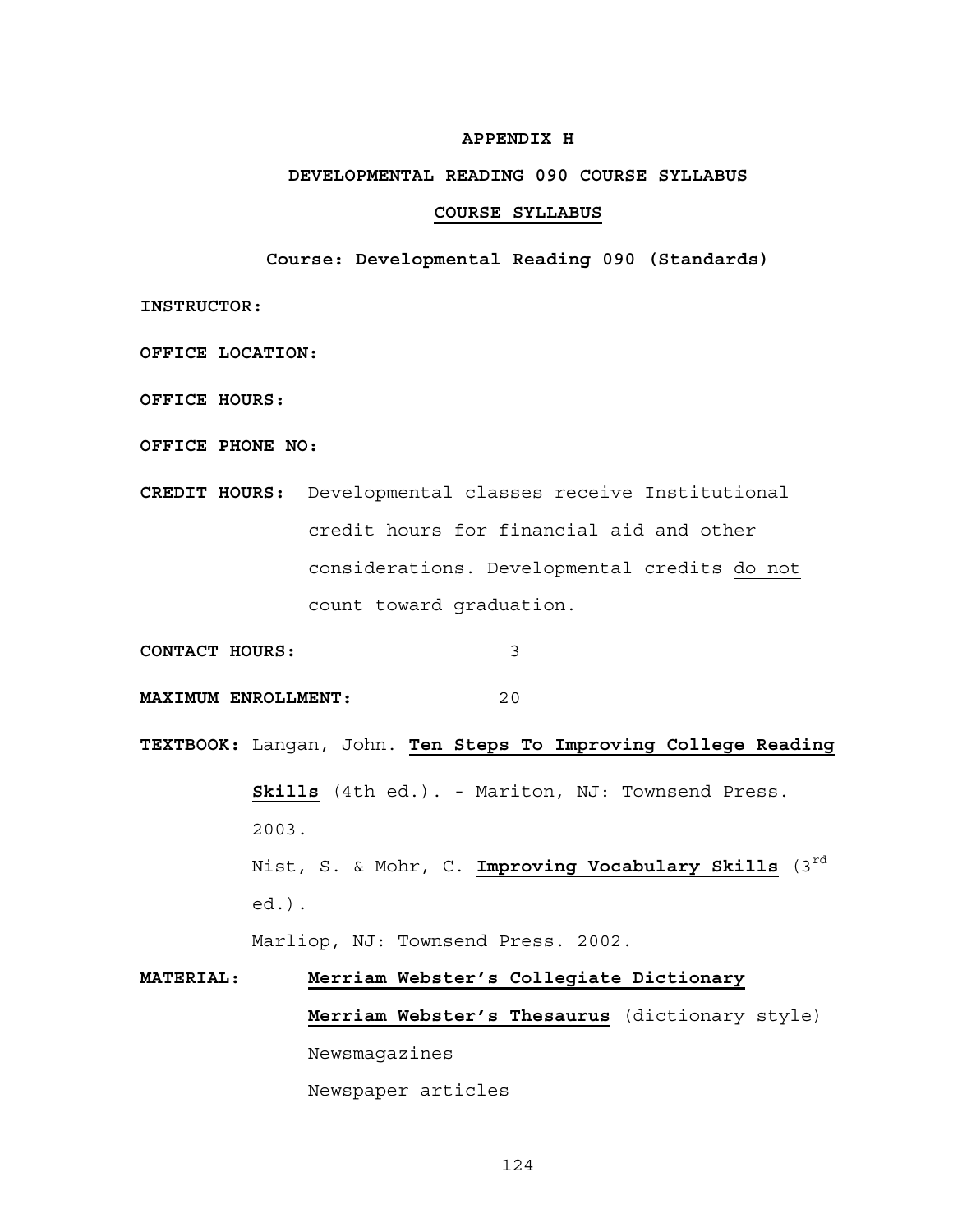Scantron sheets Pencils (# 2) Loose leaf paper Folder with pockets Pocket stapler Black Ink pens

## **COURSE DESCRIPTION:**

This course is designed to prepare students for the demands of college level reading. The course reviews and builds upon the basic skills necessary for the student to become an efficient and critical reader. Students will be required to successfully complete the computerized learning experiences provided by the Academic Learning Center.

**CO-REQUISITES:** Academic Learning Center

# **COURSE GOALS/RATIONALE:**

The goal of this course is to provide learning activities that are necessary for students to become efficient readers, critical thinkers, and active learners. This course builds upon the reading skills introduced in Developmental Reading 089. The computer will be used to facilitate the acquisition of reading skills. The standards, benchmarks and other competencies listed below will be used to evaluate students' progress.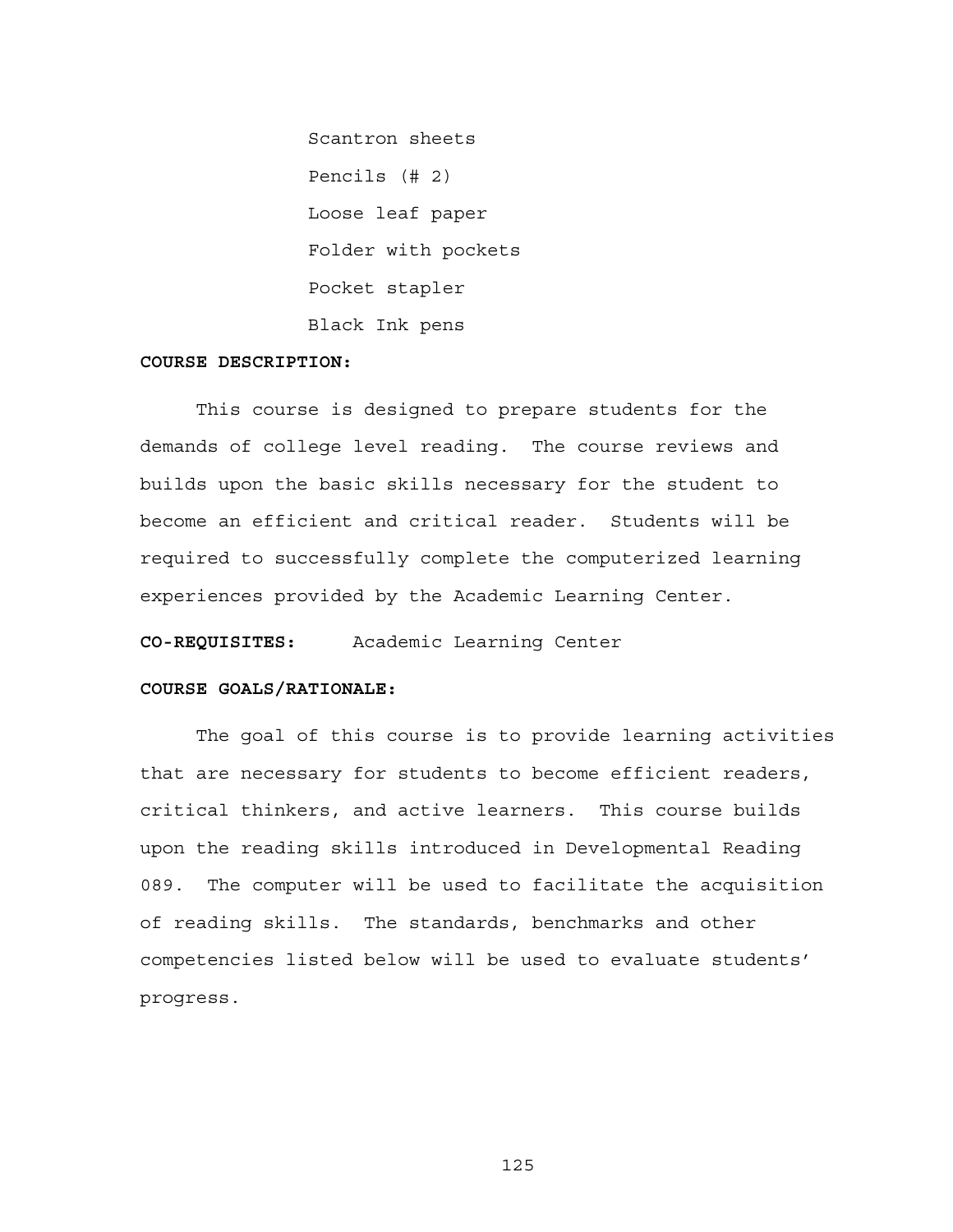**Learning Outcomes to be assessed:** (List directly from Master Syllabus)

- Demonstrate knowledge of phonics skills, diacritical marks and structural analysis on publisher-designed and instructor-designed tests.
- Use context clues to determine the meanings of unfamiliar words in weekly quizzes and monthly unit tests.
- Determine the stated or implied main idea in instructor-selected non-fiction through oral practice and discussion, and on publisherdesigned and instructor-designed exercises and tests.
- Produce outlines, maps and summaries from reading selections to demonstrate mastery of organizing and condensing ideas.
- Recognize and use transitions and patterns of organization to show relationships, clarity of ideas and shift in content on publisherdesigned and instructor-designed exercises and tests.
- Distinguish fact from opinion in instructorselected sentences and passages and on instructor-designed tests.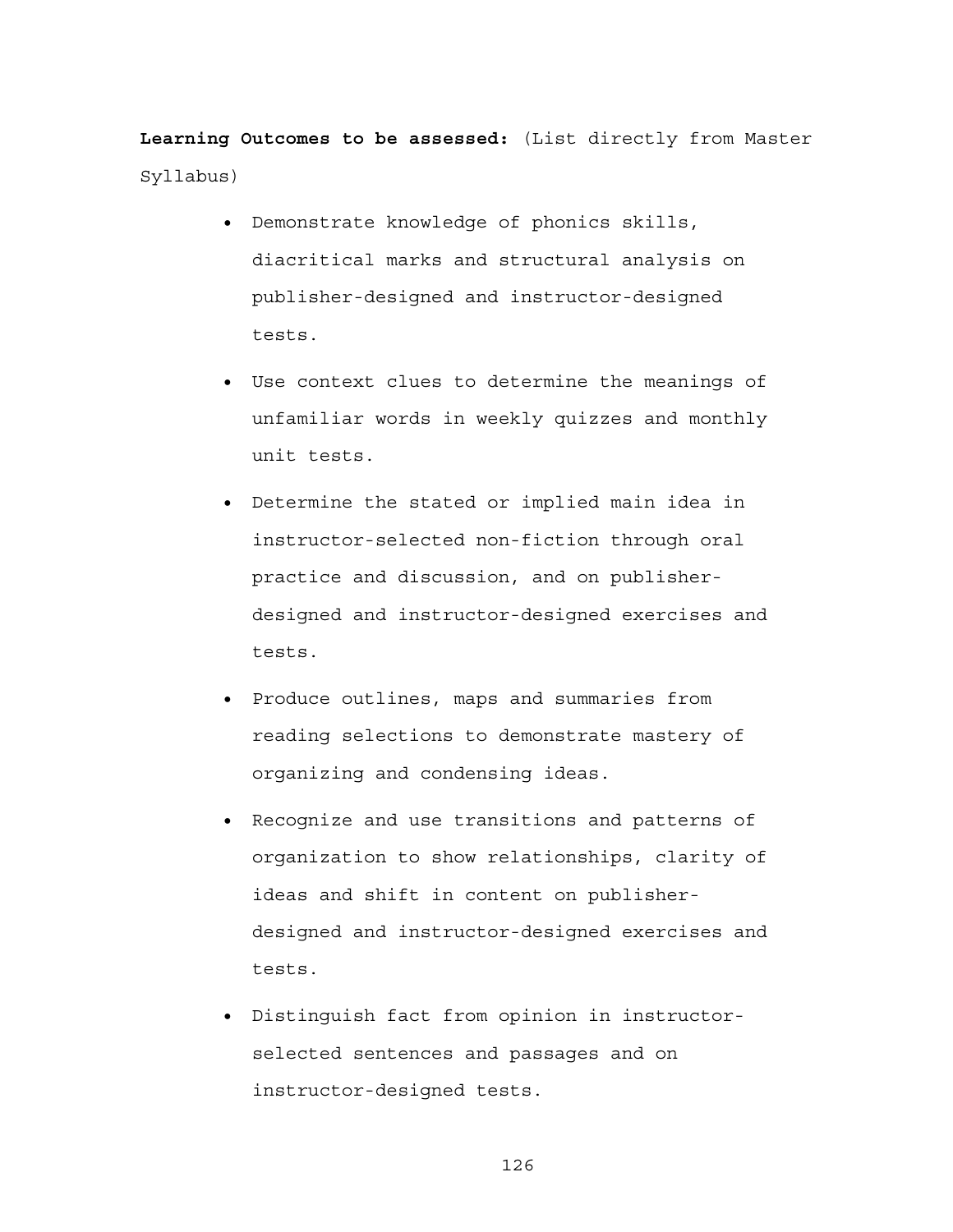- Use instructor-selected and student-selected editorials and articles from electronic and non-electronic sources to determine the point of an argument and to present the evidence in oral and written reports.
- Use instructor-designed checklist to make inferences and draw conclusions using instructor-determined selections.
- Demonstrate understanding of the author's purpose and tone in fictional and non fictional literature on both publisher-designed and instructor-designed mastery tests.

#### **Attendance Policy**:

To ensure success in this course, it is imperative to attend class regularly for instruction and participation in group work. Therefore, a strict attendance policy will be enforced. Students who are absent in excess of six classes on MWF classes, four classes for TR classes, or two classes for night classes will receive an "F" in the course (For summer school MTWR classes have three absences). Please note that five tardies will constitute one absence. Adherence to this attendance policy will result in success and a positive learning experience for each student.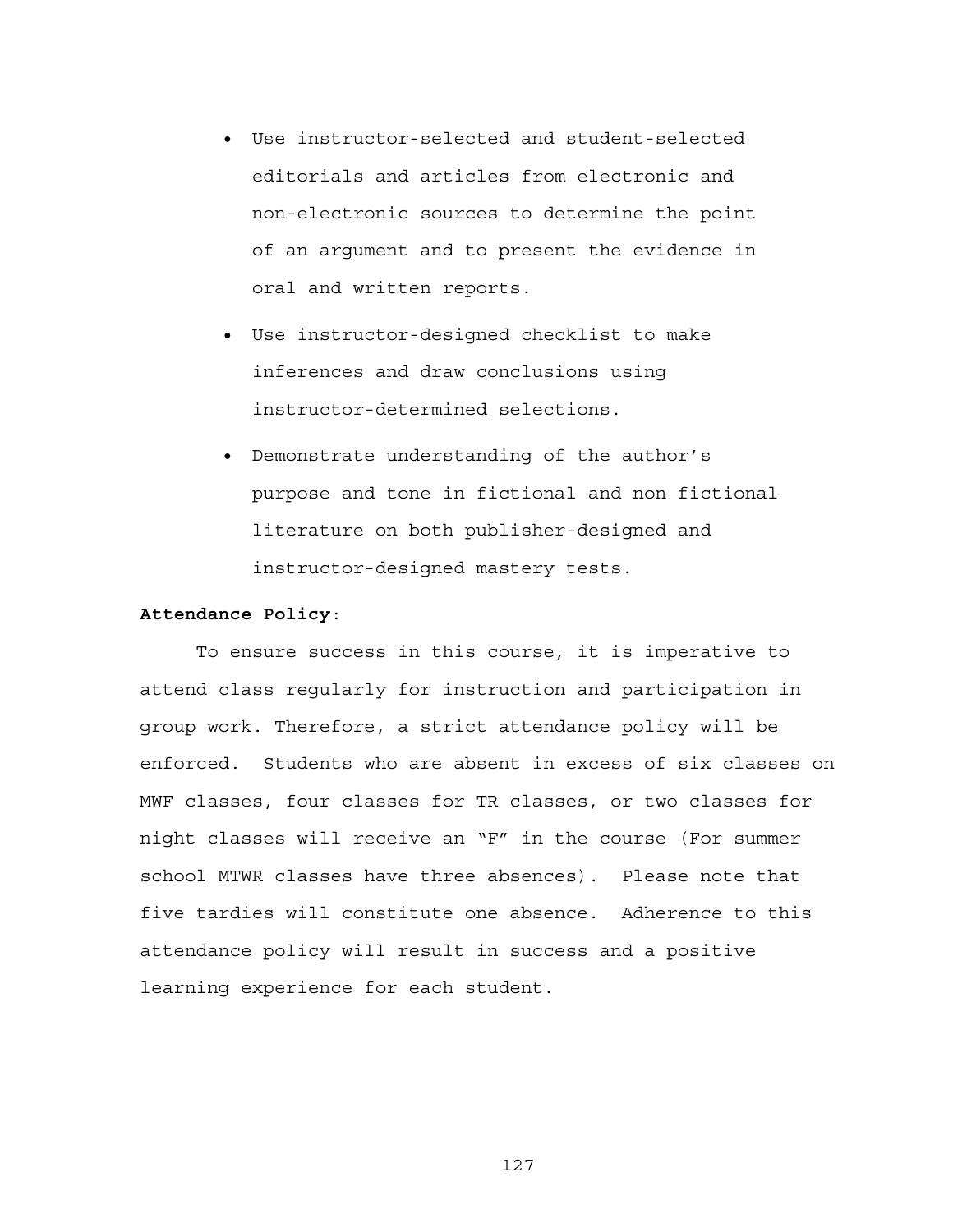# **SPECIFIC COMPETENCIES:**

Upon successful completion of this course, the student should be able to:

| Benchmarks     | Competency   | Specific Competency              |
|----------------|--------------|----------------------------------|
|                | Number       |                                  |
| $ELA - 1 - E1$ | $\mathbf{1}$ | Master competencies 1-10 from    |
|                |              | DVRE 059 course syllabus         |
|                |              | (phonics skills).                |
| $ELA-1-M1$     | 2            | Master competencies 11-13 from   |
|                |              | DVRE 089 course syllabus         |
|                |              | $(affixes)$ .                    |
| $ELA-1-M1$     | 3            | Use syllabication rules to       |
|                |              | divide words into syllables.     |
| $ELA-1-M1$     | 4            | Use context clues to determine   |
|                |              | the meanings of unfamiliar words |
| $ELA - 7 - M1$ | 5            | Determine the main idea of a     |
|                |              | paragraph or selection           |
| $ELA - 7 - M1$ | 6            | Determine the topic of a         |
|                |              | paragraph or selection.          |
| $ELA - 7 - M1$ | 7            | Identify the topic sentence of a |
|                |              | paragraph.                       |
| $ELA - 7 - M1$ | 8            | Identify major and minor         |
|                |              | supporting details.              |
| $ELA - 7 - M1$ | 9            | Determine the various locations  |
|                |              | of the topic sentence within a   |
|                |              | paragraph-beginning, middle,     |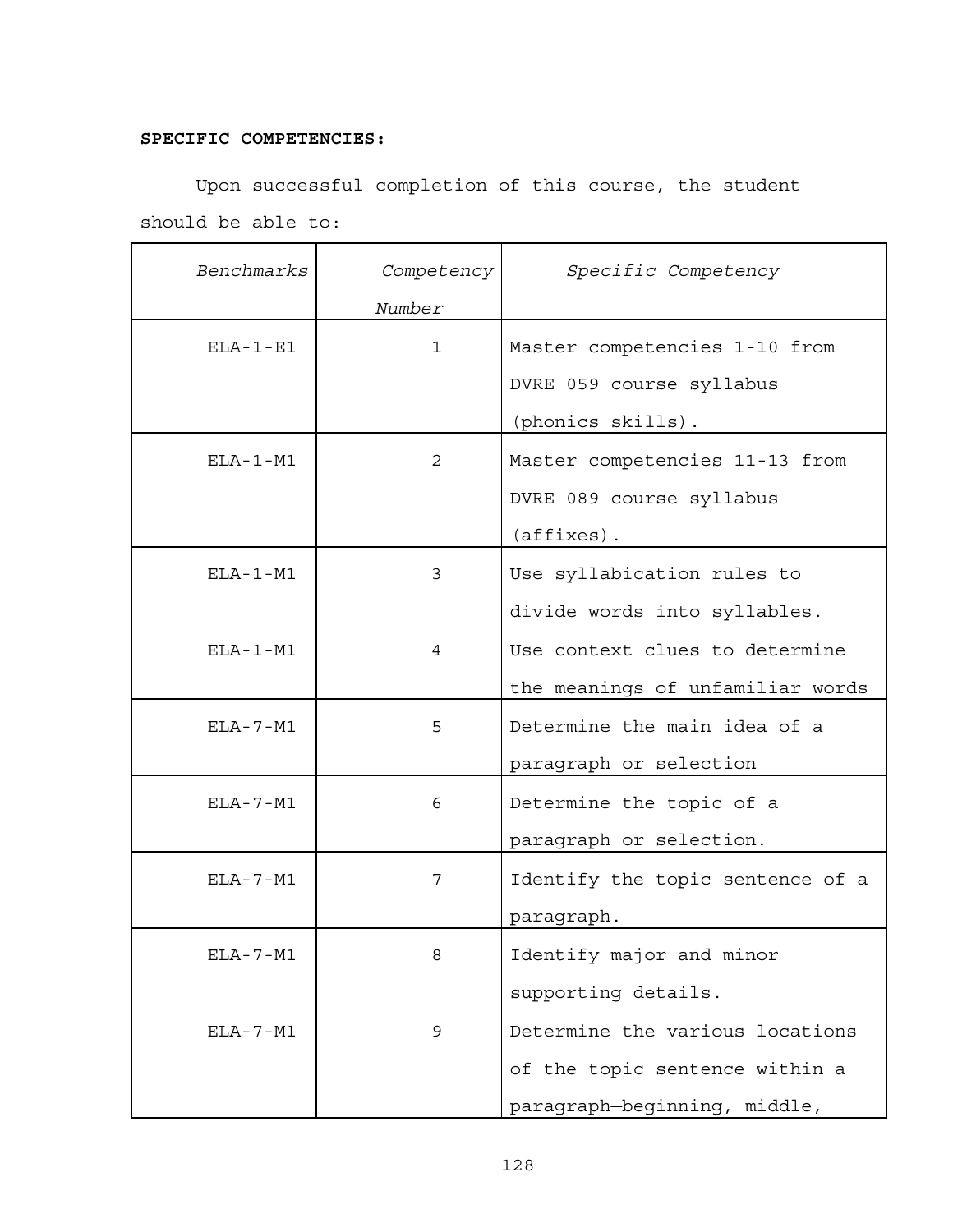|                |    | end, both beginning and end, and |
|----------------|----|----------------------------------|
|                |    | implied                          |
| $ELA - 5 - M3$ | 10 | Use outlines to organize main    |
|                |    | ideas and supporting details     |
| $ELA - 5 - M3$ | 11 | Use maps to organize main ideas  |
|                |    | and supporting details           |
| ELA-5-M3       | 12 | Summarize a passage.             |
| $ELA - 7 - M1$ | 13 | Determine implied main ideas.    |
| $ELA - 7 - M1$ | 14 | Determine the central point or   |
|                |    | thesis of several passages.      |
| $ELA - 7 - M1$ | 15 | Recognize and use transitions    |
|                |    | (addition and time words) that   |
|                |    | authors use to make ideas clear. |
| ELA-7-M4       | 16 | Recognize and use patterns of    |
|                |    | organization (list of items and  |
|                |    | time order) that authors use to  |
|                |    | make ideas clear.                |
| $ELA - 7 - M4$ | 17 | Use examples to show             |
|                |    | relationships and make ideas     |
|                |    | clear.                           |
| $ELA - 7 - M1$ | 18 | Use comparison and contrast to   |
|                |    | show relationships and make      |
|                |    | ideas clear.                     |
| $ELA - 7 - M4$ | 19 | Use cause and effect to show     |
|                |    | relationships and make ideas     |
|                |    | clear.                           |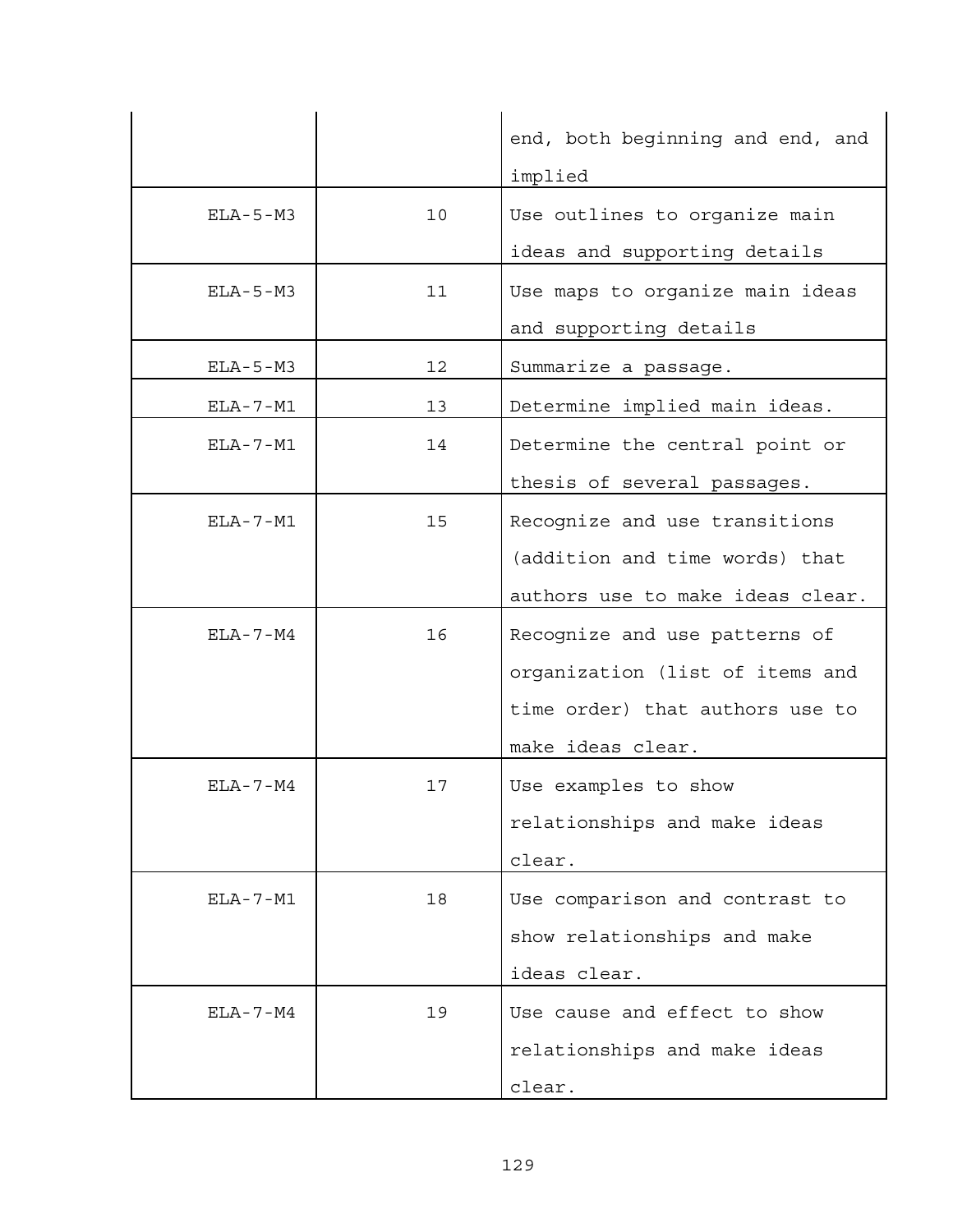| $ELA-7-M4$       | 20 | Distinguish fact from opinion.   |
|------------------|----|----------------------------------|
| $F.I.A - 7 - M1$ | 21 | Make inferences and draw         |
|                  |    | conclusions.                     |
| $ELA - 7 - M3$   | 22 | Determine author's purpose.      |
| $ELA - 7 - M3$   | 23 | Determine author's tone.         |
| $ELA - 7 - M1$   | 24 | Determine whether there is a     |
|                  |    | point, as well as adequate       |
|                  |    | persuasive evidence to support   |
|                  |    | an argument.                     |
| $ELA-1-M3$       | 26 | Read, comprehend, and respond to |
|                  |    | written, spoken, arid visual     |
|                  |    | texts in extended passages.      |

**REQUIRED READINGS:** Activities will be assigned at the

discretion of the instructor.

## **OTHER COURSE REQUIREMENTS:**

- Attend class regularly and punctually.
- Bring the required text(s) to each class meeting.
- Complete all assignments.
- Participate in class discussions.
- Submit assignments, per instructor's directions, on the due date.
- Take all scheduled qui and examinations.
- Purchase all required class materials.

# **TEACHING METHODOLOGY:**

Lecture

Discussion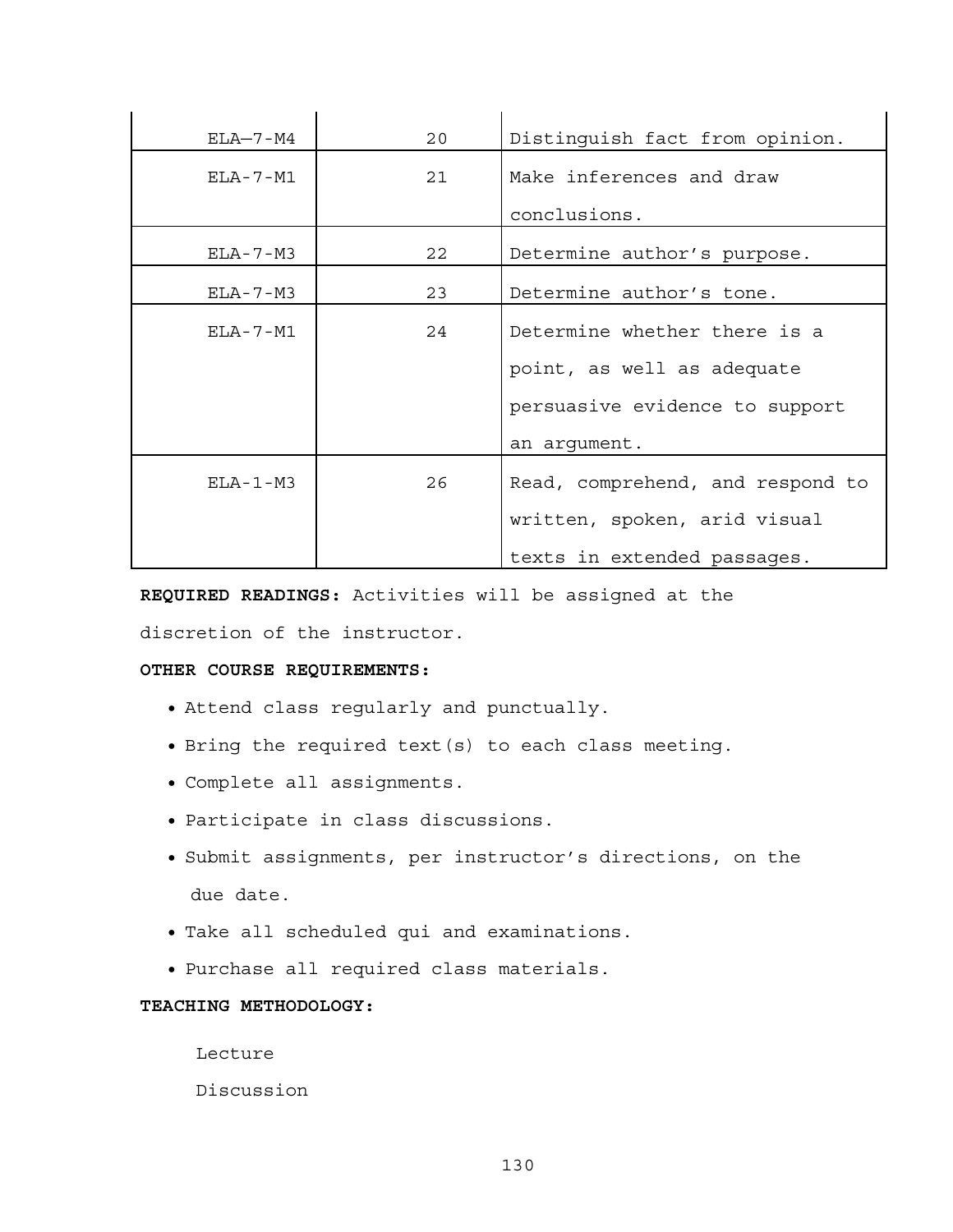Conferences

Reflective observation

Peer Interaction

Research assignments

 Computer assisted instruction/Electronic multimedia aids **EXPANDED COURSE OUTLINE:** (timeline to be established by instructor)

\*Newsmagazines and newspapers will be used regularly at instructor's discretion.

\*Rudimentary reading skills will be reviewed and assessed at the beginning of the semester.

**Unit One: Vocabulary In Context**

Reading: **"Night Watch"**

Mastery Tests

**Unit Two: Main Ideas**

Reading: **"Here's to Your Health"** Mastery Tests

- **Unit Three: Supporting Details** Reading: **"Child-Rearing Styles"** Mastery Tests
- **Unit Four: Implied Main ideas and the Central Point** Reading: **"Rowing the Bus"** Mastery Tests
- **Unit Five: Relationships I** Reading: **"Students In Shock"**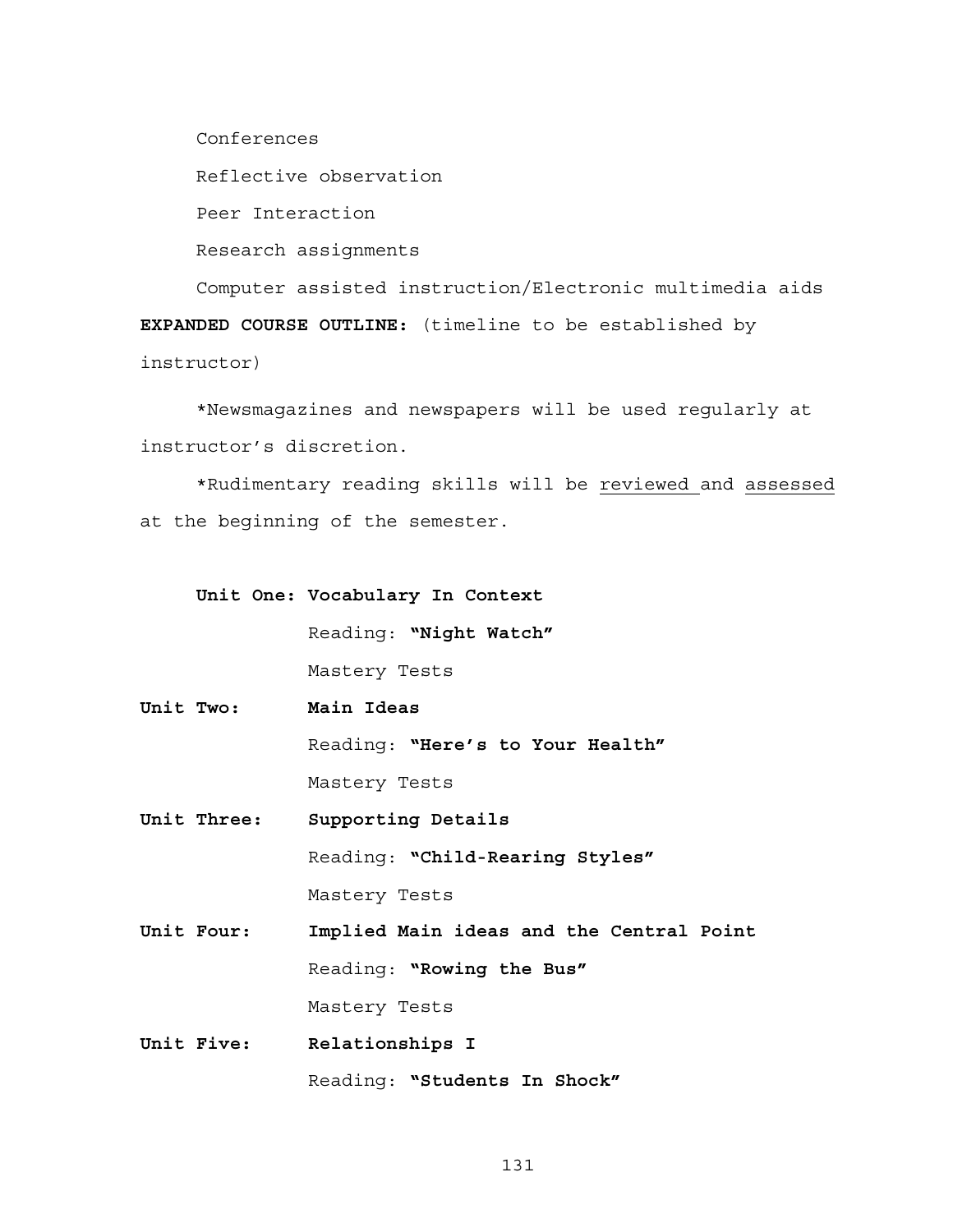Mastery Tests

**Unit Six: Relationships II** Reading: **"I Became Her Target"** Mastery Tests **Unit Seven: Fact and Opinion**

> Reading: **"New Respect for the Nap, A Pause That Refreshes"**

Mastery Tests

- **Unit Eight: Inferences** Reading: **"Gender Equality in Health Care and in the Workplace"** Mastery Tests
- **Unit Nine: Purpose and Tone** Reading: **"The Scholarship Jacket"** Mastery Tests
- **Unit Ten: Argument** Reading: **"In Praise of the F Word"** Mastery Tests

 Reading selections (Parts I and II) are to be used as enrichment exercises for the units described above.

### **LEARNING DISABILITIES STATEMENT:**

It is the policy of SCCC to afford equal opportunity in education to all qualified students. Therefore, a student who has a disability that inhibits him or her from meeting a course requirement and who desires accommodations must contact the instructor and the Office of Special Services within the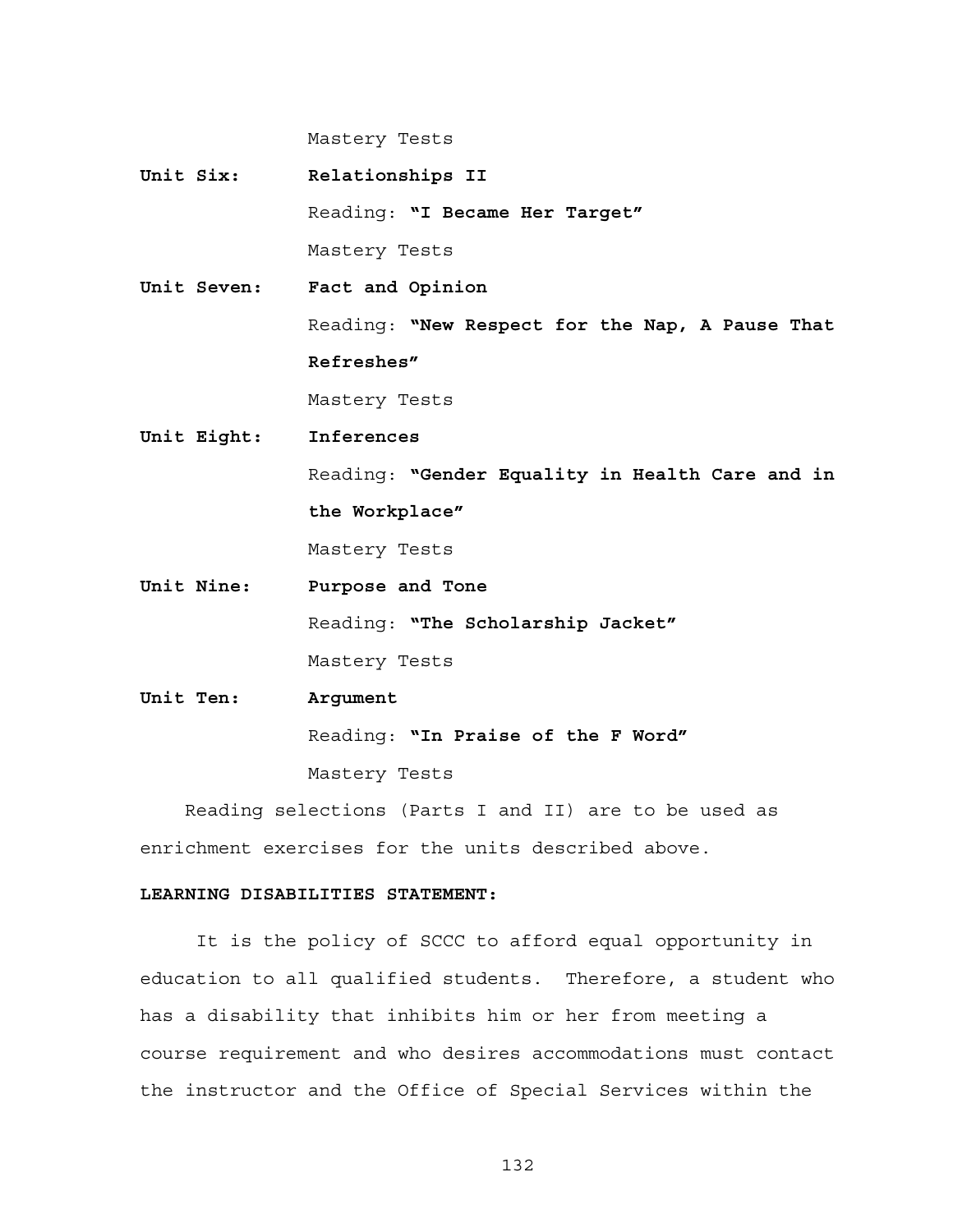first three class meetings of the semester. The goal is to develop a timely accommodation plan and to file an Americans with Disabilities Act (ADA) Accommodation Form. Course requirements will not be waived, but accommodations will be made to allow each student to meet course requirements. Students requiring such services should identify themselves within the first three class meetings in order to allow the instructor to develop an accommodation plan. If a disability is identified later in the semester, a non-retroactive accommodation plan will be developed at that time.

#### **EVALUATION AND GRADING:**

Evaluation will be based upon the following:

| Papers              |                     |
|---------------------|---------------------|
| Assignments         | Capstone project    |
| Quizzes             | Daily participation |
| Midterm examination | Final examination   |

Mastery of course competencies

# **Conversion / equivalency scale for numerical and letter grades**

| $100 - 90$    | A |
|---------------|---|
| $89 - 80$     | В |
| $79 - 70$     | С |
| 69-60%        | D |
| $59 - 00$ $8$ | F |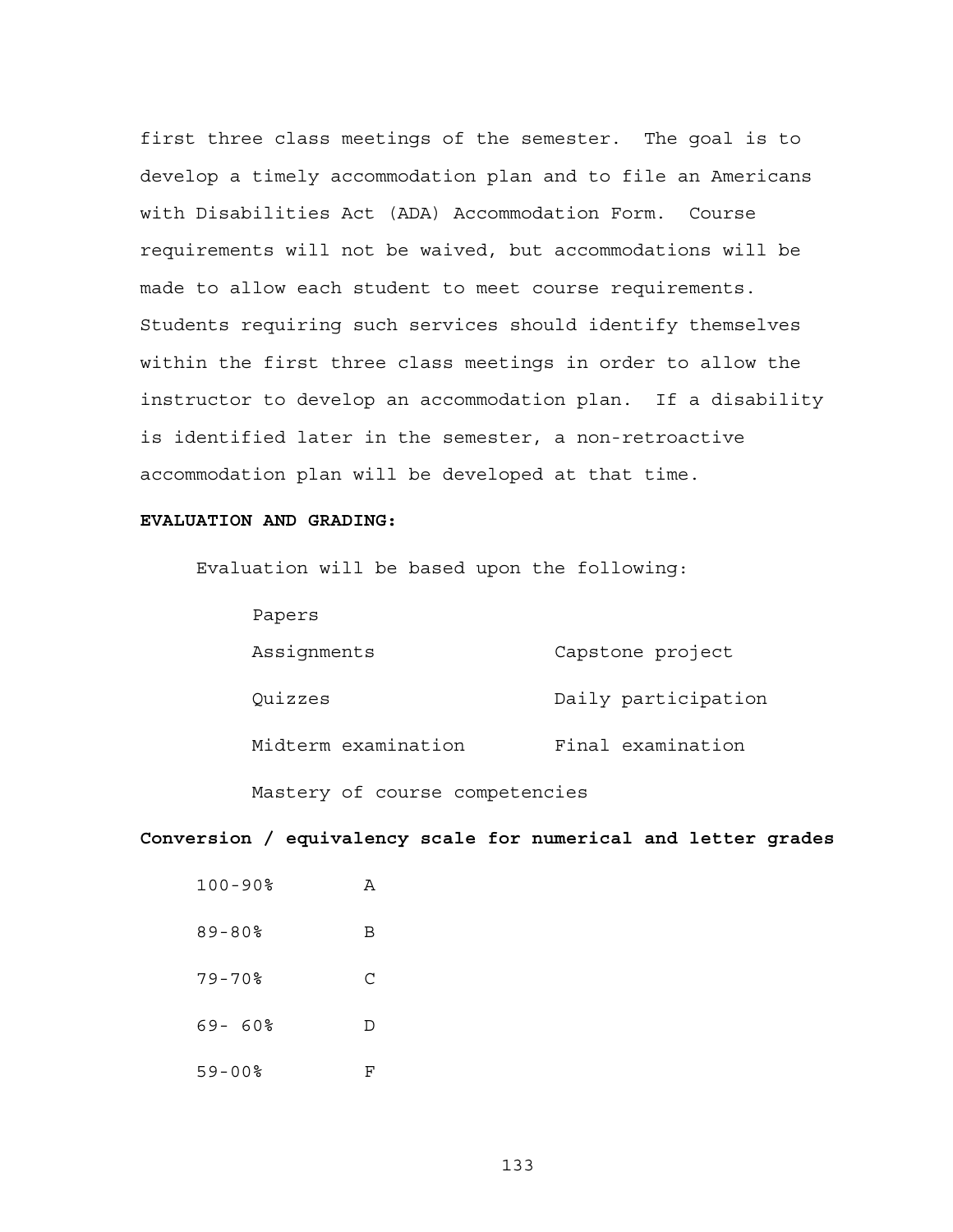To successfully complete READ 090 course requirements, students must:

- Receive a letter Grade of at least C (70-79 %) and
- Score at least  $10^{th}$  grade proficiency on the Nelson-Denny Reading Test

**RECOMMENDED READING LIST:** Instructor will supply

bibliography.

# **CELL PHONE POLICY**:

All cell phones should be turned off and should remain in book bags or purses during class. All family members, friends, and employers should know that you are in school and should not be disturbed during class time.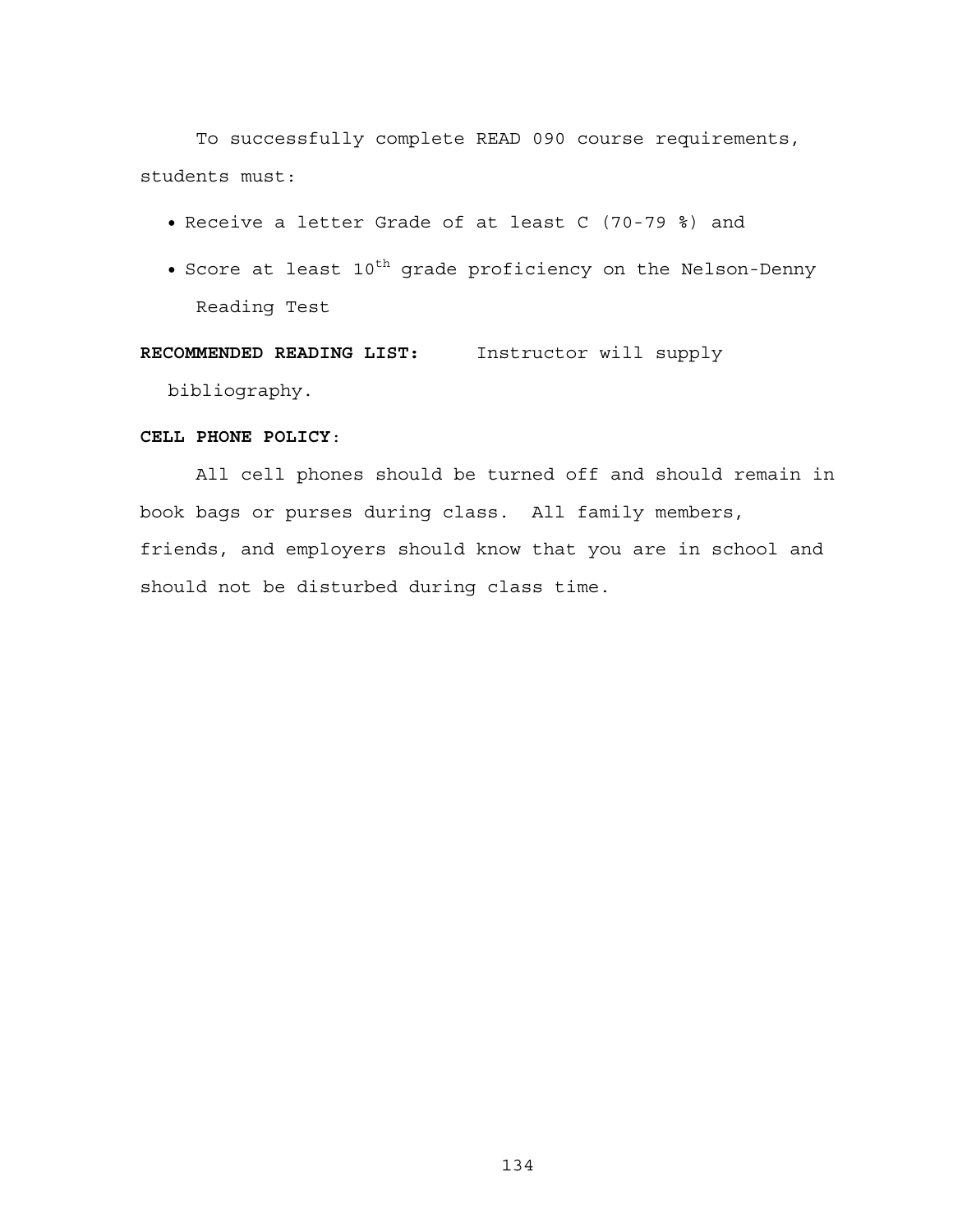## **APPENDIX I**

### **DEVELOPMENTAL READING 091 COURSE SYLLABUS**

#### **COURSE SYLLABUS**

**Course: Developmental Reading 091** (With Standards)

**INSTRUCTOR:** 

- **OFFICE LOCATION:**
- **OFFICE HOURS:**
- **OFFICE PHONE NO:**
- **CREDIT HOURS:** Developmental classes receive institutional credit hours for financial aid and other considerations. Developmental credits do not count toward graduation.
- **CONTACT HOURS:** 3
- **MAXIMUM ENROLLMENT:** 22
- **TEXTBOOK:** Henry, D.J. *The Master Reader* (Updated Ed.). New York, NY: Pearson Longman, Inc. 2005.

Flemming, Laraine. *Words Count* (1<sup>st</sup> Ed.). Boston, MA: Houghton Mifflin Co. 2005.

**MATERIALS: Merriam Webster's Collegiate Dictionary Merriam Webster's Thesaurus** (dictionary style) Newsmagazines Newspaper articles Scantron sheets Pencil (#2) 1 Black ink pens Loose leaf paper Folder with pockets Pocket stapler

## **COURSE DESCRIPTION:**

This course is designed to enhance reading skills in preparation for college level textbook reading. The course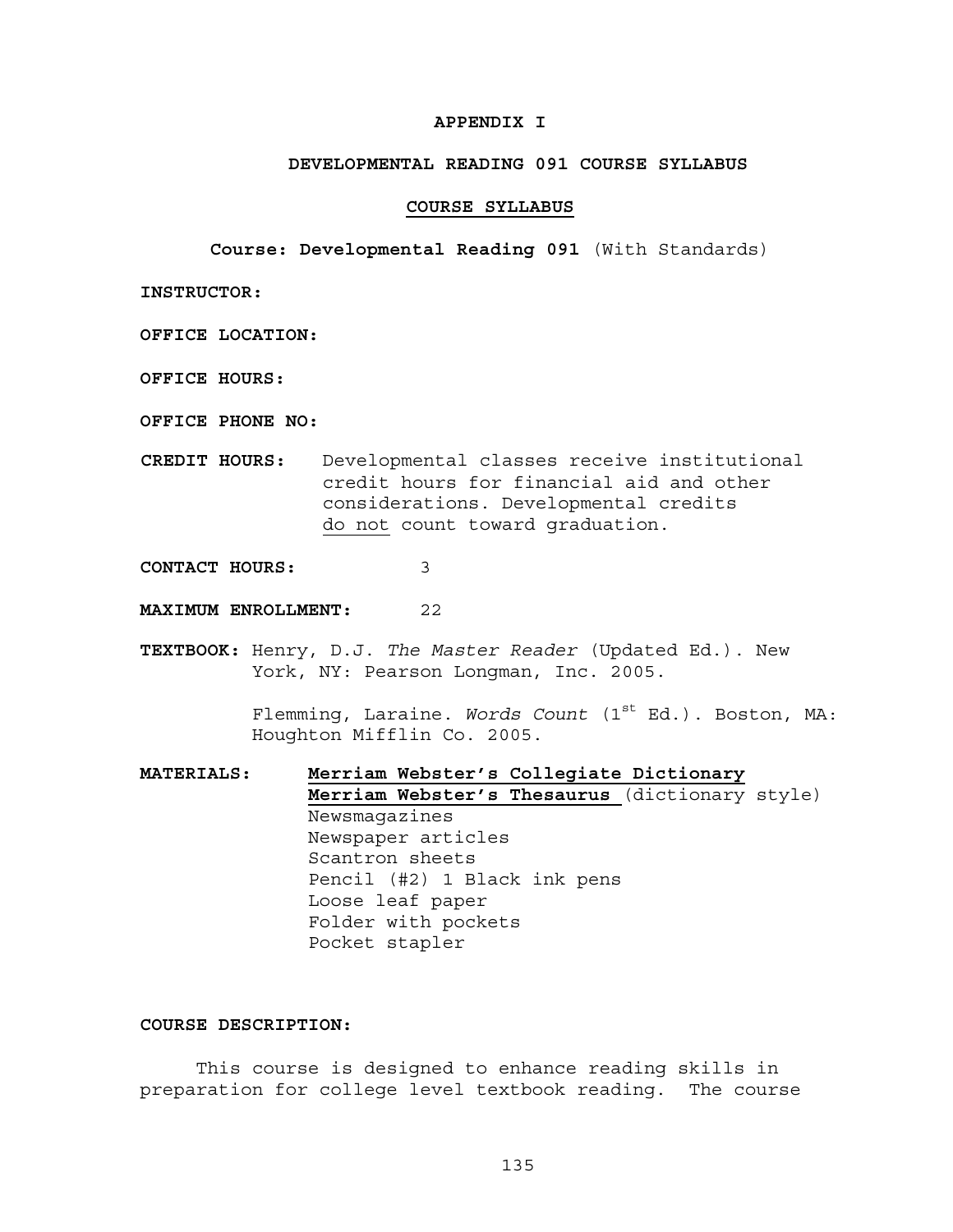reviews the basic skills necessary for becoming better readers and stronger thinkers. Students will write a book report and/or complete another project to satisfy course requirements. Students will be required to successfully complete the computerized learning experiences provided by the Academic Learning Center.

**CO-REQUISITES:** Academic Learning Center

### **COURSE GOALS/RATIONALE:**

The goal of this course is to provide learning activities that are essential if students are to become active learners who think and read at advanced levels. This course builds upon the reading skills introduced in Developmental Reading 090. The computer will be used to facilitate the acquisition of reading skills. The standards, benchmarks and other competencies listed below will be used to evaluate students' progress.

Leaning Outcomes to be assessed: (List directly from Master Syllabus)

- Demonstrate knowledge of phonics skills, diacritical marks and structural analysis on publisher-designed and instructor-designed tests.
- Use context clues to determine the meanings of unfamiliar words in weekly quizzes and monthly unit tests.
- Determine the stated or implied main idea in instructor-selected non-fiction through oral practice and discussion, and on publisher-designed and instructor- designed exercises and tests.
- Produce outlines, maps and summaries from reading selections to demonstrate mastery of organizing and condensing ideas.
- Recognize and use transitions and patterns of organization to show relationships, clarity of ideas and shift in content on publisher-designed and instructor-designed exercises and tests.
- Distinguish fact from opinion in instructor-selected sentences and passages and on instructor-designed tests.
- Use instructor-selected and student-selected editorials and articles from electronic and nonelectronic sources to determine the point of an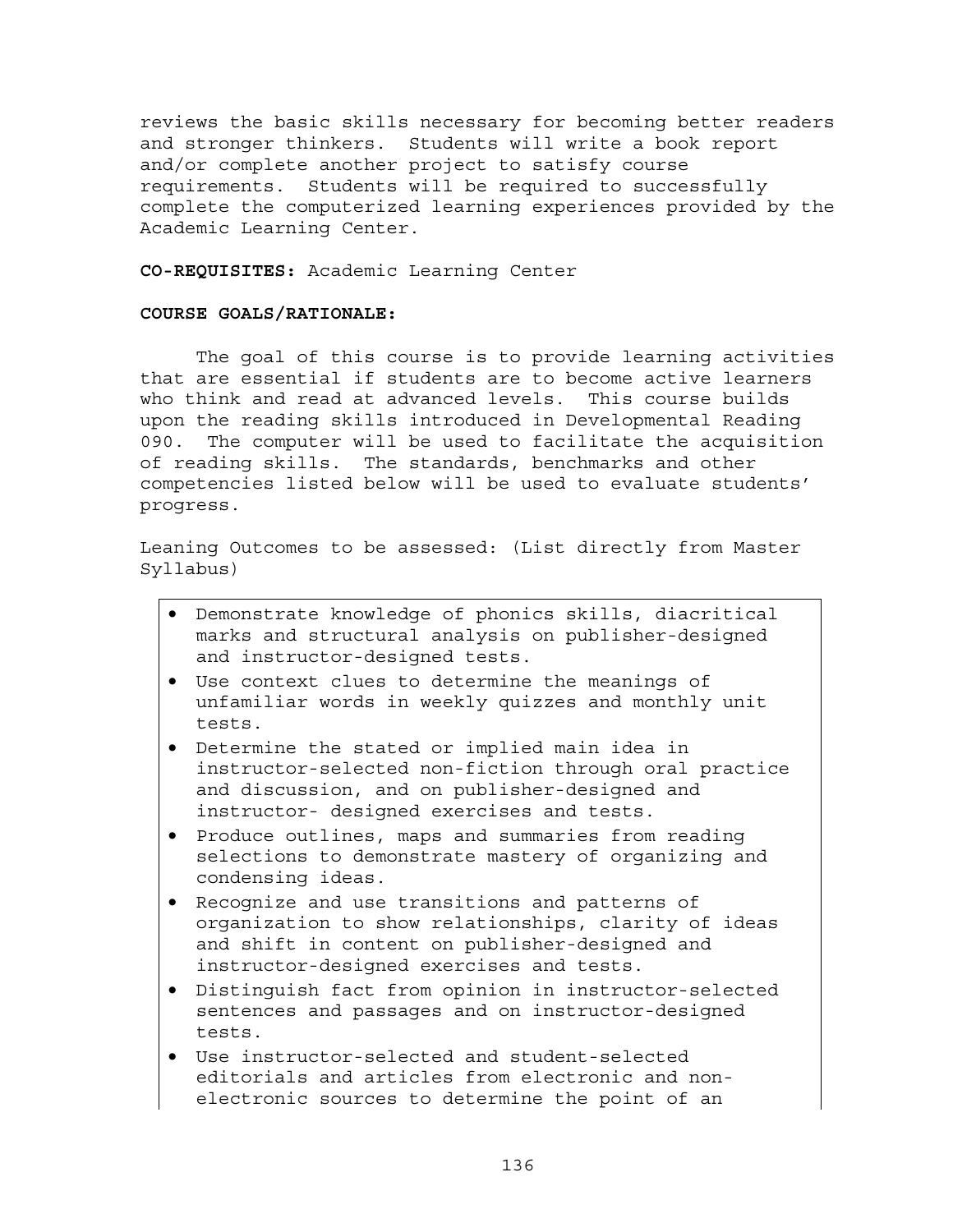argument and to present the evidence in oral and written reports.

- Use instructor-designed checklist to make inferences and draw conclusions on instructor-determined selections.
- Demonstrate understanding of the author's purpose and tone in fictional and non-fictional literature on both publisher-designed and instructor-designed mastery tests.

**REQUIRED READINGS:** Activities will be assigned at the discretion of the Instructor.

# **OTHER COURSE REQUIREMENTS:**

- Attend class regularly and punctually.
- Bring the required text  $(s)$  to each class meeting.
- Complete all assignments.
- Participate in class discussions.
- Submit assignments, per instructor's directions, on the due date.
- Take all scheduled quizzes and examinations.
- Prepare written book report, literary assignment, portfolio, or library research project.
- Purchase all required class materials.

## **TEACHING METHODOLOGY**:

Lecture Discussion Reflective observation Peer interaction Research assignments Conferences Computer assisted instruction/Electronic multimedia aids

**EXPANDED COURSE OUTLINE:** (timeline to be established by instructor)

- Newsmagazines, newspapers and other reading selections will be used regularly at instructor's discretion.
- Reading skills taught in READ 090 will be reviewed and assessed at the beginning of the semester.
- Week One: Orientation and Nelson-Denny Testing
- Week Two: A Reading System for Master Readers Flemming—Chapters one and two
- Week Three: Vocabulary Skills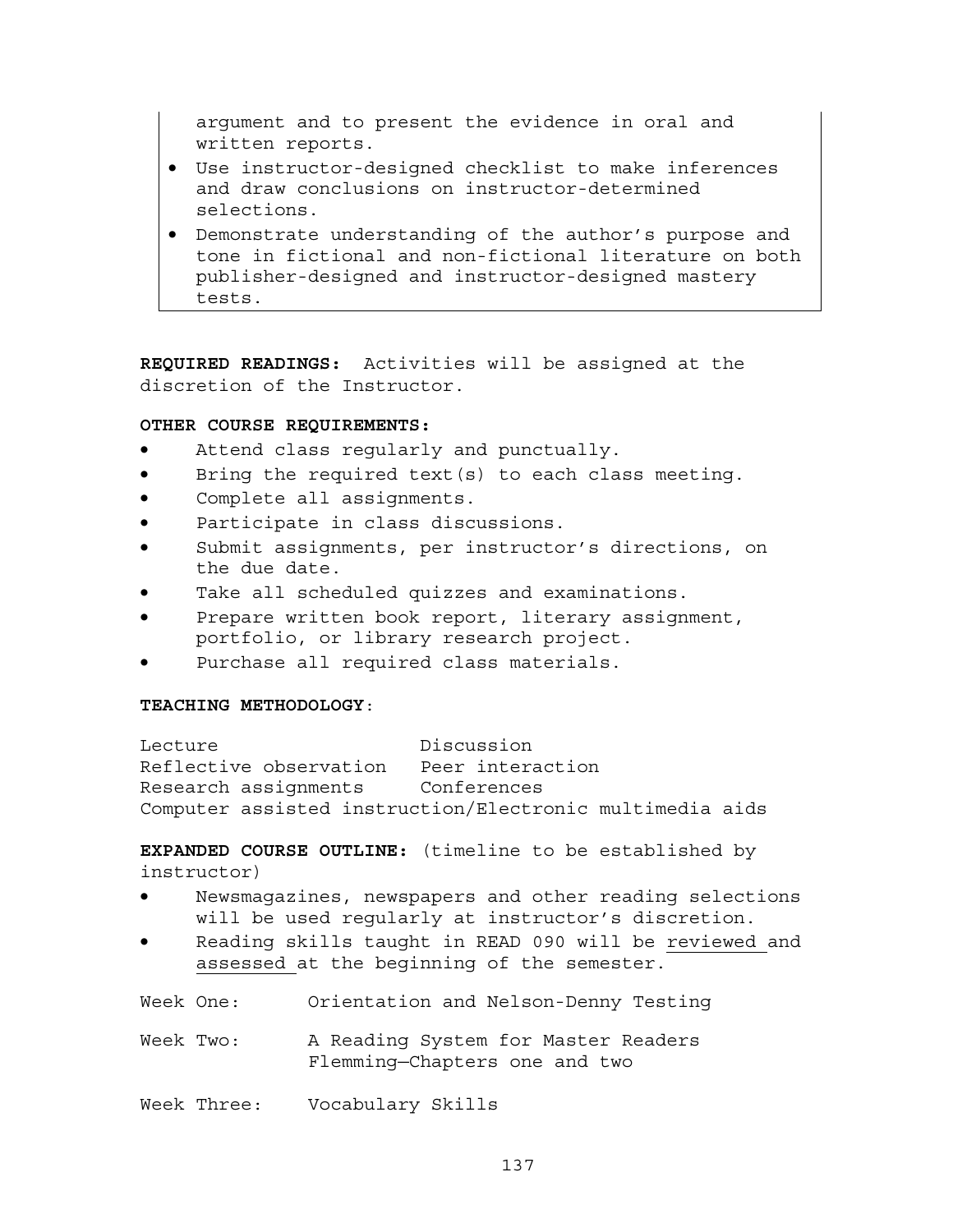Flemming—Chapters three and four

- Week Four: Stated Main Idea Dees—Chapters five and six
- Week Five: Supporting Details Flemming—Chapters seven and eight
- Week Six: Outlines and Concept Maps Flemming—Chapters nine and ten
- Week Seven: Transitions and Thought Patterns Flemming—Chapters eleven and twelve
- Week Eight: More Thought Patterns Mid-term
- Week Nine: Implied Main Ideas and Implied Central Idea Flemming—Chapters thirteen and fourteen
- Week Ten: Fact and Opinion Flemming—Chapters fifteen and sixteen
- Week Eleven: Tone and Purpose Flemming—Chapters seventeen and eighteen
- Week Twelve: Inferences Flemming—Chapters nineteen and twenty
- Week Thirteen: The Basics of Argument Flemming—Chapters twenty one and twenty two
- Week Fourteen: Advanced Argument: Persuasive Techniques Flemming—Chapters twenty three and twenty four
- Week Fifteen: Nelson-Denny Testing Final Review / Grade Summary / Folder Review

### **LEARNING DISABILITIES STATEMENT:**

It is the policy of BRCC to afford equal opportunity in education to all qualified students. Therefore, a student who has a disability that inhibits him or her from meeting a course requirement and who desires accommodations must contact the instructor and the Office of Special Services within the first three class meetings of the semester. The goal is to develop a timely accommodation plan and to file an Americans with Disabilities Act (ADA) Accommodation Form. Course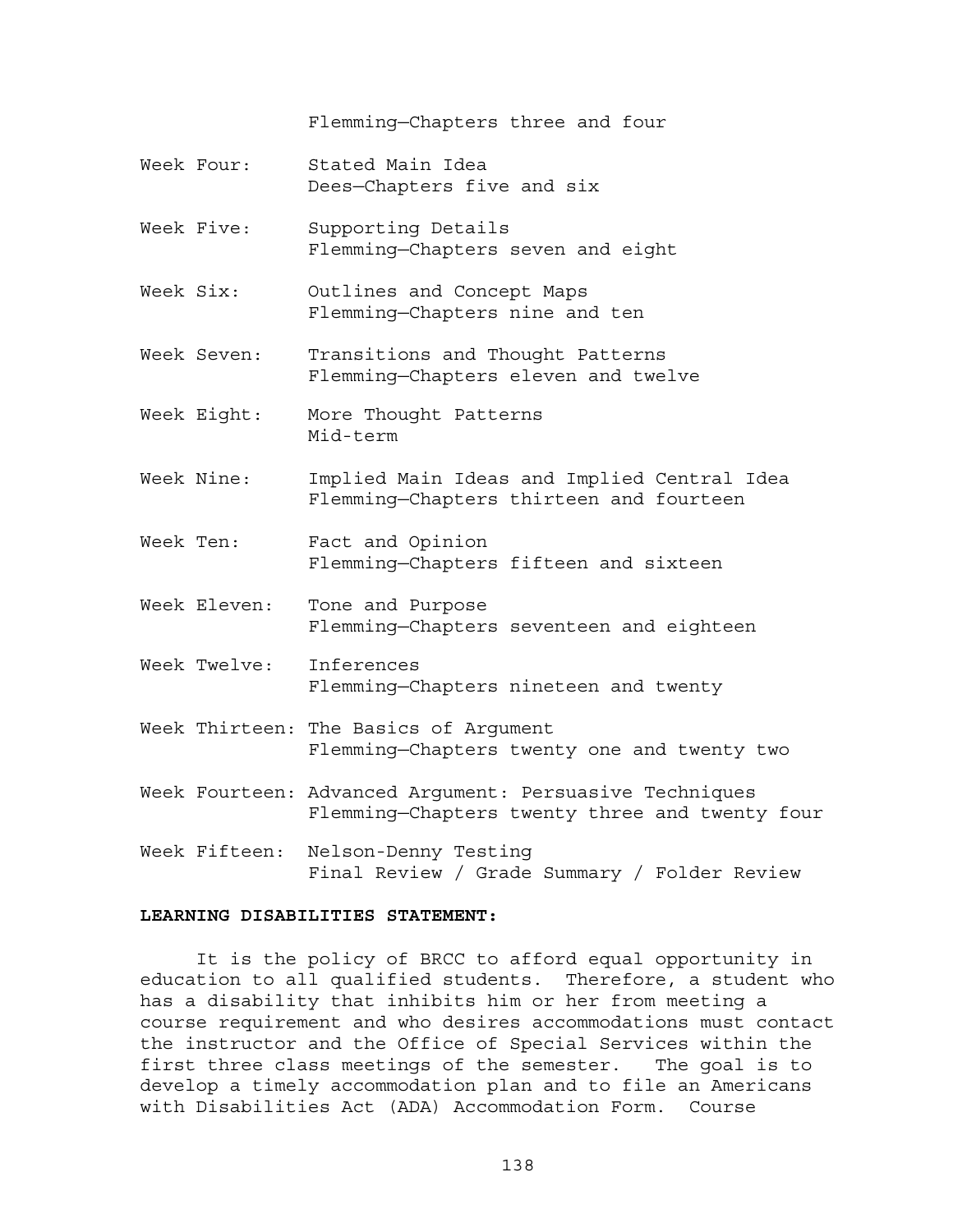requirements will not be waived, but accommodations will be made to allow each student to meet course requirements. Students requiring such services should identify themselves within the first three class meetings in order to allow the instructor to develop an accommodation plan. If a disability is identified later in the semester, a non-retroactive accommodation plan will be developed at that time.

## **EVALUATION AND GRADING:**

| Evaluation will be based upon the following: |                                   |
|----------------------------------------------|-----------------------------------|
| Papers                                       | Assignments                       |
| Quizzes                                      | Daily participation               |
| Midterm examination                          | Final examination                 |
| Semester Project                             | Mastery of course<br>competencies |

**Conversion / equivalency scale for numerical and letter grades** 

|           | $100 - 90$ | A |
|-----------|------------|---|
| $89 - 80$ |            | B |
| $79 - 70$ |            | C |
| 69-       | 60%        | D |
| $59 -$    | 00%        | F |

To successfully complete DVRE 091 course requirements, students must:

- Receive a letter grade of at least C (70-79 %) and
- Show improvement on the Nelson-Denny Reading Test

Cell Phone Policy

All cell phones should be turned off and should remain in book bags or purses during class. All family members, friends, and employers should know that you are in school and should not be disturbed during class time.

## Attendance Policy

To ensure success in this course, it is imperative to attend class regularly for instruction and participation in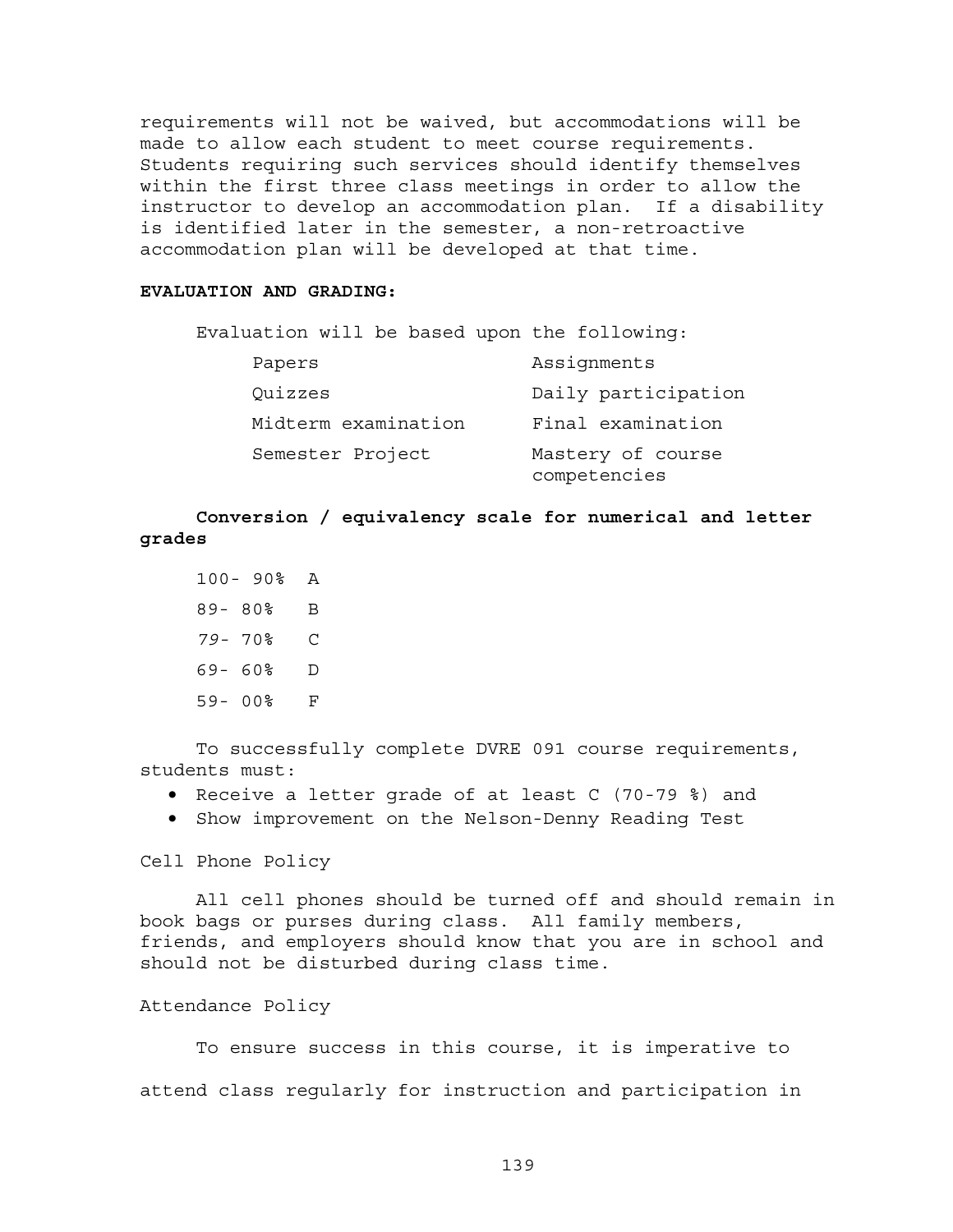group work. Therefore, a strict attendance policy will be enforced. Students who are absent in excess of six classes in MWF classes, four classes in TR classes, or two classes for night classes will receive an "F" in the course. (For summer school MTWR classes have three absences.) Please note that five tardies will constitute one absence. Adherence to this attendance policy will result in success and a positive learning experience for each student.